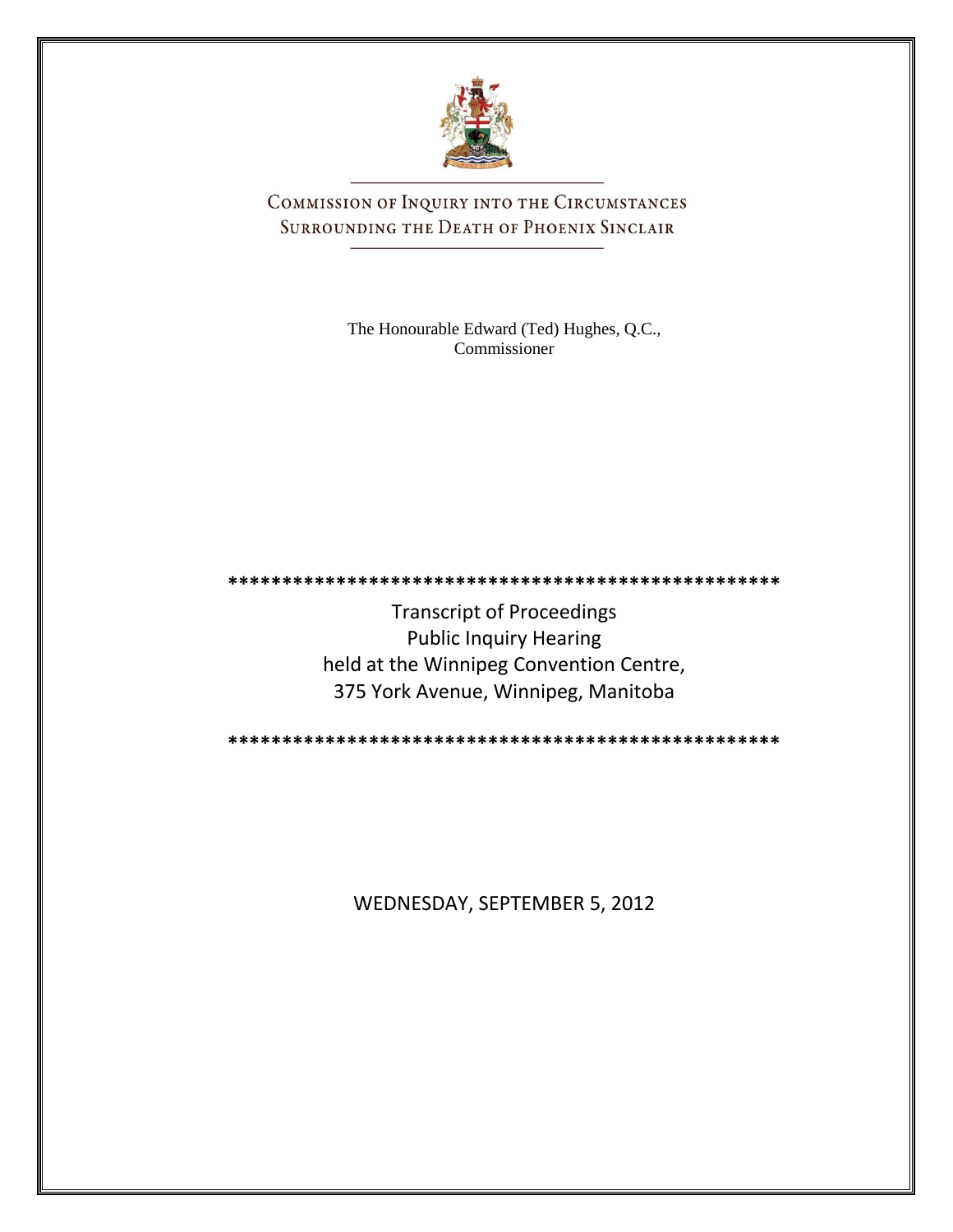## **APPEARANCES**

### **S. WALSH** and **D. OLSON**, for the Phoenix Sinclair Inquiry Commission

#### **MR. G. MCKINNON** and **MR. S. PAUL**,

for the Department of Family Services and Labour

**MR. T. RAY**, for the Manitoba Government and General Employees' Union

### **MR. H. KHAN** and **MR. J. BENSON**,

for Intertribal Child and Family Services

### **MR. K. SAXBERG** and **MR. HAROLD COCHRANE**,

for the General Child and Family Services Authority (General Authority), First Nations of Northern Manitoba Child and Family Services Authority (Northern Authority), First Nations of Southern Manitoba Child and Family Services Authority (Southern Authority) and Child and Family All Nation Coordinated Response Network (ANCR)

### **MR. J. GINDIN**, **MR. D. IRELAND** and **MR. GEORGE DERWIN**,

for Mr. Steve Sinclair and Ms Kimberly-Ann Edwards

### **MR. J. FUNKE**, **MS J. SAUNDERS, MR. C. POUDRIER** and **MR. N. SAUNDERS**,

for the Assembly of Manitoba Chiefs (AMC) and the Southern Chiefs Organization Inc. (SCO)

### **MS. M. VERSACE**,

for the University of Manitoba, Faculty of Social Work

### **MR. W. HAIGHT** and **MS. K. BJORNSON**,

for the Manitoba Métis Federation (MMF) and Manitoba Child and Family Services Authority Inc.

### **MS. V. RACHLIS**,

for Witnesses SOR #1, SOR #2 and SOR #4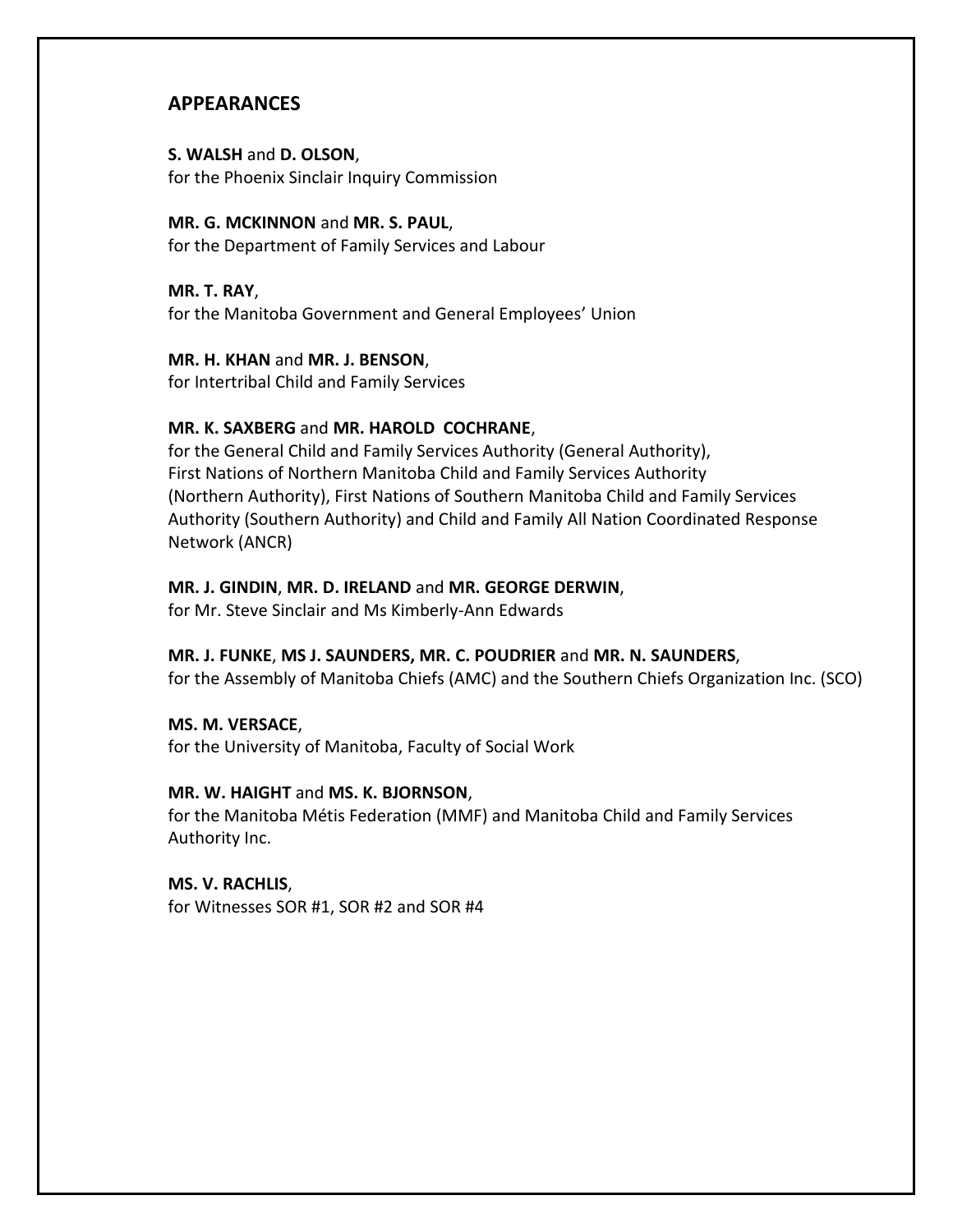# **INDEX**

|                              |                                                                                                                                  | ray               |
|------------------------------|----------------------------------------------------------------------------------------------------------------------------------|-------------------|
| OPENING REMARKS BY MS. WALSH |                                                                                                                                  | 1                 |
| PROCEEDINGS                  |                                                                                                                                  | 19                |
| <b>WITNESSES:</b>            |                                                                                                                                  |                   |
| ALANA BROWNLEE               |                                                                                                                                  |                   |
|                              | Examination by Ms. Walsh                                                                                                         | 32                |
| PROCEEDINGS                  |                                                                                                                                  | 117               |
| AMBER VIALETTE               |                                                                                                                                  |                   |
|                              | Examination by Mr. Olson<br>Examination by Mr. Gindin<br>Examination by Mr. Haight                                               | 119<br>144<br>147 |
| <b>EXHIBITS:</b>             |                                                                                                                                  |                   |
|                              | 6A, B and C Photographs of Phoenix Sinclair<br>As an Infant                                                                      | 9                 |
| 7                            | Photograph of Phoenix Sinclair<br>Just Before She Turned Five<br>Years Old                                                       | 9                 |
| 8                            | Child and Family Services Act and<br>Mandate of Agencies                                                                         | 26                |
| 9                            | Organizational Chart Entitled Child<br>and Family Service System Accountability<br>Relationships, for the Period 2000 to<br>2003 | 27                |
| 10                           | Aboriginal Justice Inquiry Child<br>Welfare Initiative (AJICWI)                                                                  | 27                |

**Page**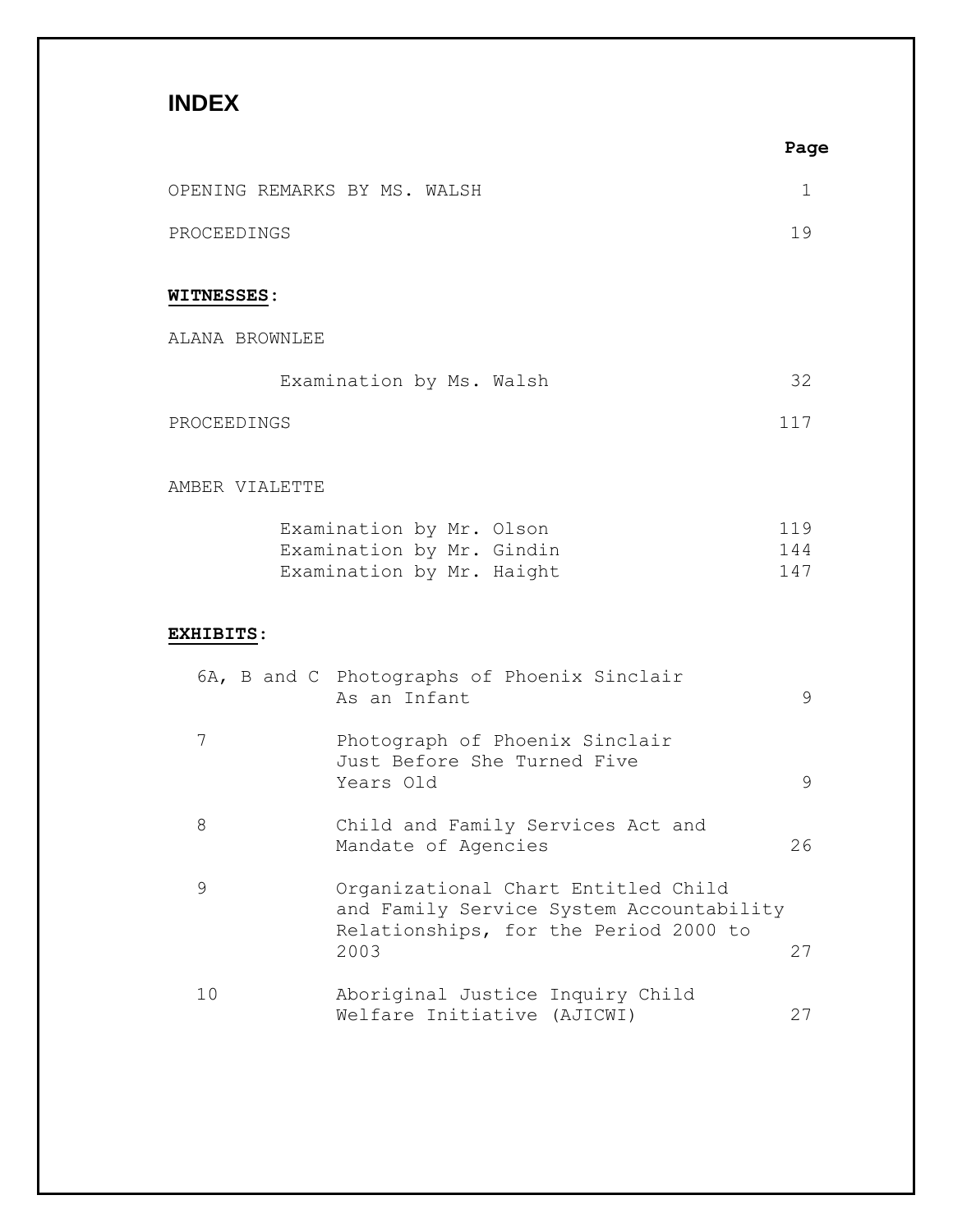### **Page**

| 11 | Organizational Chart Entitled Child<br>and Family Service System<br>Accountability Relationship, for<br>the period 2004 to Current   | 28  |
|----|--------------------------------------------------------------------------------------------------------------------------------------|-----|
| 12 | Brief Synopsis of Child Welfare<br>Services in the City of Winnipeg                                                                  | 28  |
| 13 | Program Description - Winnipeg<br>Child and Family Services                                                                          | 29  |
| 14 | Admission as to Facts Made by the<br>Department of Family Services and<br>Labour                                                     | 29  |
| 15 | Chain of Command for Winnipeg Child<br>and Family Services Employees Who<br>Delivered Services to Phoenix Sinclair<br>and Her Family | 30  |
| 16 | Child and Family Services Applications,<br>CFSIS and Intake Module Presentation                                                      | 120 |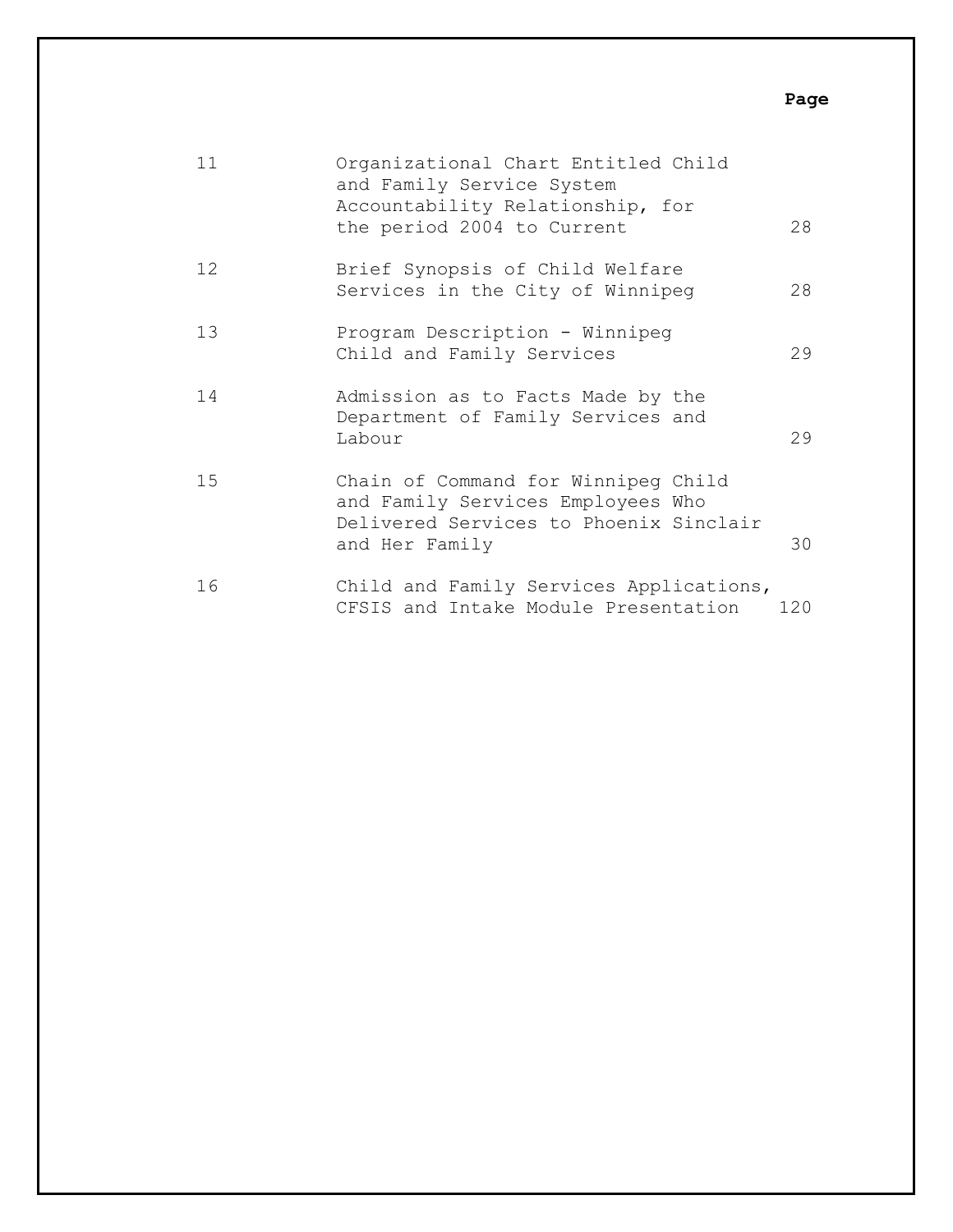SEPTEMBER 5, 2012

 THE COMMISSIONER: Good morning, ladies and gentlemen.

MS. WALSH: Morning, Mr. Commissioner.

 THE COMMISSIONER: We are ready to begin. Commission Counsel?

 MS. WALSH: Good morning, Mr. Commissioner. I'm very pleased to be standing here today, ready to commence the public hearings phase of this inquiry.

11 To let you know the agenda for today, I will make a brief opening statement and then the rest of the day will be spent hearing testimony from witnesses who will provide background and contextual information about the child welfare system that I think will be very useful in understanding the evidence that we will hear throughout the proceedings. And included in that will be a presentation on how the child welfare system's electronic information system works and that's why we have the large screen here today. We won't normally have the large screen, but we will have the monitors on which exhibits will appear every day.

 Before I make my opening remarks, let me start with some introductions. I have been invaluably assisted by a superb team of lawyers. Senior counsel, associate

 $- 1 -$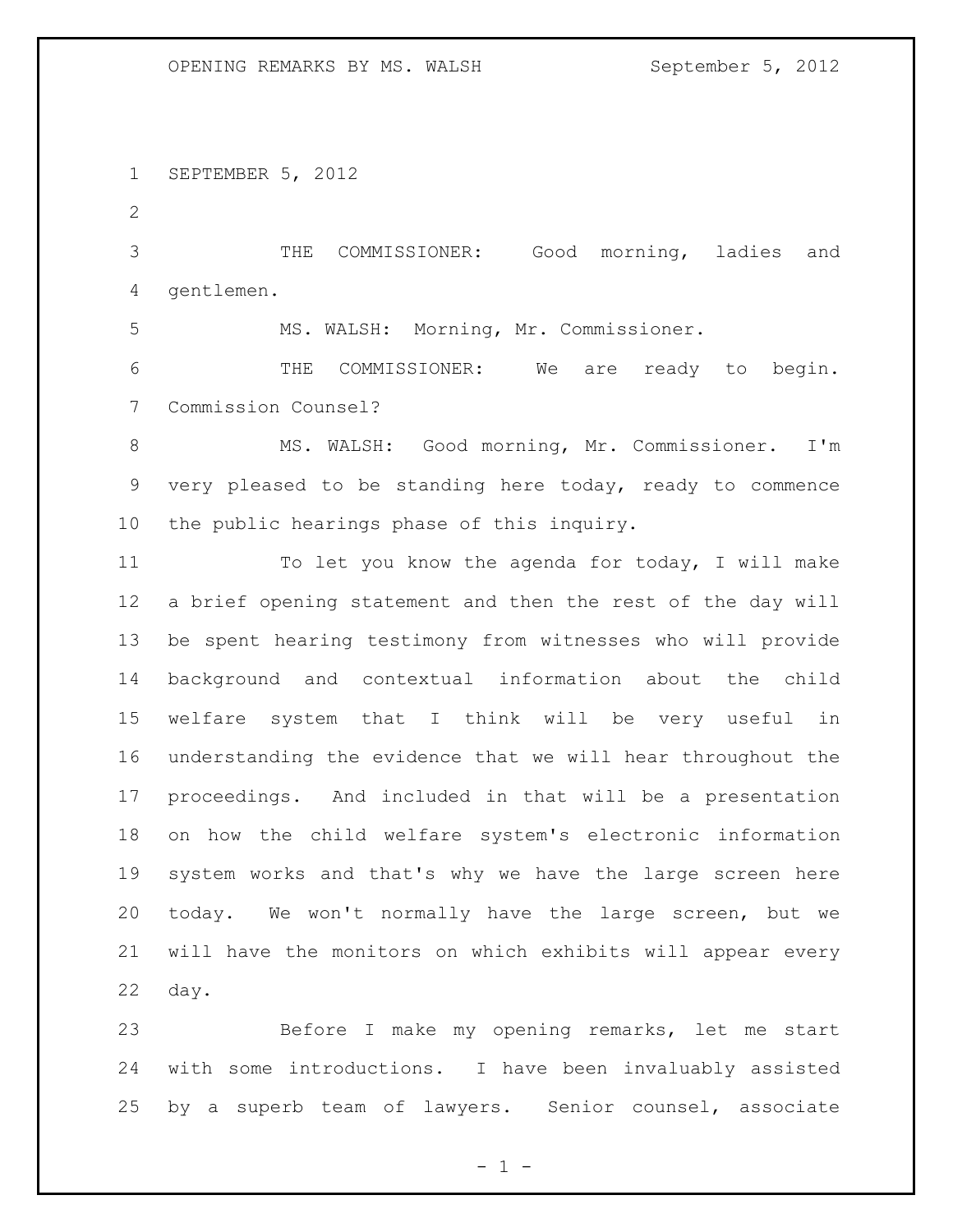counsel, Derek Olson, associate counsel, Kathleen McCandless, Elizabeth McCandless and Noah Globerman. Working with us is a lawyer whom we had the good fortune to hire to act as a community research consultant to assist us with the work of phase 3 of the inquiry, Ms. Karen Dyck.

 I'd also like to acknowledge the dedicated work of our chief administrative officer, Marcia Ewatski, who, notwithstanding many challenges, has, together with her staff, Cindy Pearson and Judi Gaminek, commenced and remained good natured and focused throughout the last many months.

 You have granted standing to a number of parties and intervenors. I want to take a minute to introduce the counsel who represent those parties and intervenors.

 Full party status has been granted to the Department of Family Services and Labour, represented by Gordon McKinnon and Sacha Paul.

 Full party status to the Manitoba Government Employees Union, represented by Garth Smorang and Trevor Ray.

 Full party status to Intertribal Child and Family Services, represented by Hafeez Khan and James Benson.

 $- 2 -$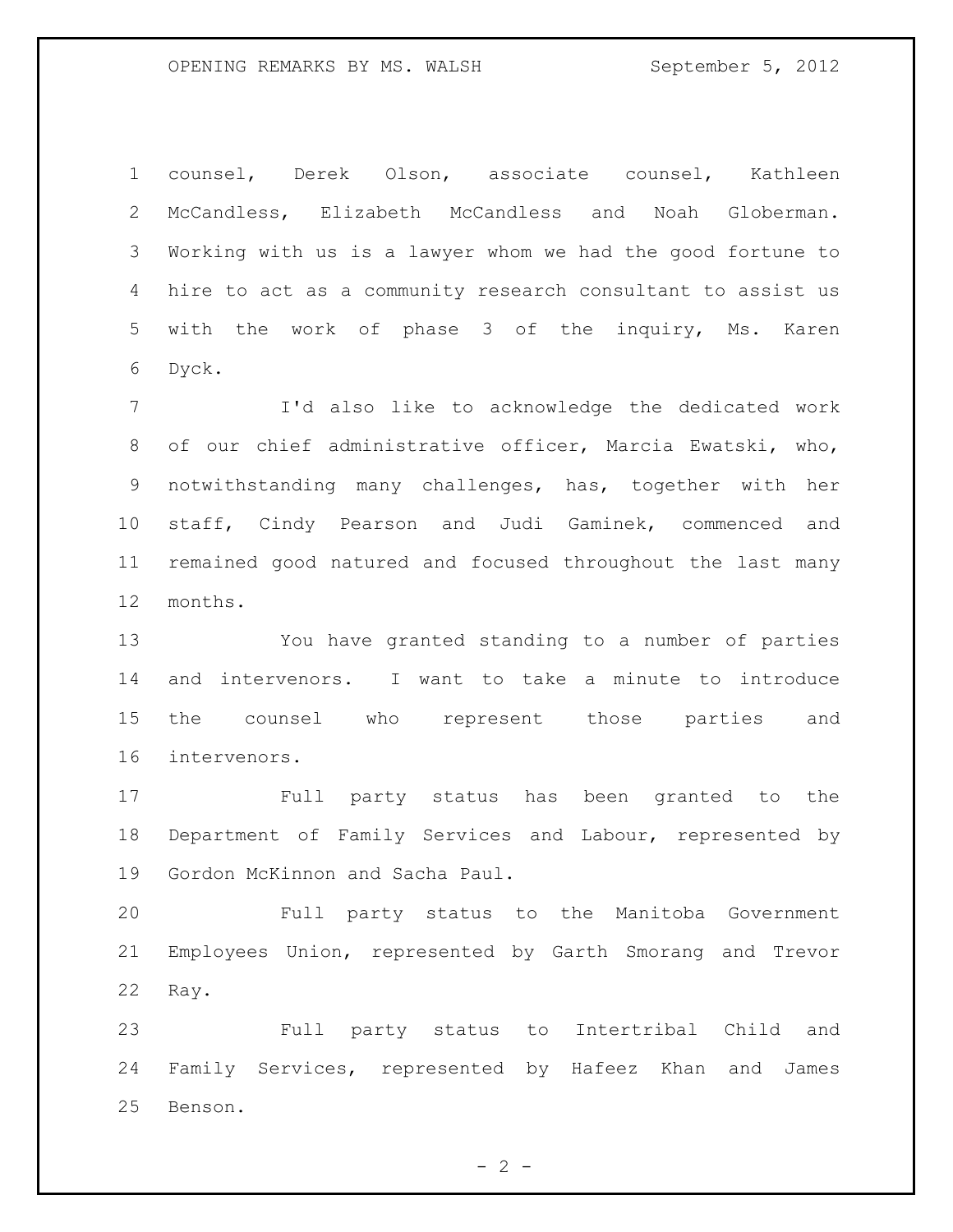A single grant of full party status for phases 2 and 3 and then extended to phase 1, has been granted to the General Child and Family Services Authority, First Nations of Northern Manitoba Child and Family Services Authority, First Nations of Southern Child and Family Services Authority and the Child and Family All Nation Coordinated Response Network. They are represented by Kris Saxberg, Harold Cochrane, Luke Bernas and Shawn Scarcello.

 A single grant of full party status was made to Kim Edwards and Steve Sinclair and they are represented by Jeff Gindin, David Ireland and George Derwin.

13 13 Intervenor status for phases 1, 2 and 3 was afforded to the Assembly of Manitoba Chiefs and the Southern Chiefs Organization, represented by Jay Funke, Chris Poudrier, Jessica Saunders and Nick Saunders. Their grant was extended to full party status for phases 2 and 3.

 Intervenor status has been afforded for phases 1, 2 and 3 to the University of Manitoba, represented by Greg Juliano and Maria Versace.

 And then intervenor status for phase 3 was granted to the Manitoba Métis Federation and the Métis Child and Family Services Authority, represented by William Haight and Kara Bjornson.

 $- 3 -$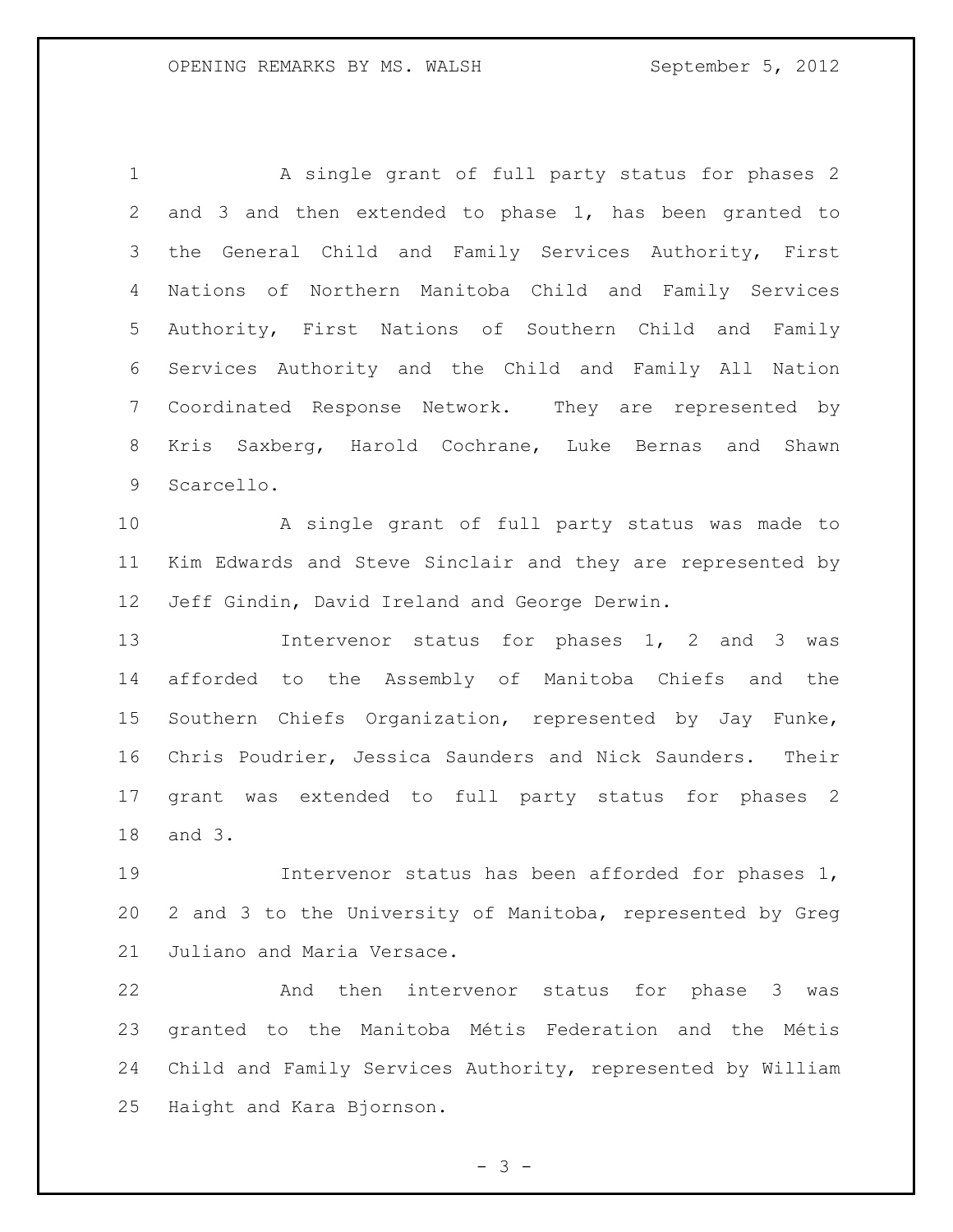There are also a number of counsel who act for individual witnesses and I expect that those counsel will introduce themselves as they appear in front of you.

 I am grateful for the assistance of counsel for the parties, intervenors and witnesses who have worked closely with our offices, to ensure that your mandate is fulfilled.

 We're here today, of course, as the result of an order in council which established this inquiry and which directed you, as Commissioner, to inquire into the circumstances surrounding the death of Phoenix Sinclair, to report your findings and to make such recommendations as you consider appropriate to better protect Manitoba children.

 The terms of reference for the Commission were set out on March 23, 2011, by order in council and I have outlined those terms on many occasions during the various public sessions which you have previously convened, but since we will finally start hearing evidence this week from the witnesses themselves, I will take a moment to outline those terms again and indicate when you can expect to hear the evidence with respect to each aspect of those terms of reference.

So paragraph 1 of the order in council says that

 $- 4 -$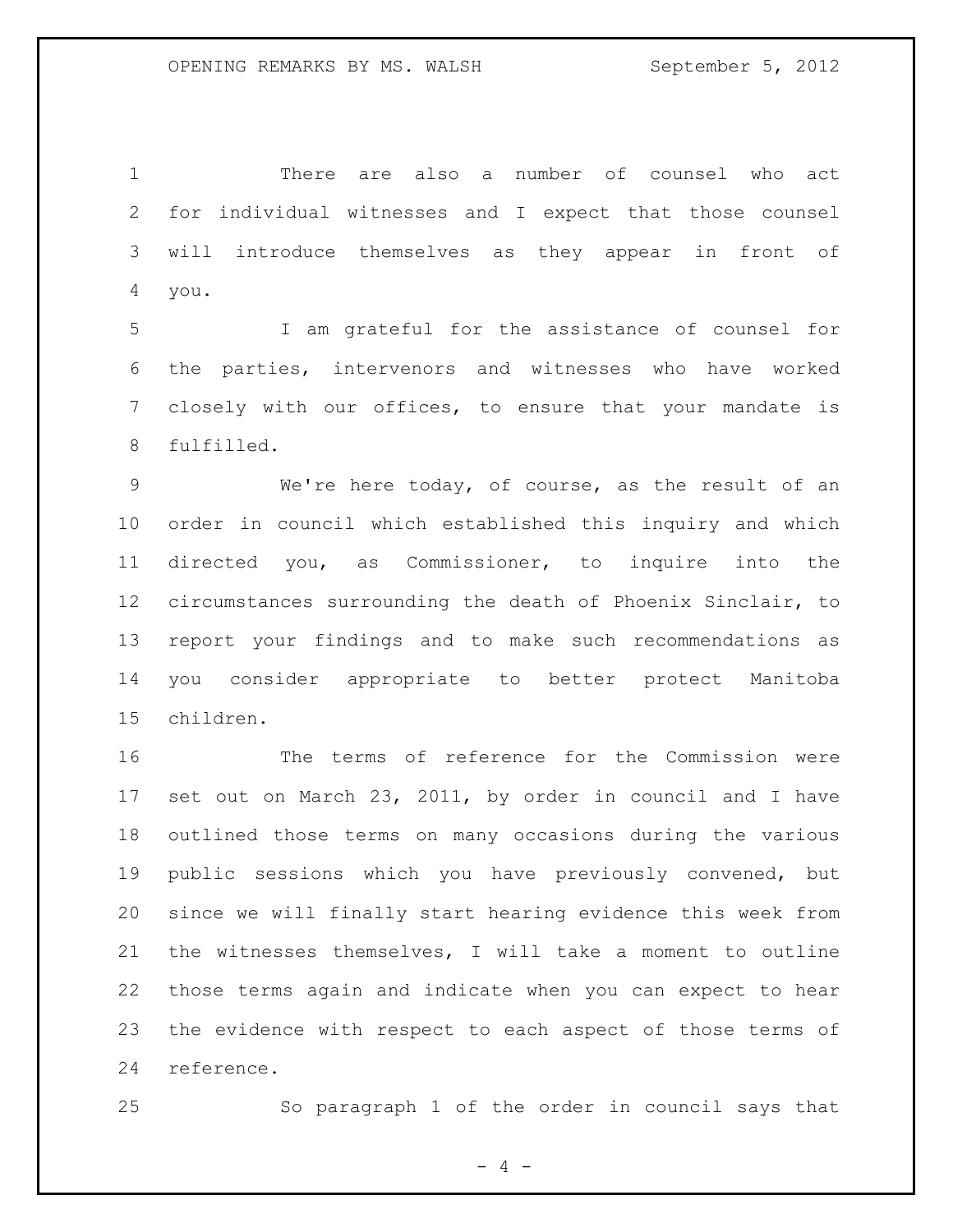you are to:

 "... inquire into the circumstances surrounding the death of Phoenix Sinclair and, in particular, to inquire into: the child welfare services provided or not provided to Phoenix Sinclair and her family under The Child and Family Services Act; 12 any other circumstances, apart from the delivery of child welfare services, directly related to the death of Phoenix ... and why the death of Phoenix Sinclair remained undiscovered for several months."

 And as I have said before, the evidence you will hear will be divided into three phases. The factual evidence required to satisfy the first paragraph of the order in council will be heard in phase 1. It will -- it is scheduled to run from now until the end of December. The order in council then says that you must report your

 $- 5 -$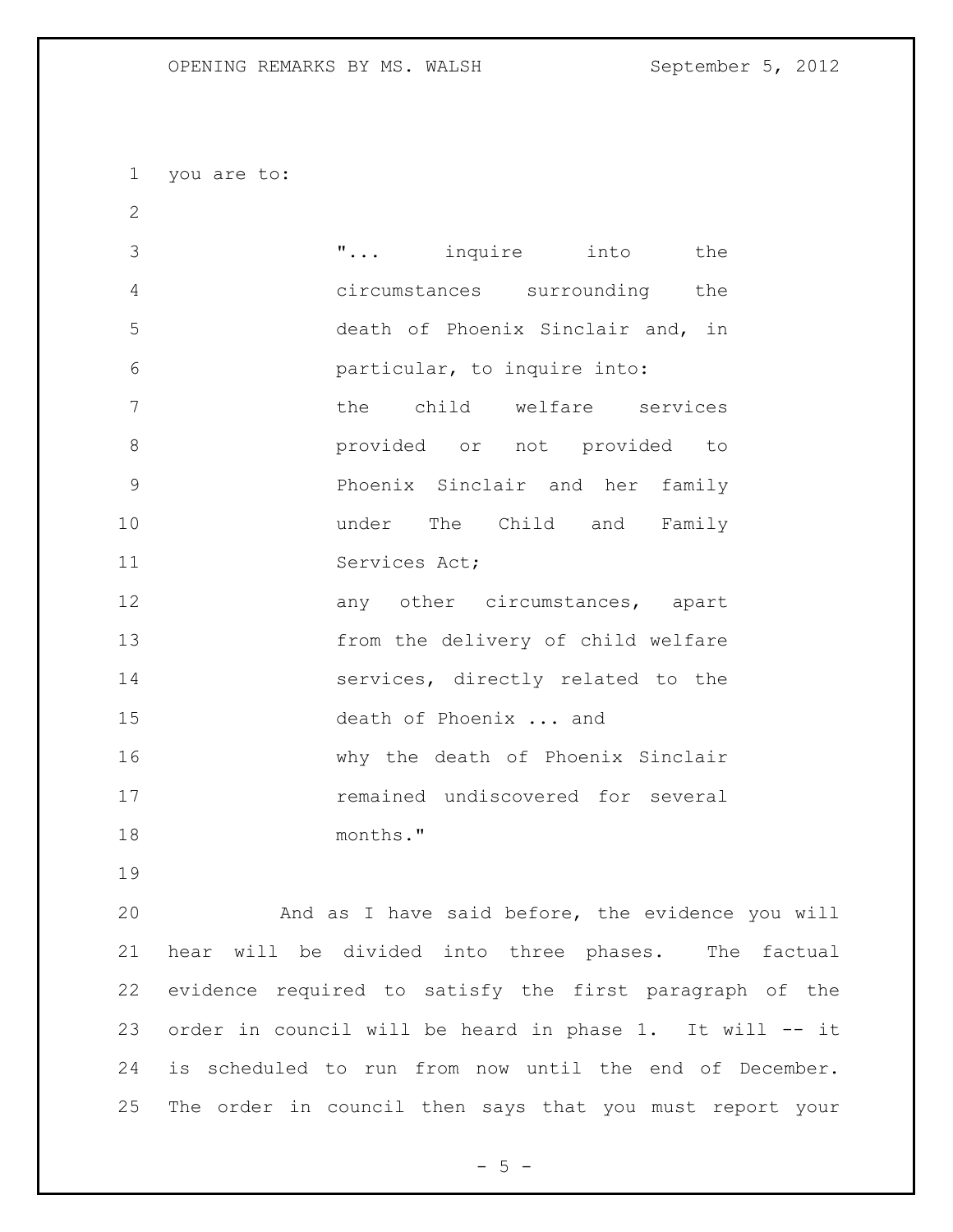findings on the factual matters which we are adducing in phase 1, and: "... make such recommendations as [you consider] appropriate to better protect Manitoba children, having regard to the **8 recommendations**, as subsequently implemented, [which were] made in 10 the reports done after [Phoenix's death]..." Those six reports are listed in paragraph 3 of the order in council. In phase 2, we will hear from the writers of those reports. Some of those reports focused specifically on the child welfare services which were, or were not, delivered to Phoenix and her family. Others focused on the child welfare system in general. We will also hear from the writers of other reports. One specific to the child welfare services delivered to Phoenix and her family and the other of a more general nature, relating to a description of best practices in the delivery of child welfare services. We'll also hear, in phase 2, from representatives

 $- 6 -$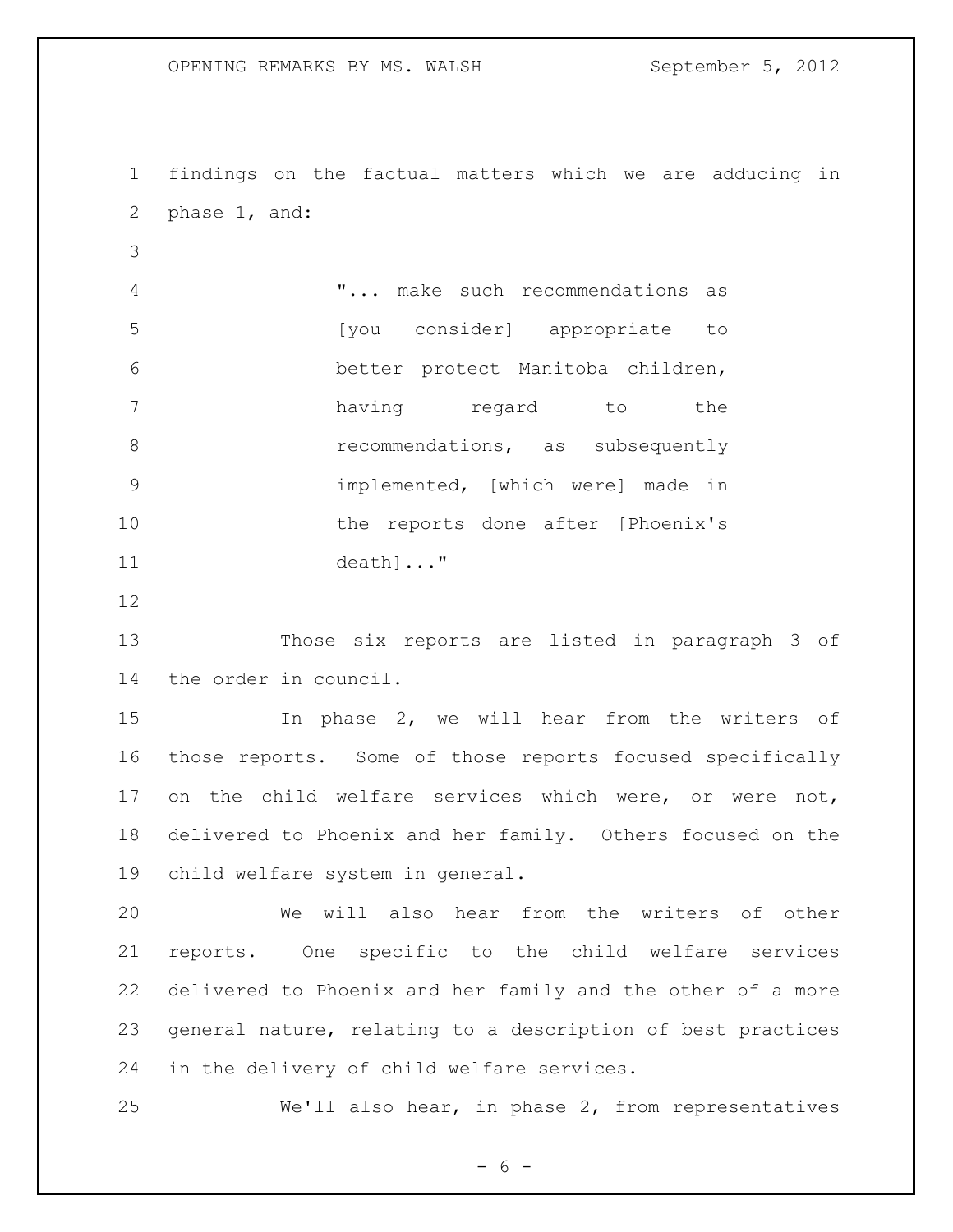of the Assembly of Manitoba Chiefs and Métis Federation with respect to further recommendations concerning the child welfare system and from the Dean of the University of Manitoba, Faculty of Social Work, to hear his perspective on recommendations relevant to this inquiry, in particular, as they relate to the development of future child welfare workers.

8 At the end of phase 2, we will hear responses from the Department of Family Services and Labour and from the Authorities, to the findings and recommendations that were made in the various reports.

 Six years have passed since Phoenix's death was discovered and in the intervening time, many changes have been made to the child welfare system. We will hear from the Department and the Authorities about those changes and how those changes might have influenced the child welfare services that Phoenix and her family received.

 Phase 2 is scheduled to run from just after New Year's, to the early part of February, for a duration of five weeks.

21 The third and final phase of the inquiry, we discussed most recently at the session you convened in July. That phase will focus on the community, its needs and responsibilities. It is scheduled to run for two weeks, starting at the end of February and I'll talk more

- 7 -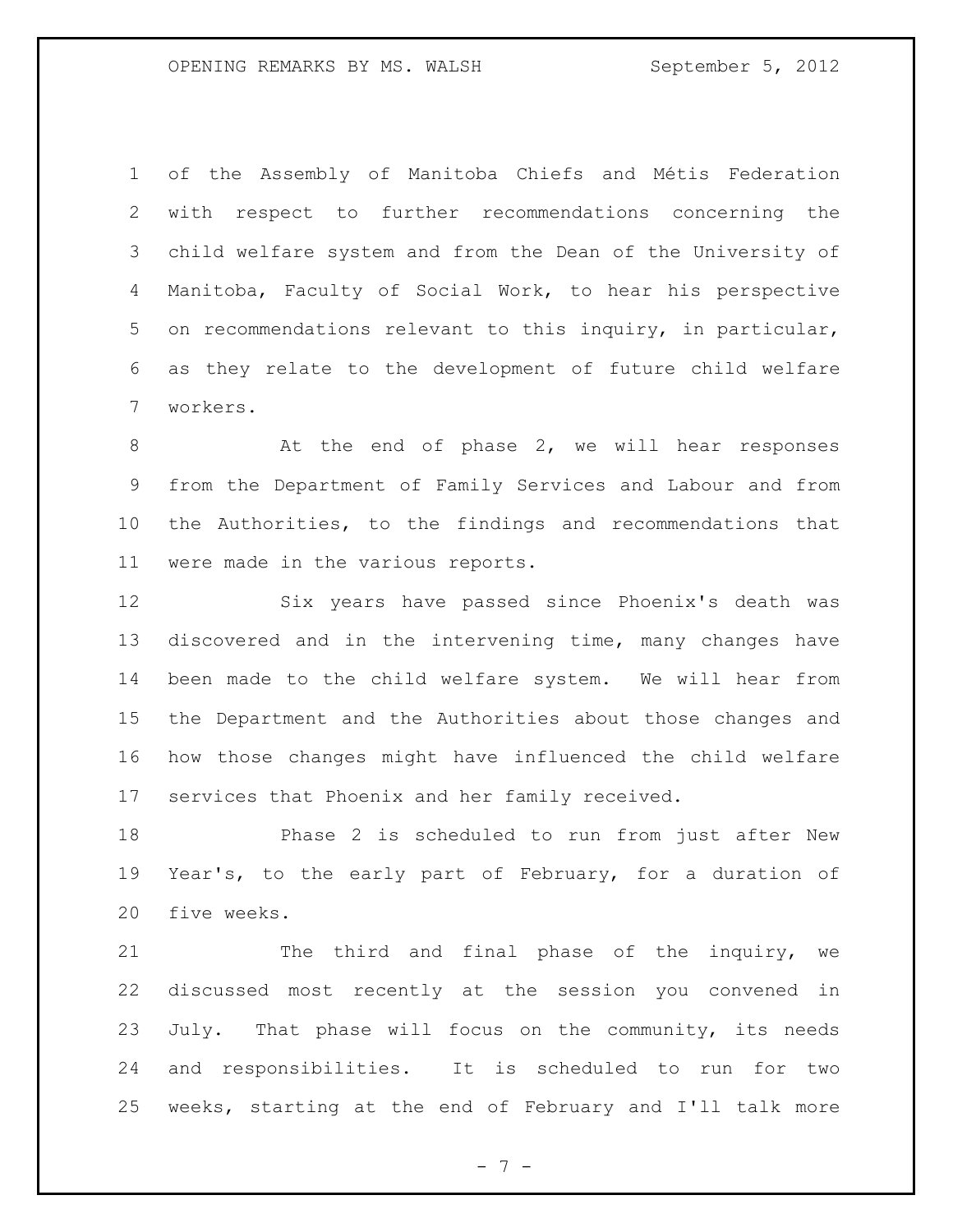about the work of that phase in a few moments.

 After phase 3, we'll take a break, to allow counsel for the parties and intervenors to prepare their final submissions and then two weeks are set aside for those submissions to be made before you.

 The calendar of witnesses testifying is somewhat subject to change, particularly for phase 1, depending on where the evidence takes us. For that reason, and in the interest of protecting the privacy of witnesses as much as possible, in anticipation of their testimony, the schedule of witnesses will be published one week in advance of their evidence being heard and posted on the Commission's website.

 Before I say anything more, Mr. Commissioner, I want to file, as the next exhibit in these proceedings, a series of photographs taken of Phoenix Sinclair.

17 THE COMMISSIONER: All right. Will that be, be 18 the first exhibit to be marked? Or have we got -- were there, were there exhibits marked previously?

 MS. WALSH: Yes, so this will be Exhibit  $21 6 - -$ 

22 THE COMMISSIONER: Yes.

23 MS. WALSH: -- A, B and C.

24 THE COMMISSIONER: Six A, B and C?

MS. WALSH: Yes.

 $- 8 -$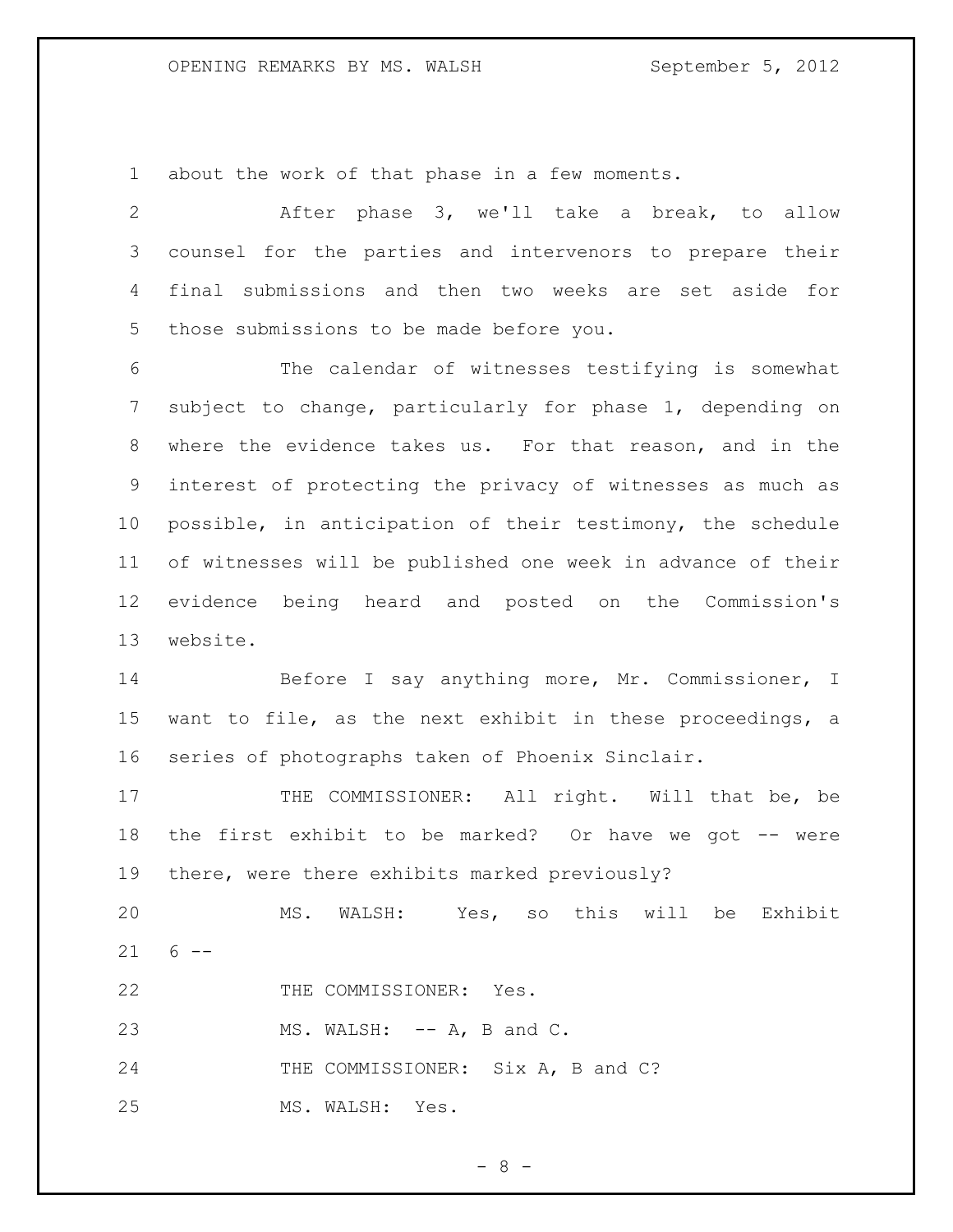| $\mathbf 1$  | THE COMMISSIONER: Thank you.                                |
|--------------|-------------------------------------------------------------|
| $\mathbf{2}$ |                                                             |
| 3            | EXHIBIT 6A, B and C: PHOTOGRAPHS                            |
| 4            | OF PHOENIX SINCLAIR AS AN INFANT                            |
| 5            |                                                             |
| 6            | MS. WALSH: These photographs, Exhibits 6A, B and            |
| 7            | C, which are being pulled up on the screen before you, were |
| 8            | taken when Phoenix was in foster care, during the early     |
| $\mathsf 9$  | months of her life. I also have a photograph which was      |
| 10           | taken several years later, just before Phoenix turned 5,    |
| 11           | which I'd like to have marked as the next exhibit, Exhibit  |
| 12           | 7.                                                          |
| 13           | THE COMMISSIONER: Exhibit 7.                                |
| 14           | THE CLERK: Exhibit 7.                                       |
| 15           |                                                             |
| 16           | EXHIBIT 7: PHOTOGRAPH OF PHOENIX                            |
| 17           | SINCLAIR JUST<br><b>BEFORE</b><br>SHE<br><b>TURNED</b>      |
| 18           | FIVE YEARS OLD                                              |
| 19           |                                                             |
| 20           | MS. WALSH: It is important to see these images              |
| 21           | of Phoenix at the outset of this inquiry and to keep them   |
| 22           | in mind as we listen to the evidence which will be called   |
| 23           | before you in all phases. I say this because one of the     |
| 24           | central themes of this inquiry, quite plainly, is to        |
| 25           | consider how it is that in our society, a small child can   |

- 9 -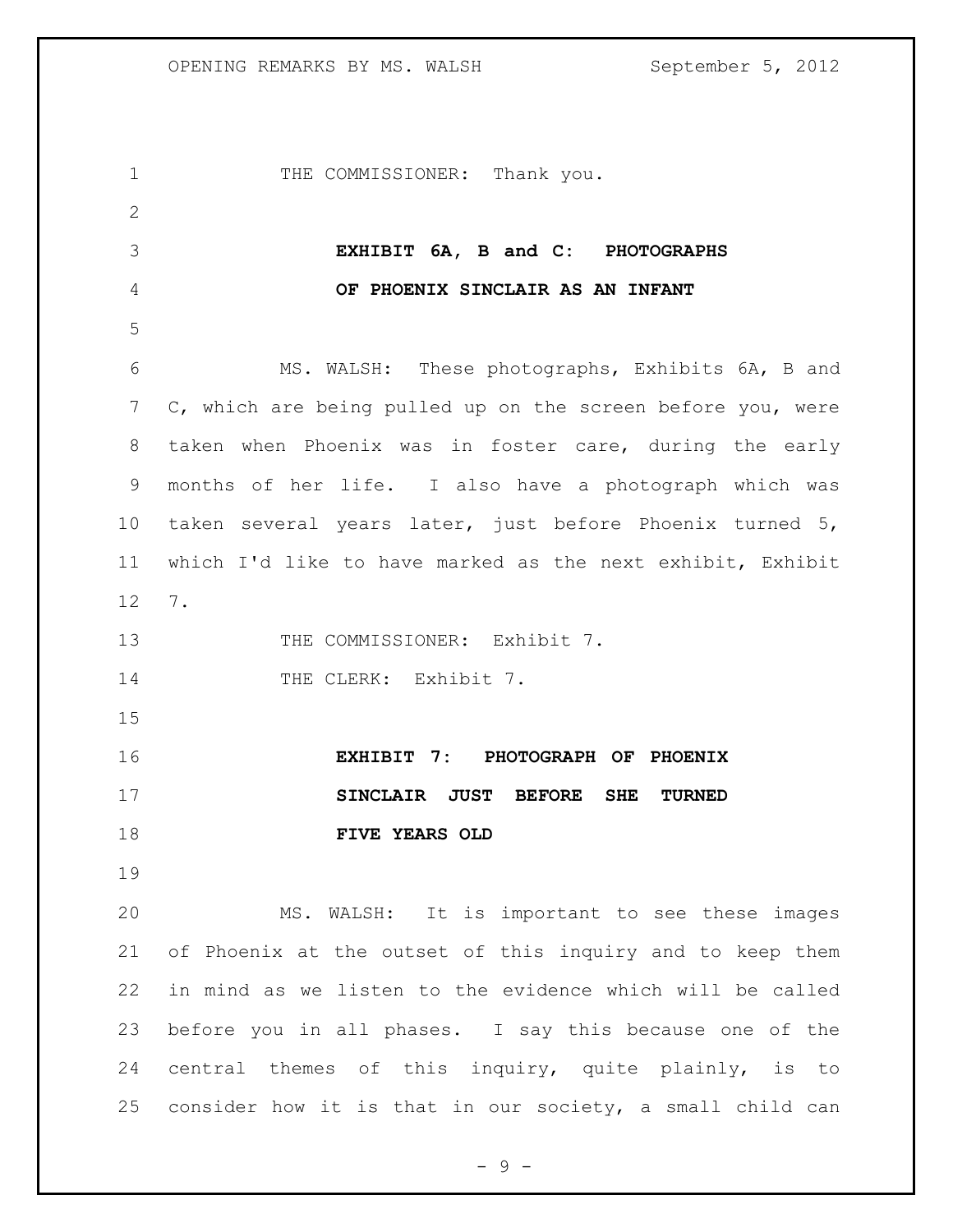become so invisible, invisible to an entire community, one which includes social service agencies, schools, neighbours, friends and family. So invisible as to literally disappear. With that in mind, these photographs are a small step toward maintaining Phoenix's visibility throughout these proceedings.

 The task of this inquiry has been a significant one. Since we began, my colleagues and I have been working steadily to keep matters moving forward on as timely a basis as possible. Our investigation has included reviewing tens of thousands of pages, to distill the relevant documents to be disclosed to the parties and intervenors. We have conducted interviews of over 150 people, sometimes individually, sometimes in groups, sometimes in the Commission's office, sometimes out in the community, both in Winnipeg and in Fisher River. And as I mentioned last year at the standing hearings, in June of 2011, we were most graciously hosted by the chief and council of Fisher River, where we had an opportunity to visit and tour the community and you were part of that visit.

 We've also conducted experts on a variety of relevant topics. The, these witnesses, from whom you will be hearing in phases 2 and 3, have shown tremendous interest and enthusiasm in the work of the Commission and

 $- 10 -$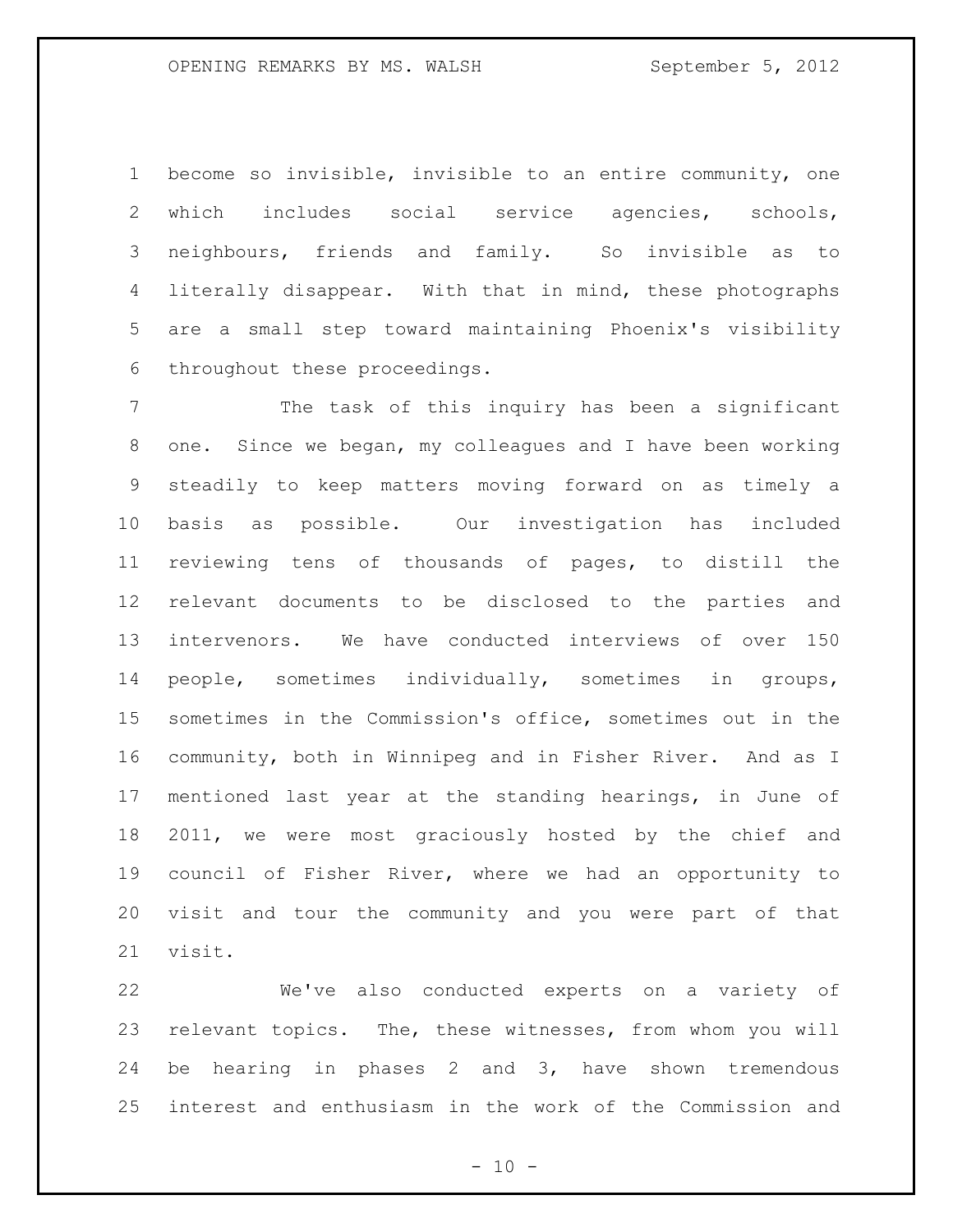in assisting you to fulfill your mandate.

 This inquiry is the first public inquiry in Manitoba to focus on the child welfare system. It will afford the public a unique opportunity to see how the system operated during the time of Phoenix Sinclair's life and how it operates today, to have a light shone on the people who rely on the child welfare system and on the people who deliver that system. It will also offer the public an opportunity to see how our community protects children generally. When I use the word "protect", I do so in the broadest sense of that term, taking into account a child's safety, security and wellbeing, to quote from the declaration of principles which are set out in the Child and Family Services Act.

 It has been over seven years since Phoenix was killed. In the intervening time, there have been criminal proceedings, which attracted a great deal of media attention. I noted, in reading the media reports about those proceedings, that there were many comments and questions as to the involvement of the child welfare system. Of course, that was not the focus of the criminal proceedings, nor should it have been. Unfortunately, but not surprisingly, there has been much speculation leading, perhaps, to certain misconceptions as to the factual circumstances surrounding Phoenix's life and death. Now is

 $- 11 -$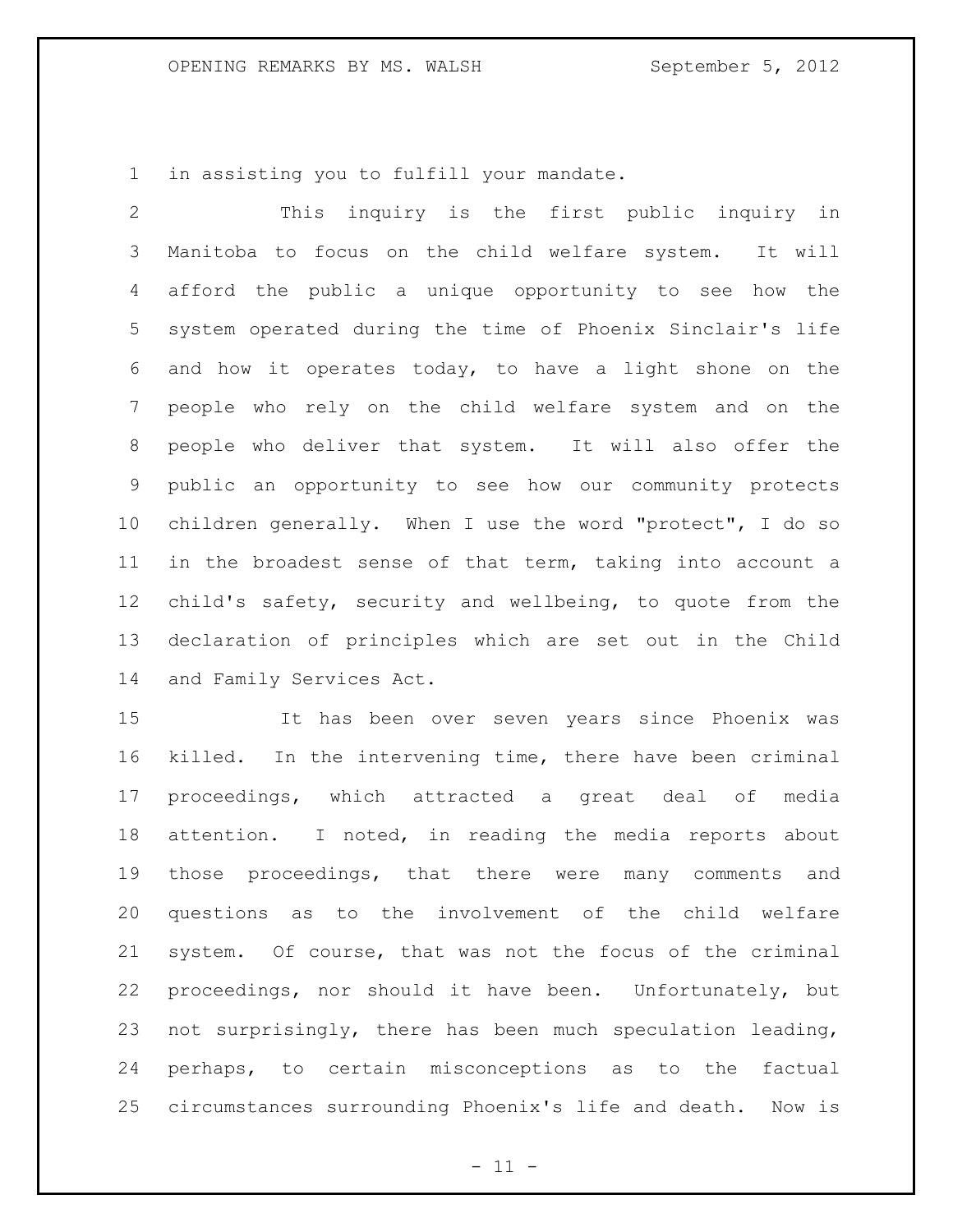the time to inform the public and to correct those misconceptions.

 I'm not going to go into detail as to the evidence I expect you will hear over the next few months. I will allow that evidence to unfold from the witnesses themselves, as they appear before you.

 In hearing the evidence, we are going to follow the chronology of Phoenix's life, from the time she was born, to the time her death was discovered. And we will start hearing that factual testimony first thing tomorrow morning from witnesses.

 The witnesses whose evidence you will hear come from a variety of backgrounds and their testimony reflects a variety of perspectives. But there is one thing I can say that all the witnesses had in common and that is that when they met with me and my colleagues, they spoke in a candid and forthright manner and showed a true interest in assisting the work of the Commission. I acknowledge the courage that was displayed by every witness in responding to our request to participate in this investigation and I want to express my gratitude to all of them for that. Many 22 of these witnesses are, themselves, deeply affected and scarred by the facts of this tragedy.

 I also want to comment on whom we will not be hearing from. At the standing hearing, I indicated that I

 $- 12 -$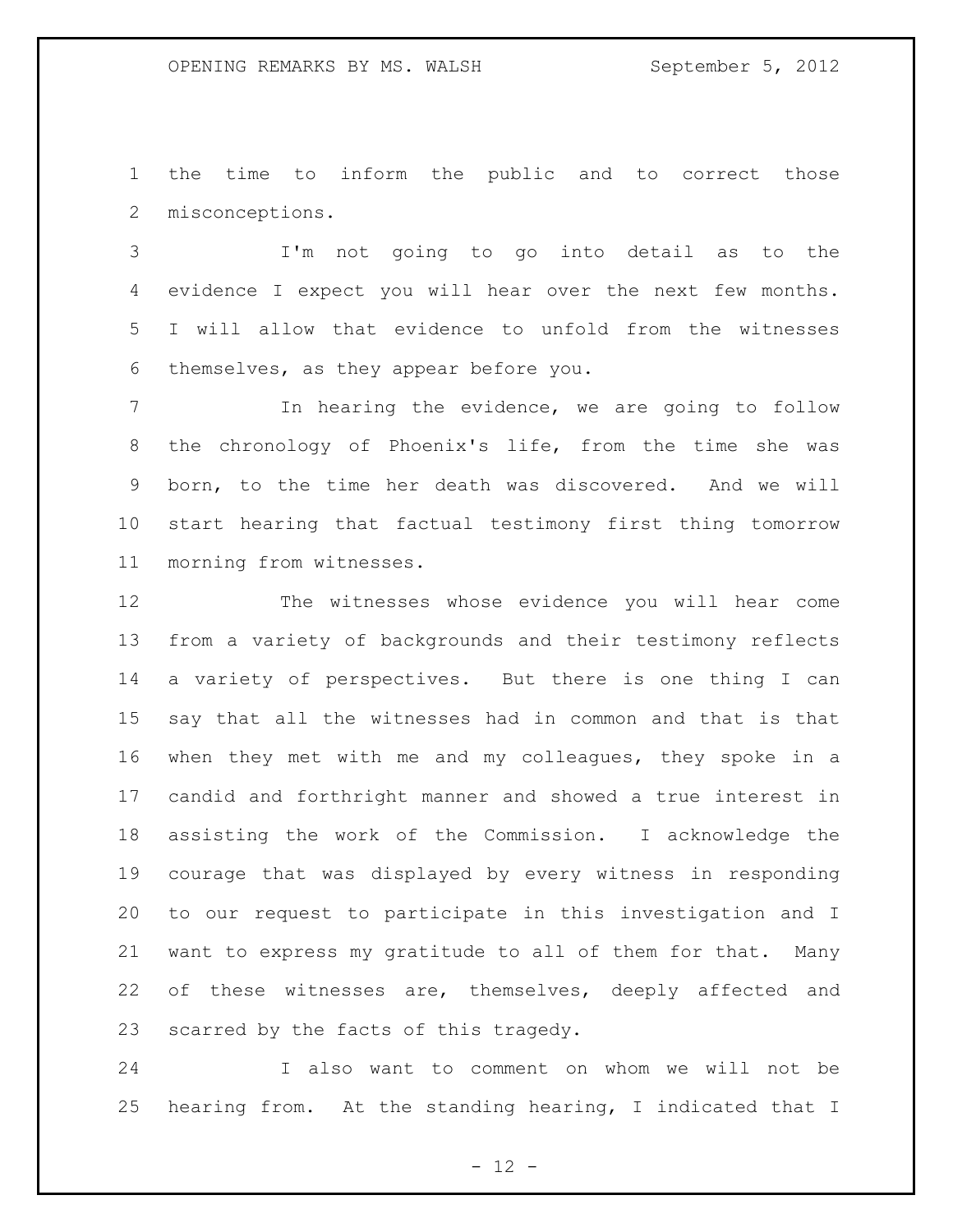had contacted both Samantha Kematch and Wes McKay, inquiring as to whether they wanted to seek standing to participate in this inquiry. You will recall that they did not want that opportunity. Several times, in the last year, I have had occasion to write to Ms. Kematch, usually in connection with seeking her consent to disclosure of certain documents, and I have explored whether she would willingly speak with me, purely on the subject of her interactions with the child welfare system. She did not indicate such a willingness and I have ultimately made the determination that hearing evidence from either of Mr. McKay or Ms. Kematch would not further the purposes of this inquiry.

 One of the acknowledged purposes of a public inquiry such as this, is to promote healing and to restore confidence in a publicly mandated institution such as the child welfare system. My observation, from meeting with witnesses, was that the very process of talking about these matters has, itself, begun a healing process for them and I have every confidence that under your guidance, Mr. Commissioner, by the time all the evidence is heard, you will provide a report that will set the stage for further healing and for promoting the public's confidence in the child welfare system.

Now, the terms of reference for this inquiry, as

 $- 13 -$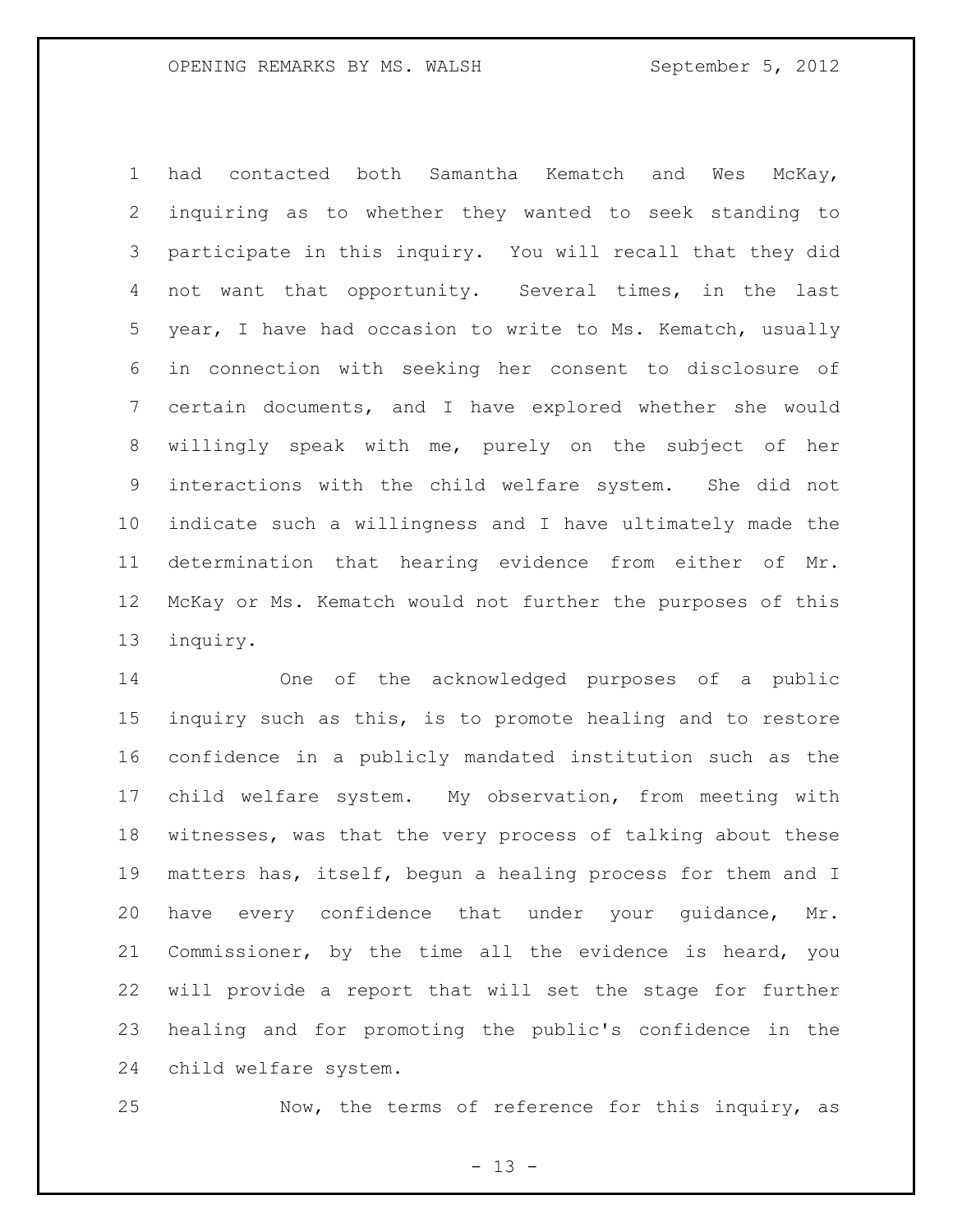we have identified, call for an investigation into certain factual matters and that investigation necessarily leads to other questions about Phoenix's life and death. How does such a thing happen in our society? Who bears responsibility for such a tragedy? And who should bear responsibility?

 As Commission Counsel, I have not formulated an answer to any of these questions. My role has been to gather the evidence and to put it before you without making any predeterminations.

 By your having granted standing to various individuals and entities, you have ensured that a multiplicity of perspectives were represented to adduce and test the evidence before you and in that way, assist you to make the necessary findings and recommendations. As we hear evidence from the individual witnesses, you will, of course, be considering that evidence in the context of individual responsibility. But the facts also point to the need for considering the evidence in a larger, contextual framework.

21 A contextual framework, in this case, means the following: First, we must be careful not to examine the evidence with the benefit of hindsight, but rather to examine the actions of each witness from the perspective of the given point in time in which they acted.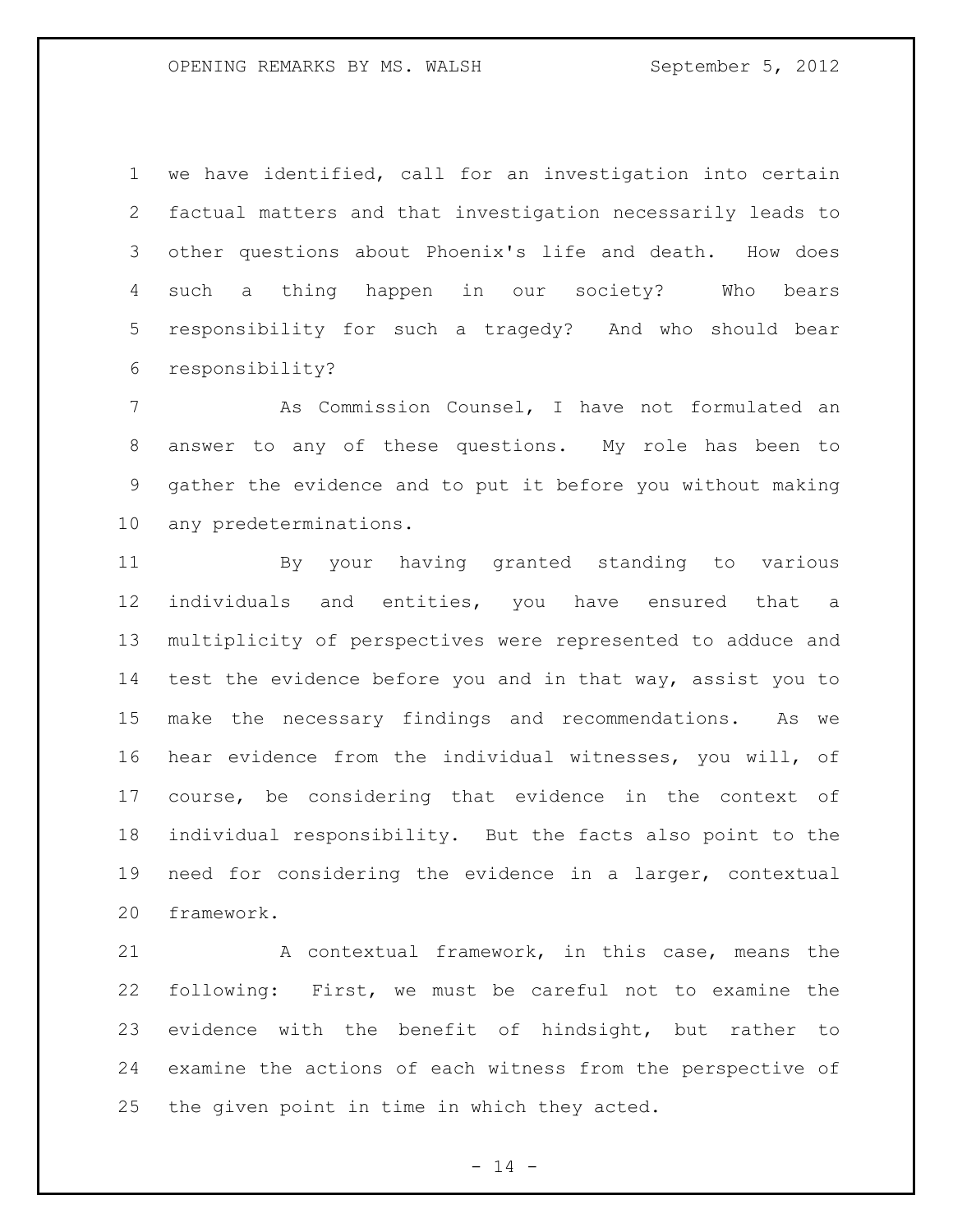Next, a contextual framework requires us to hear evidence not only from the front line social workers, but also from their supervisors and from other staff of the agency, going all the way up the chain of command. It also means looking at services delivered in the context of what was happening in the agency from an organizational perspective, at the time those services were delivered, and in the context of changes that were occurring to the child welfare system as a whole.

 A contextual framework also means hearing not just from Phoenix's immediate family, but also from other family members and friends who had opportunities to interact with Phoenix and her family.

 And finally, a contextual framework means looking at the community in which Phoenix and her family lived and in which child welfare services were provided. Phoenix Sinclair, of course, was more than just a client of the child welfare system. If this inquiry is truly going to make a difference to better protect Manitoba children, children like Phoenix in particular, we must consider all the circumstances which make such children vulnerable and which put their safety and wellbeing at risk.

23 As I said in my remarks on July 24th, it has been made clear to us, through investigations, that the child welfare system alone cannot be expected to address the

 $- 15 -$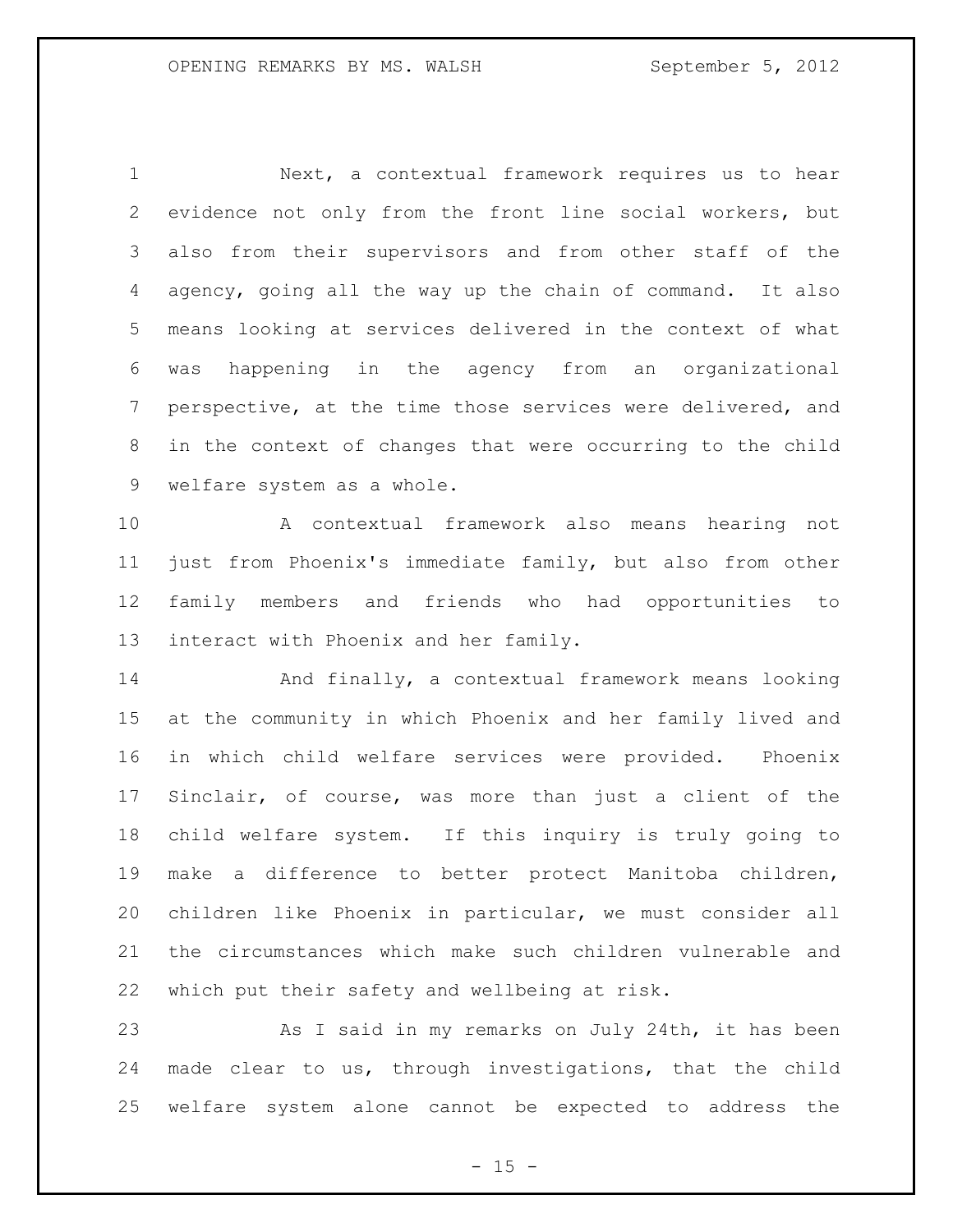underlying social conditions which lead children like Phoenix into being in need of protection. This is something that involves the responsibility of the entire community. This is echoed in the message from the writers of one of the reports which you must consider, the report entitled: Honouring Their Spirits, where the authors say that best intentions on the part of even the most skillful workers will not be sufficient if those efforts are not supported by the families of the children involved and the community at large.

 The most recent statistics from the Department of Family Services and Labour show that over 9,000 children in care, of the over 9,000 in care in Manitoba, over 8,000 of them are aboriginal. The number of aboriginal children in care in Manitoba is grossly disproportionate to the representation of aboriginal people in the population of the province generally. And so, in the third phase of this inquiry, we will hear evidence as to why this is the case and what steps can be taken to address this situation.

 We will hear from elders from the First Nations community and from experts on the subject of the overrepresentation of First Nations children in the child welfare system. We will also hear evidence, sometimes adduced through panels, sometimes from individuals, as to

 $- 16 -$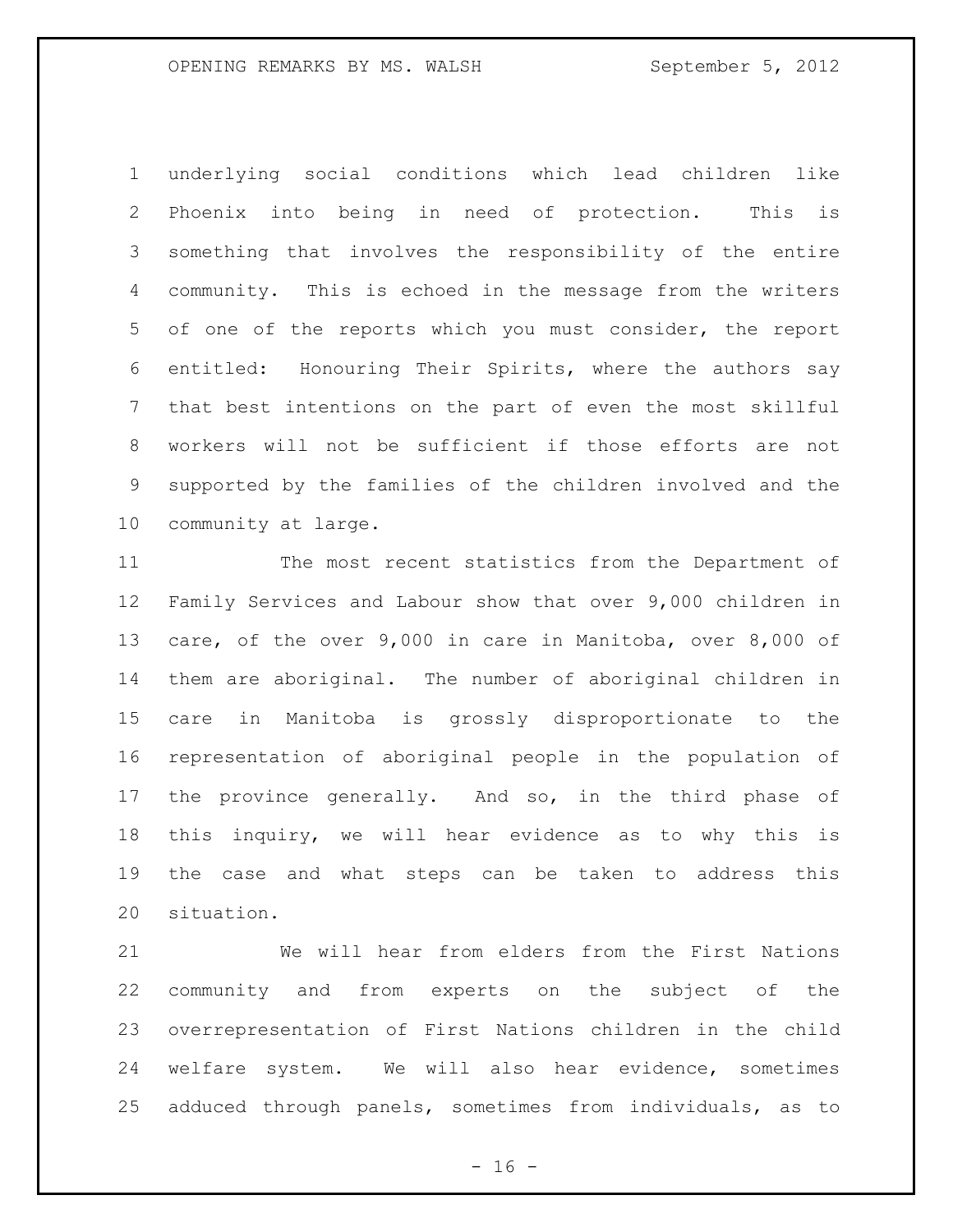the social conditions which pose challenges for families like Phoenix's and which make those families vulnerable and put their children at risk.

 And we will hear evidence from community agencies, as to the challenges those agencies face and the successes they achieve in working with such families.

 We will also hear representatives from the relatively new portfolio in government, the Department of Children and Youth Opportunities, which I think will be of great interest and assistance to you.

 And we will hear from experts who have studied outcomes for children, in terms of what steps we can take to build community capacity and allow families and children to flourish.

 I recognize that the issues before you are serious issues, which involve problems of longstanding. But I would ask you, and members of the public, in listening to the evidence you are about to hear, and in contemplating the goals of this inquiry, not to be cynical. It is sometimes an easy thing not to pay attention to these matters, to assume that such issues do not affect us, but these issues do affect every one of us. We must all take responsibility for the community in which we live and in particular, for the wellbeing of the children in that

 $- 17 -$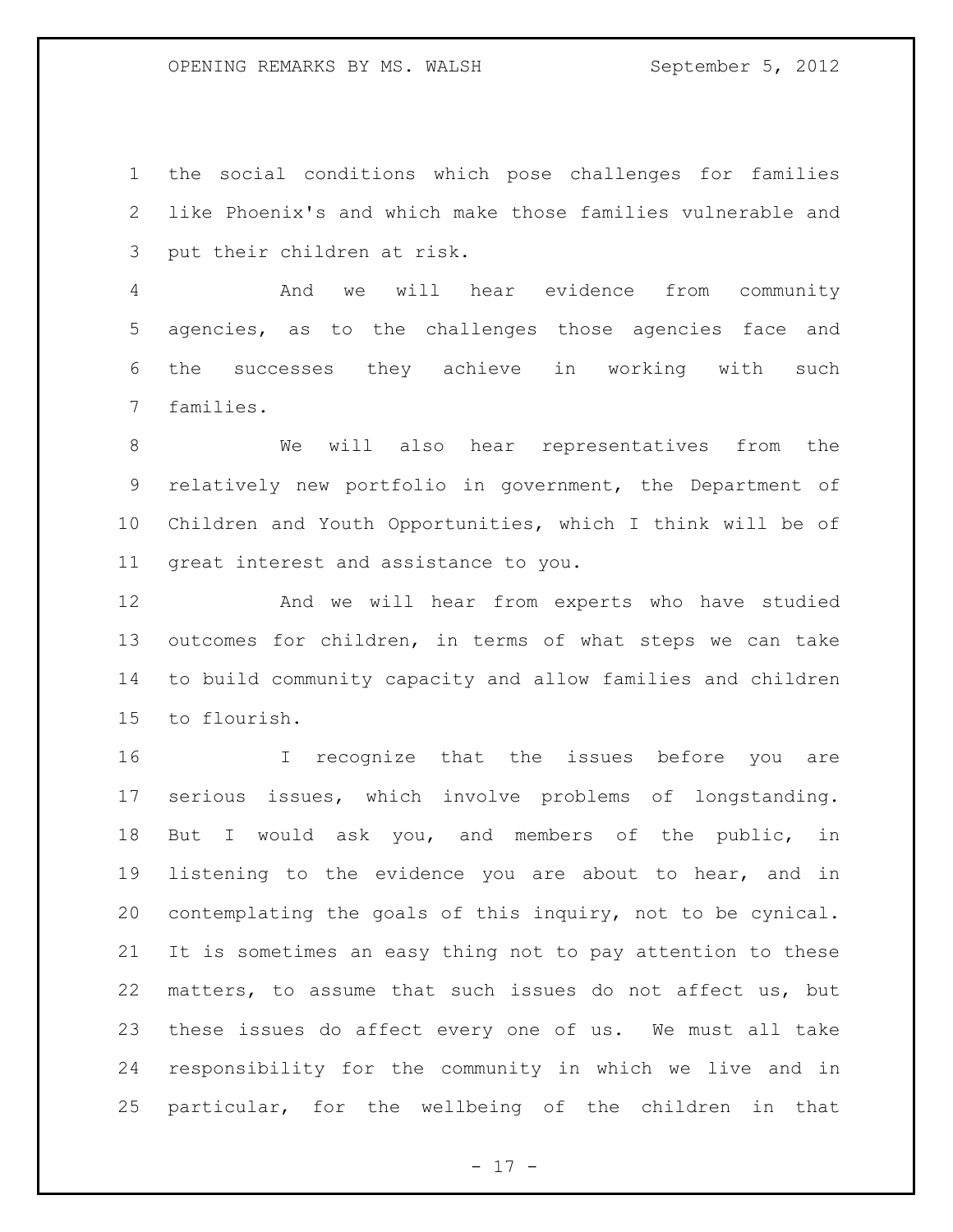community.

 The renowned American philosopher, Martha Nussbaum, in her book, entitled Upheavals of Thought: The Intelligence of Emotions, says that there is general agreement that we are usually too narrow in our sympathies. Throughout her book, she urges that we would be a healthier society if we, as citizens, used compassion in understanding catastrophes of many sorts. Compassion, she says, allows us to recognize that problems in society are shared problems. It leads to empathy and better understanding, thereby enabling a community to meet its responsibilities.

 I have stressed the need for openness in the approach to considering the evidence. I would add to that the need to maintain a sense of compassion for all the witnesses whose evidence we are about to hear. By the end of this inquiry, Mr. Commissioner, I hope you will be well placed to fulfill your mandate to make recommendations to better protect Manitoba children and so the life and death of Phoenix Sinclair will have served as a catalyst for real and effective change.

 Those are my opening remarks, Mr. Commissioner. I have a few other procedural matters that I want to address.

THE COMMISSIONER: Well, I thank you for that

- 18 -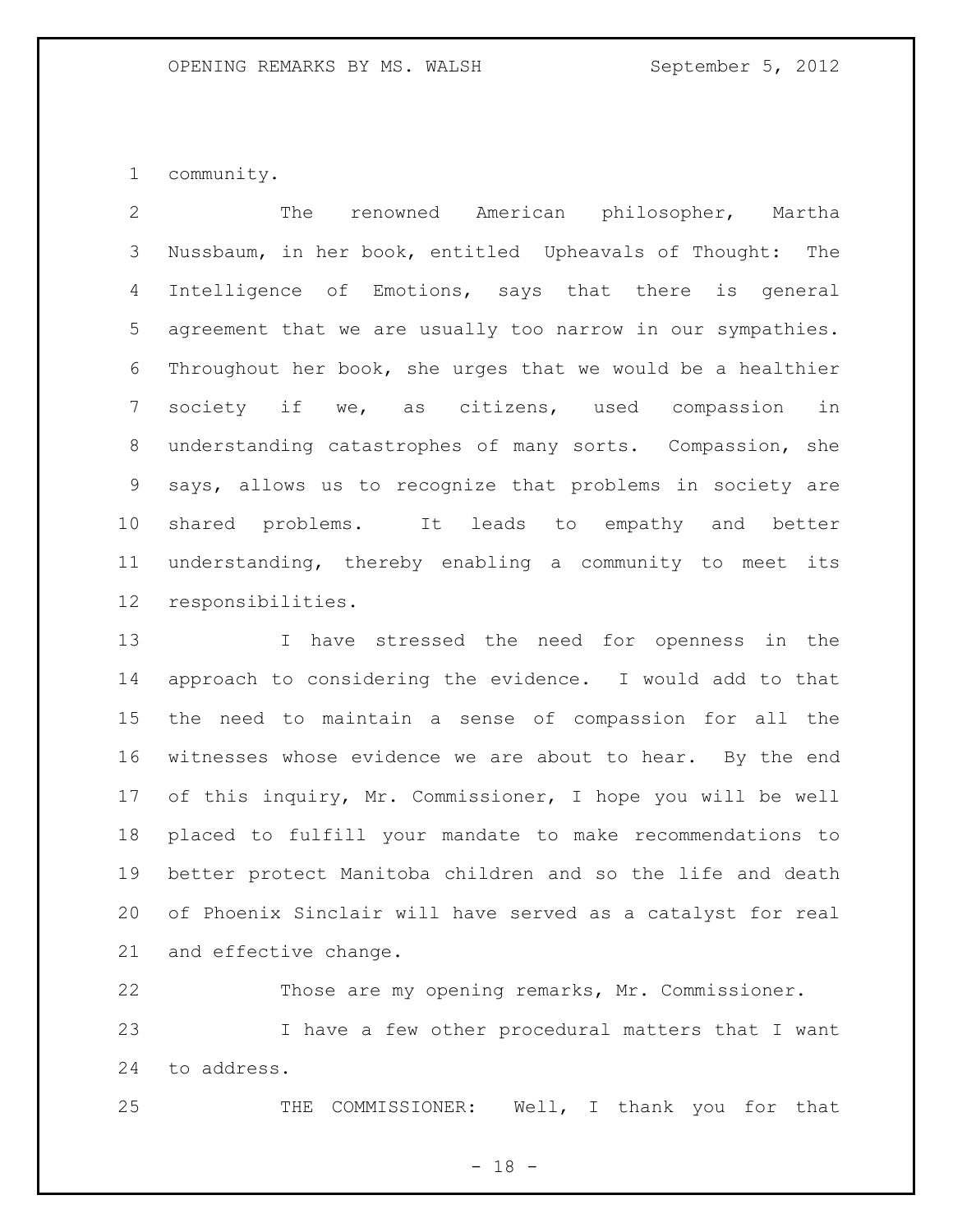background, it, I think it sets the stage for what we're about here and it, it's going to be a, take us considerable time to work through all the evidence, but you've laid it out in the order in which it will come and we're all here to participate and, and reach the goal that's been given to us. Thank you.

 MS. WALSH: So the, at the public hearings, the Commission will sit from 9:30 to noon and 1:30 to 4:30. And with the indulgence of the clerk, we'll stay until five o'clock, on occasion, when necessary, if it means that we can finish with a given witness' evidence, or a counsel's line of questioning.

 I will not be asking for an order excluding witnesses. Subject to the provisions of the source of referral protocol, which I will discuss in a minute, any and all members of the public are welcome to attend any session of the hearing.

18 Now, the SOR protocol should be on the table in front of you. You'll find a document entitled: Media and Communications Protocol for Public Hearings Respecting Witnesses Classified as Sources of Referral --

22 THE COMMISSIONER: Yes.

23 MS. WALSH: -- an SOR Protocol.

24 THE COMMISSIONER: Oh yes, I, I have it here. Yes.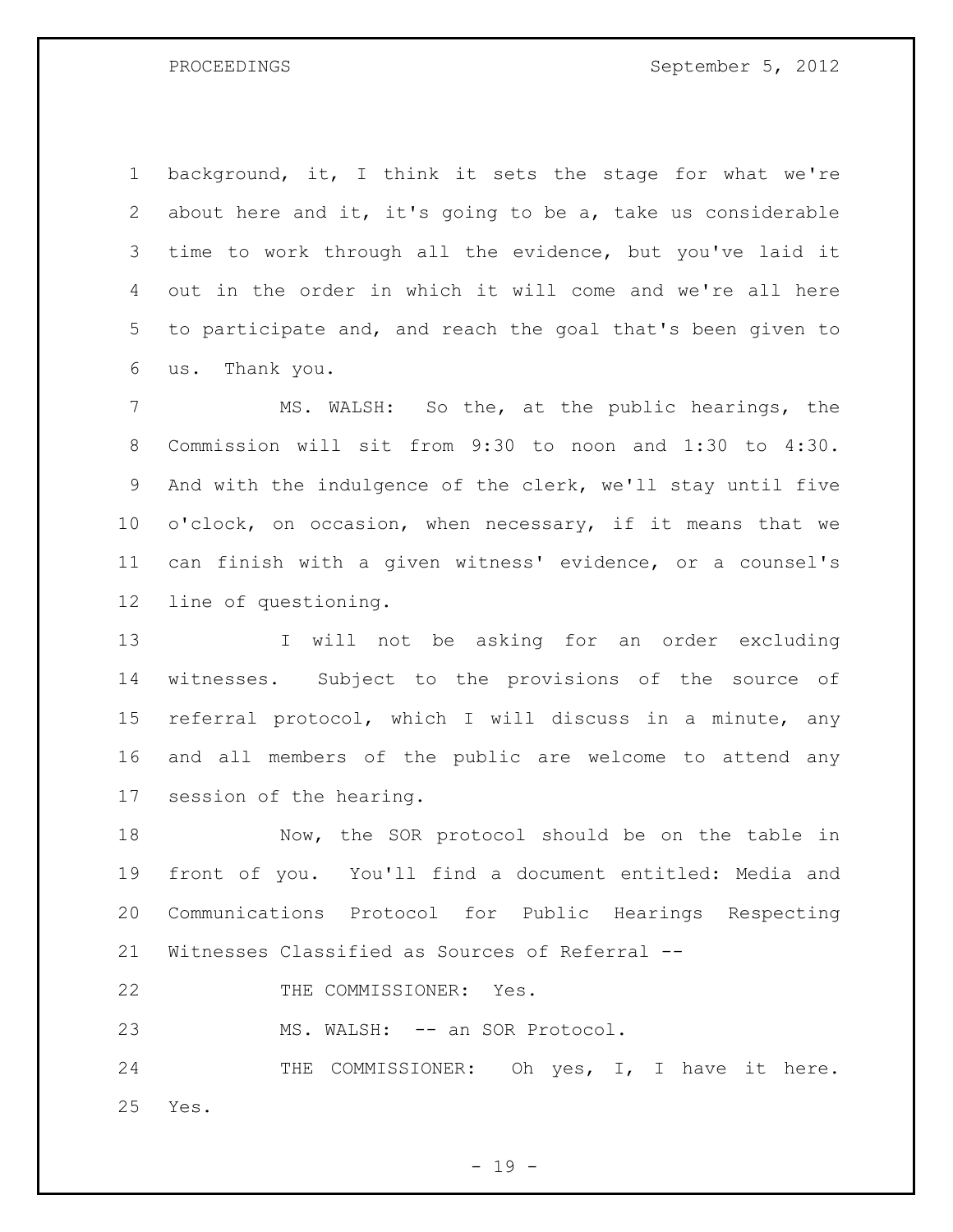1 MS. WALSH: You've got that?

2 THE COMMISSIONER: Yes, I have.

 MS. WALSH: So, pursuant to the ruling that you made on July the 12th, regarding the testimony of witnesses who are identified as sources of referral, or informants, to use the language of the Child and Family Services Act, these witnesses are entitled to certain confidentiality protections when they testify. The SOR protocol has been provided to all counsel and to the media. It should be posted on the Commission's website and on the doors to the hearing room. And I understand that copies of it are also available at the back of the room.

 Essentially, what the protocol provides is that when such a witness is sworn in, the only people who will be present in the hearing room will be you, Commission counsel and counsel for the witness, then counsel and the public, including the media, will be allowed back into the room to hear the witness' testimony.

 The witness is entitled to elect to testify via video link, in which case you will be the only person to actually see the witness' image on your monitor. The rest of us will hear the witness and the witness will hear and be able to answer counsel's questions and any questions you might have.

Any form of publication, broadcasting, or

 $- 20 -$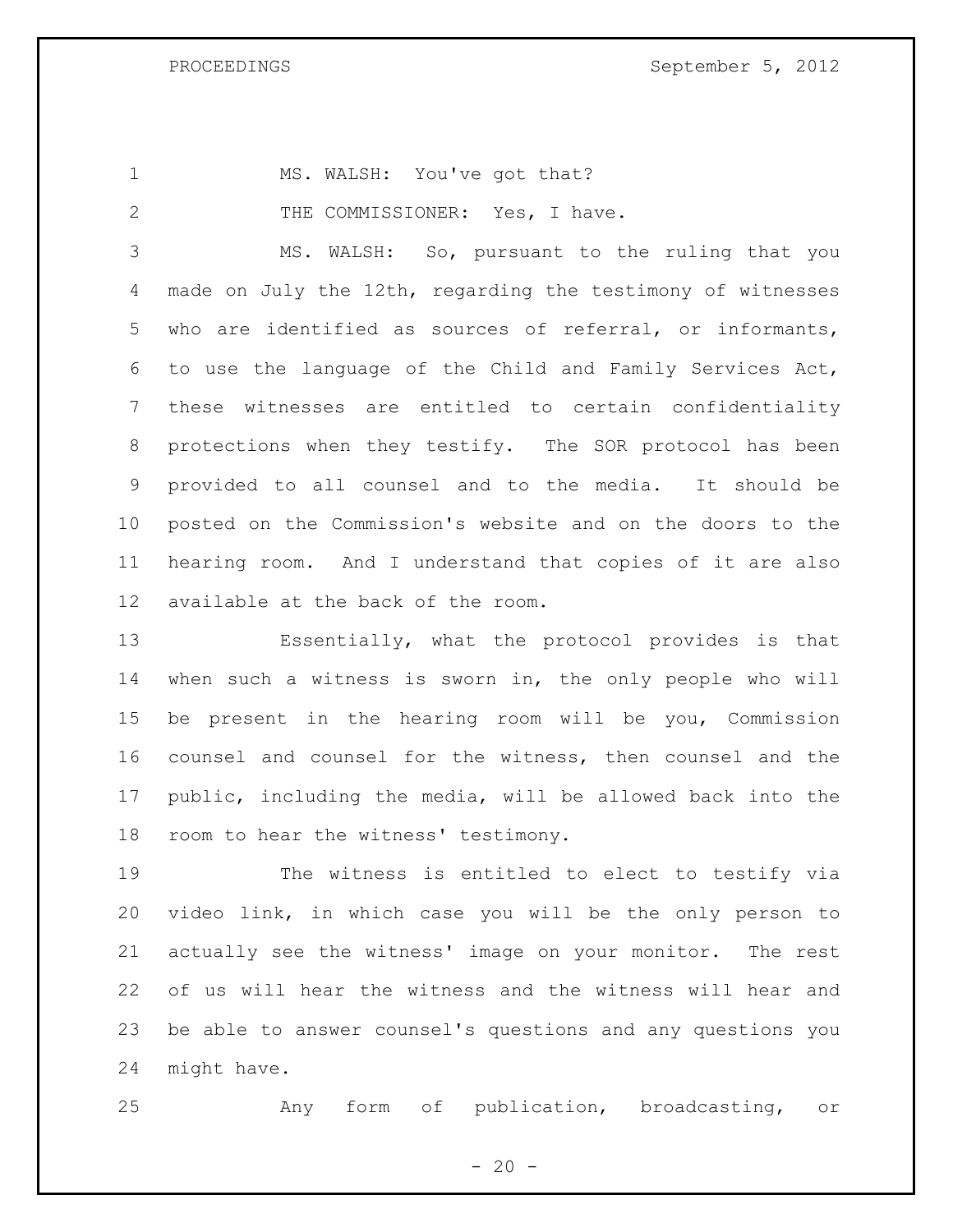otherwise communicating, by any means, the name, face or identity of any source of referral is prohibited. Video recording and broadcasting of the testimony of any SOR is also prohibited.

 Section 7 of the protocol says that audio recording and broadcasting of the testimony of any SOR is prohibited, with the following exceptions: Members of the media may record the testimony only for the purpose of ensuring accuracy in reporting and the Commission may record the testimony to have transcripts produced and may make audio recordings available to Commission Counsel and counsel for parties and/or witnesses. Live streaming of the testimony of any SOR is prohibited and of course, the protocol is subject to change, from time to time, as you may order.

 And we will be hearing from counsel for one of the SORs momentarily in that regard.

 One other comment regarding information of a confidential nature. It may be that, from time to time, during the course of the proceedings, a witness or counsel makes reference to information which, again, based on your ruling of July 12th, is of a confidential nature and should not be in the public realm, for example, the name of a child whose identity is not relevant to these proceedings. If that happens, I expect that either I or my colleague

 $- 21 -$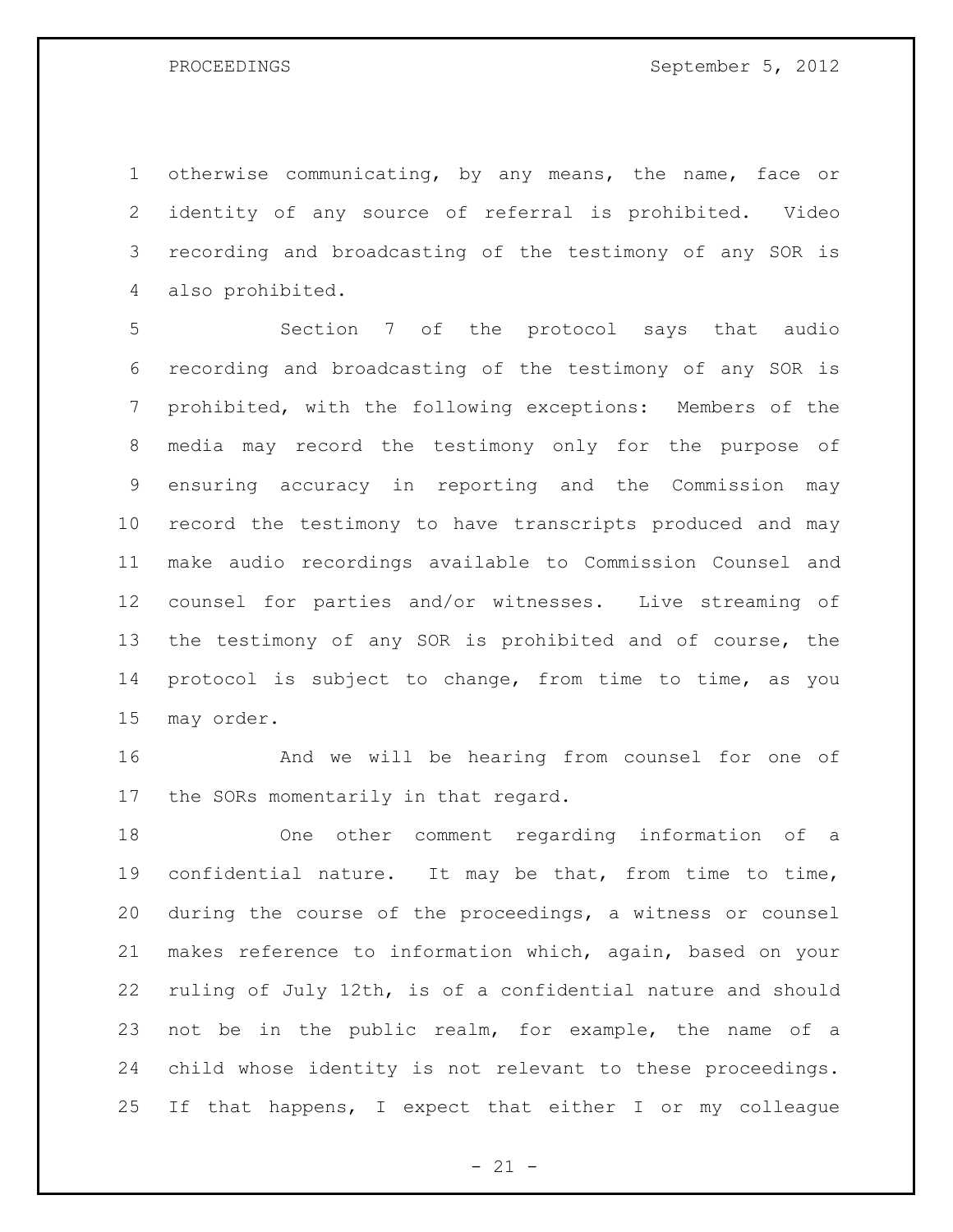will rise to indicate to the media and the public that the information was inadvertently disclosed and that it should remain confidential.

 Any questions on any of that, Mr. Commissioner? THE COMMISSIONER: No, I -- you've made copies available and I expect it, the, the provisions of that protocol to be respected. If anybody, media or otherwise, has any questions about is meaning and what its boundaries are, they're certainly entitled to speak to Commission Counsel, when we have a break, to have that clarified. But there's a good reason for the confidentiality provision 12 being there. These people are, in, in, in the terms of, of the legal language, informants of a sort and they're entitled to the benefit of, of that protection, in order for us to hear what it is they have to say. And so I think it's clear what's been laid out, what can be done and what can't be done and I expect it to be respected throughout.

 MS. WALSH: Thank you. I'll just take a minute, before we tender the next set of exhibits, and start calling our first witness. Counsel for the witness known as SOR #1 asked to speak to you briefly, Ms. Vivian Rachlis.

24 THE COMMISSIONER: Good morning --MS. RACHLIS: Morning --

 $- 22 -$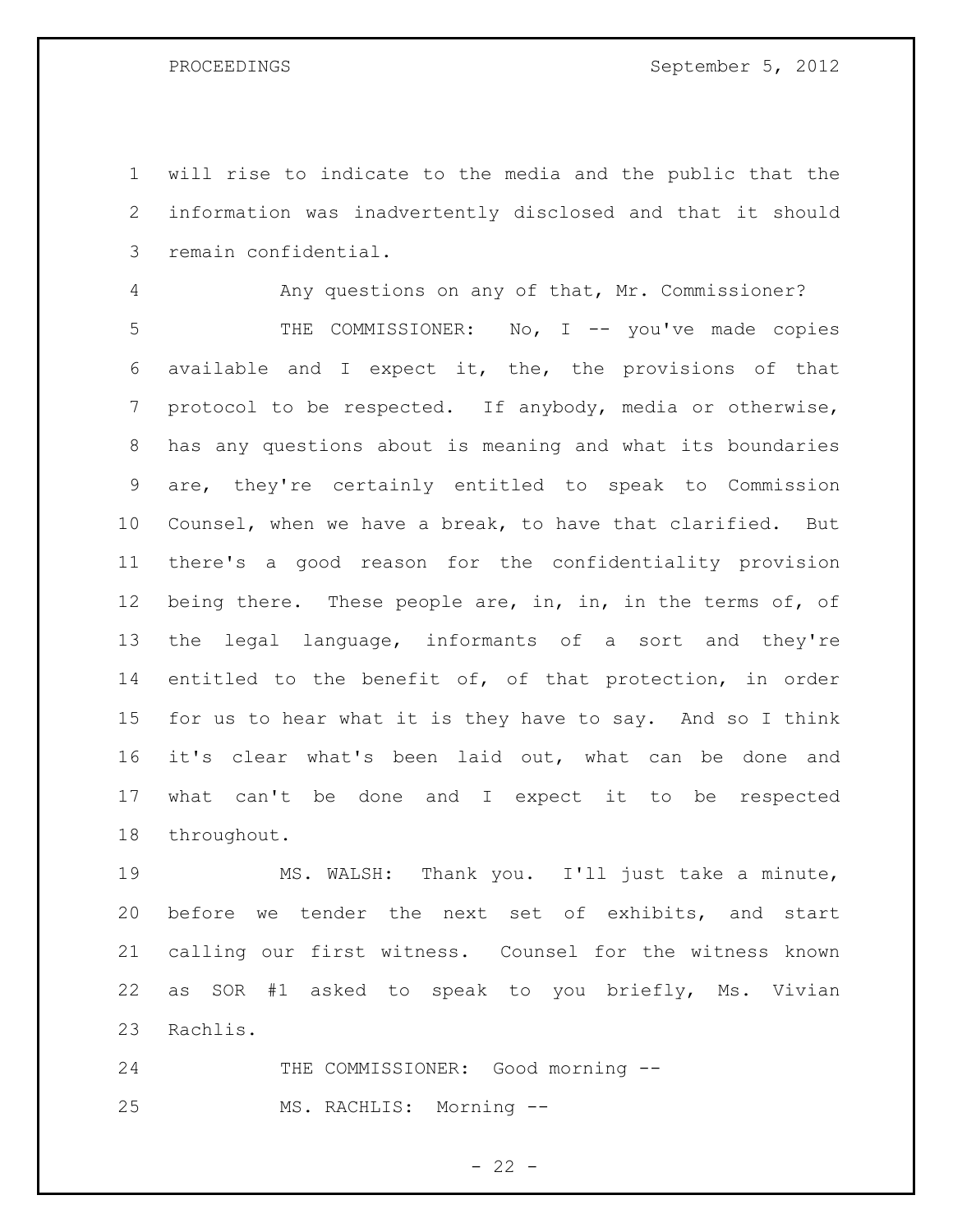1 THE COMMISSIONER: -- counsel.

 MS. RACHLIS: -- Mr. Commission. Just to follow up on the remarks made just a moment ago by Commission Counsel, I, you'll recall from my remarks in July, when I appeared before you on a publication ban matter, that I represent five individuals who have been identified as being witnesses in this matter. Three of them are referred to -- were designated, long my involvement, as sources of referral or SORs. Two of them -- the three SORs that I represented seek a publication ban and I spoke briefly in connection with that matter in July. I also represent two other individuals who did, were included in the notice of motion that we filed and you denied the publication ban with respect to those two witnesses who have never been designated as sources of referral.

 In the -- leading up to the beginning of the inquiry today, I have had some conversations with Commission Counsel and the inquiry, the Commission office as to the, the specific logistics regarding the appearances of the three sources of referral that I represent. And the, the -- I was advised by Commission Counsel last week of what she referred to a moment ago as, as the election that's available to the sources of referral.

 When I appeared before you in July, I indicated that, that we were placing ourselves into your, in your

 $- 23 -$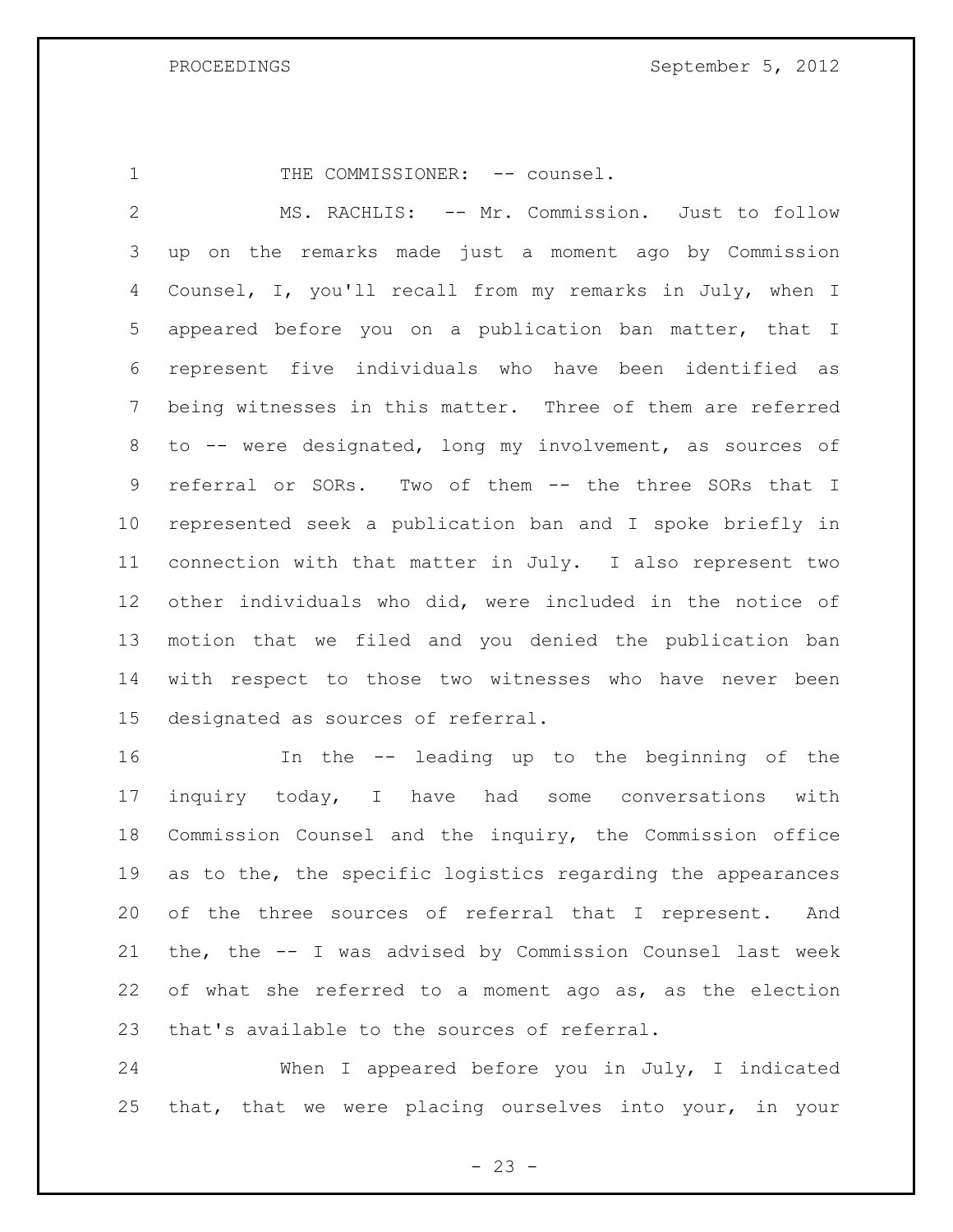hands. My -- the individuals I represent have no status in this proceeding at all, no legal status in this proceeding. 3 They are witnesses. I indicated, at that time, that they were not specifically seeking to give evidence outside of this room. Last week, I was advised by Commission Counsel that that is a, an election that has always been available to them and remains available to them.

 I have not been able to secure instructions from two of the SORs that I represent, given the vacation periods and I did, I, I have had, with some difficulty, I've made contact with the individual that's known as SOR #1 and there's some urgency to it, obviously, because this individual's scheduled to testify tomorrow, Mr. Commissioner.

 What she has indicated to me, as recently as last evening, is that -- and I hope this doesn't cause you any difficulty, that she, she recognizes that she is a witness. She is under subpoena. She's coming forward to this inquiry and she really wants you to decide what's appropriate, in terms of, in terms of her appearance. If that is an election that remains -- that has always been available and remains available to her, she's indicated that she would elect to give evidence by video link, if that's a logistical arrangement that you feel flows from your order. But I, my -- that individual has, has

 $- 24 -$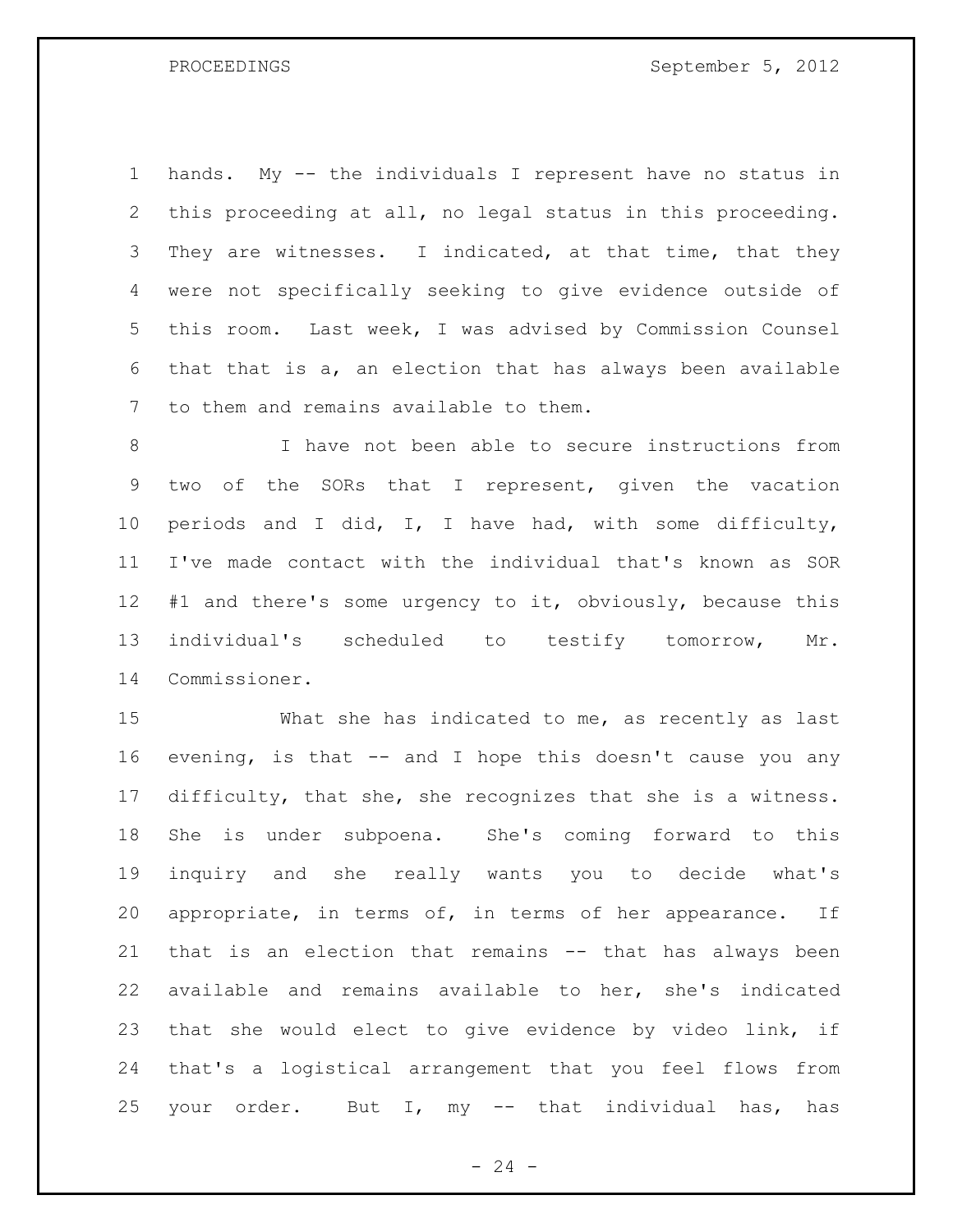instructed me to, to continue to take the position with you that she feels that, that the management of these proceedings really are in your hands and that she will do your bidding. THE COMMISSIONER: But her request is that she appear in this room via video link? 7 MS. RACHLIS: If she's, if she is -- she's indicated to me that if this is an election that is being given to her, she would choose to give evidence by video link. 11 THE COMMISSIONER: And, and her evidence is scheduled for tomorrow? 13 MS. RACHLIS: Yes, sir. THE COMMISSIONER: Can that be arranged for tomorrow, Commission Counsel? MS. WALSH: My understanding is that Ms. Ewatski has made those arrangements, so -- 18 THE COMMISSIONER: All right. If that --19 MS. WALSH: -- absolutely. 20 THE COMMISSIONER: -- if that is the wish of the, of the witness, that's the way it'll be. She will appear by video link. And as I understand it, what she says will be -- the, the audio of her remarks will be fully available to those in attendance. MS. RACHLIS: All right. Now, sir, with respect

 $- 25 -$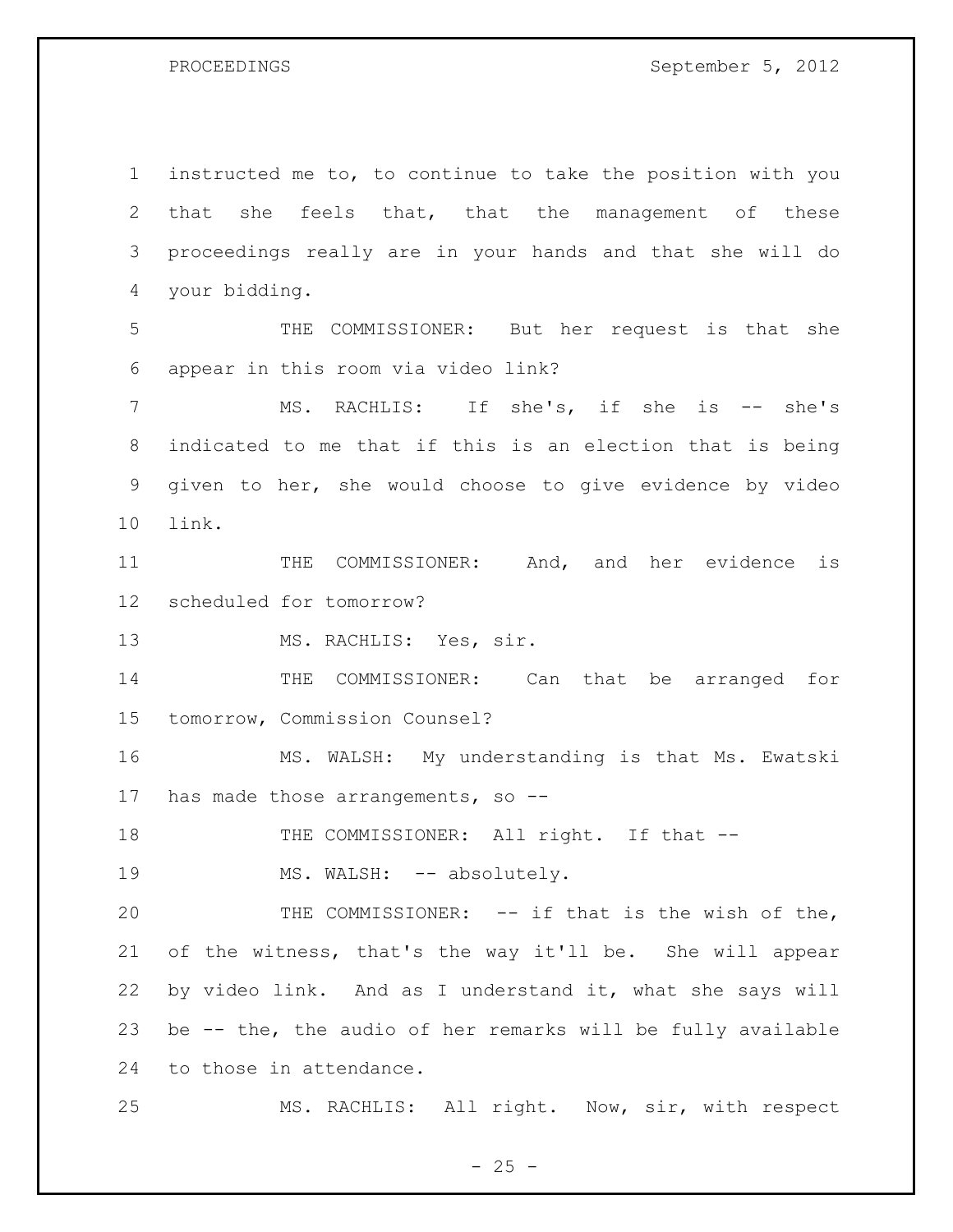| $\mathbf 1$  | to the other two SORs that I represent, as I indicated a            |
|--------------|---------------------------------------------------------------------|
| $\mathbf{2}$ | moment ago, I haven't been able to secure instructions. So          |
| 3            | I quess what I need some direction from, from you on is             |
| 4            | whether that is a matter that I need to continue to come            |
| 5            | before you on, or whether you consider that to be an                |
| 6            | administrative matter that I can deal with Commission               |
| 7            | staff?                                                              |
| 8            | THE COMMISSIONER: The latter is satisfactory.                       |
| $\mathsf 9$  | MS. RACHLIS: All right. Thank you.                                  |
| 10           | Thank you.                                                          |
| 11           | MS. WALSH: All right. Before we commence with                       |
| 12           | the first witness, I want to tender a number of exhibits.           |
| 13           | The first is the Exhibit 8. It's called a Child and Family          |
| 14           | Services Act and Mandate of Agencies.                               |
| 15           | THE CLERK: Exhibit number 8.                                        |
| 16           | THE COMMISSIONER: Thank you.                                        |
| 17           |                                                                     |
| 18           | EXHIBIT 8:<br>CHILD<br><b>AND</b><br><b>FAMILY</b>                  |
| 19           | <b>ACT</b><br><b>AND</b><br><b>SERVICES</b><br>OF<br><b>MANDATE</b> |
| 20           | <b>AGENCIES</b>                                                     |
| 21           |                                                                     |
| 22           | MS. WALSH: These are exhibits, Mr. Commissioner,                    |
| 23           | that we are going to go through in some detail with, with           |
| 24           | the witness today.                                                  |
| 25           |                                                                     |

 $- 26 -$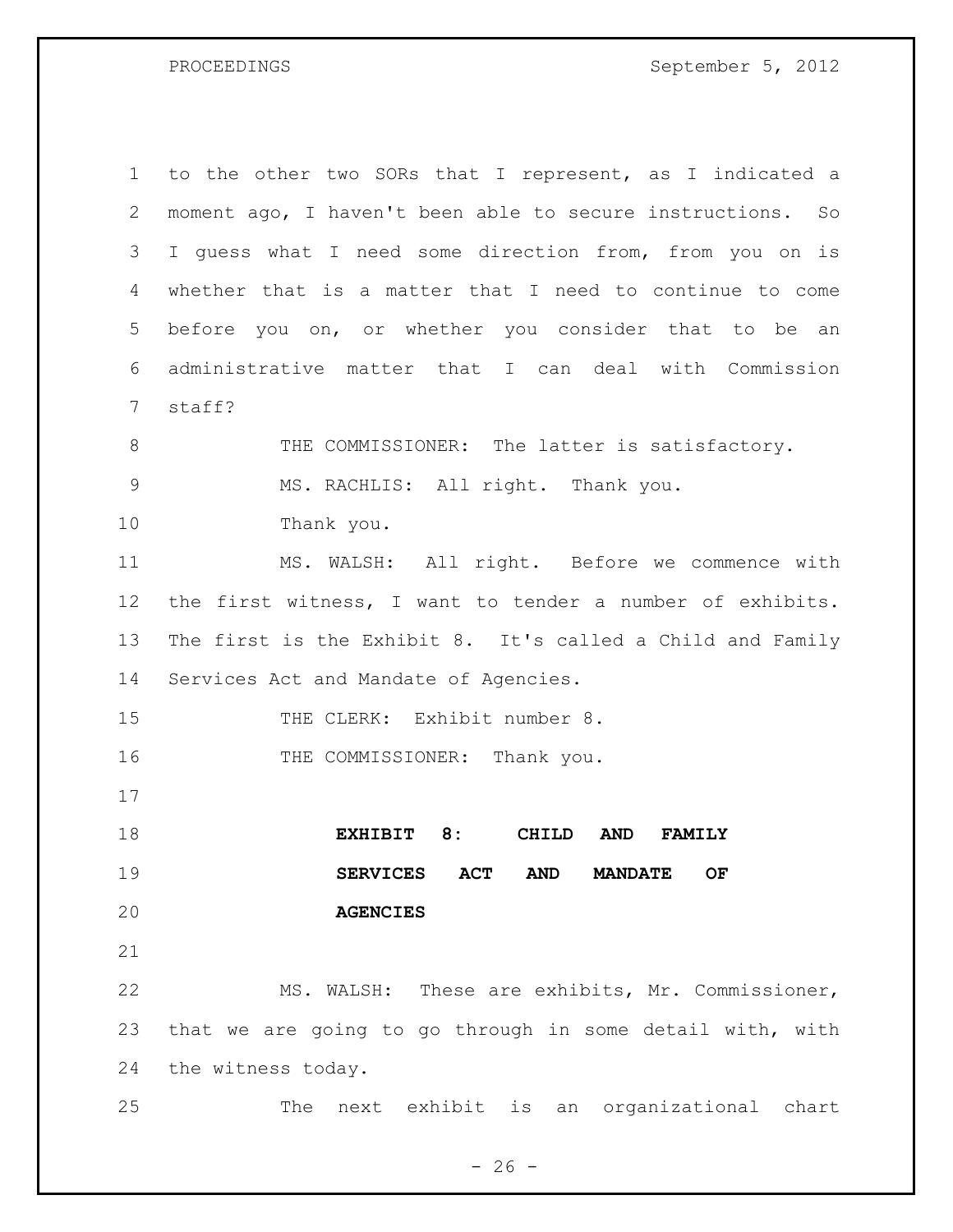| $\mathbf 1$ | entitled: Child and Family Service System Accountability |
|-------------|----------------------------------------------------------|
| 2           | Relationships, for the period 2000 to 2003.              |
| 3           | THE COMMISSIONER: Exhibit 9.                             |
| 4           | THE CLERK: Yes, Exhibit 9.                               |
| 5           |                                                          |
| 6           | EXHIBIT 9: ORGANIZATIONAL CHART                          |
| 7           | ENTITLED CHILD AND FAMILY SERVICE                        |
| 8           | <b>SYSTEM</b><br><b>ACCOUNTABILITY</b>                   |
| 9           | RELATIONSHIPS, FOR THE PERIOD 2000                       |
| 10          | TO 2003                                                  |
| 11          |                                                          |
| 12          | MS. WALSH: And then a document entitled:                 |
| 13          | Aboriginal Justice Inquiry Child Welfare Initiative      |
| 14          | (AJICWI). And that would be Exhibit 10.                  |
| 15          | THE COMMISSIONER: Exhibit 10.                            |
| 16          | THE CLERK: Exhibit 10.                                   |
| 17          |                                                          |
| 18          | EXHIBIT 10: ABORIGINAL JUSTICE                           |
| 19          | INQUIRY CHILD WELFARE<br>INITIATIVE                      |
| 20          | (AJICWI)                                                 |
| 21          |                                                          |
| 22          | then<br>an organizational<br>MS.<br>WALSH:<br>And        |
| 23          | chart entitled Child and Family Service<br>System        |
| 24          | Accountability Relationships for the Period 2004 to the  |
| 25          | current.                                                 |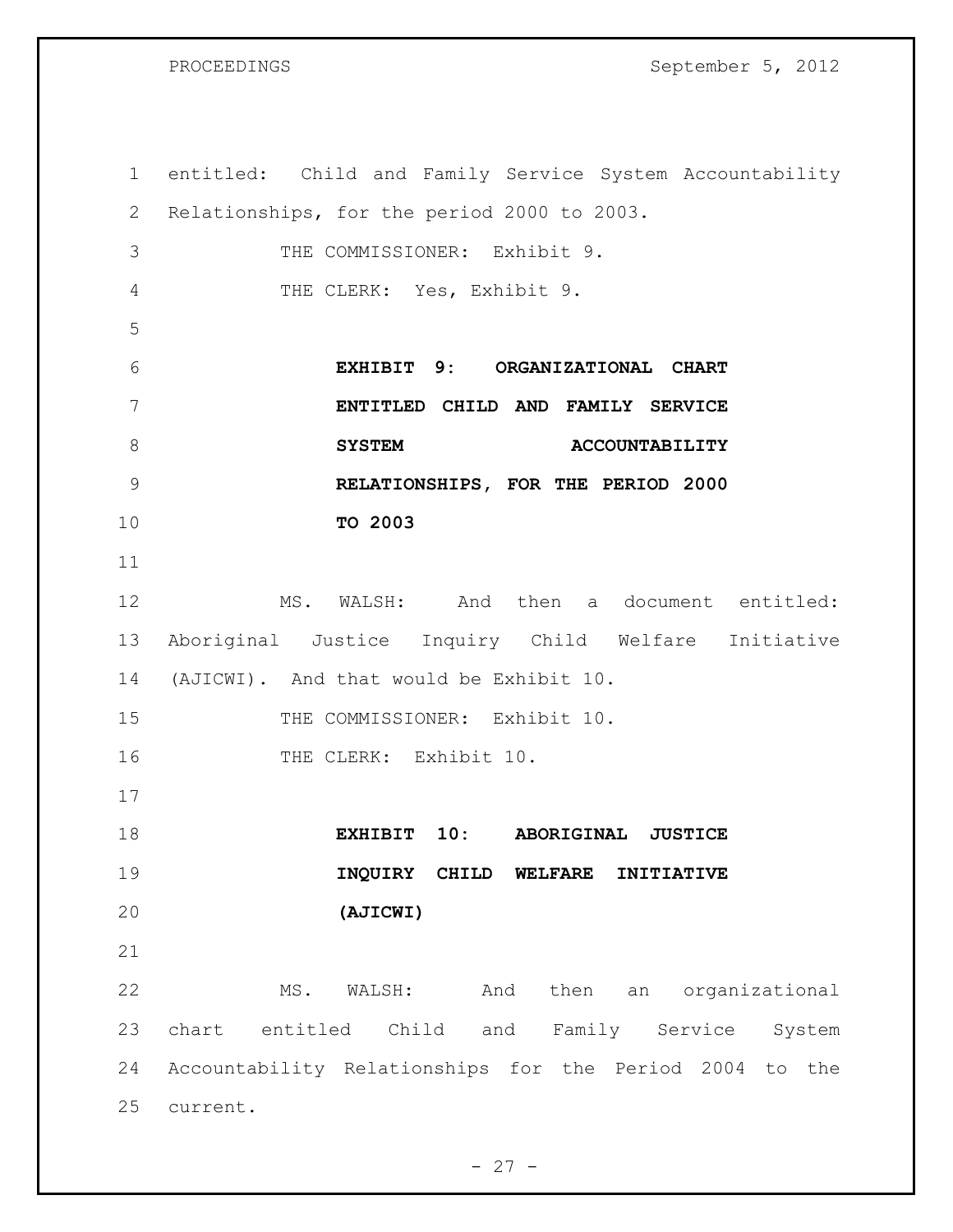| $\mathbf 1$  | THE COMMISSIONER: That's Exhibit 11?                        |
|--------------|-------------------------------------------------------------|
| $\mathbf{2}$ | THE CLERK: Yes, Exhibit 11.                                 |
| 3            |                                                             |
| 4            | EXHIBIT 11: ORGANIZATIONAL CHART                            |
| 5            | ENTITLED CHILD AND FAMILY SERVICE                           |
| 6            | <b>SYSTEM</b><br><b>ACCOUNTABILITY</b>                      |
| 7            | RELATIONSHIP, FOR THE PERIOD 2004                           |
| 8            | TO CURRENT                                                  |
| 9            |                                                             |
| 10           | MS. WALSH: And then we have a document entitled:            |
| 11           | Brief Synopsis of Child Welfare Services in the City of     |
| 12           | Winnipeg. That will be Exhibit 12.                          |
| 13           | THE COMMISSIONER: Exhibit 12.                               |
| 14           | THE CLERK: Exhibit 12.                                      |
| 15           |                                                             |
| 16           | EXHIBIT 12: BRIEF SYNOPSIS OF                               |
| 17           | CHILD WELFARE SERVICES IN THE CITY                          |
| 18           | OF WINNIPEG                                                 |
| 19           |                                                             |
| 20           | MS. WALSH: And then a document entitled:                    |
| 21           | Program Description - Winnipeg Child and Family Services.   |
| 22           | And that will be Exhibit 13.                                |
| 23           | THE COMMISSIONER: Thirteen. Have your counsel,              |
| 24           | have, have other counsel had the opportunity of seeing this |
| 25           | documents prior to today?                                   |

- 28 -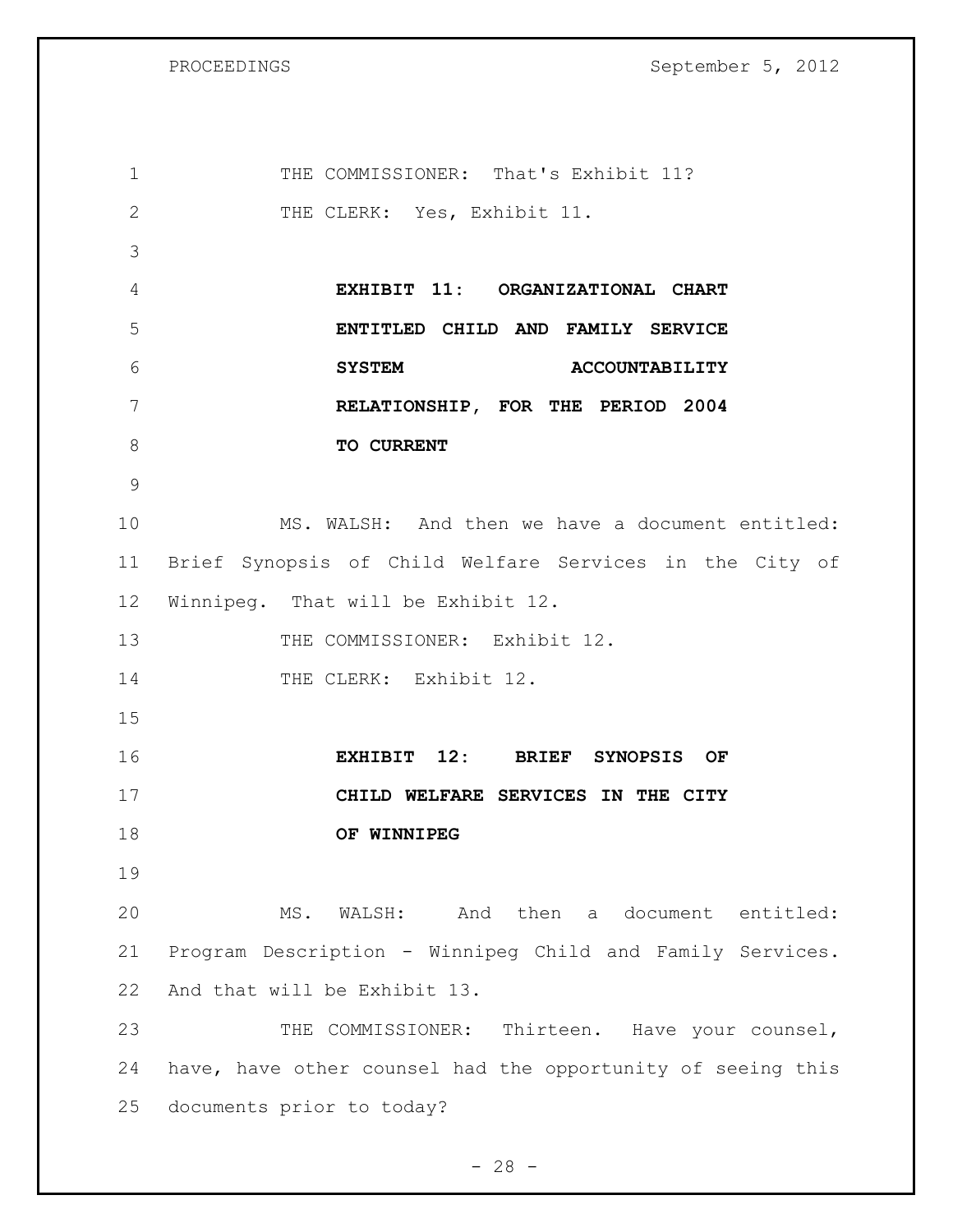| 1            | MS. WALSH: Yes, they have, Mr. Commissioner.                |
|--------------|-------------------------------------------------------------|
| $\mathbf{2}$ |                                                             |
| 3            | EXHIBIT 13: PROGRAM DESCRIPTION -                           |
| 4            | WINNIPEG CHILD AND FAMILY SERVICES                          |
| 5            |                                                             |
| 6            | MS. WALSH: Next exhibit is a document entitled:             |
| 7            | Admission as to Facts from, made by the Department of       |
| 8            | Family Services and Labour. This is not a document that we  |
| 9            | will be referring to specifically today, but we will be     |
| 10           | referring to the evidence that is admitted in this document |
| 11           | throughout the proceedings.                                 |
| 12           | THE COMMISSIONER: Exhibit 14.                               |
| 13           | THE CLERK: Exhibit 14.                                      |
| 14           |                                                             |
| 15           | EXHIBIT 14: ADMISSION AS TO FACTS                           |
| 16           | MADE BY THE DEPARTMENT OF FAMILY                            |
| 17           | SERVICES AND LABOUR                                         |
| 18           |                                                             |
| 19           | MS. WALSH: And finally, Mr. Commissioner,                   |
| 20           | Exhibit 15 is a document which sets out the chain of        |
| 21           | command showing the various employees of Winnipeg Child and |
| 22           | Family Services who delivered services to Phoenix Sinclair  |
| 23           | and her family.                                             |
| 24           | THE COMMISSIONER: Exhibit 15.                               |
| 25           |                                                             |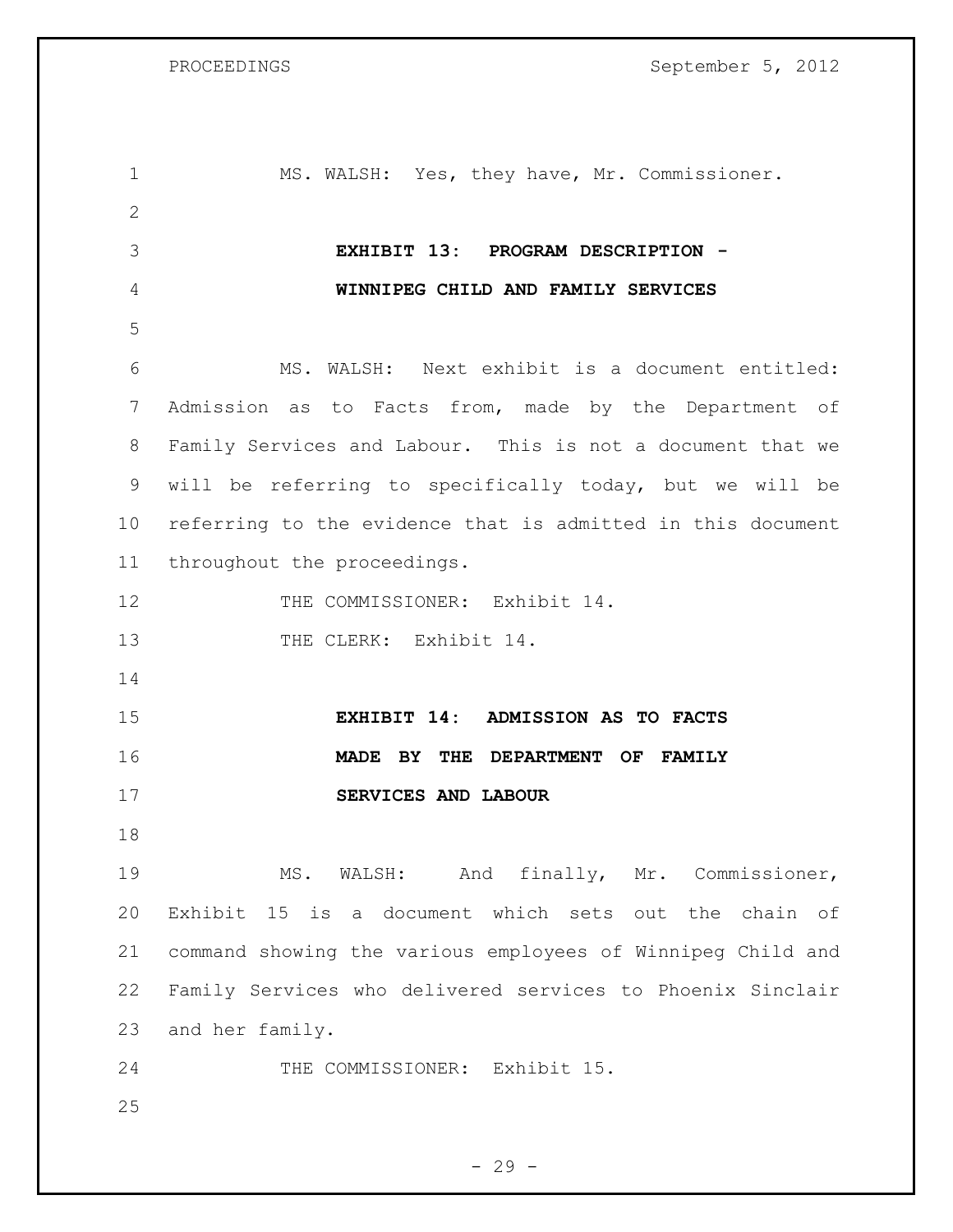**EXHIBIT 15: CHAIN OF COMMAND FOR WINNIPEG CHILD AND FAMILY SERVICES EMPLOYEES WHO DELIVERED SERVICES TO PHOENIX SINCLAIR AND HER FAMILY** MS. WALSH: And these documents were prepared by the Department of Family Services and Labour with their 8 counsel and yes, all of the counsel today have -- or parties and intervenors, have been provided with copies of this evidence. So unless you have any questions, we're ready to call our first witness. 13 THE COMMISSIONER: All right. Now, with respect to that witness, will all of these documents you've filed this morning be referenced, or? 16 MS. WALSH: Not the last two. So --17 THE COMMISSIONER: All right. 18 MS. WALSH: -- Exhibits 8 through 13. THE COMMISSIONER: Will, will have some reference to, with respect to this witness? MS. WALSH: They will, and in that order. THE COMMISSIONER: All right. Just let me get them. And 15, is that, will that be referenced? MS. WALSH: Today? THE COMMISSIONER: Yes.

 $- 30 -$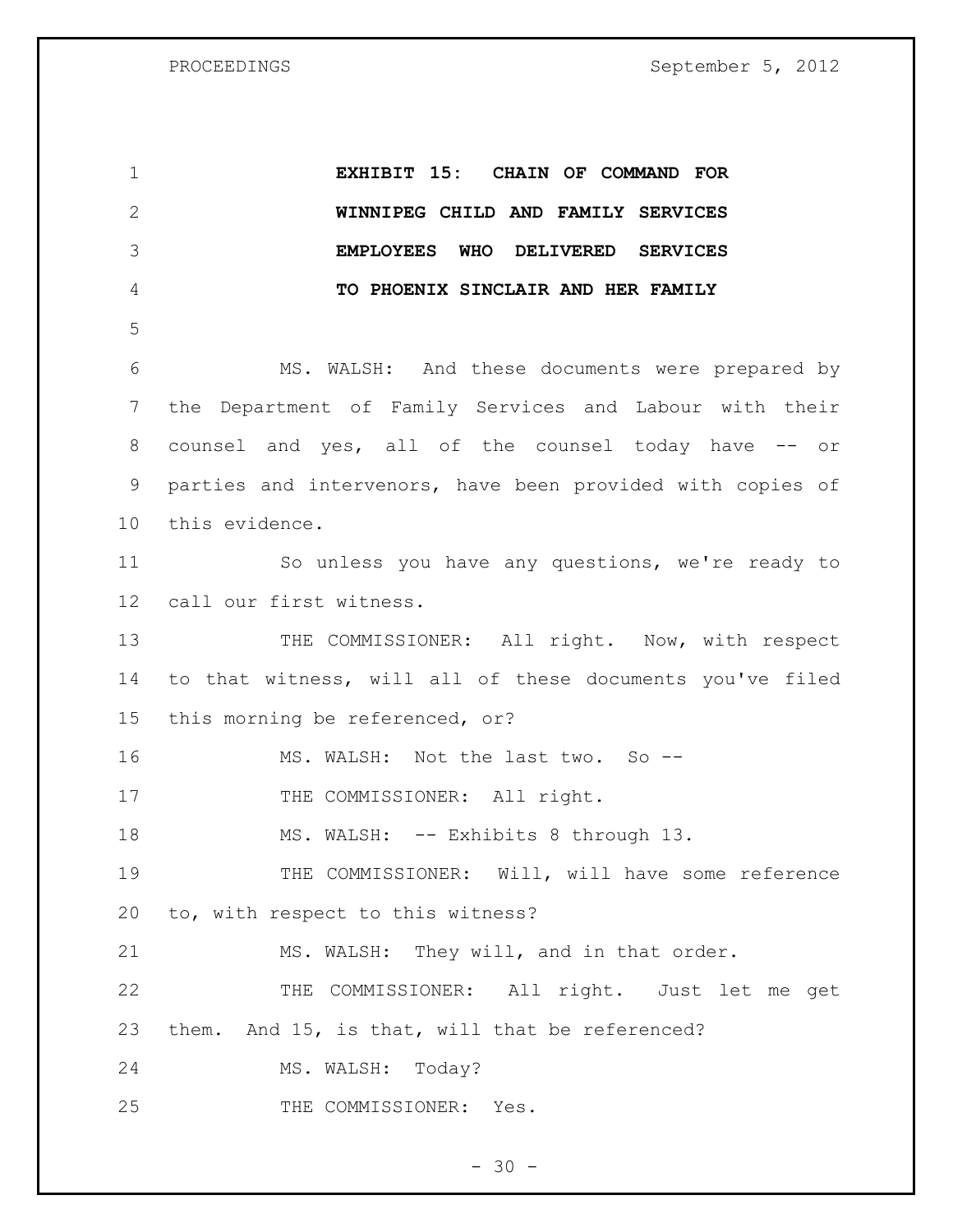1 MS. WALSH: No, I don't think so. 2 THE COMMISSIONER: All right. 3 MS. WALSH: Eight through 13. Did you want to 4 take a break at this point? 5 THE COMMISSIONER: No, I think we'll take half an 6 hour of evidence and then we'll take our mid-morning break. 7 MS. WALSH: Okay. Thank you. 8 THE COMMISSIONER: Unless anyone else has any 9 preliminary matters they want to deal with? 10 All right. Hearing none, we're ready to have the 11 witness. 12 MS. WALSH: All right. So we're calling Ms. 13 Alana Brownlee. 14 THE CLERK: Is it your choice to swear on the 15 Bible, or affirm without the Bible? 16 THE WITNESS: With the Bible. 17 THE CLERK: Take the Bible in your right hand. 18 State your full name for the court. 19 THE WITNESS: Alana Smith Brownlee. 20 THE CLERK: And just spell me your first name? 21 THE WITNESS: A-L-A-N-A. 22 THE CLERK: And the middle name please? 23 THE WITNESS: Smith, S-M-I-T-H. 24 THE CLERK: And your last name? 25 THE WITNESS: Brownlee, B-R-O-W-N-L-E-E.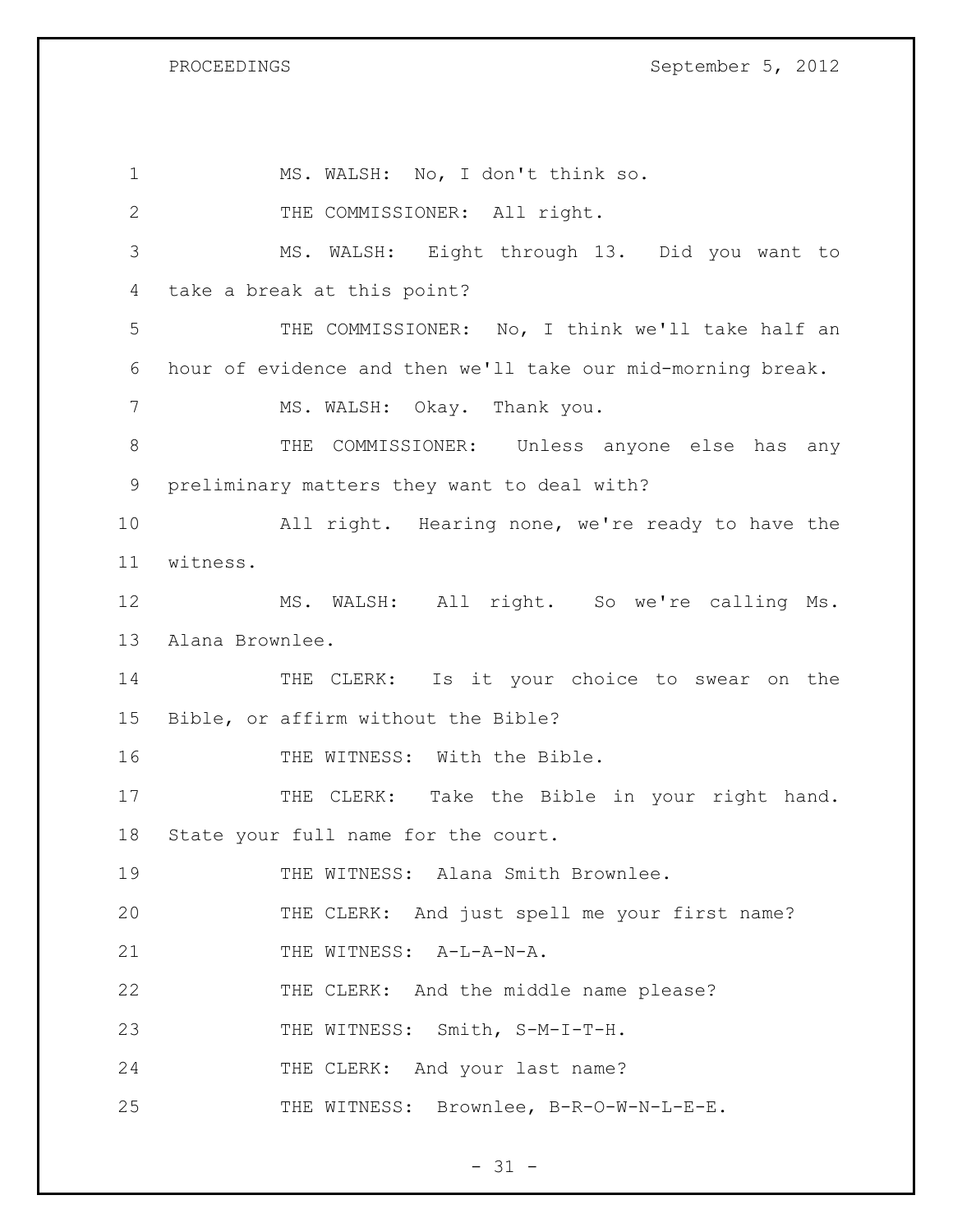1 THE CLERK: Thank you. **ALANA SMITH BROWNLEE,** sworn, testified as follows: THE CLERK: Thank you, you may be seated. MS. WALSH: Good morning, Ms. Brownlee. 8 THE WITNESS: Good morning. MS. WALSH: You can hear me all right, see me all -- 11 THE WITNESS: Yeah. 12 MS. WALSH: -- right? 13 THE WITNESS: Yes. MS. WALSH: You're our first witness, so we're testing the, the seat. 16 THE WITNESS: Okay. MS. WALSH: And you, your monitor's functioning in front of you? 19 THE WITNESS: Yes. MS. WALSH: Good. All right. EXAMINATION BY MS. WALSH: Q You are currently employed as the chief executive officer of Winnipeg Child and Family Services; right? A Yes, that's correct.

 $- 32 -$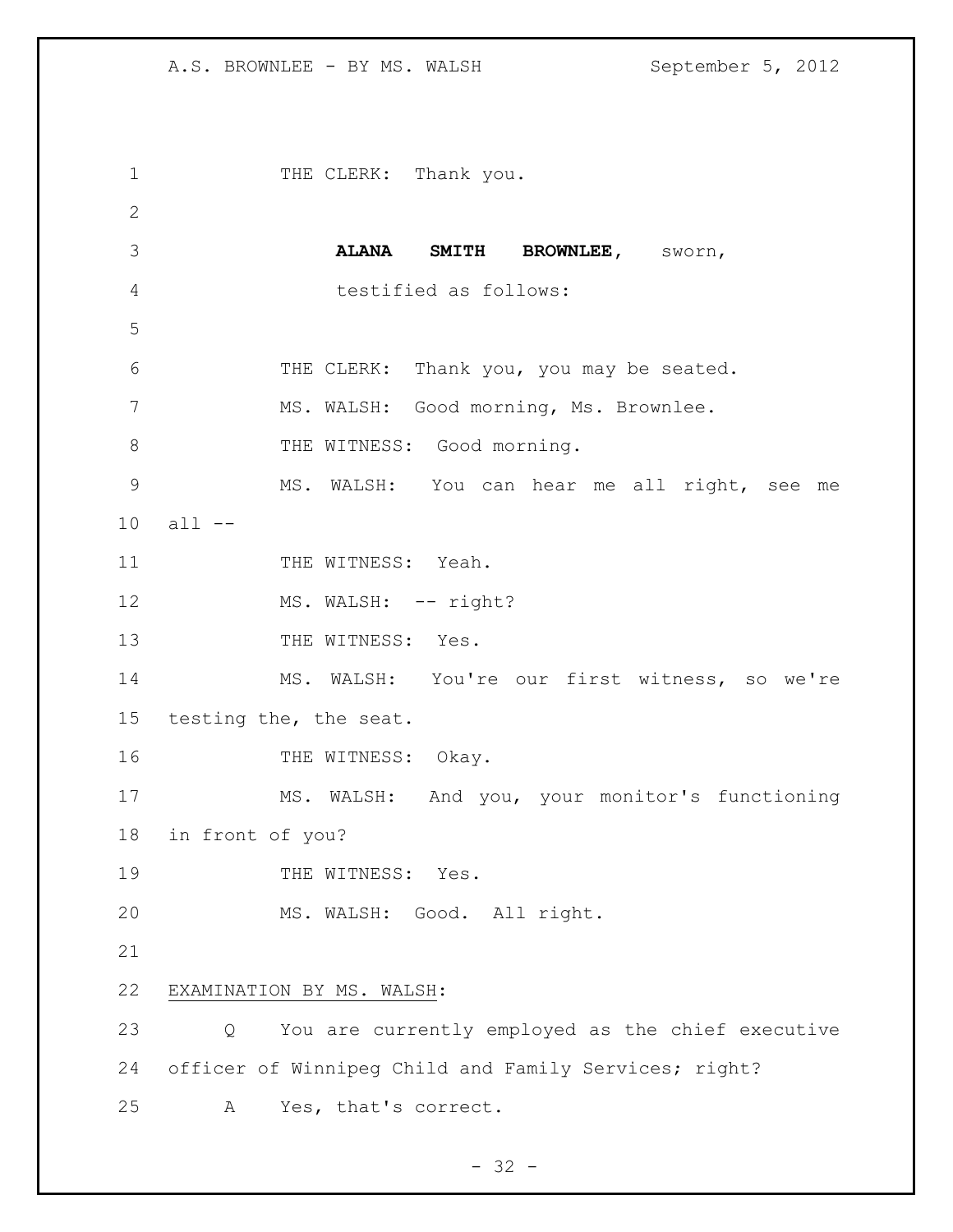Q And that is an agency which delivers child welfare services to children and families in the city of Winnipeg?

A Yes.

 Q And you have been in that position since July 2011; so just over a year?

A Yes.

 Q And I understand that you are going to give us information today which will provide background and context for the evidence that we are going to hear over the next few months, including helping us to understand many of the terms and processes that we're going to hear discussed?

 Just for a bit of your own background, in terms of your education, you have a Bachelor of Social Work from the University of Manitoba that you obtained in 1989?

A Yes.

 Q And you received your Masters of Social Work from the University of Manitoba --

A Yes.

- Q -- in 1998?
- A Yes.

 Q And in terms of your work experience, you have been employed by Winnipeg Child and Family Services Central for the period 1989 to 2000, in a variety of capacities? A Until 2005, I believe.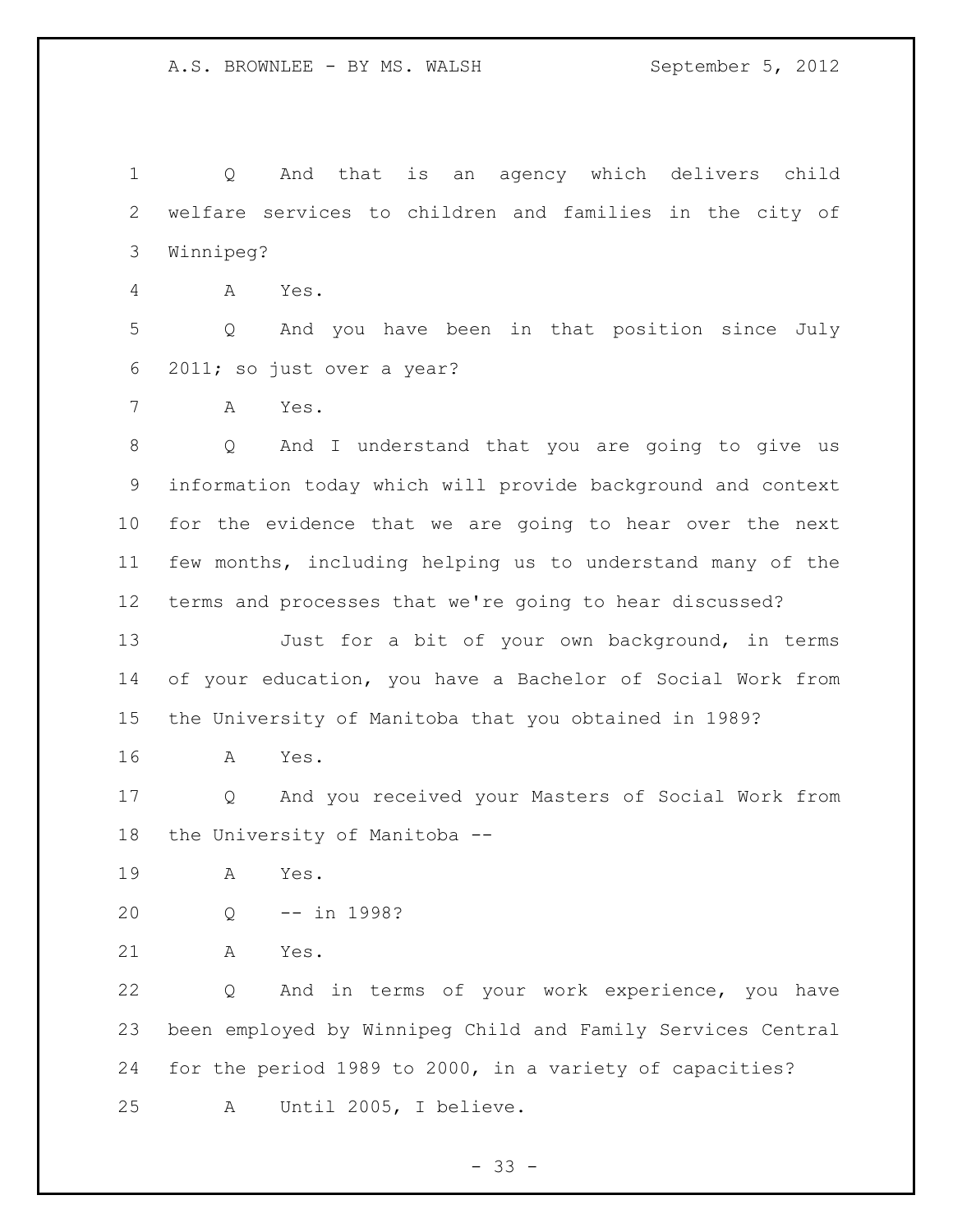Q All right. You, you have been employed as a Family Services social worker? A Oh, that was, yes, that was from '89 to 2000. Q Okay. And as an abuse treatment service coordinator and a supervisor for the family reunification program? A Yes. Q Okay. And I believe you also participated in, with management and staff, in the restructuring of the agency as it moved to a program-based service delivery system? A Yes, that's correct. Q And we're going to hear more about that from you. And then, from my reading of your CV -- A Yeah. Q -- from 2000 to 2005, you were employed by the Department of Family Services, in the Child Protection Branch, as a provincial investigations coordinator? A Oh, okay, yes, correct. Q Okay. A Had my dates off. Q No problem. I also understand that you participated in the development of provincial standards, regulations, protocols and consulted on the development of legislative amendments to the Child and Family Services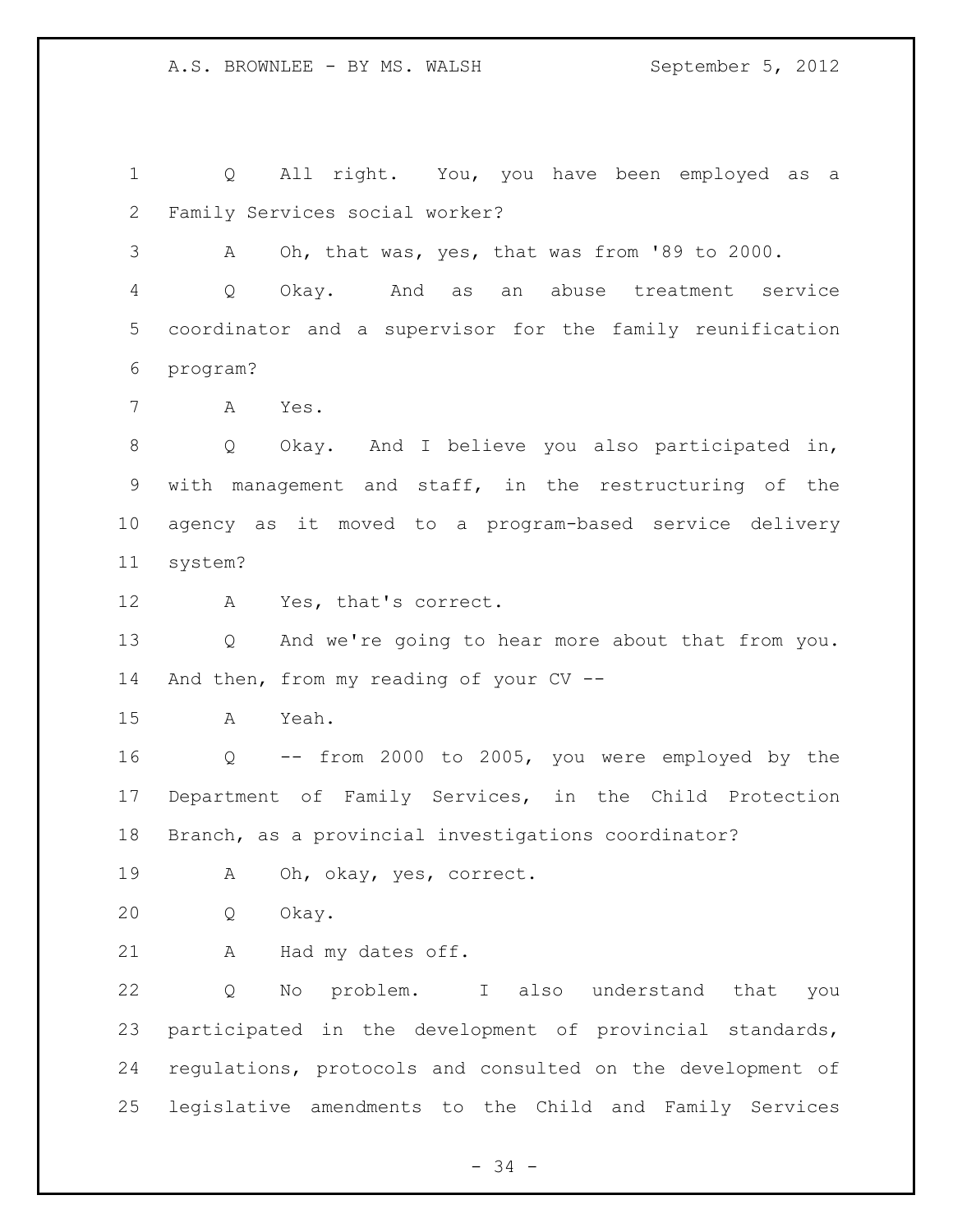Act?

A Yes.

 Q And you've been a member of two Aboriginal Justice Inquiry child welfare initiative committees?

A Yes.

 Q And then from 2006 until March of 2011, before taking your current position, you were the executive director of the Métis Child and Family Community Service Agency?

A That's correct.

 Q Now, it's already been made a matter of public record, through counsel for the department last June, or June of 2011, that child welfare services were delivered by the agency called Winnipeg Child and Family Services, to Phoenix and her family, for the period 2000 to 2005. So with that in mind, I'm going to ask you to outline the following information for us today, to give us some background. First, I'm going to ask you to identify for us, briefly, what the mandate of the child welfare system is currently and what it was during the time that Phoenix and her family received services.

 Next, I'm going to ask you to explain an organizational chart which outlines the family, Child and Family Services system as a whole, in terms of its accountability relationships, for the period 2000 to 2003.

 $- 35 -$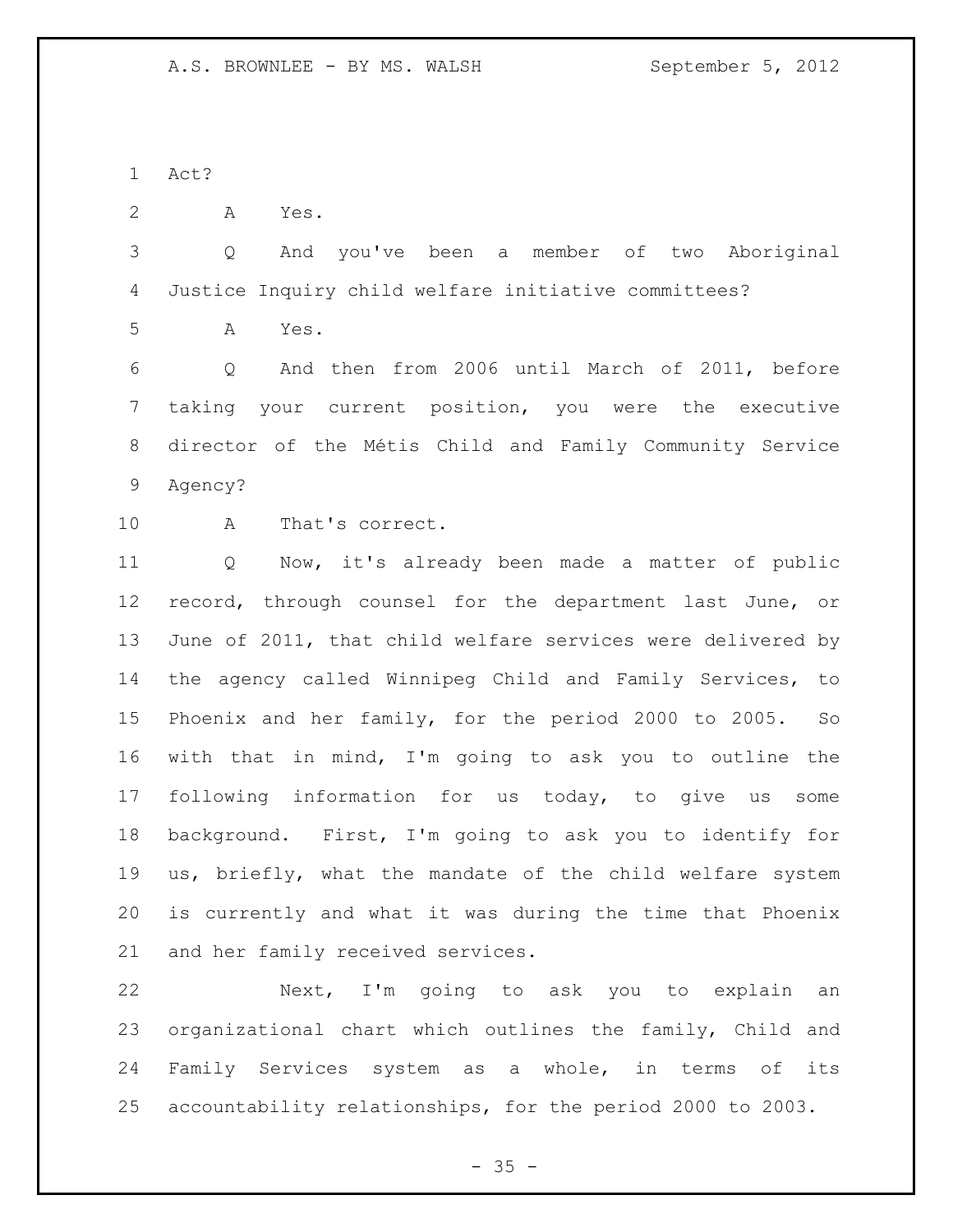1 And then, I'm going to ask you to give us a brief description of the Aboriginal Justice Inquiry Child Welfare Initiative, or the process that has become known as devolution. And devolution, we know, changed the government's accountability structure of the Child and Family Service system after 2003 and so I'm going to have you walk us through the organizational chart for the system, as it looked from 2004 to the present.

 And then you and your lawyer have prepared a brief synopsis of the child welfare services in the city of Winnipeg and in particular, a description of the various organizational changes that the agency has undergone, starting from the 1980s, right up until the end of 2005, when services were last delivered to Phoenix and her family. That's Exhibit 12.

 And finally, I'm going to ask you to walk us through a brief description of the types of services the agency delivered during the period that Phoenix and her family were clients of the agency. And that's set out in your document, which we've marked as Exhibit 13.

 So starting with the mandate of the child welfare system, Exhibit 8, which you've got in front of you, on the screen, is a document that was prepared by the department, together with counsel, called the Child and Family Services Act and Mandate of Agencies. Briefly, can you tell --

 $- 36 -$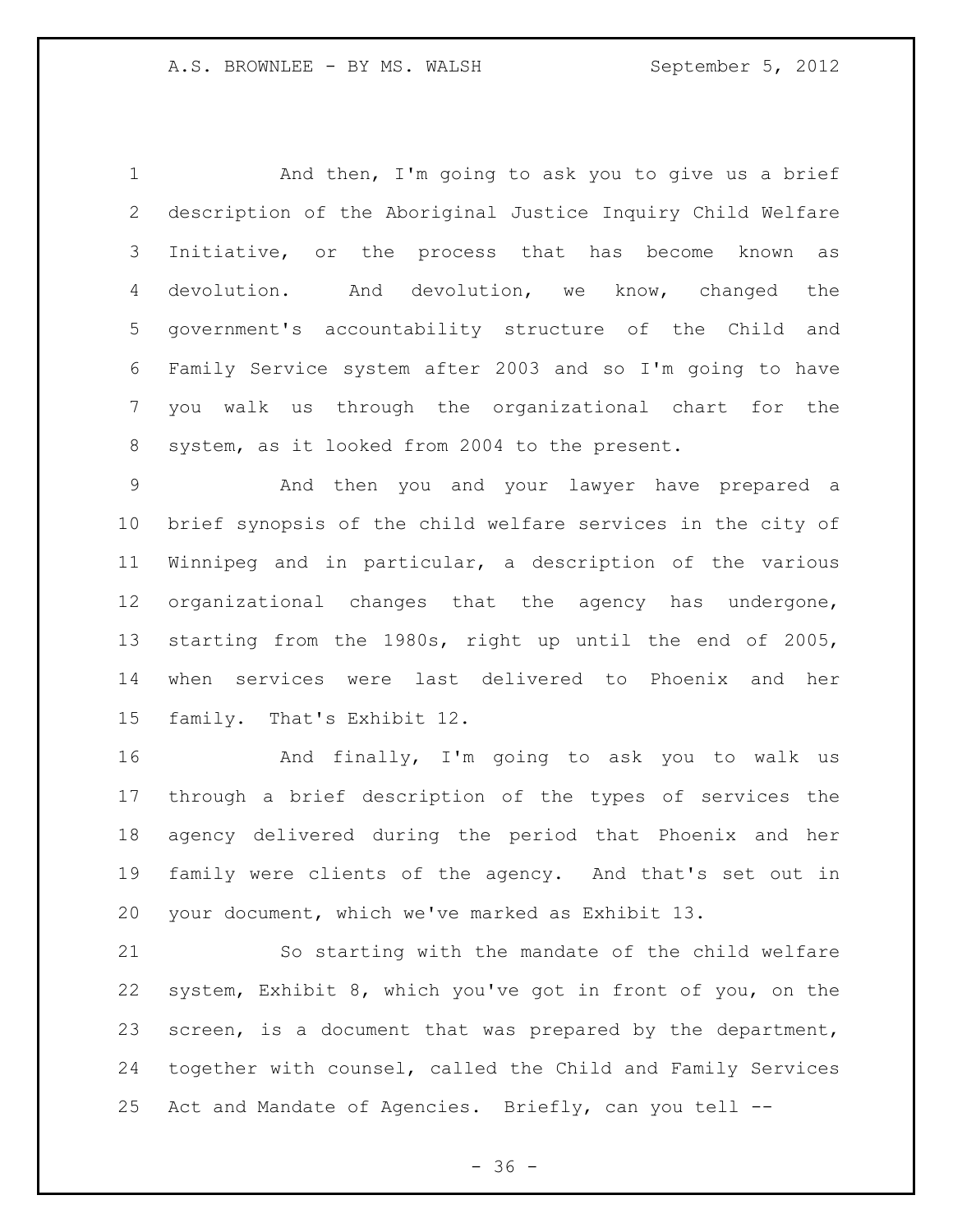THE COMMISSIONER: Is there a date, is there a date on that document? MS. WALSH: I believe that all of these documents were prepared recently, for the purposes of assisting this inquiry, Mr. Commissioner. THE COMMISSIONER: Oh, oh, I, I didn't understand that. Okay. BY MS. WALSH: Q Is that fair to say? A Yes, that's correct. 12 MS. WALSH: Okay. THE COMMISSIONER: So it's a recent document? 14 THE WITNESS: Yes, I think this one --15 MS. WALSH: Yes. 16 THE WITNESS: -- actually, we just prepared in the last couple of weeks. 18 THE COMMISSIONER: Fine, thank you. 19 MS. WALSH: Yes -- THE COMMISSIONER: All right. That's fine. MS. WALSH: -- counsel for the department has been working closely with our office to try and put together the information that you see in, in Exhibits 8 through 13, specifically to assist you and, and everyone here on this first day.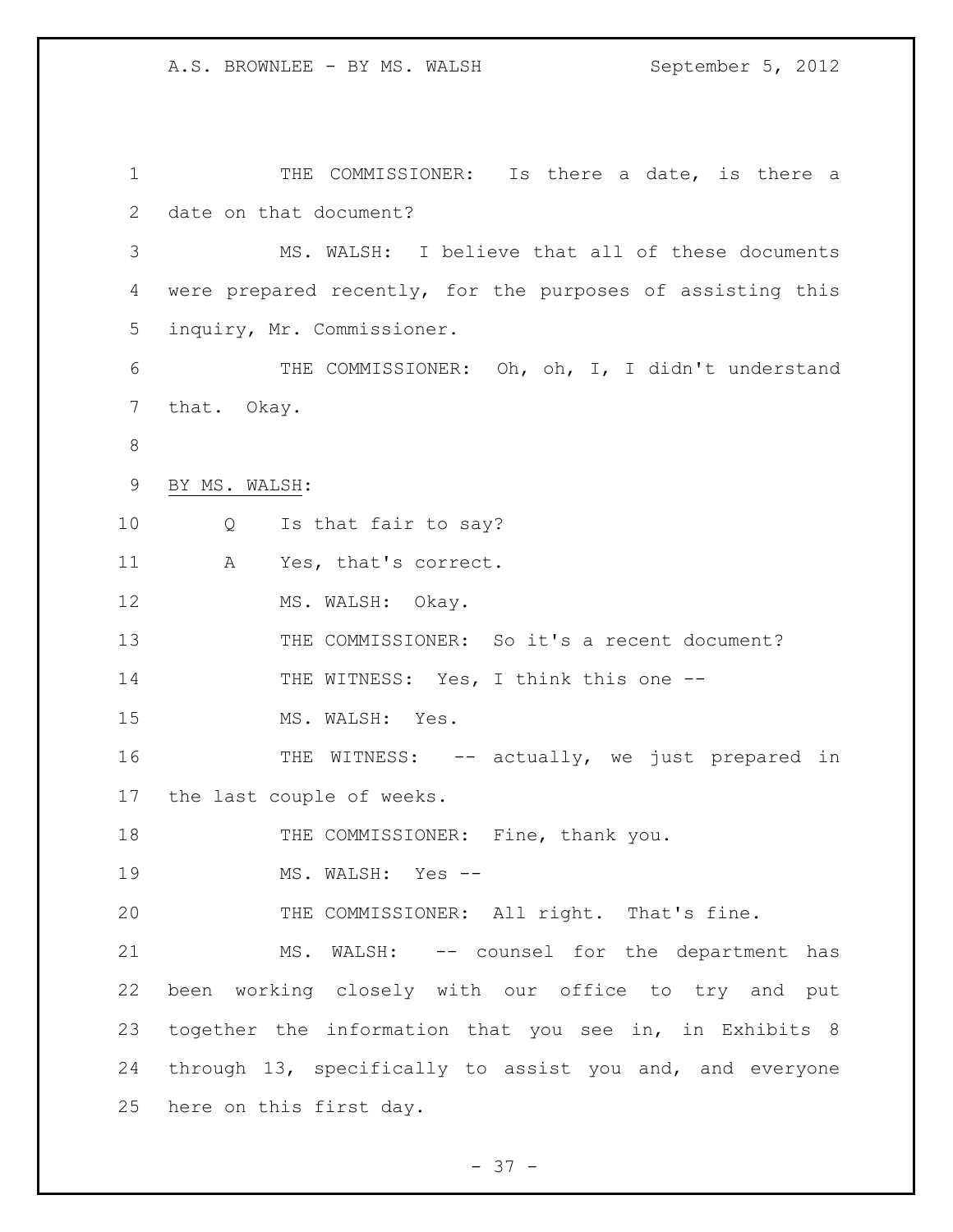1 THE COMMISSIONER: I understand. Thank you. 

BY MS. WALSH:

 Q So can you tell us briefly, what is the mandate of the child welfare system?

 A The mandate is essentially to provide services to children and families, in order to, to support and ensure the safety of children, while still strengthening families and their capacity to parent and provide appropriate nurturing care to their children. The safety of children is really ensured through the, through the Act, through the, giving the ability of agencies to conduct abuse investigations, or child protection investigations when children are considered possibly in need of protection. The Act provides an emphasis on the safety and security and wellbeing of children, while still highlighting the importance of strengthening families and trying to maintain the parent-child familial relationship wherever possible. The Act provides a broad range of services that agencies can provide, such as prevention, early intervention, protection, permanency planning services, as well as adoption services.

23 Q Can I ask you to move your mic, microphone a little closer to you? Sorry to interrupt you.

A I'm short, so, okay, is that better?

- 38 -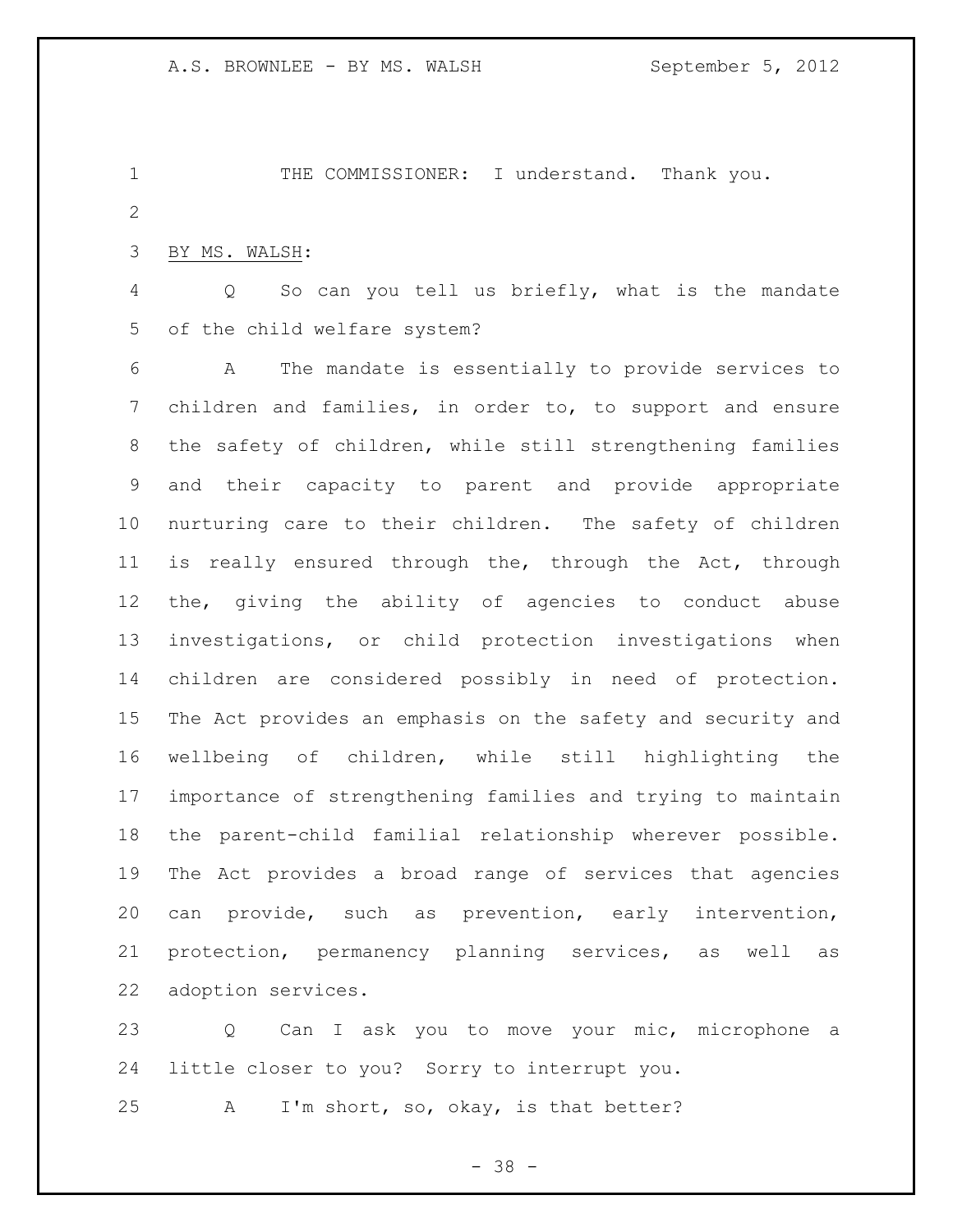Q Yes, much --

A Okay.

Q -- thank you.

 A The Act also allows for the provision of both voluntary, as well as involuntary services.

 Q Okay. So let's go through that legislation more specifically. Now, the mandate that you've just described, was it the same during the period in which Phoenix and her family received services, from the period 2000 to 2005?

 A It would essentially be the same. There was some minor changes that were related more to emphasis, than to an actual change in, in the Act itself.

 Q Okay. So let's actually just look at what that change that you're referring to is. If you go to -- we're on Exhibit 8, schedule A, page 3. So the Child and Family Services Act starts off with a declaration of principles 18 and that's always been the case; right?

A Yes.

 Q And what we have in front of us, schedule A, is what the Act looked like during the time that Phoenix received services. And the first principle, under the declaration of principles, reads:

"The best interests of children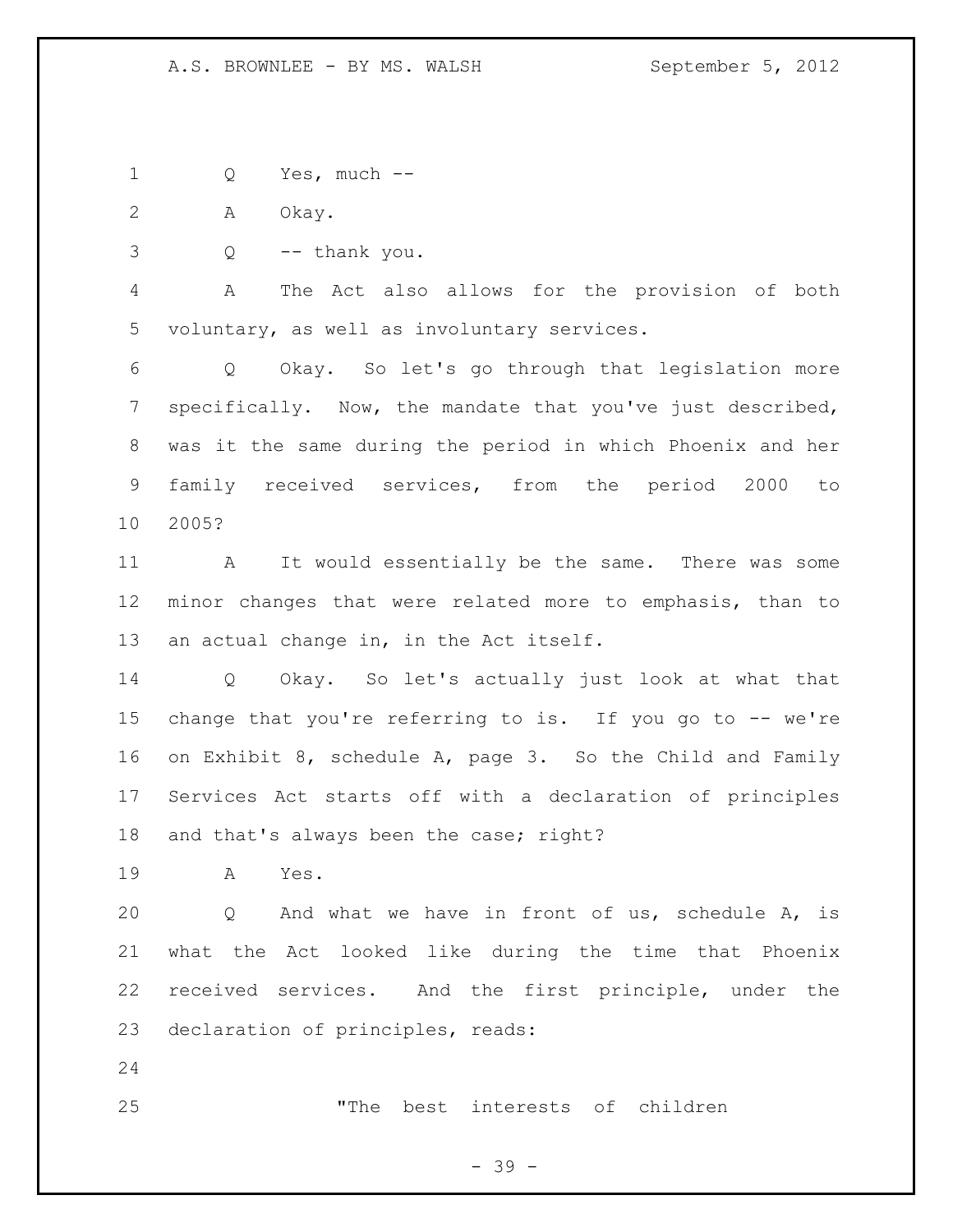are a fundamental responsibility of society." And then I understand that the wording of that first principle changed in 2008 and the new wording is reflected in schedule C, page 5 of Exhibit 8. 7 And so now, as of 2008 and currently, the first principle reads: 10 The safety, security and well- being of children and their best interests are fundamental **responsibilities of society."**  So is that the change that you were referring to? A Yes, that is the change. It was a change made related to placing a higher emphasis on the safety, security and wellbeing of children. I think that within the context of the best interests of a child, that was always implied, and it certainly was implied and emphasized in other aspects of the Act. But this change was made to, again, emphasize that safety and security should be a primary principle of the Act.

 Q Okay. Thank you. And then there are some 11 other principles in that declaration of principles and they

 $- 40 -$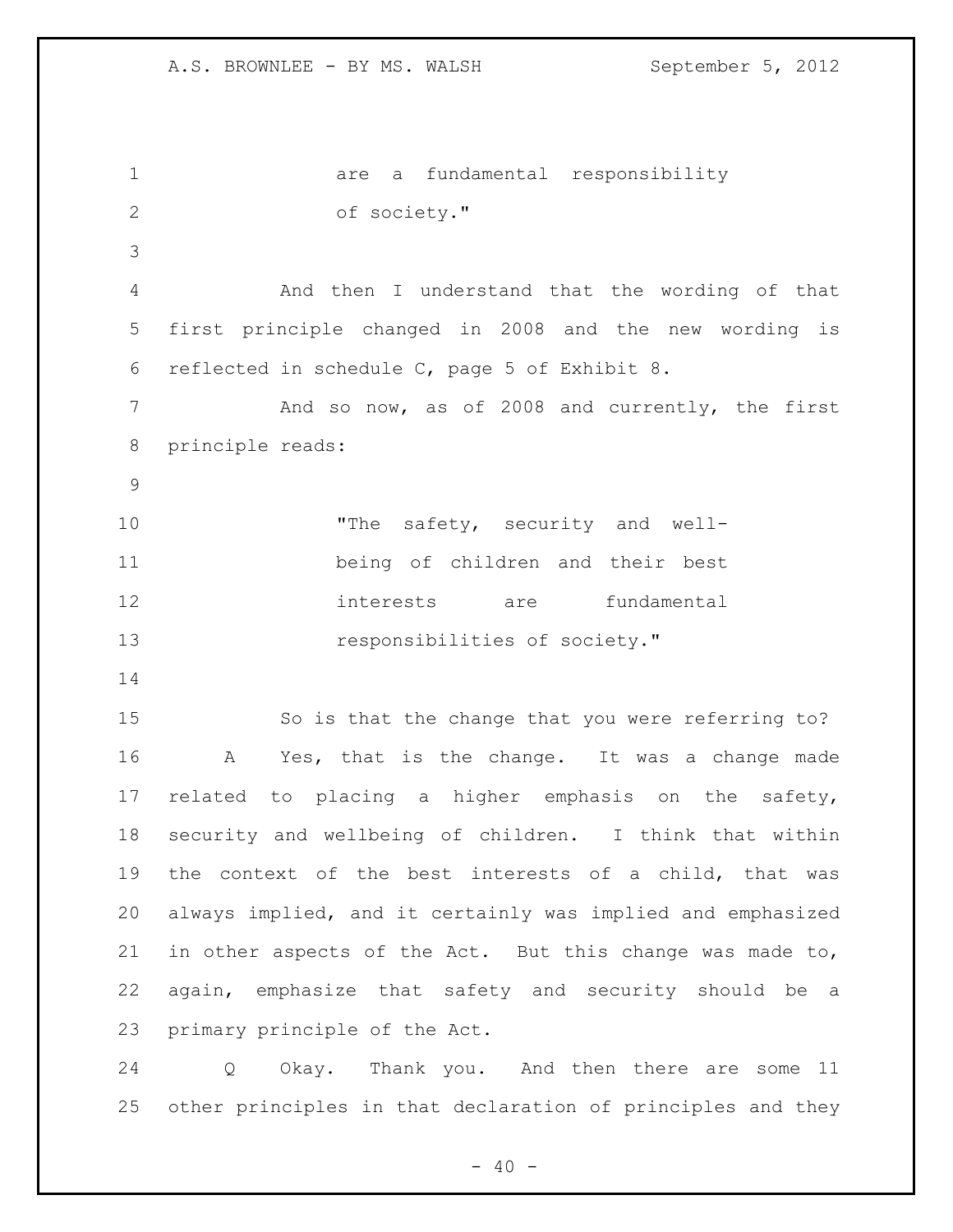| 1           |                               | have remained the same from the time that Phoenix received |
|-------------|-------------------------------|------------------------------------------------------------|
| 2           | services to the current date? |                                                            |
| 3           | Α<br>Yes.                     |                                                            |
| 4           | Q                             | And so they include that:                                  |
| 5           |                               |                                                            |
| 6           |                               | "2. The family is the basic unit                           |
| 7           |                               | of society and its well-being                              |
| 8           |                               | should be supported and preserved.                         |
| $\mathsf 9$ |                               |                                                            |
| 10          |                               | 3. The family is the basic source                          |
| 11          |                               | of care, nurture and acculturation                         |
| 12          |                               | of children and parents [and                               |
| 13          |                               | parents] have the primary                                  |
| 14          |                               | responsibility to ensure the well-                         |
| 15          |                               | being of their children.                                   |
| 16          |                               |                                                            |
| 17          |                               | 4. Families and children have the                          |
| 18          |                               | right to the least interference                            |
| 19          |                               | with their affairs to the extent                           |
| 20          |                               | compatible with the best interests                         |
| 21          |                               | $\circ$ f<br>children and<br>the                           |
| 22          |                               | responsibilities of society.                               |
| 23          |                               |                                                            |
| 24          |                               | 5. Children have a right to a                              |
| 25          |                               | continuous family environment in                           |
|             |                               |                                                            |

- 41 -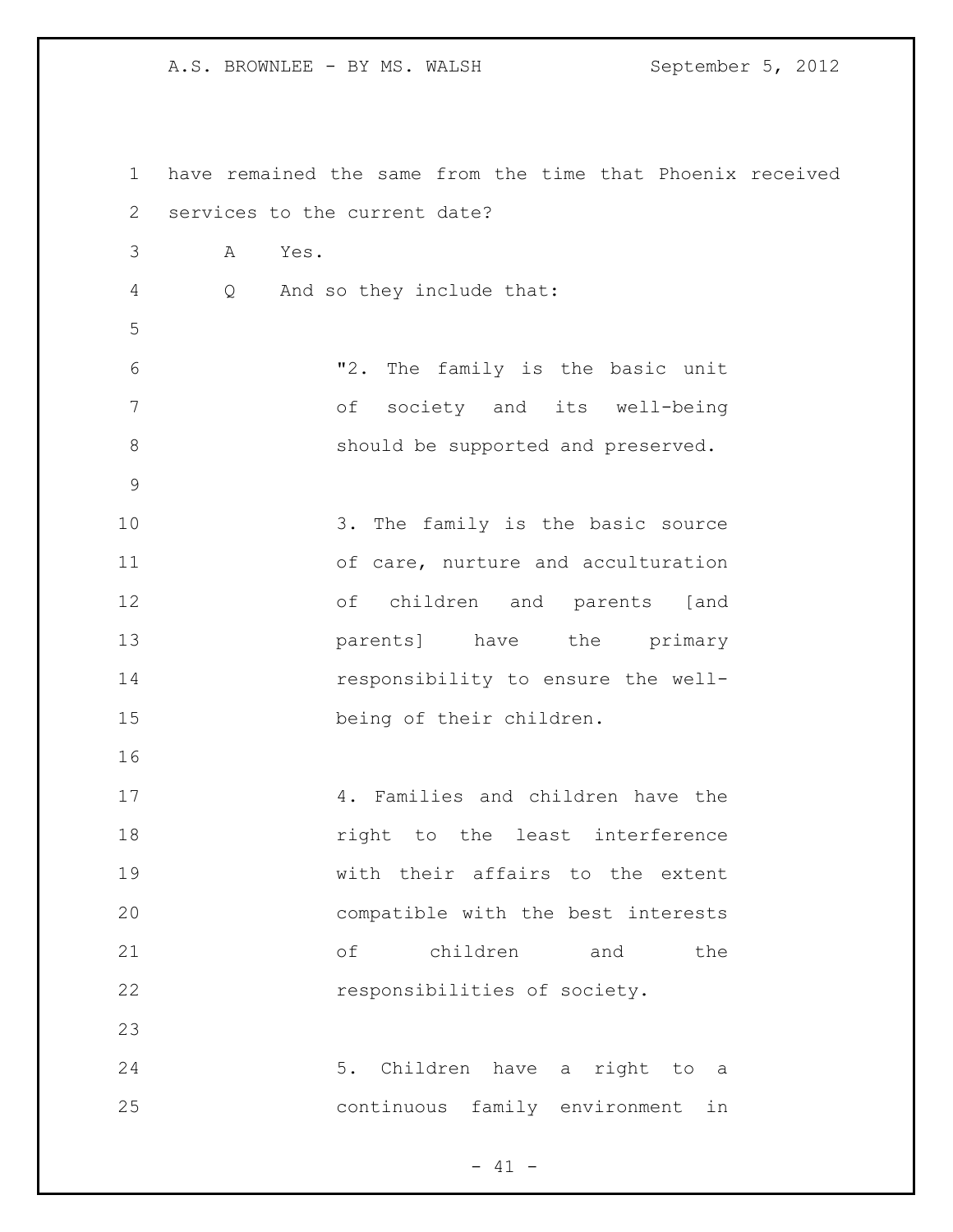| 1             | which they can flourish.             |
|---------------|--------------------------------------|
| $\mathbf{2}$  |                                      |
| 3             | 6. Families and children are         |
| 4             | entitled to be informed of their     |
| 5             | rights and to participate in the     |
| 6             | decisions affecting those rights.    |
| 7             |                                      |
| 8             | 7.<br>Families are entitled<br>to    |
| $\mathcal{G}$ | receive preventive and supportive    |
| 10            | services directed to preserving      |
| 11            | the family unit.                     |
| 12            |                                      |
| 13            | Families are<br>8.<br>entitled<br>to |
| 14            | services which respect their         |
| 15            | cultural and linguistic heritage.    |
| 16            |                                      |
| 17            | 9. Decisions to place children       |
| 18            | should be based on the best          |
| 19            | interests of the child and not on    |
| 20            | the basis of the<br>family's         |
| 21            | financial status.                    |
| 22            |                                      |
| 23            | 10. Communities have<br>а            |
| 24            | responsibility to promote the best   |
| 25            | interests of their children<br>and   |
|               |                                      |

- 42 -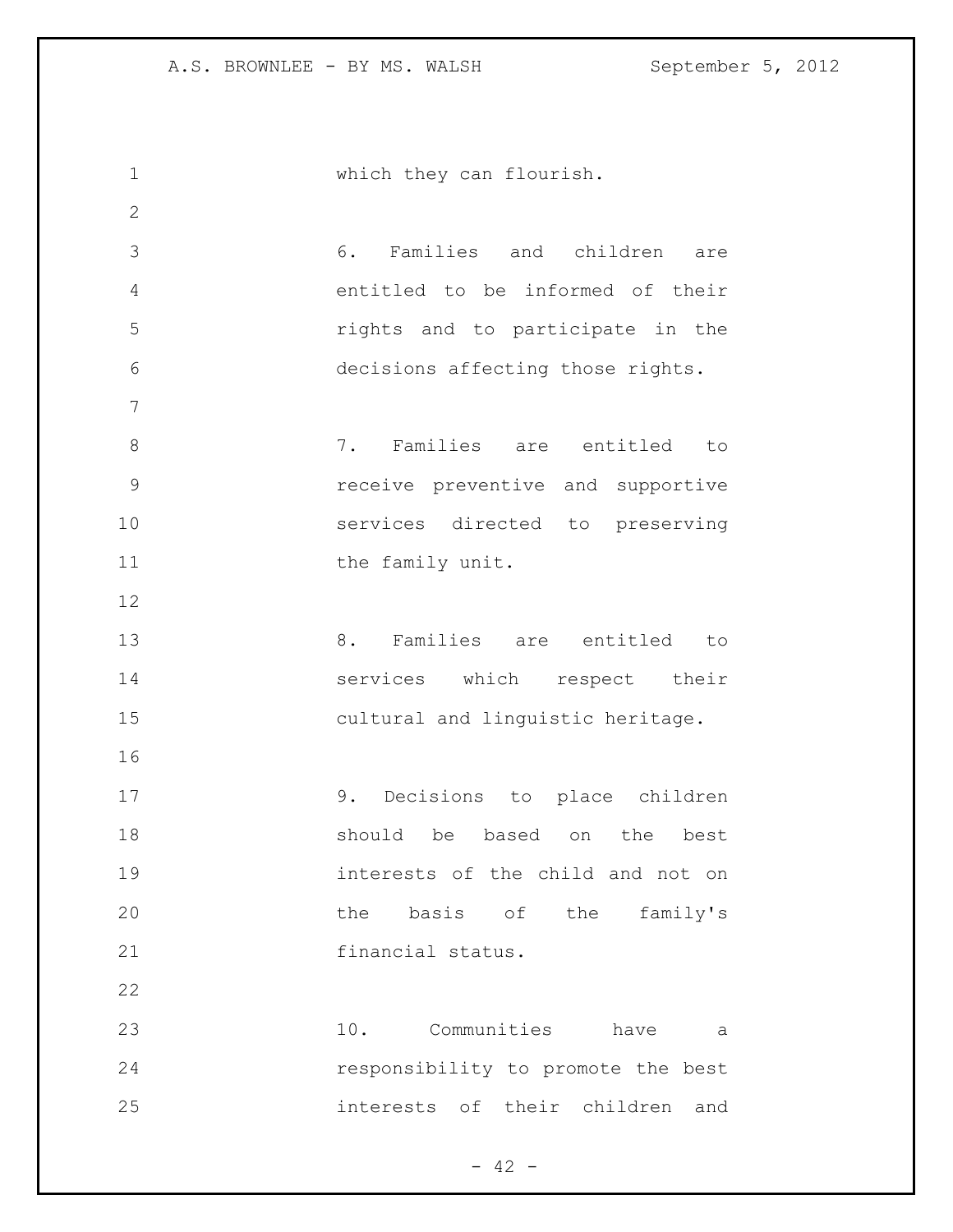families and have the right to participate in services to their families and children. And finally: "11. Indian bands are entitled to 8 b the provision of child and family services in a manner which **respects** their unique status as aboriginal peoples." 13 And then, according to Exhibit 8, you say that child welfare services are further guided by the principle of the best interests of the child and that's found on schedule D, page 7? And again: "... in determining best interests the child's safety and security 21 shall be the primary considerations." So this, I understand, was amended to read this way when the first principle was amended to emphasize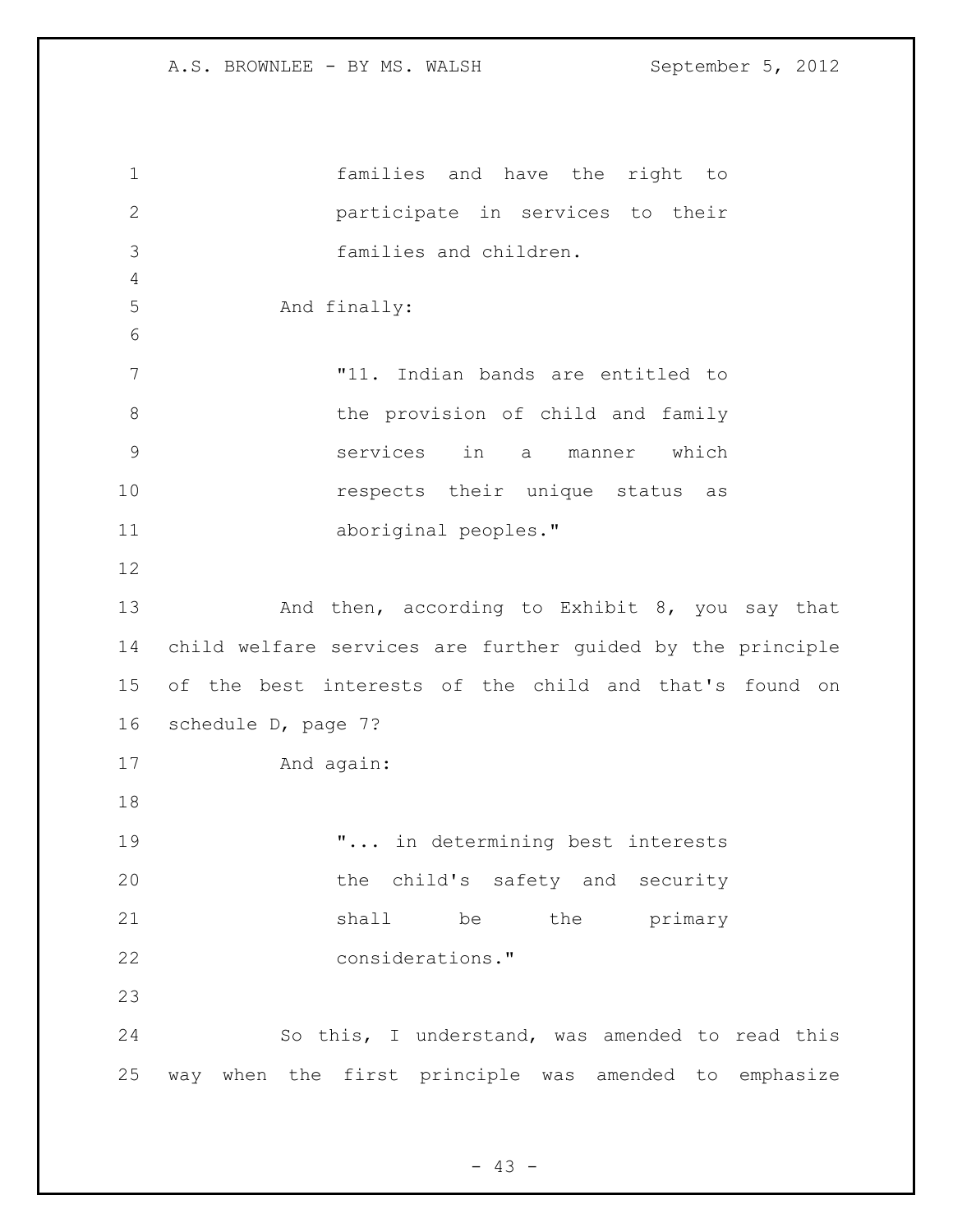safety, security and wellbeing? A Yes, that was amended as well in June 2008. Q Okay. THE COMMISSIONER: Just where is that amendment? MS. WALSH: Section 2(1): "The best interests of the child 8 shall be the paramount consideration of the director ..." Et cetera. **...** and in determining best interests the child's safety and security shall be the primary considerations." 18 THE COMMISSIONER: And you're looking at schedule what? MS. WALSH: D. 21 THE COMMISSIONER: D? MS. WALSH: Schedule D, page 7. THE COMMISSIONER: Where are those pages numbered? I don't think they are. MS. WALSH: The exhibit itself might not be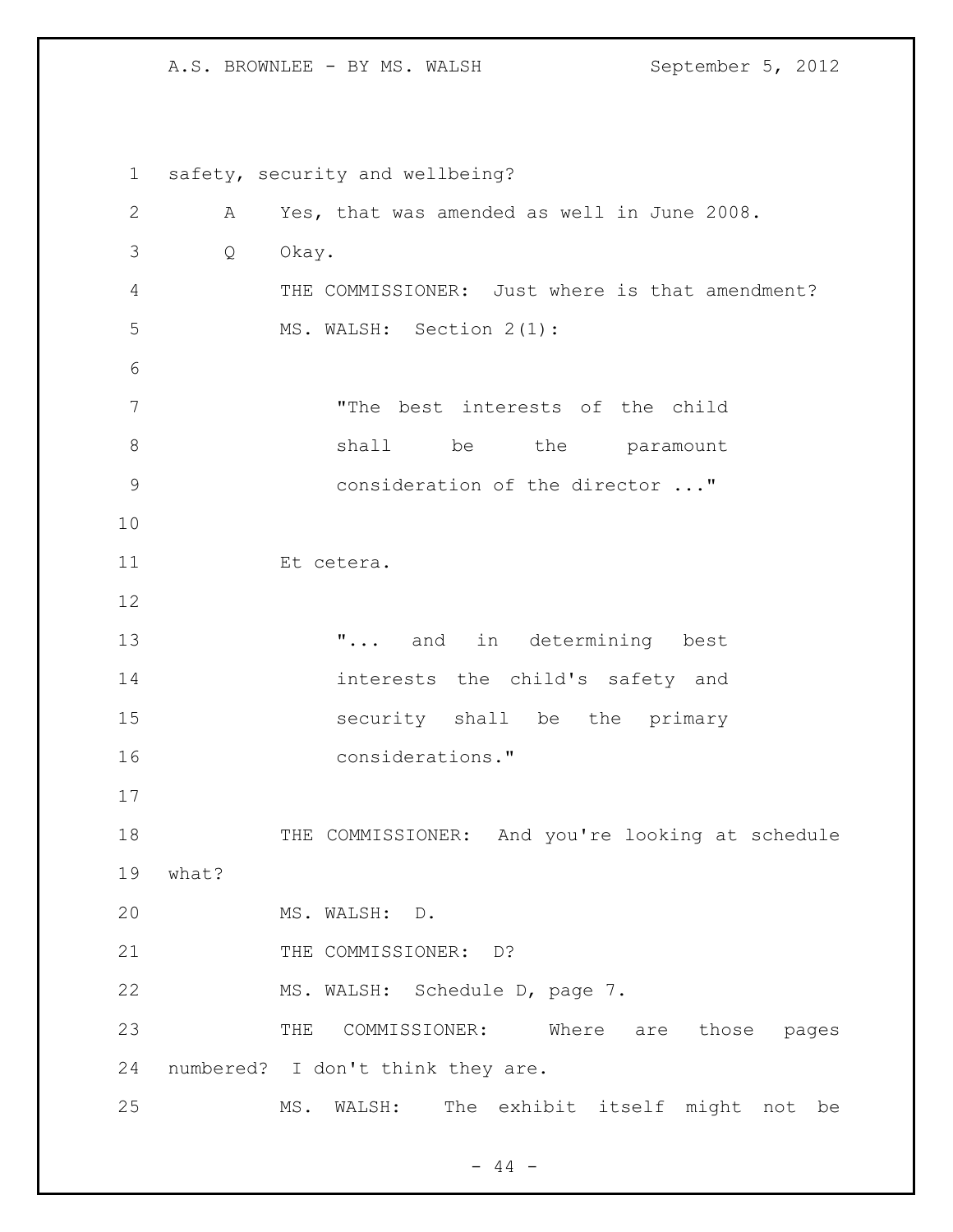numbered, Mr. Commissioner. It is appearing on your screen and we can make sure that they are numbered for you. THE COMMISSIONER: No, I, that's fine -- oh, the schedule D, yeah, all right. That's, that's fine. I, I, I'm, I, I'm with you now. MS. WALSH: Okay. 7 THE COMMISSIONER: Carry on. BY MS. WALSH: Q And then the legislation, in talking about best interests, goes on to say that after: **"...** safety and security [being] 14 the primary considerations. After 15 that, all other relevant matters 16 shall be considered ..." 18 And they include: "(a) the [children's] opportunity 21 to have a parent-child **relationship** as a wanted and needed member within a family structure; 

 $- 45 -$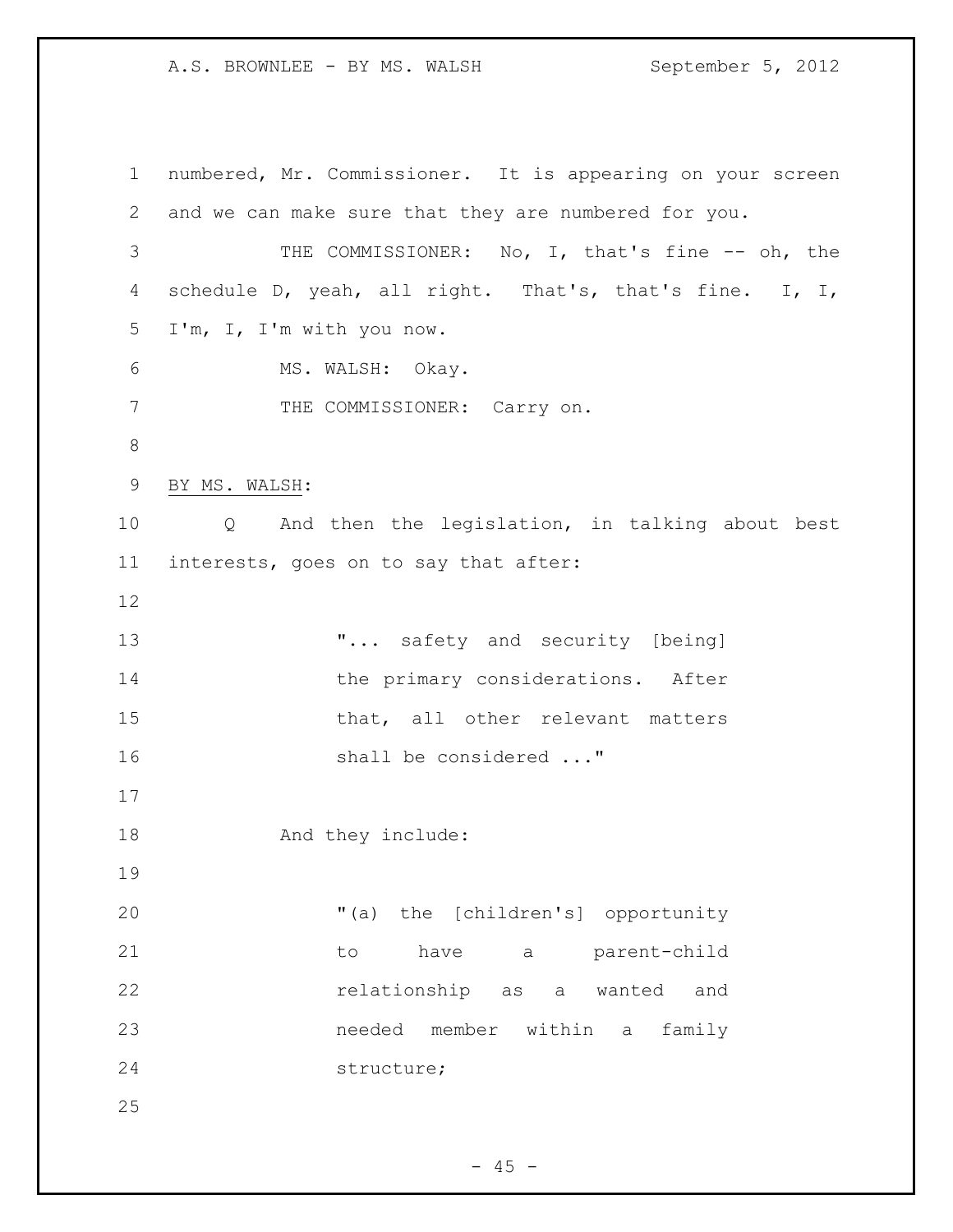| $\mathbf 1$      | (b)<br>the mental, emotional,      |
|------------------|------------------------------------|
| $\mathbf{2}$     | physical and educational needs of  |
| 3                | the child and the appropriate care |
| 4                | or treatment, or both, to meet     |
| 5                | such needs;                        |
| 6                |                                    |
| $\boldsymbol{7}$ | (c) the child's mental, emotional  |
| $\,8\,$          | and physical stage of development; |
| $\mathcal{G}$    |                                    |
| 10               | (d) the child's sense of           |
| 11               | continuity and need for permanency |
| 12               | with the least possible            |
| 13               | disruption;                        |
| 14               |                                    |
| 15               | (e) the merits and the risks of    |
| 16               | any plan proposed by the agency    |
| 17               | that would be caring for the child |
| 18               | compared with the merits and the   |
| 19               | risks of the child returning to or |
| 20               | remaining within the family;       |
| 21               |                                    |
| 22               | (f) the views and preferences of   |
| 23               | the child where they can [be]      |
| 24               | reasonably  ascertained;           |
| 25               |                                    |

- 46 -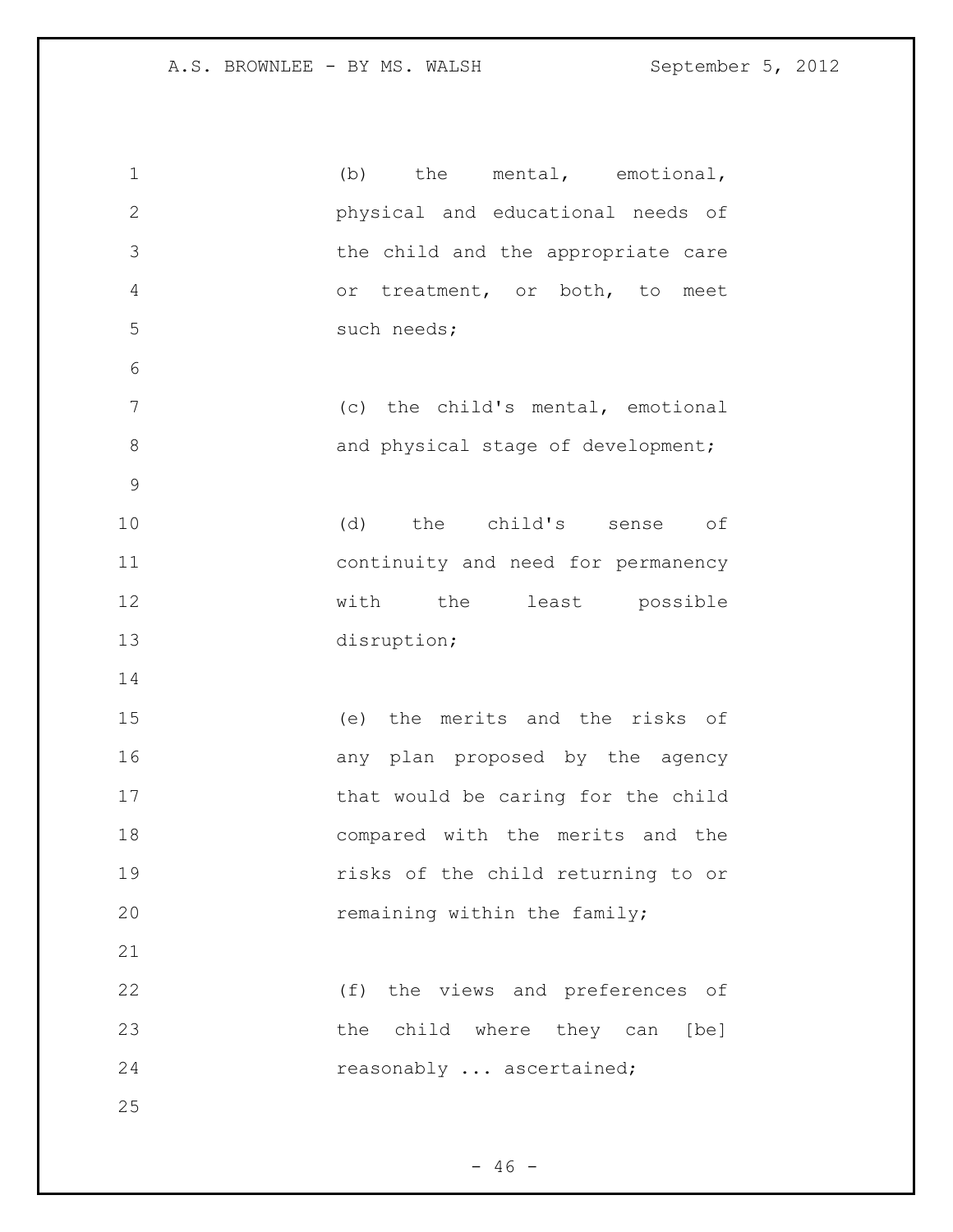(g) the effect upon the child of any delay in the final disposition of ... proceedings; and (h) the child's cultural, linguistic, racial and religious 7 heritage." So, as I understand it, these are all matters which should be taken into account by child welfare agencies, when they are delivering services to families and children? A Yes, those are all factors that should be taken into consideration when you're planning for children and you're looking at their best interests. The change in

 the legislation, previously, there was no weighting to any of the factors, you took them all into consideration. The change in the legislation in June 2008 placed safety and security as the primary consideration and the factor that had to be considered first and foremost, before any of the other factors are taken into consideration.

 Q Thank you. And then at Section 7 of the legislation, schedule F to Exhibit 8, page 11 -- so we're on schedule F, Mr. Commissioner.

- 47 -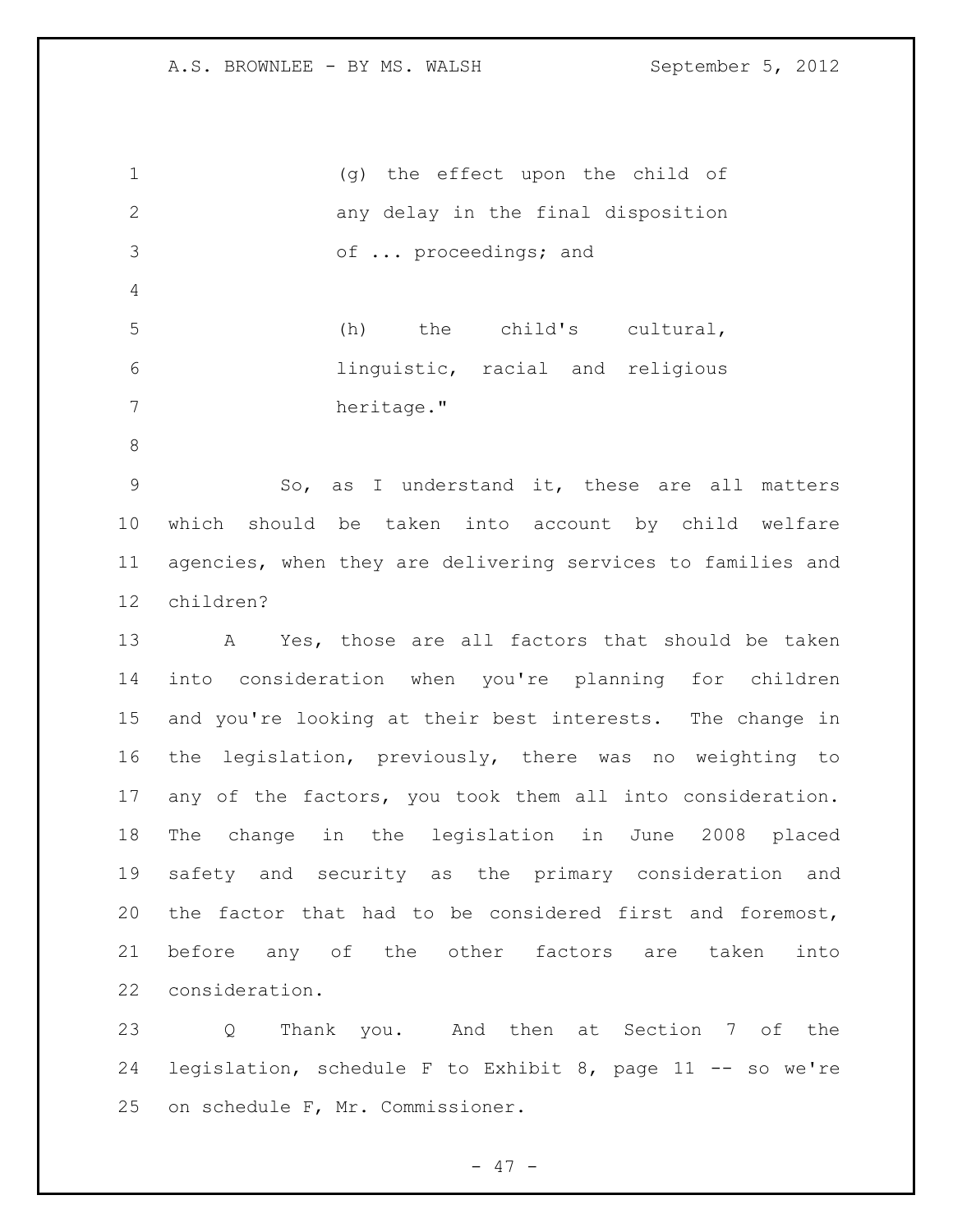| $\mathbf 1$   | THE COMMISSIONER: Thank you. I have it.               |
|---------------|-------------------------------------------------------|
| $\mathbf{2}$  |                                                       |
| 3             | BY MS. WALSH:                                         |
| 4             | Q The Act sets out the duties of agencies and it      |
| 5             | lists 18 duties. I'll just go over a few of them. So: |
| 6             |                                                       |
| 7             | "(a) work with other human service                    |
| 8             | systems to resolve problems in the                    |
| $\mathcal{G}$ | social and community environment                      |
| 10            | likely to place children and                          |
| 11            | families at risk;                                     |
| 12            |                                                       |
| 13            | (b) provide family counselling,                       |
| 14            | quidance and other services to                        |
| 15            | families for the prevention of                        |
| 16            | circumstances requiring the                           |
| 17            | placement of children<br>in                           |
| 18            | protective care or in treatment                       |
| 19            | programs;                                             |
| 20            |                                                       |
| 21            | (c) provide family guidance,                          |
| 22            | counselling, supervision and other                    |
| 23            | services to families for the                          |
| 24            | protection of children;                               |
| 25            |                                                       |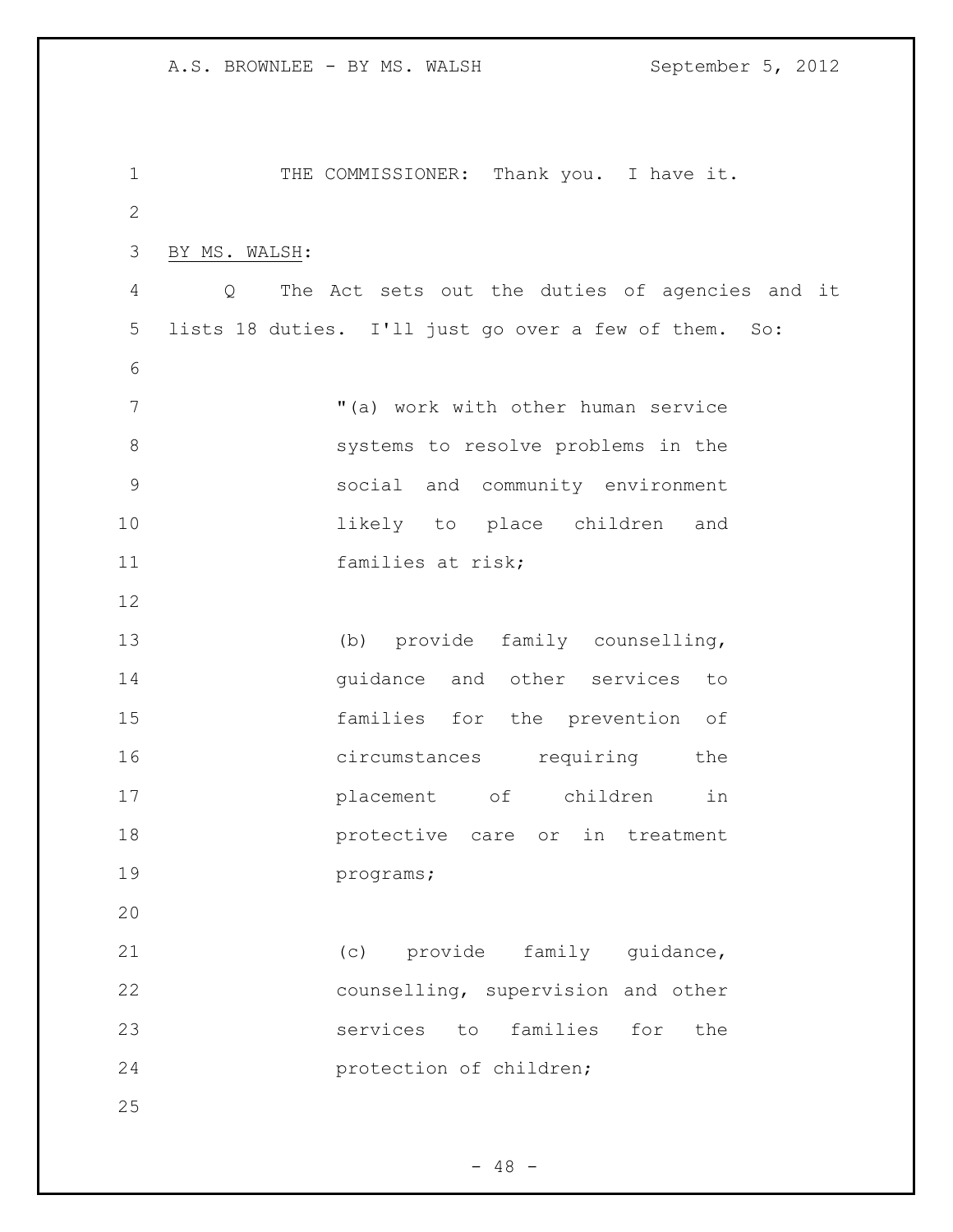| $\mathbf{1}$   | (d) investigate allegations<br>O <sub>T</sub>             |
|----------------|-----------------------------------------------------------|
| $\mathbf{2}$   | evidence that children may be in                          |
| 3              | need of protection;                                       |
| 4              |                                                           |
| 5              | (e) protect children;                                     |
| 6              |                                                           |
| 7              | (f) develop and provide services                          |
| 8              | which will assist families in re-                         |
| $\overline{9}$ | establishing their ability to care                        |
| 10             | for their children;"                                      |
| 11             |                                                           |
| 12             | And:                                                      |
| 13             |                                                           |
| 14             | "(g) provide care for children in                         |
| 15             | its care;"                                                |
| 16             |                                                           |
| 17             | Now, I understand that the Act is divided into            |
| 18             | parts and I think you alluded to that earlier. So Part II |
| 19             | discusses voluntary services, which the system provides;  |
| 20             | what does that mean?                                      |
| 21             | A Voluntary services are designed to support              |
| 22             | families and work with families prior to their being an   |
| 23             | identified protection risk.                               |
| 24             | So it's trying to support families if they're             |
| 25             | going through some issues, or if they just require some   |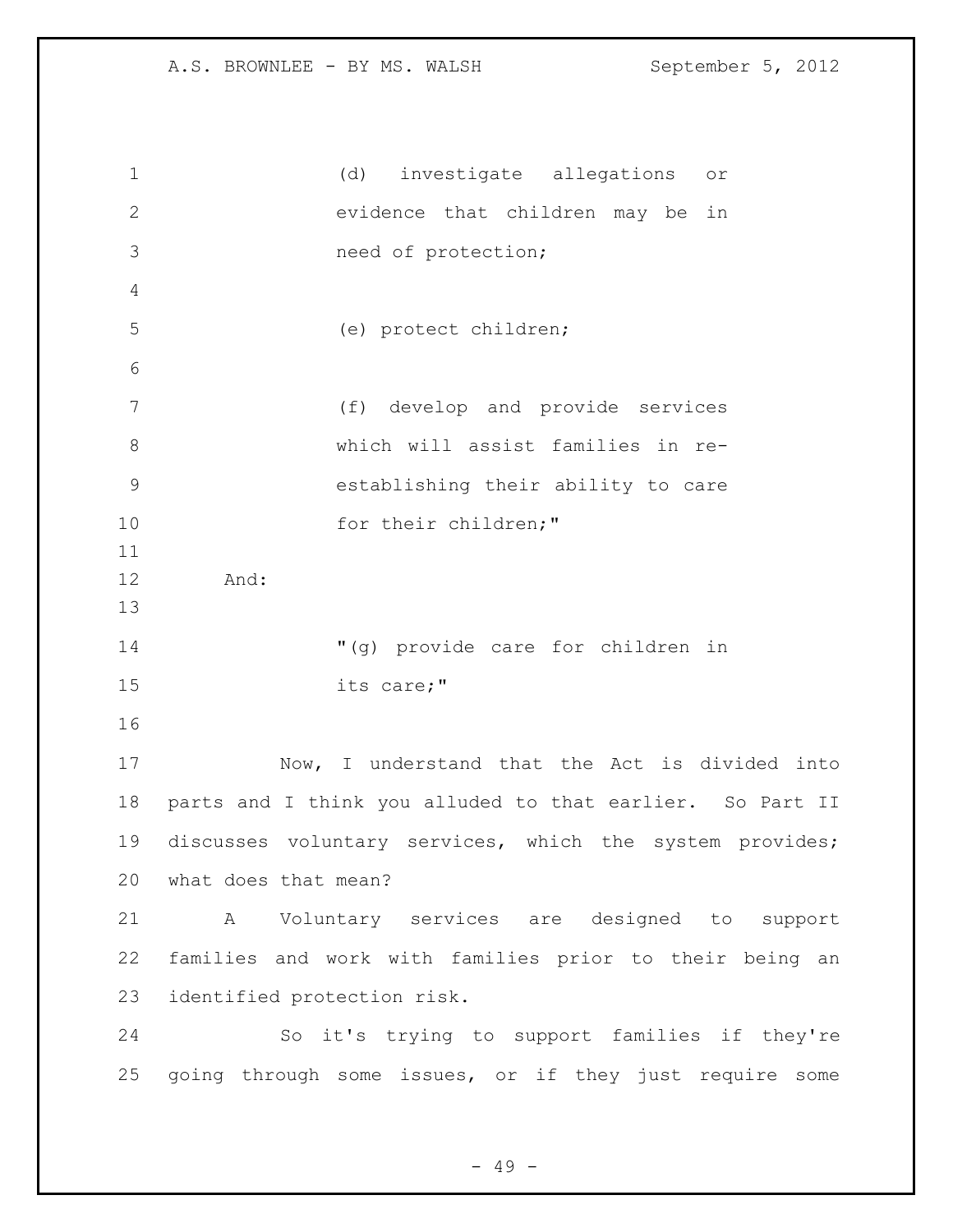additional support that they're not able to get from their own support network. And it's intended to be preventative in nature and to support families to maintaining as high level of, of functioning apacity (phonetic), capacity as they, as possible, to provide care to their children. So it's, again, voluntary families are the ones making the referrals themselves, seeking assistance and support services.

 Q Okay. And then Part III of the Act is entitled: Child Protection; can you please explain to us what that refers to?

 A Child protection refers to the mandated services, or involuntary services. So these would be services that the family's required to receive as a result of either an abuse investigation, or a child being considered in need of protection. So those would be the services that we would be providing to, to reduce risk factors related to the family's ability to provide care. The child may be brought into the care of the agency, as a result of the concerns that have been identified.

 Q Okay. So you've referred to a child being in need of protection and that's at Section 17 of the Act, which is found at page 9 of Exhibit 8, schedule E.

24 THE COMMISSIONER: Yes, I have it.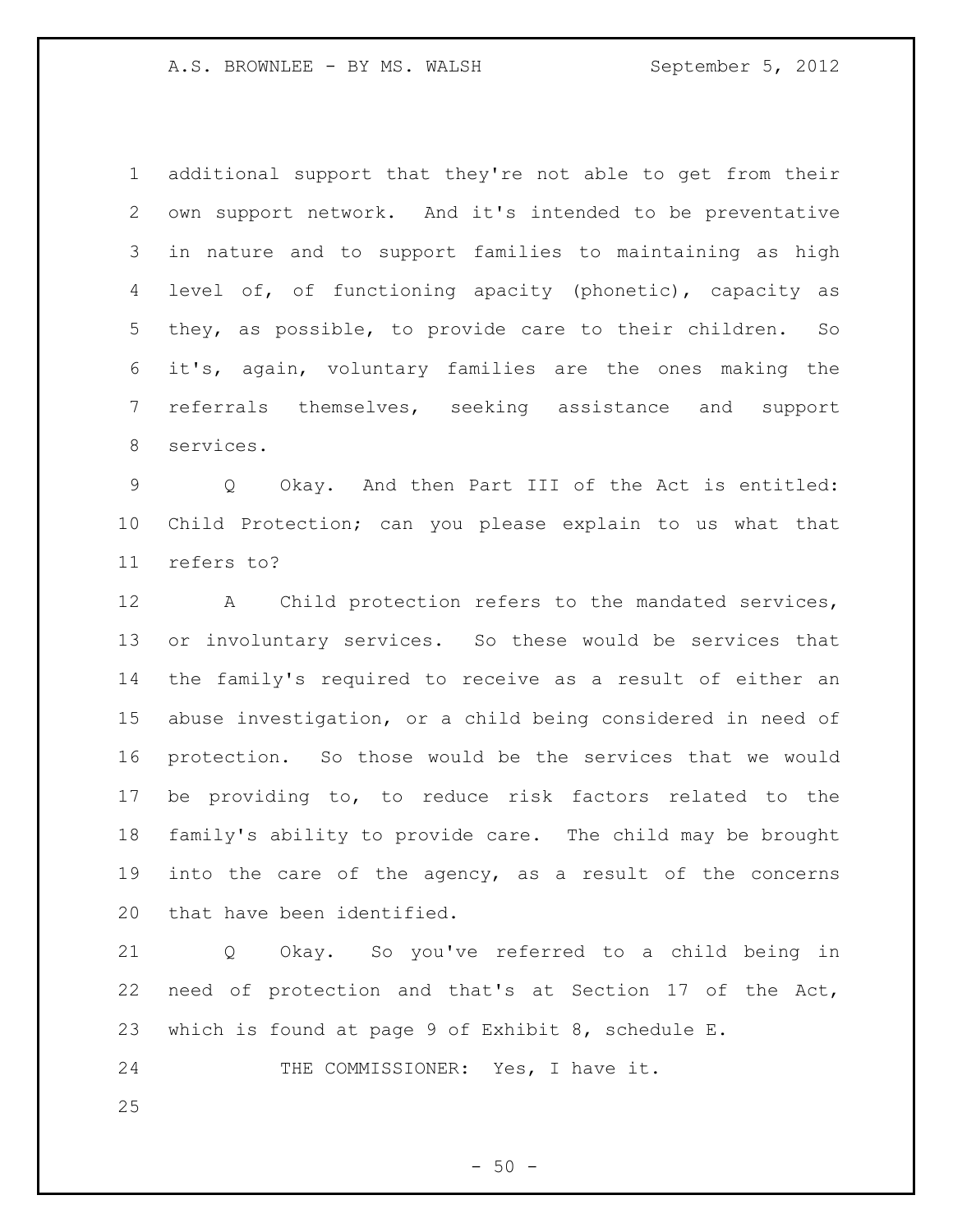BY MS. WALSH: Q So, and that, we see, is under Part III, and Section 17(1) says that: "For purposes of this Act, a child is in need of protection where the life, health or emotional well- being of the child is endangered by the act or omission of a person." So, can you give us an example of, of when a child would be in need of protection? A A child can be considered in need of protection primarily through either the environment in which the child is being cared for, the conduct of the parent, the conduct of the child, or the supervision that's being provided to the child. And then Section 17 outlines, actually, very specific examples, such as the act or omission: "... whose conduct endangers or 22 might endanger the life, health or emotional well-being of the child ..." 

 $-51 -$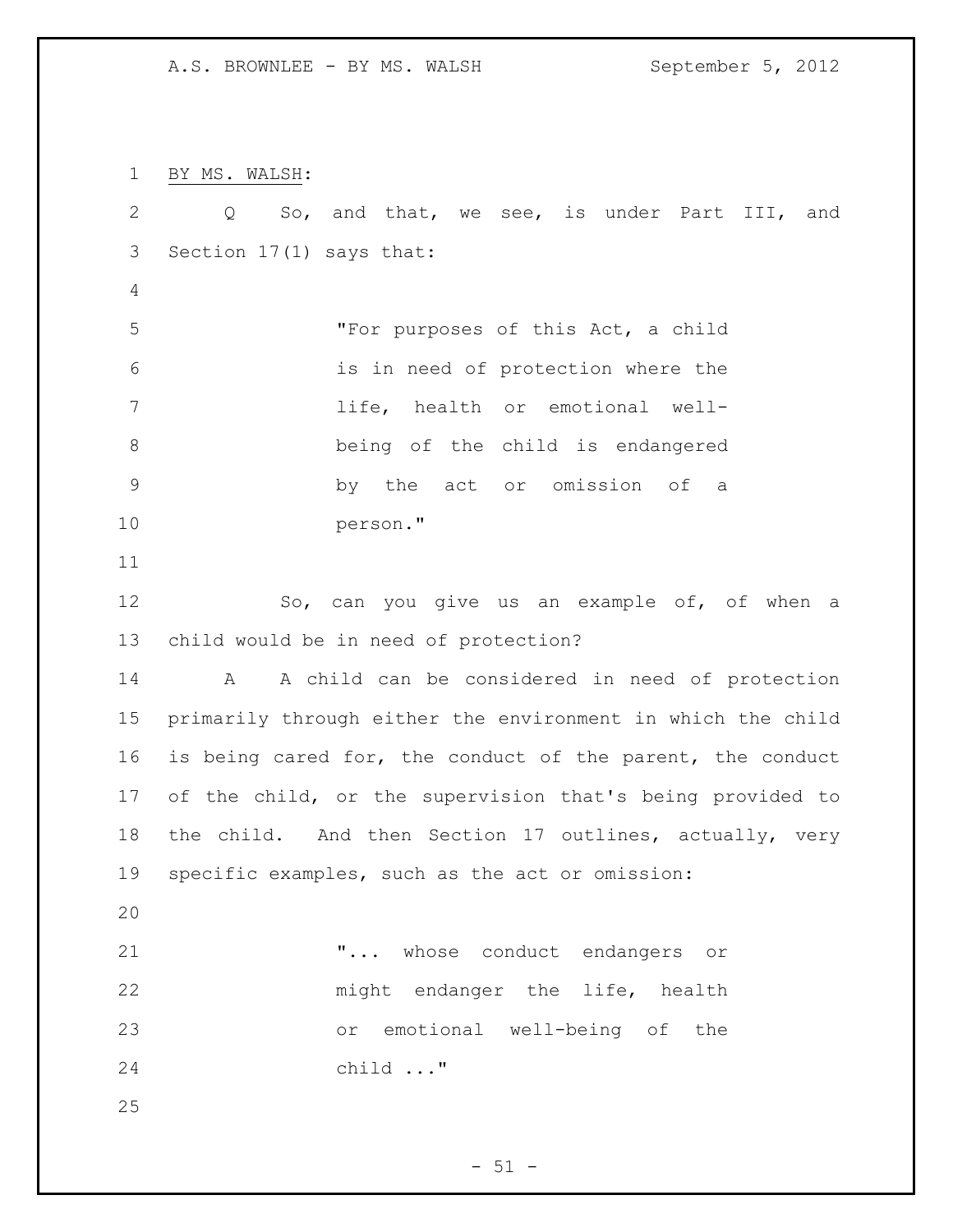1 The Act provides for the, the fact that there is the ability to investigate and intervene when a child is in need of protection, gives the Act a broader range of ability to ensure child safety. It covers areas that aren't covered under the definitions of abuse and gives you a broader array of maltreatment issues in which the agency has an ability to intervene, to ensure child safety. 8 Q Okay. And so, for instance, and as you've pointed out, Section 17(2) gives illustrations of when a child is in need. And so (a) is: 12 T... where the child ... is 13 without adequate care, supervision or control;" (C) reads: 18 T... is abused or is in danger of being abused, including where the child is likely to suffer harm or 21 injury due to child pornography;" (E): "... is likely to suffer harm or

 $-52 -$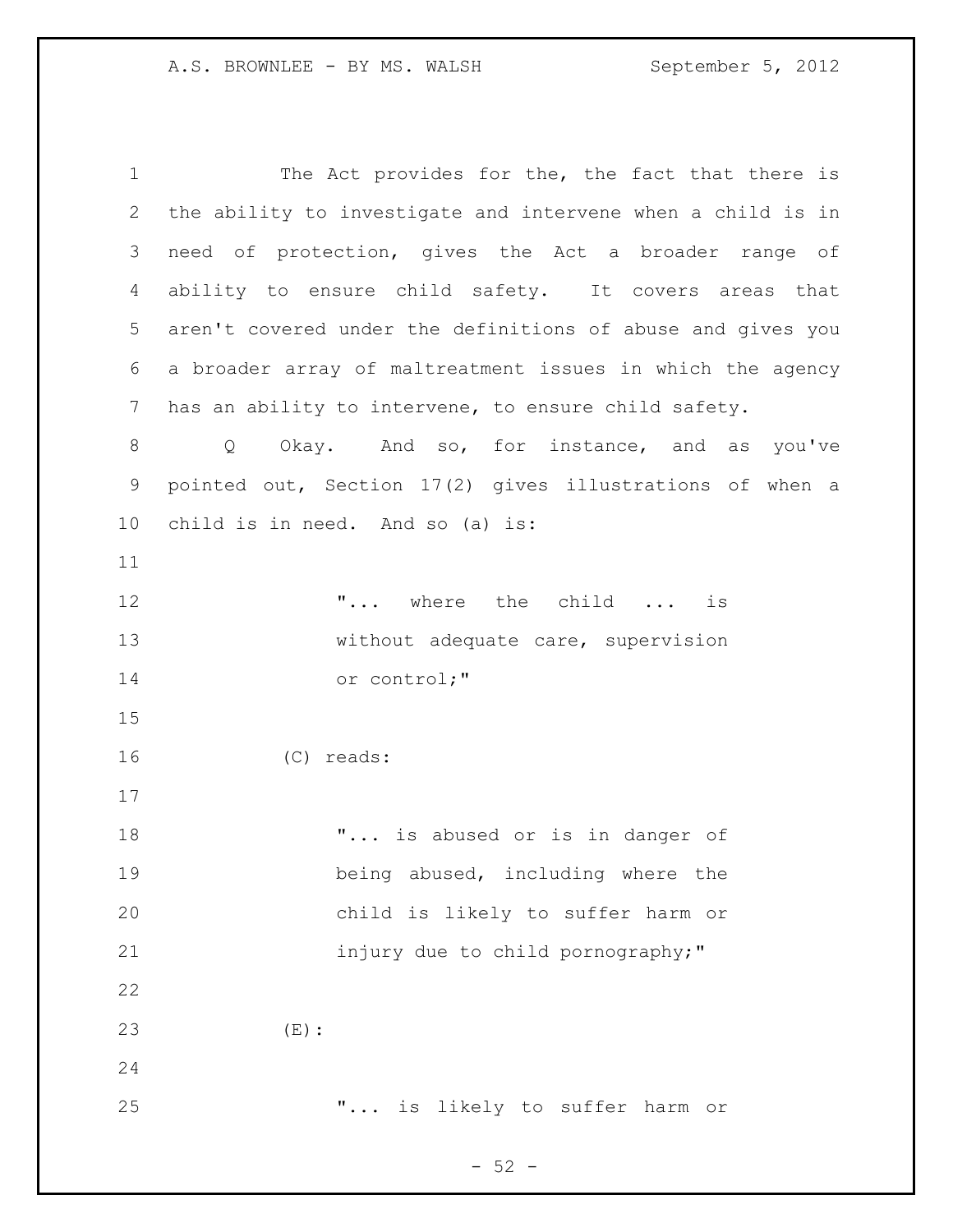1 injury due to the behaviour, condition, domestic environment or associations of the child or of a person having care, custody, control or charge of the child;" Now, the Act has obligations with respect to reporting a child who is in need of protection; right? A Yes. Q And so that's at Section 18, which is at page 10 of Exhibit 8. 12 THE COMMISSIONER: Yes. BY MS. WALSH: Q Section 18(1) says that: **"...** where a person has information that leads the person reasonably to believe that a child is or might be in need of protection as provided in 22 [the previous section], the person 23 shall forthwith report the information to an agency or to a parent or guardian of the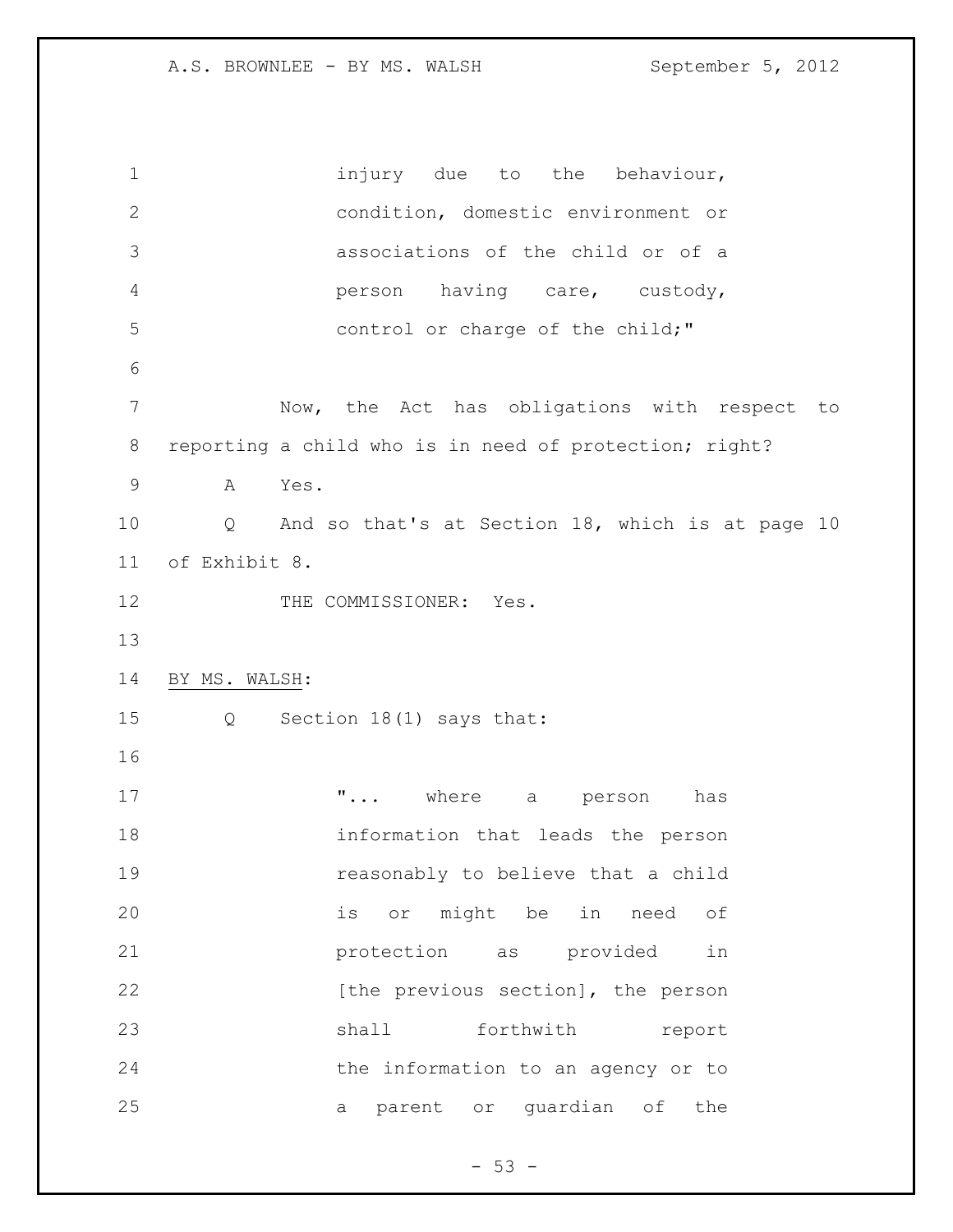child."

 Now, is it fair to say that, in Manitoba, everyone has a legal obligation to identify and report a child who they reasonably believe is, or might be, in need of protection?

A Yes, that's true.

 Q Okay. And that obligation applies even where the person has acquired the information in the course of their professional duties?

 A Yes, the only exception to the professional duties is where the information's been obtained through a solicitor-client privilege. Otherwise, all professions have a duty and obligation to report.

 Q Okay. So that describes the mandate of the child welfare system in the briefest of terms; is there anything that you want to add?

 A The only thing would probably be that just we didn't cover the definition of abuse.

Q Sure --

A We talked about child --

Q -- let's look at that.

A -- in need of protection --

 Q The definition of abuse can be found at page 6 of Exhibit 8, schedule C.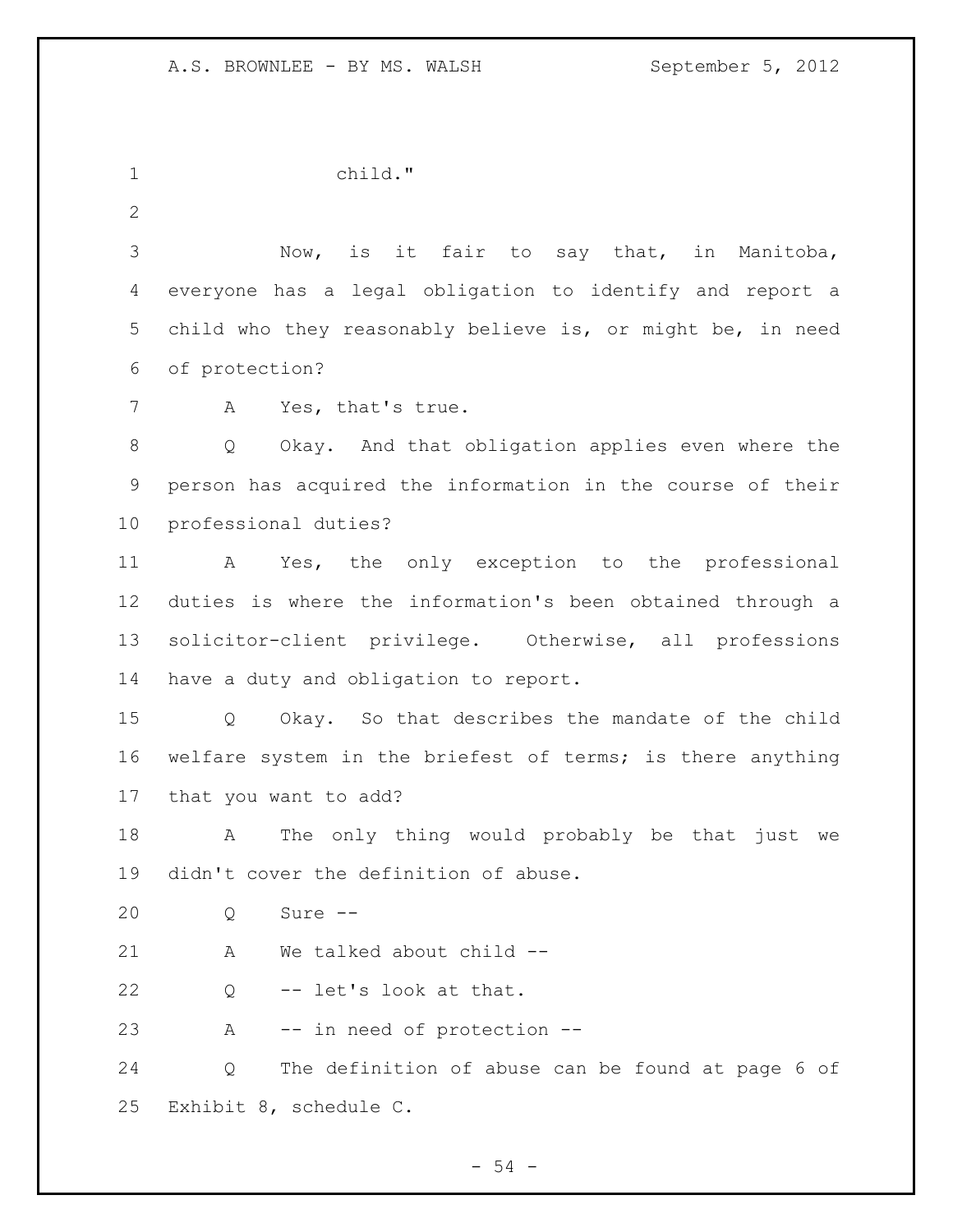A So the definition of abuse -- Q Schedule C, hang on, we don't have -- page 6. Here it is. So the definition section says, in this Act: "'abuse' means an act or omission by any person where the act or omission results in (a) physical injury to the child, (b) emotional disability of a permanent nature in the child or is likely to result in such a disability, or (c) sexual exploitation of the child with or without the child's consent;" A Yes. Q Did you want to elaborate on that? A I just felt it was important because the, the two primary areas in which the agency gets involved with family is under Part III of the Act, is related to either the definition of abuse, or a child being considered in need of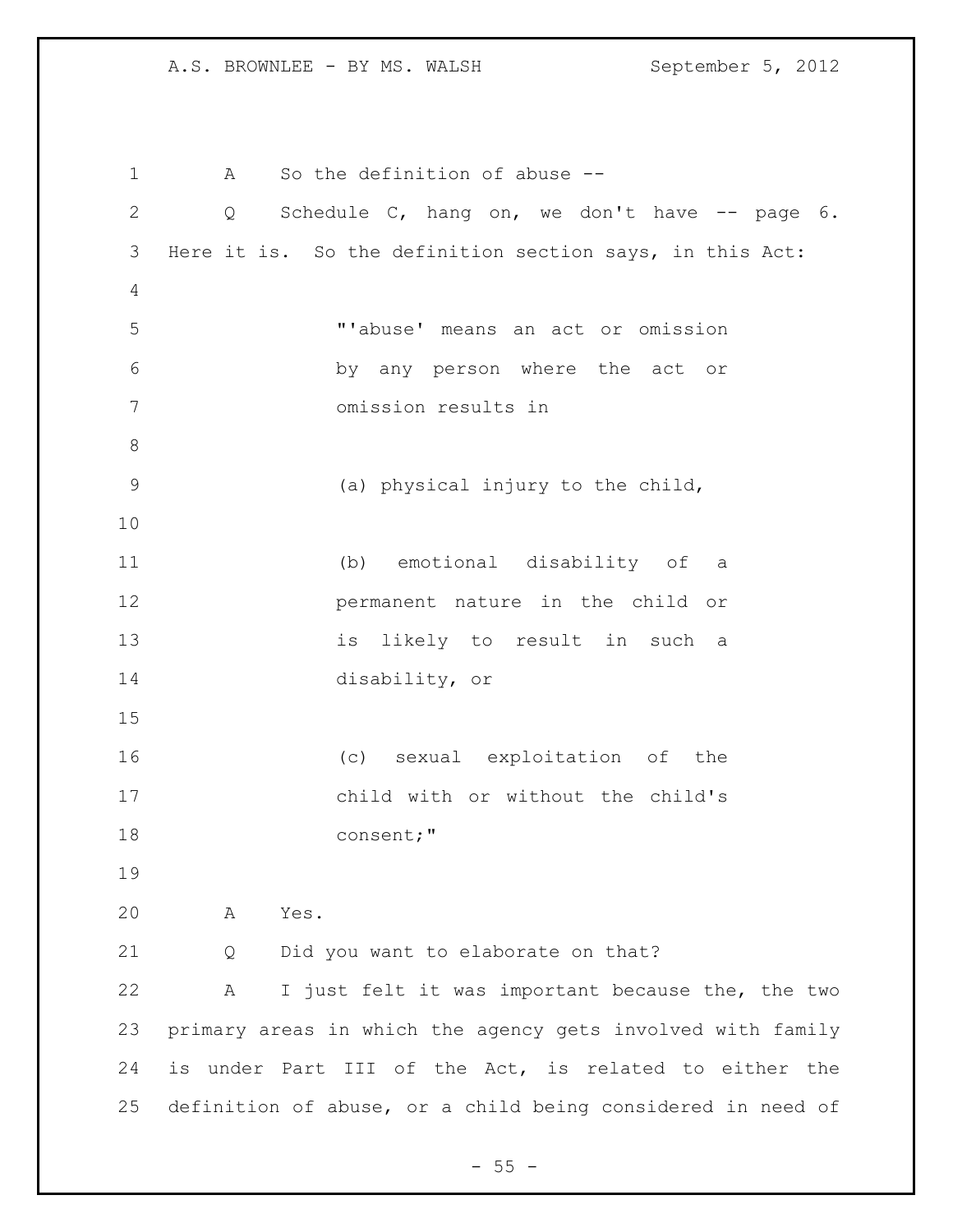protection. So I thought those should be elaborated on, just so everyone's clear on the two, two areas in which agencies have a mandate to provide service.

 Q Okay. And that's under the mandatory section of the Act, Part III?

A Yes.

 Q Okay. Thank you. So then other than the changes that you walked us through regarding the, the wording in the first principle of the declaration of principles and the definition of best interests to emphasize safety and security, and those changes took place in, those amendments took place in 2008, is it fair to say the mandate of the system has not changed from the period in which Phoenix and her family received services to the current date?

A That's correct.

 MS. WALSH: Okay. Any questions on this area, Mr. Commissioner?

BY MS. WALSH:

 Q Okay. The next exhibit I want you to look at is the organizational chart, Exhibit 9, entitled: Child and Family Service System Accountability Relationships, for the period 2000 to 2003.

 So on the right hand side, at the top, is a key which shows how to read the chart. So it shows that a

 $- 56 -$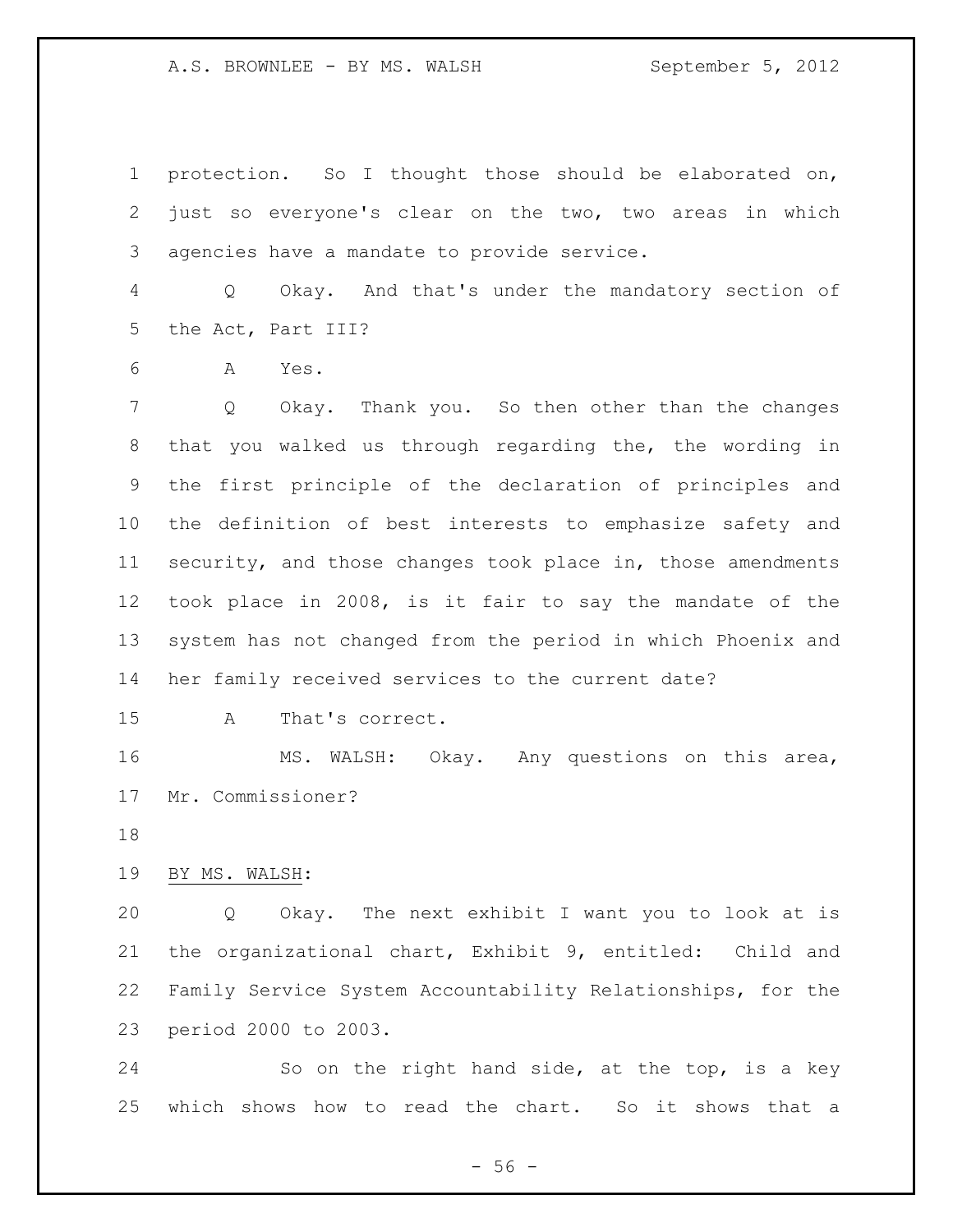solid line denotes reporting and accountability relationship, a large broken line denotes accountability relationship only and a small dotted line denotes an advisory relationship. And then a downward arrow denotes statutory authority to mandate agency?

A Yes.

 Q So let's deal with the definition of, of some of that. What does a reporting and accountability relationship mean?

 A Essentially, for this chart, reporting relationships really are defining a employer-employee relationship. Whereas the accountability relationships are defining an oversight relationship, where there is an obligation to be -- where you're responsible for the services you're delivering.

 Q Okay. And the significance of the downward arrow, which denotes statutory, statutory authority to 18 mandate an agency, what does that mean?

 A That's demonstrating who has the authority to, to give an agency a mandate to administer and deliver child and family services in a specific jurisdiction.

 Q Okay. So, starting at the top of the chart, Exhibit 9, we begin with the legislature. And then there's an accountability relationship to the office of the Children's Advocate; can you explain what that relationship

 $- 57 -$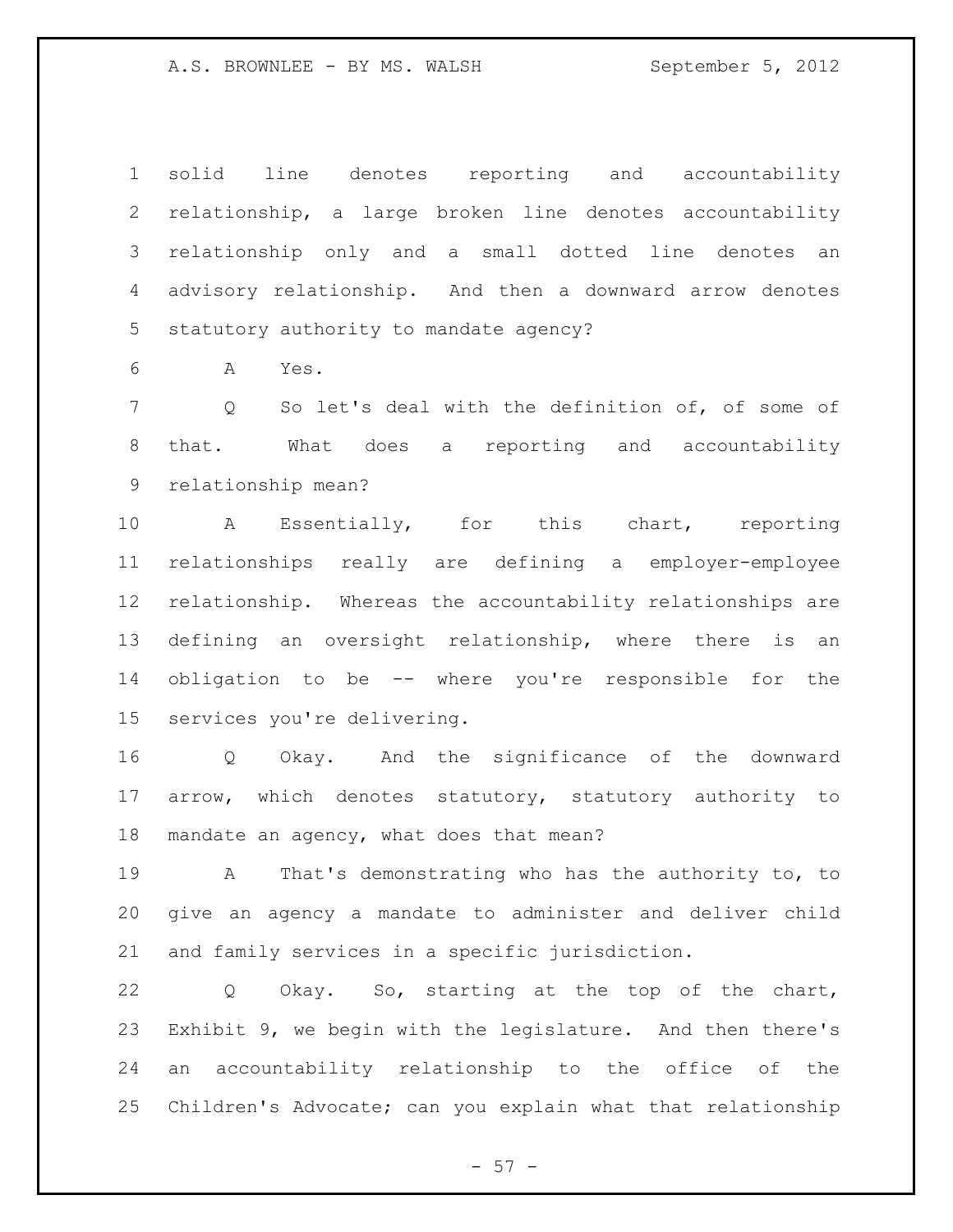is?

 A Legislative assembly appoints the child advocate and the child advocate is required to submit annual reports related to the, to the duties and responsibilities and the work they've accomplished in, in every year, to legislative assembly.

 Q Okay. And then below the legislature, you have a reporting and accountability relationship from the minister, of what was then known as Family Services and Housing, and then that department was further divided into two divisions: Child and Family Services and Community Living?

A Yes.

 Q Okay. And the Child and Family Services division was responsible for the child protection and support services and included the director of child welfare?

A Yes.

 Q Okay. And then can you tell me, during this period, 2000 to 2003, what was the role of the director of child welfare?

 A The role of the director was to enforce and enact the provisions of the Act, to advise the minister on services and issues related to child and family services. They had an oversight role related to all of the child and family service agencies and were required to establish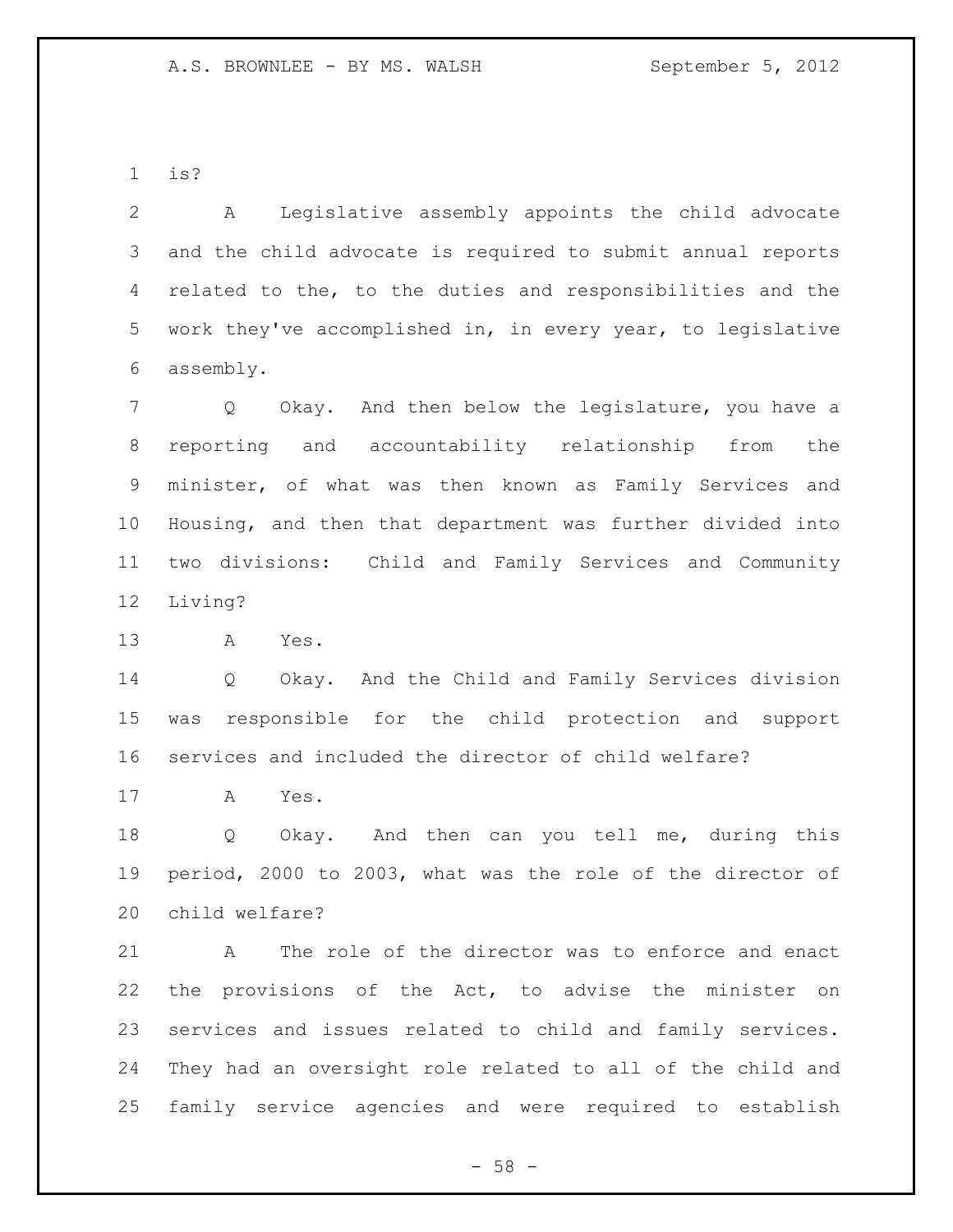standards of practice and ensuring that agencies were following and delivering services consistent with those standards of practice. They were responsible for delivering, or providing -- setting the annual budget, as well as providing child maintenance and operational funding to the agencies. They would provide, ensure development of placement resources. And then they had direct service responsibility related to licensing of residential child care placements, hearing appeals relating to foster home licensing and maintenance of the central adoption registry, as well as the Child Abuse Registry.

 Q Okay. And then we see there are 18 agencies which were, which reported to and were accountable to the director of child welfare?

A Yes.

 Q And in terms of the agencies that existed during this timeframe, we note, for example, Intertribal Child and Family Services, which has standing in this inquiry. And we also see all of these agencies existed as of 2000; is that right?

A Yes.

 Q And then I note there's a reporting and accountability relationship that's different for the agencies that are described as departmental, regional operations? They're accountable to and report to the

 $-59 -$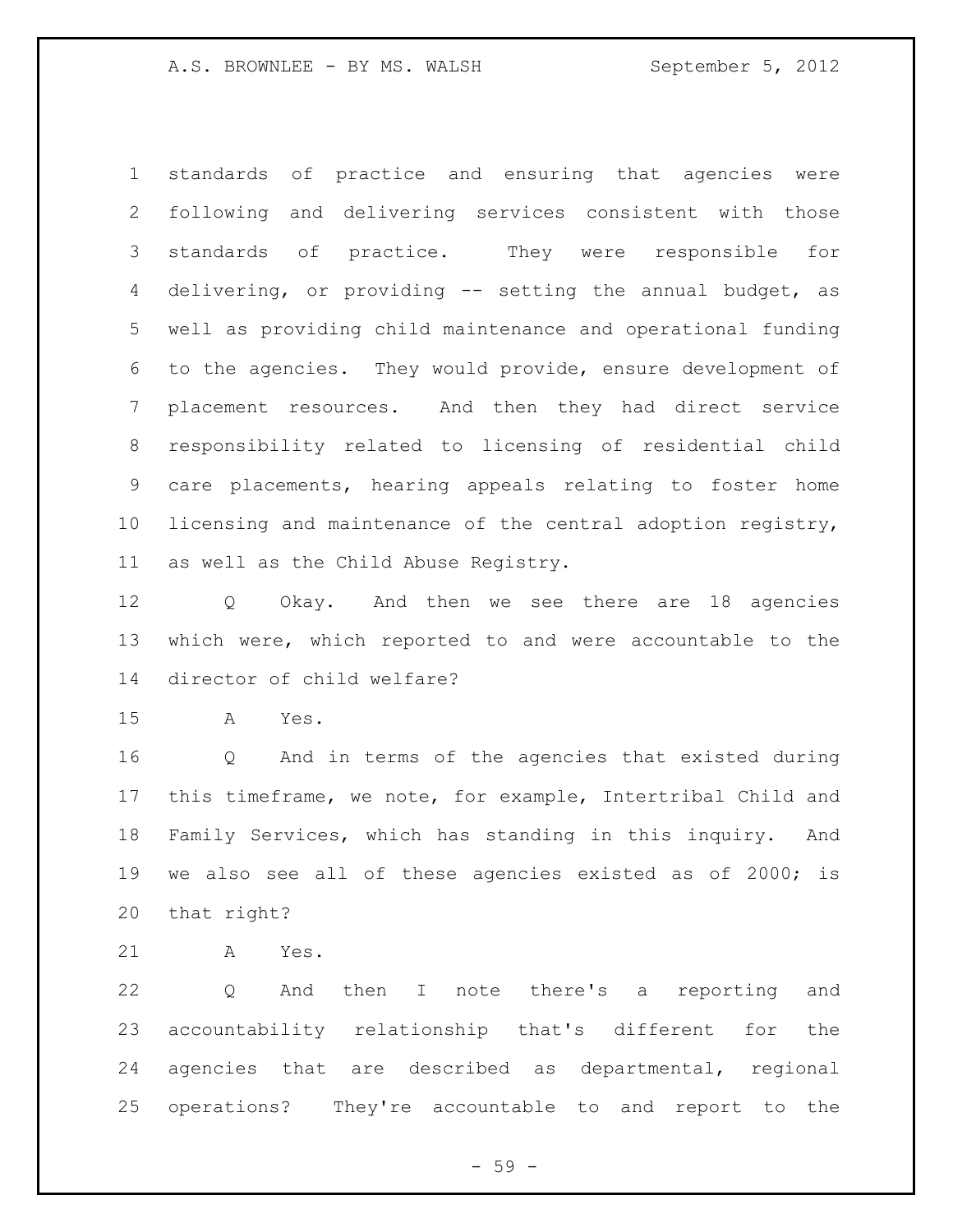department, but through the Community Living division; can you just explain what that's all about?

 A The department regional operations provide services on behalf of the department through different regions of the province. So, for example, there's Parkland Region, Thompson Region and they provide a, a range of services, on behalf of the department, through the Community Living division. And it encompasses child and family services, but it also includes other services, such as employment and income assistance, children's disability services, community living disability services. So because the scope involves more than child and family services, they're accountability to the Community Living division. But with respect to the provision of specifically child and family services, services, they're also accountable to the director of child welfare.

 Q Okay. And then, in terms of who, on this chart, was responsible for establishing the standards for child protection in the province, did I hear you say it was the director of child welfare?

 A Yes, it would have been the director at that time.

 Q Okay. Now, did the agencies that are listed on this chart, did they report to boards?

A Yes, each of them would have had their own board

 $- 60 -$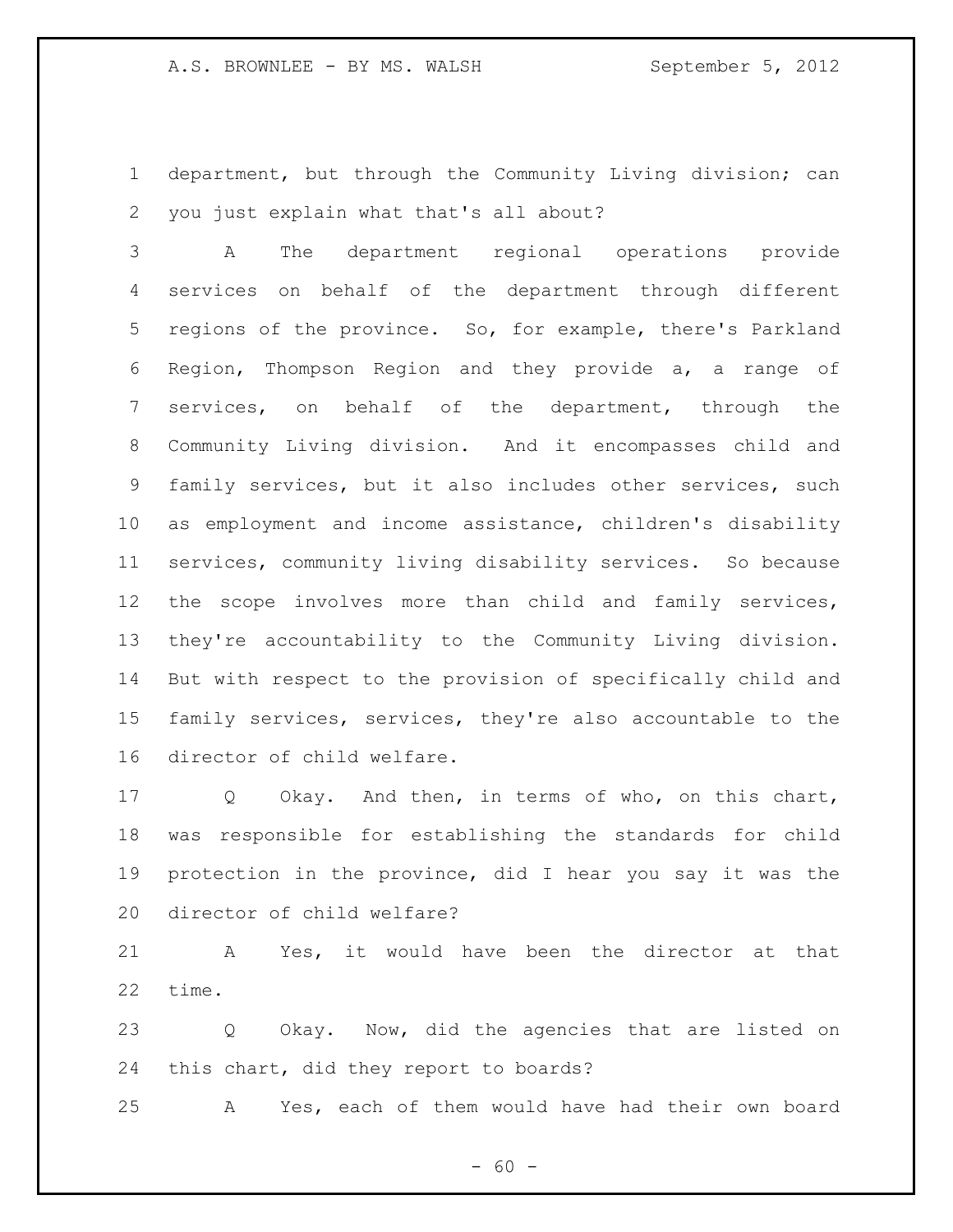of directors.

| Do you know how those boards were appointed?<br>Q                 |  |
|-------------------------------------------------------------------|--|
| Each agency would have established their<br>Α                     |  |
| own by-laws and within the by-laws it would outline how           |  |
| their board of directors would be either appointed or             |  |
| elected.                                                          |  |
| And do you know whether the members of those<br>$Q \qquad \qquad$ |  |
| boards were paid?                                                 |  |
| Again, that -- each agency would have had their<br>$\mathbf{A}$   |  |
| own by-laws and within the by-laws they would have outlined       |  |
| any remuneration that would have been provided to the             |  |
| board.                                                            |  |
| Okay. Anything else about this particular<br>Q                    |  |
| organizational chart, Exhibit 9, that you want to                 |  |
| highlight?                                                        |  |
| No, I think we've covered it.<br>$\mathbf{A}$                     |  |
|                                                                   |  |
| MS. WALSH: Okay.                                                  |  |
| THE COMMISSIONER: Just explain to me, each of                     |  |
| these agencies were, were established under and by the            |  |
| director?                                                         |  |
| THE WITNESS: Yes. How it would work would be an                   |  |
| agency would make an application to the minister to provide       |  |
| child and family services and then an order in council            |  |
| would be granted. The director of child welfare would, as         |  |
|                                                                   |  |

- 61 -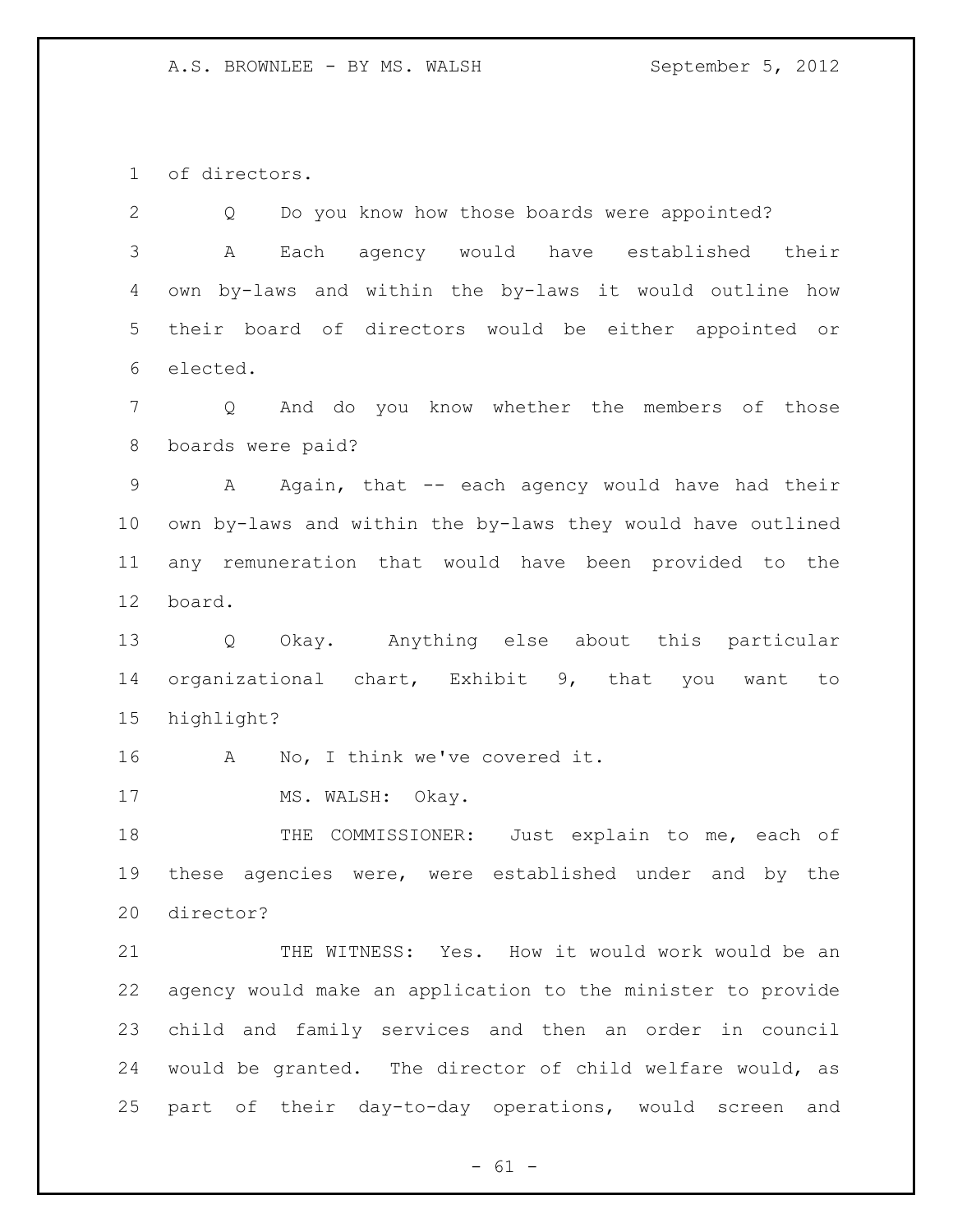filter and give advice to the minister related to the, the provision of the mandate, but it would be done through an order in council.

 THE COMMISSIONER: But when the agency came with that request, it was already a, an entity, a, a, an organization operating in the community? Or was it formed for this purpose?

 THE WITNESS: These ones were all formed for quite some time. Most of the brand new agencies were created in the '80s. I'm trying to think if any of these are new-new. So an example of, of one that eventually got their own mandate, but it's not on this chart, Dakota Ojibway Child and Family Services is on the chart. There now is Sandy Bay Child and Family Services. Dakota Ojibway Child and Family Services was providing services within that First Nation community. And then through the process of providing those services, Sandy Bay eventually applied for and received their own independent mandate. So sometimes it would be where communities were providing Child and Family Services through a larger umbrella organization and then would apply to have their own mandate.

 THE COMMISSIONER: And, and all these agencies that are listed on this chart at the bottom, the 18 of them, whatever there are, all have their own mandate?

 $- 62 -$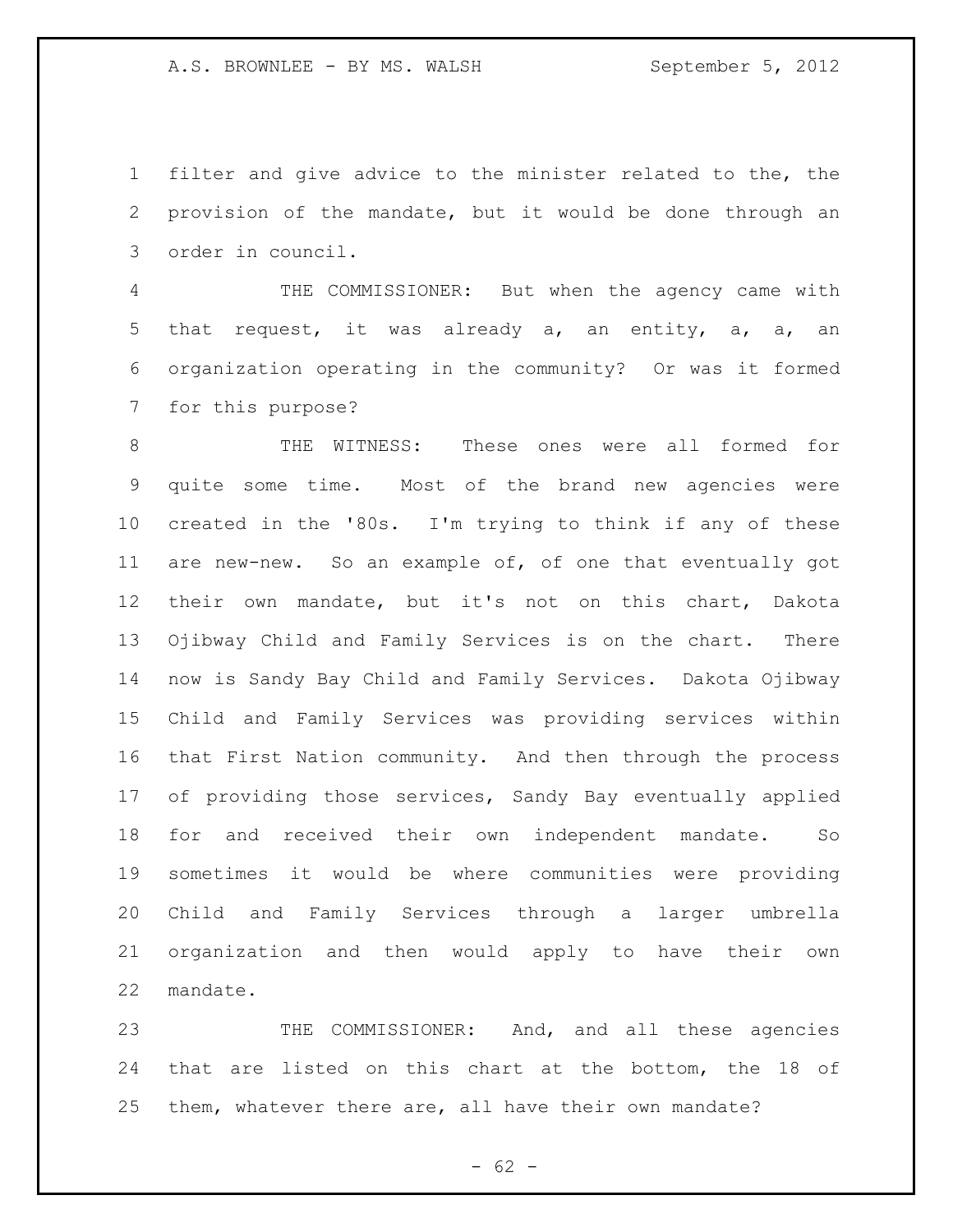1 THE WITNESS: Yes. BY MS. WALSH: Q So and then as, as we discussed, the department, for the purposes of this inquiry, has divided the organizational chart, showing the entire system, into two timeframes. So 2000 to 2003 and then 2004 to the current date and I gather the reason for that is because of the changes to the system that became known as devolution? A Yes. MS. WALSH: So, Mr. Commissioner, that's the next area that I'm going to ask the witness to go through briefly, the process of devolution. So would this be an appropriate time to take a break?

 THE COMMISSIONER: Yes, we'll take a 15 minute 17 break and we'll -- adjournment, and we'll try to hold those timeframes strictly so we can get on with this. So we now stand adjourned for 15 minutes.

MS. WALSH: Thank you.

(BRIEF RECESS)

THE CLERK: This inquiry is re-opened.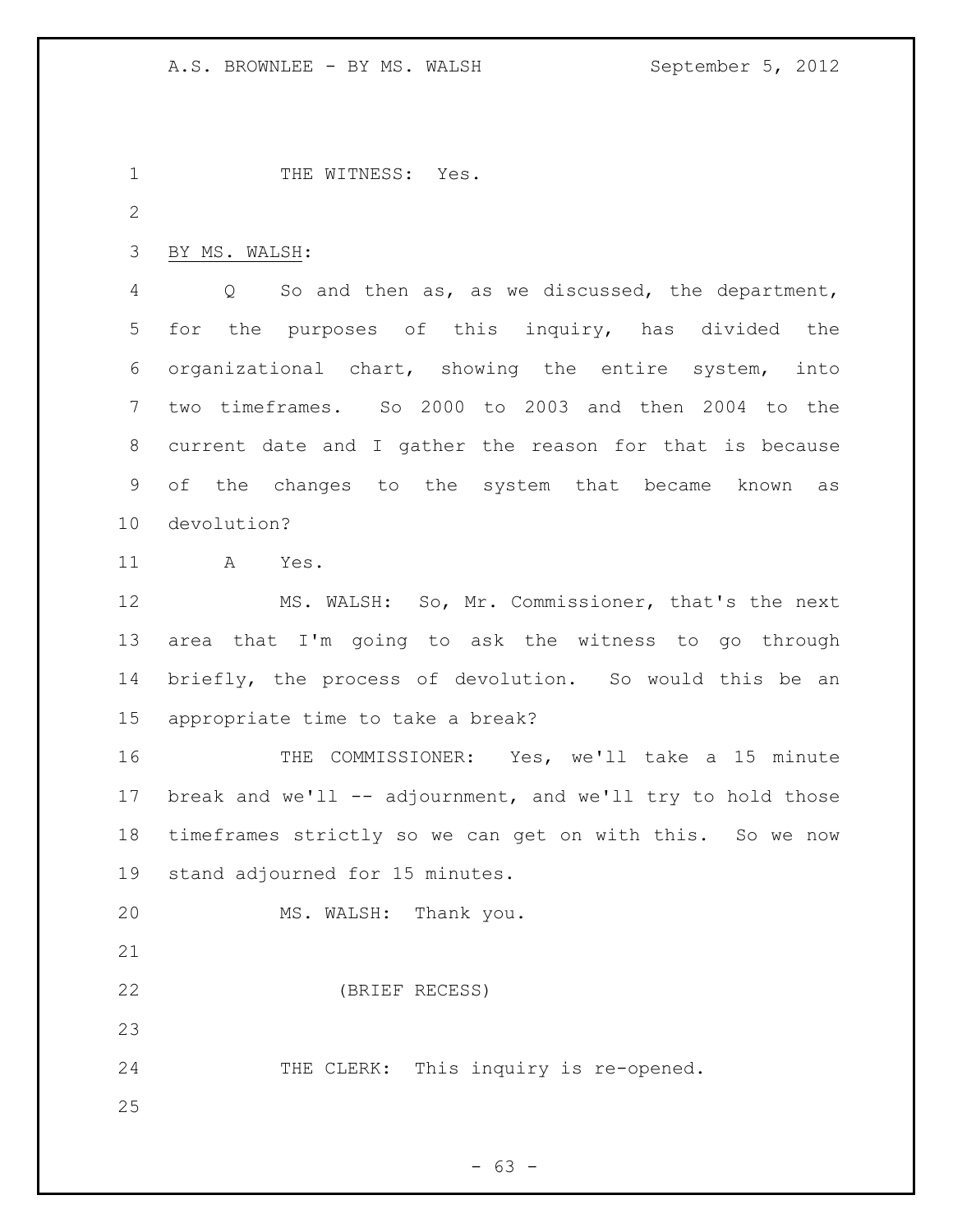BY MS. WALSH:

| $\overline{2}$ | Before we leave Exhibit 9, one other area<br>Q<br>we        |
|----------------|-------------------------------------------------------------|
|                |                                                             |
| 3              | should cover.                                               |
| 4              | So if we can pull up -- good, thank you.                    |
| 5              | So there are a number -- on the agencies, a                 |
| 6              | number of those agencies are First Nations agencies; right? |
| 7              | Yes.<br>Α                                                   |
| $\,8\,$        | And I understand that during the timeframe that's<br>Q      |
| $\mathsf 9$    | covered on this chart, those agencies' mandate<br>was       |
| 10             | restricted to providing services on reserve?                |
| 11             | Yes.<br>Α                                                   |
| 12             | Okay. So if an individual were receiving child<br>Q         |
| 13             | welfare services while they were on, say, the Peguis        |
| 14             | reserve, they would receive them from Peguis CFS?           |
| 15             | Yes.<br>A                                                   |
| 16             | But then if that individual moved into Winnipeg,<br>Q       |
| 17             | from whom would they receive child welfare system?          |
| 18             | From Child and Family Services of Winnipeg.<br>A            |
| 19             | Of Winnipeg?<br>Q                                           |
| 20             | Α<br>Yes.                                                   |
| 21             | Q<br>Okay.                                                  |
| 22             | Α<br>Yes. So each, each agency on here would have a         |
| 23             | specific geographic area that they were mandated to cover   |
| 24             | and they could only provide services within that specific   |
| 25             | region.                                                     |
|                |                                                             |

- 64 -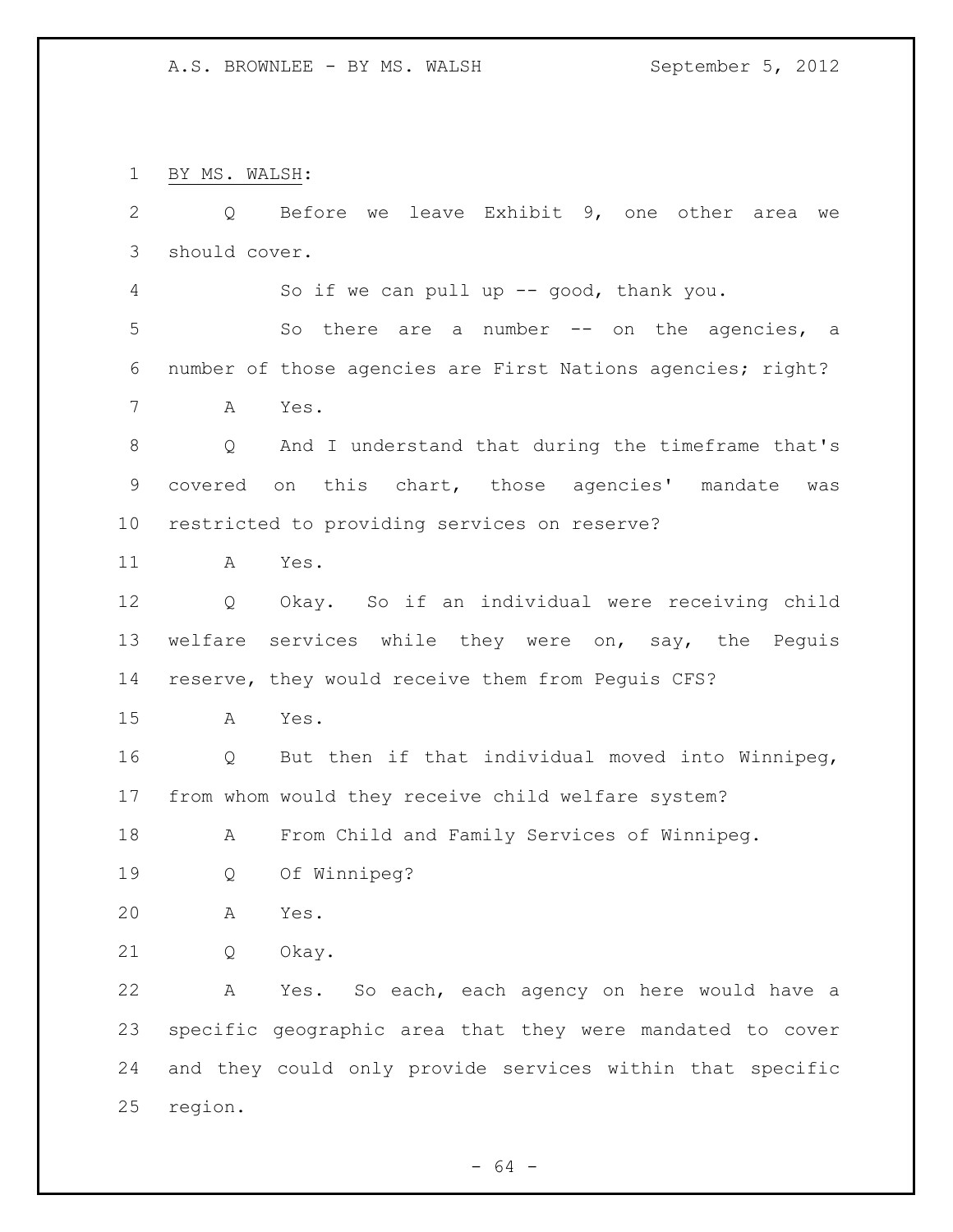Q Okay. And so for the First Nations agencies, that meant on their reserve?

A Yes.

 Q Okay. All right. So let's go to Exhibit 10 please. And this is a document that, again, the Department of Family Services and Labour has prepared, together with its counsel, entitled: Aboriginal Justice Inquiry Child Welfare Initiative.

 So the process of devolution, that comes originally from the Aboriginal Justice Inquiry?

A Yes.

 Q Okay. Can you explain for us the relationship, then, between devolution and the Aboriginal Justice Inquiry?

 A The Aboriginal Justice Inquiry, while it was proceeding, although its emphasis and its review was supposed to be related to the justice system, they identified that the child welfare system, as well as the justice system were very interconnected and that many of the issues that aboriginal people were facing with the justice system were, they were also facing within the child welfare system. So the Aboriginal Justice Inquiry dedicated a whole chapter of their report to reviewing the child welfare system. And in, and, in broad strokes, made recommendations that aboriginal people should have more

 $- 65 -$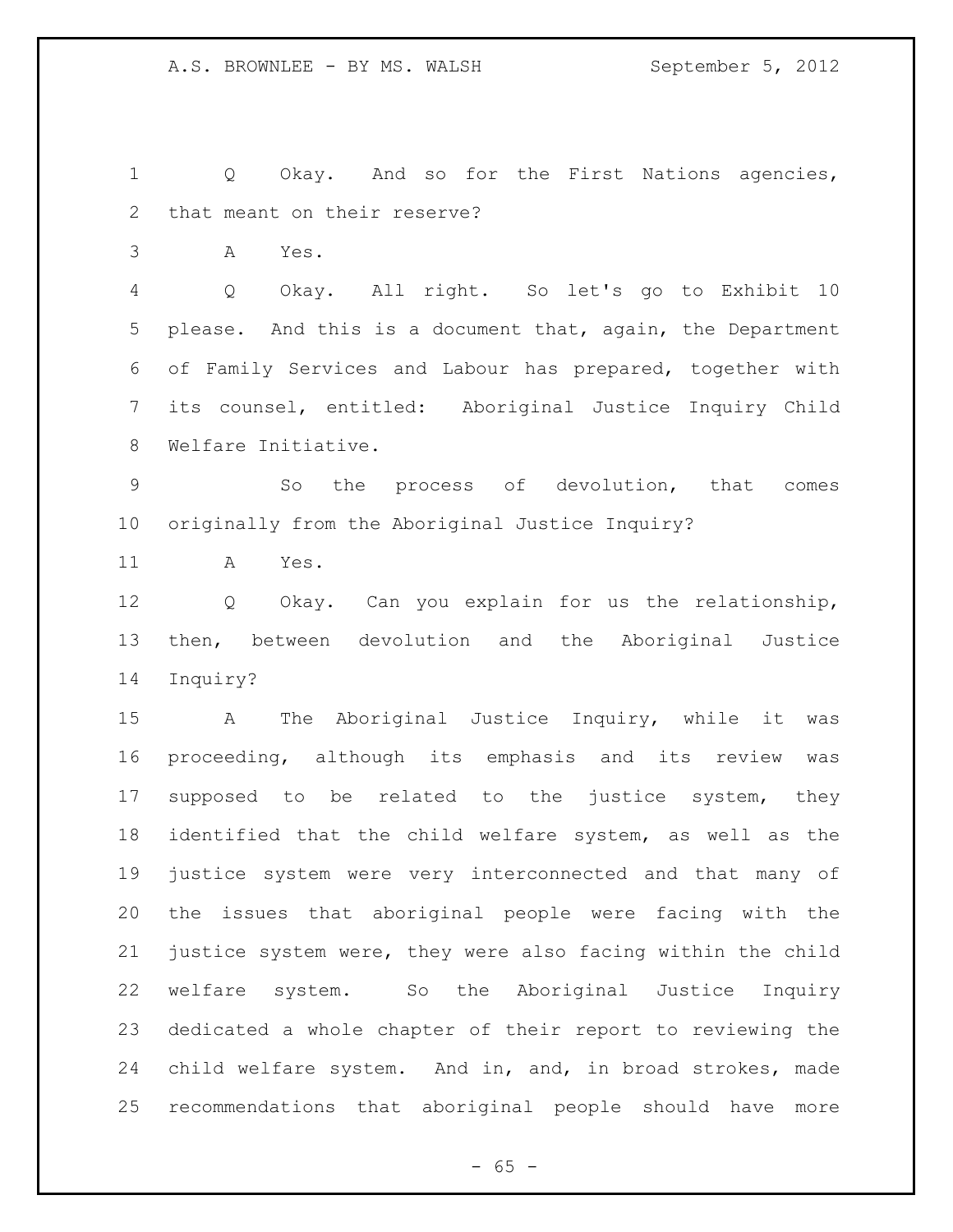control over the delivery of child, child welfare services for aboriginal people.

 Q Okay. And in terms of the genesis, as, as you've described it, on the first page of Exhibit 10, or the historical reason why the child welfare initiative came out of the Aboriginal Justice Inquiry, tell us about that please?

 A The Aboriginal Justice Inquiry really identified that a lot of the issues facing aboriginal people today have their roots in aboriginal government relationships and spoke to issues of colonization, the residential school system, as well as the child welfare expansion into aboriginal communities in the 1960s that resulted in a high proportion of aboriginal children being adopted out to non- aboriginal families. And that many of the lingering impacts facing aboriginal people today, in terms of their children and their communities, really are the result of those practices.

 Q Sorry, did you say were as a result of those practices?

A Yes.

 Q And then you go on in, in Exhibit 10, the document says:

"In 1988, the provincial

- 66 -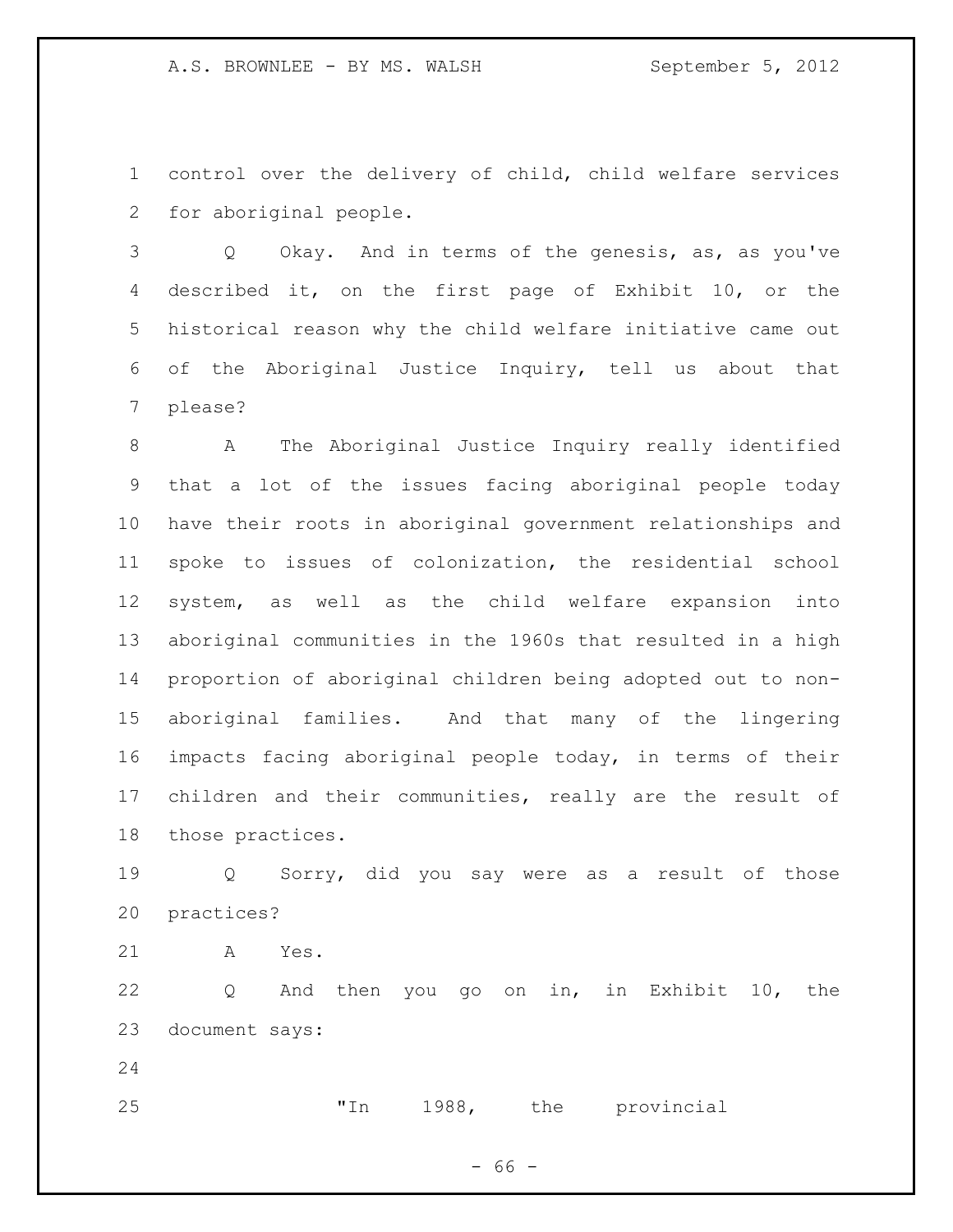| $\mathbf 1$  | government of Manitoba set up the                                 |
|--------------|-------------------------------------------------------------------|
| $\mathbf{2}$ | Aboriginal Justice Inquiry  to                                    |
| 3            | examine the relationship between                                  |
| 4            | Aboriginal [people] of<br>$\cdots$                                |
| 5            | Manitoba and the justice system."                                 |
| 6            |                                                                   |
| 7            | And that inquiry's report was released in 1991?                   |
| $\,8\,$      | Yes.<br>A                                                         |
| $\mathsf 9$  | And as you said, an entire chapter of that report<br>Q            |
| 10           | was related to the child welfare system?                          |
| 11           | Yes.<br>A                                                         |
| 12           | So the AJI, as we'll call, the<br>$Q \qquad \qquad$<br>report was |
| 13           | released in 1991; what happened with respect to the child         |
| 14           | welfare system as a result?                                       |
| 15           | In 2000, the provincial government established<br>A               |
| 16           | the Aboriginal Justice Implementation Commission and tasked       |
| 17           | them with reviewing the AJI report, specifically related to       |
| 18           | the recommendations that had been made to the child welfare       |
| 19           | system and to bring back recommendations for implementation       |
| 20           | of, of that report.                                               |
| 21           | And I understand it recommended that the AJI<br>Q                 |
| 22           | child welfare recommendations be prioritized?                     |
| 23           | A<br>Yes.                                                         |
| 24           | Q Okay. And then from looking at Exhibit 10, we                   |
| 25           | see that in April of 2000, the province announced its             |
|              |                                                                   |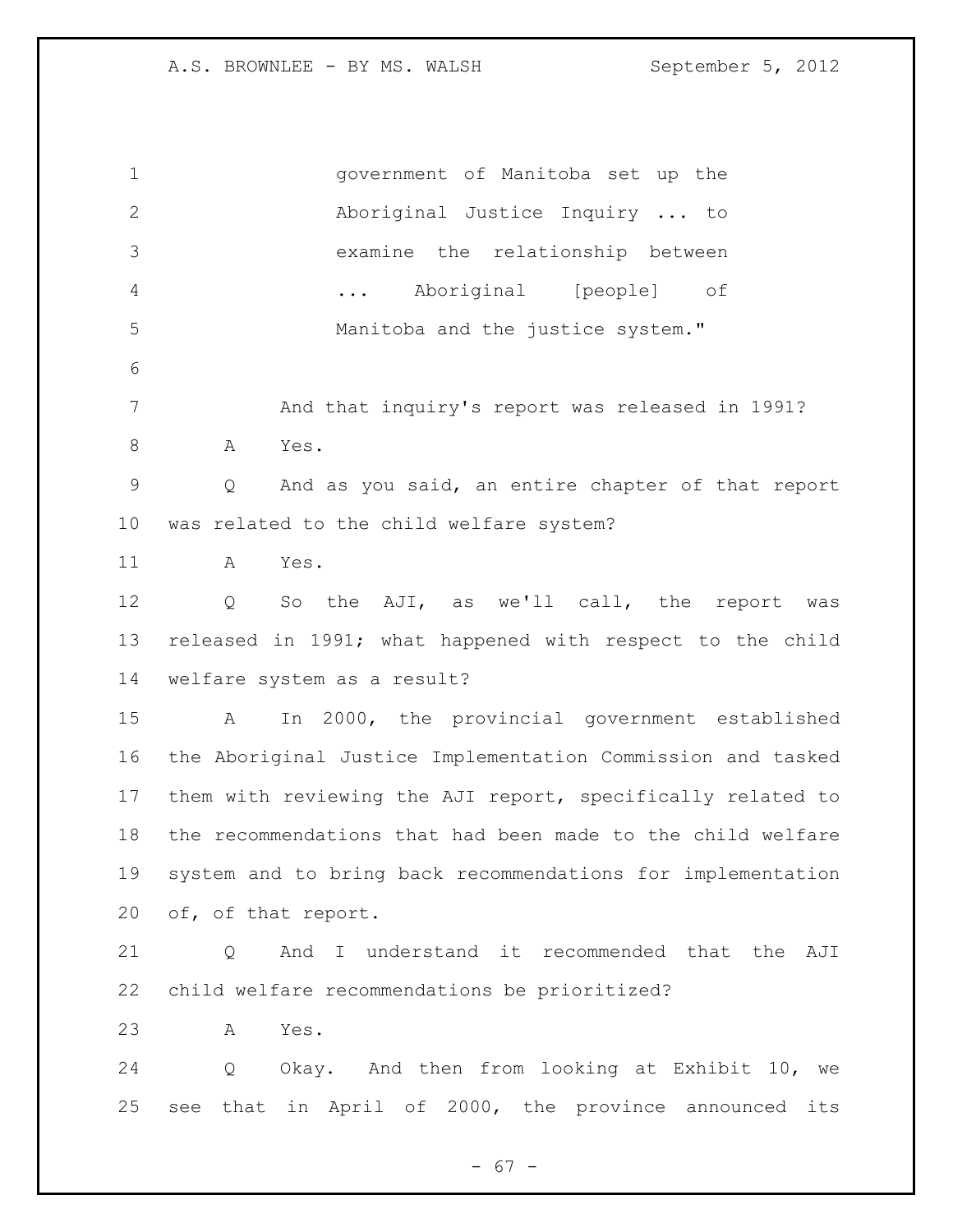intention to proceed with the recommendation from the AJI to: "... enter into agreements **between** the province and the] ... Assembly of Manitoba Chiefs ... and the Manitoba Métis 8 Federation ..." Both of whom have standing, as we've discussed, at this inquiry. "... to develop a plan that would result in First Nations and Métis communities developing and delivering Aboriginal child welfare services." A Yes. Q And there were plans put in place and public consultations? A Yes, a conceptual plan was developed and public consultations were held in 12 different communities, throughout the province, to get feedback on the conceptual plan.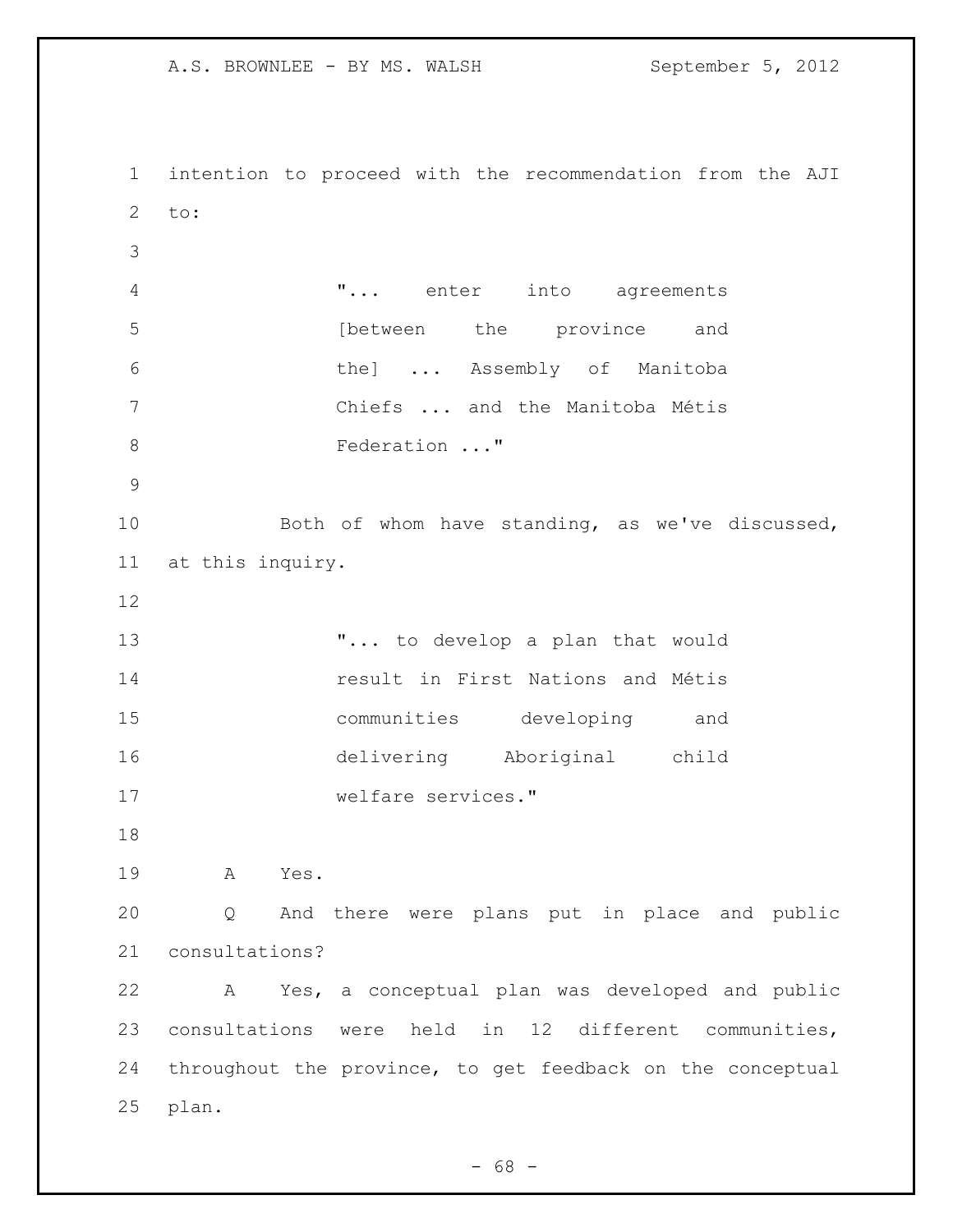Q Okay. And then, on November 24th, 2003, the Child and Family Services Authorities Act was proclaimed? A Yes. Q And what was the purpose for passing that piece of legislation? THE COMMISSIONER: What date was that? 7 MS. WALSH: November 24, 2003. 8 THE COMMISSIONER: Thank you. THE WITNESS: That was the first step of the plan towards transitioning the roles and responsibilities for providing Child and Family Services to First Nation and Métis people. It provided the legislative framework for the establishment of a province-wide mandate for First Nation and Métis people, through the, the creation of four authorities, who then would have the capacity to mandate agencies directly underneath them. BY MS. WALSH:

 Q Okay. And you've outlined, on pages 4 and 5 of Exhibit 10, five highlights of the new system. So let's just take a moment to go through them. So the first one, you say, is delegation of powers; can you explain what that was?

 A The creation of the four authorities resulted in a, a delegation of powers that formerly had been vested

- 69 -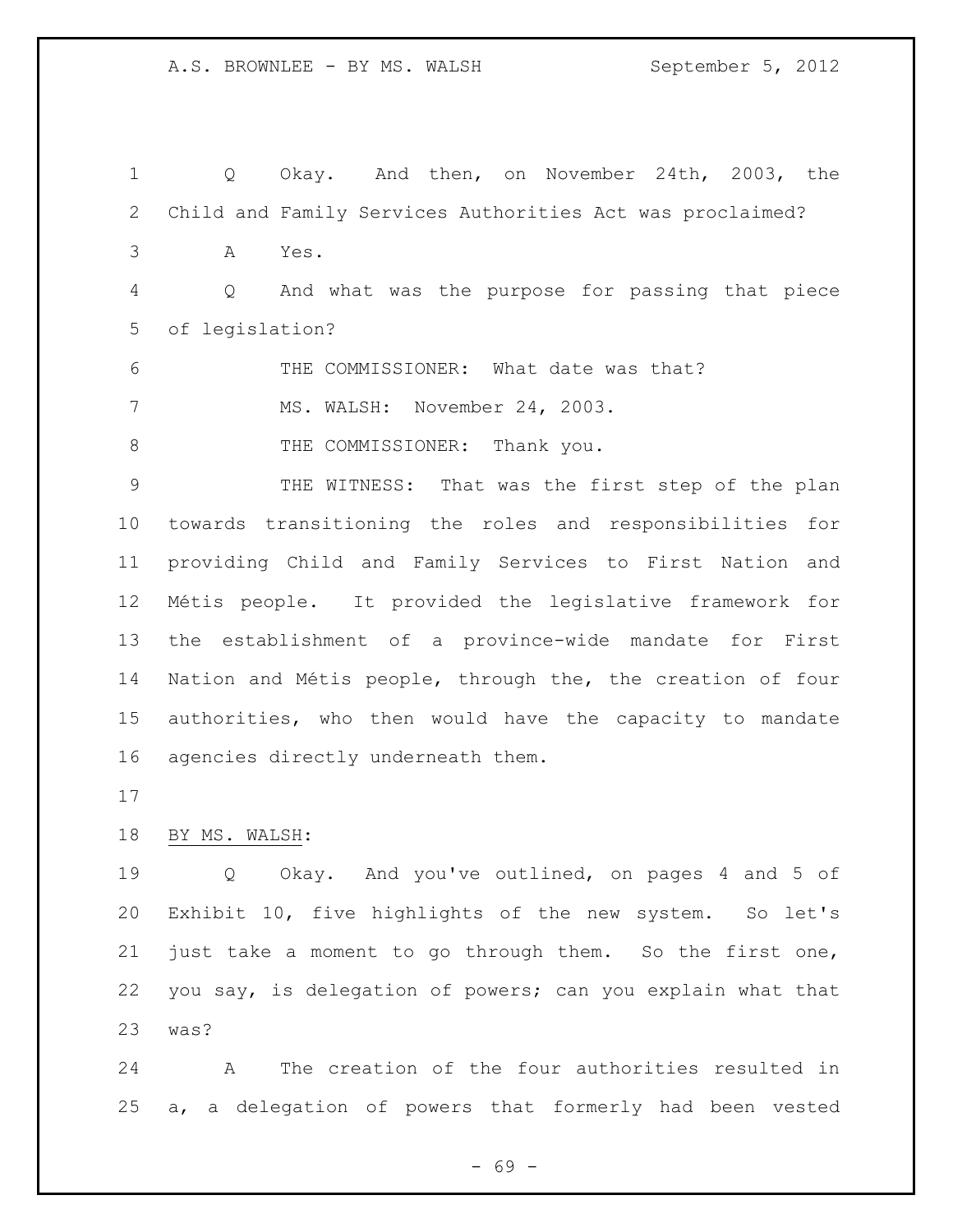with the director of child welfare. The authorities now had those same powers, in terms of the administration of delivery of child welfare services.

 Q So those, those are the powers that we heard you describe before the break, that the director of child welfare had?

A Yes.

 Q Those were now placed with the child welfare authorities?

A Yes.

11 MS. WALSH: Okay.

12 THE COMMISSIONER: And is that what you commonly then refer to as devolution?

14 THE WITNESS: Yes, the devolution is, devolution is kind of a broad term. Essentially, devolution was the establishment of the authorities. But eventually, it was the actual transition of the specific cases, resources and mandates to the aboriginal agencies and, and giving them a mandate across the province.

 THE COMMISSIONER: That encompasses -- 21 THE WITNESS: Yeah.

 THE COMMISSIONER: -- what devolution was and it was intended to be?

24 THE WITNESS: Yes.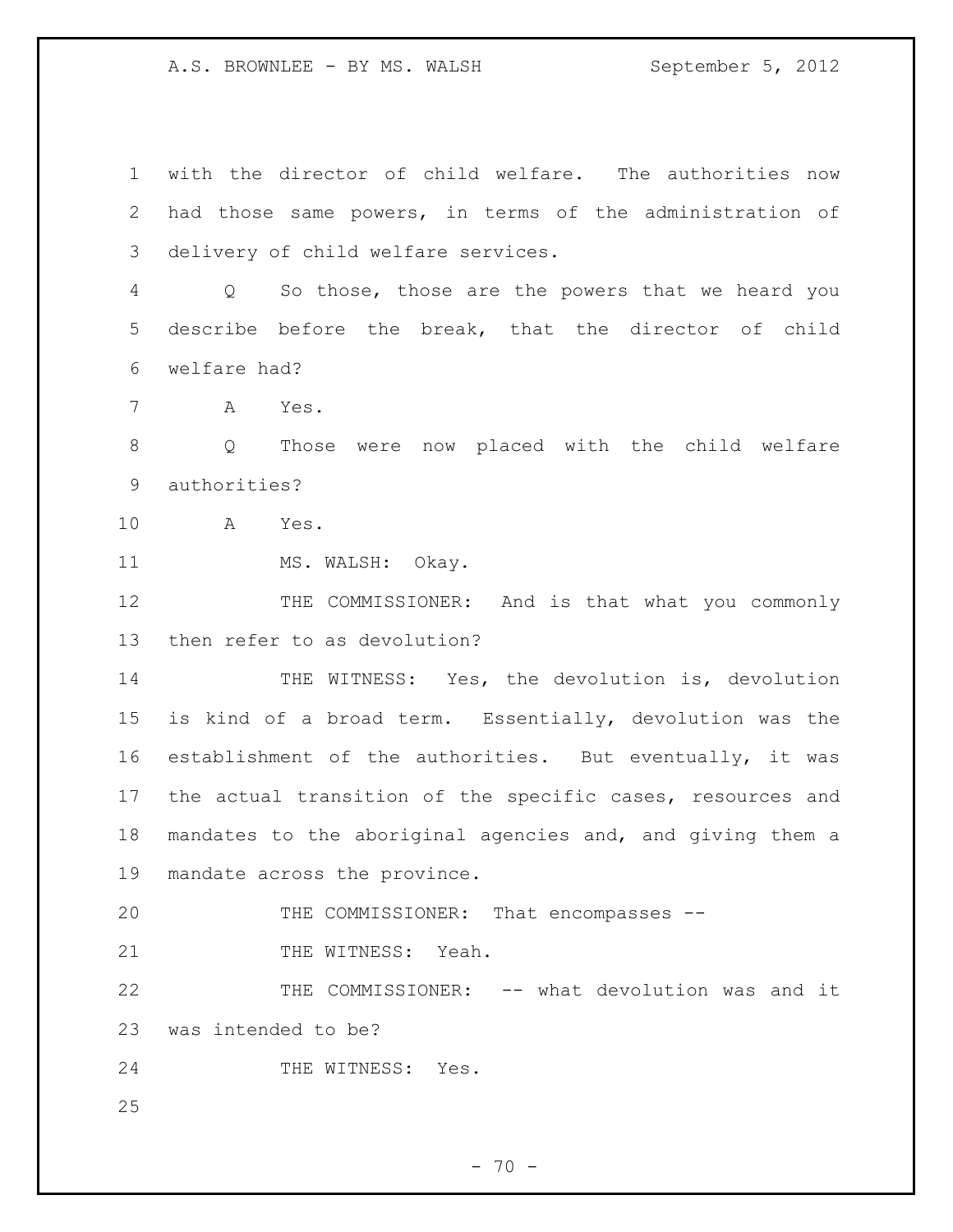BY MS. WALSH:

 Q So anything else we want to explain about delegation of powers?

 A I guess the only piece would be that as the -- previously, agencies reported to, directly to the director. Now agencies report to the authorities. And the authorities would still maintain an accountability relationship to the minister.

 Q Okay. And we'll see the chart of how that looks in a minute.

11 What about highlights, or the -- number 2, concurrent jurisdiction? What does that refer to?

 A Concurrent jurisdiction refers to the new system where agencies were given province-wide mandates. So prior to devolution, as we just earlier had talked about, each agency had a mandate to provide services within a specific geographic community. So in every community, there would only be one Child and Family Service agency operating. Families would receive services based on where they lived and there would only be one option for receiving services. With agencies getting province-wide mandates, this then resulted in there being multiple agencies that could be providing services within any one community, which resulted in them having concurrent jurisdictions within communities. So for example, currently, there's 19 agencies

 $- 71 -$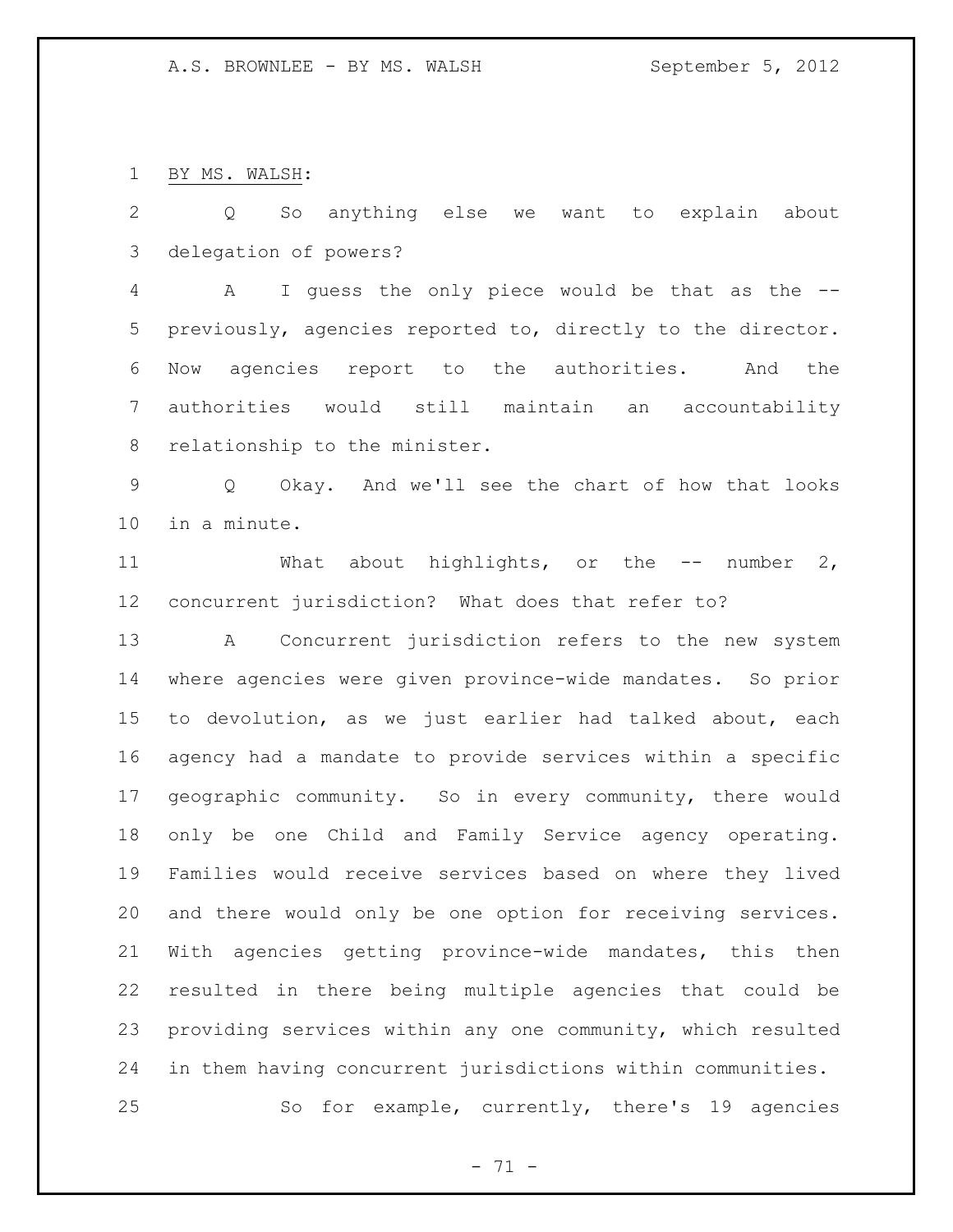that provide services in the city of Winnipeg.

 Q And they also provide services in other communities?

 A Yes, each agency was able to, they had a mandate to provide services across the whole province, but they were able to determine which communities they felt they wanted to have a presence and deliver services within.

8 0 And then the third feature is intake services; can you explain what the change involved there?

 A With concurrent jurisdiction and having multiple agencies functioning within one community, it was felt it would be important to have a coordination of intake services so that people making referrals, or families needing service, would know who to contact and wouldn't, there would be no confusion as to the first point of entry to the child welfare system. It was also felt that it would be important to ensure that there was no gaps in service, with having multiple agencies providing a service in one geographic area, or one community. So the Authorities Act allows the four authorities to jointly designate an intake agency, to provide intake services on behalf of all four authorities in each region.

 Q Okay. And so, for example, in Winnipeg currently, the designated intake agency is known as All Nations Coordinated Response, or ANCR?

 $- 72 -$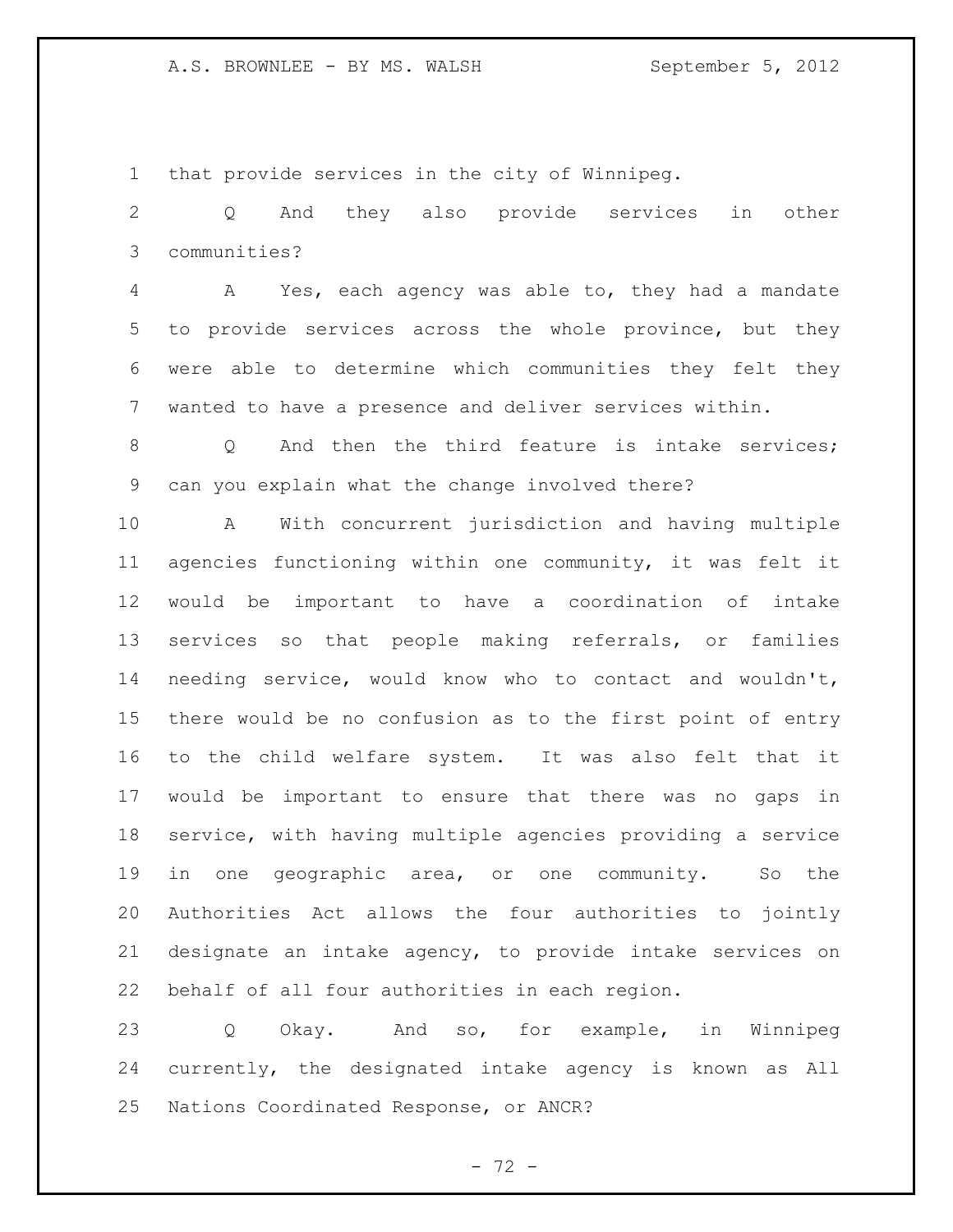A Yes.

 Q All right. Okay. Now, highlights 4 and 5 describe the authority determination process and there's a concept of choice, which I gather is an aspect of that process. So can you just tell us what that process involves?

 A In order -- there needed to be a mechanism for determining, following intake services, which agency would provide services to families. The authority determination process was decided as the mechanism for making that determination. And what it involves is a scripted interview that's conducted with a family where family members identify who their cultural authority of, of record is. So they identify that for all their members. So if an individual is a Métis person, they would identify that their cultural authority record of -- is Métis, or the Métis authority.

 Following that, families also then have the right to choose who they want to receive services from. So they, although generally they will, will request to seeve (phonetic) (sic) services from their cultural authority of record, they may also choose another authority. So you could be a Métis person and choose to receive services from the First Nations South Authority. And that's then what we call the authority of service. So families now have the

- 73 -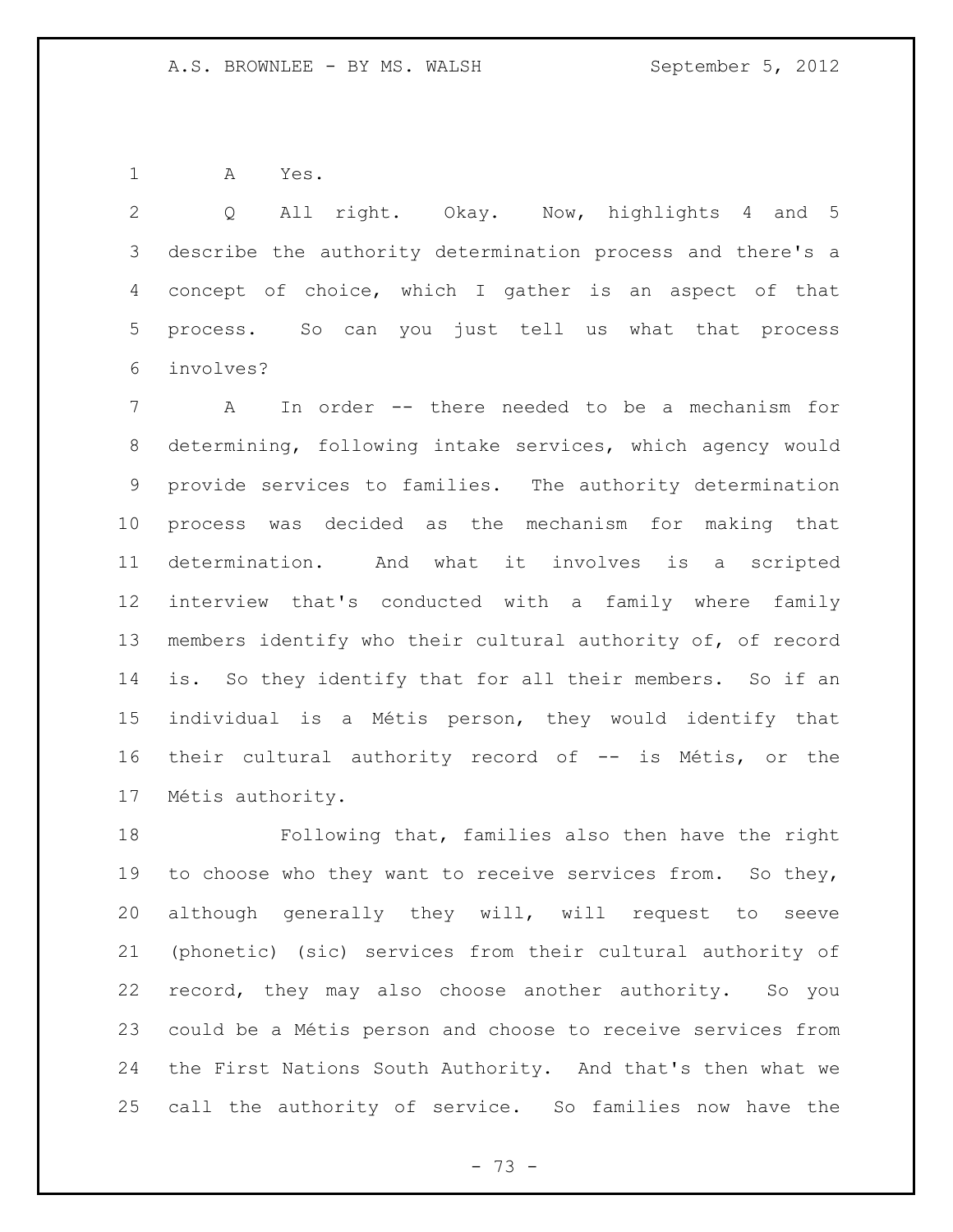right to choose who they want to receive services from, which is a significant change from within the Act.

 Q Okay. And then still on page 5 of Exhibit 10, under the heading: Implementation, and this is something you mentioned briefly already:

- "[The] Transfer of case files and **8** *resources* took place over **18 approximately an 18 month period.**"
- 

 What do you mean by case files and resources? A Well, essentially what, what occurred during this period of time was all of the non-aboriginal agencies completed the authority determination, or ADP process, with all of their cases. So with all their families and their permanent wards. And through that, it was then identified which files would be transferred, or which cases would be transferred, and further, which agency would then, it would then be transferred to. So that determined the block of work that would be going from the non-aboriginal agency to an aboriginal agency.

 As part of that, once it was determined the number of cases, then the staffing and operational requirements were also then decided. So depending on the number of cases that would be transferred, there would also

- 74 -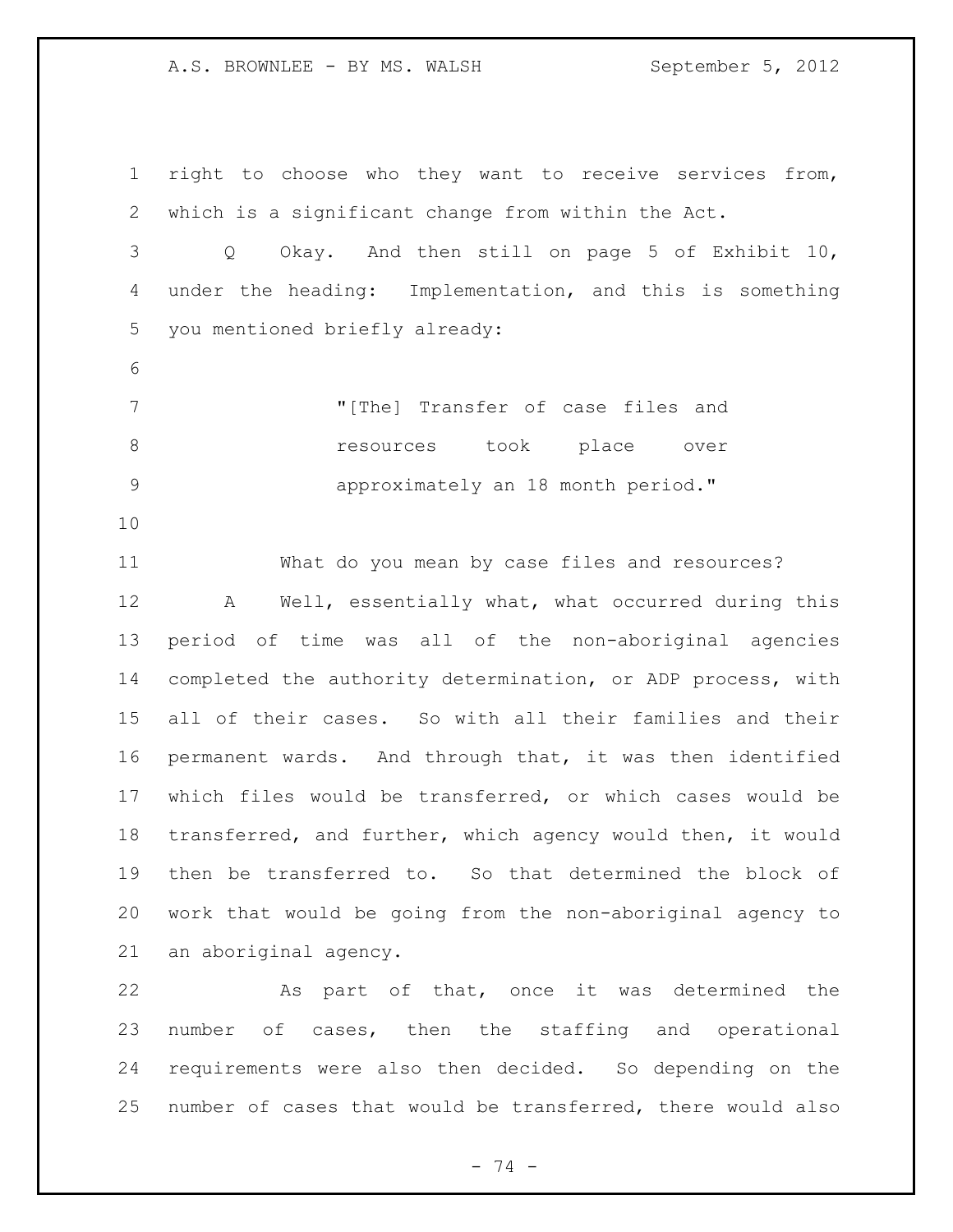be a corresponding staffing number that would go with that. So both social workers, administrative staff, supervisors and there would be other financial components that would be transferred to the aboriginal agency in order to support the transition of cases and for them to increase their work.

 Q Okay. And on page 5 of the, Exhibit 10, you have a number of, of dates listed; are those the start dates of the transfers?

A Yes.

 Q Okay. So I note that Winnipeg Child and Family Services began transferring files and resources as of May 2, 2005?

A Yes.

 Q So it was the last agency to go through the transfer of cases and resources?

A Yes.

 Q All right. With that explanation then, let's look at the organizational chart that shows what the system looked like as the result of devolution. So that's Exhibit 11. So Exhibit 11 shows the accountability relationships from 2004 to the current date. And again, this was prepared by the department, I understand, and, and --

A Yes.

Q -- its counsel --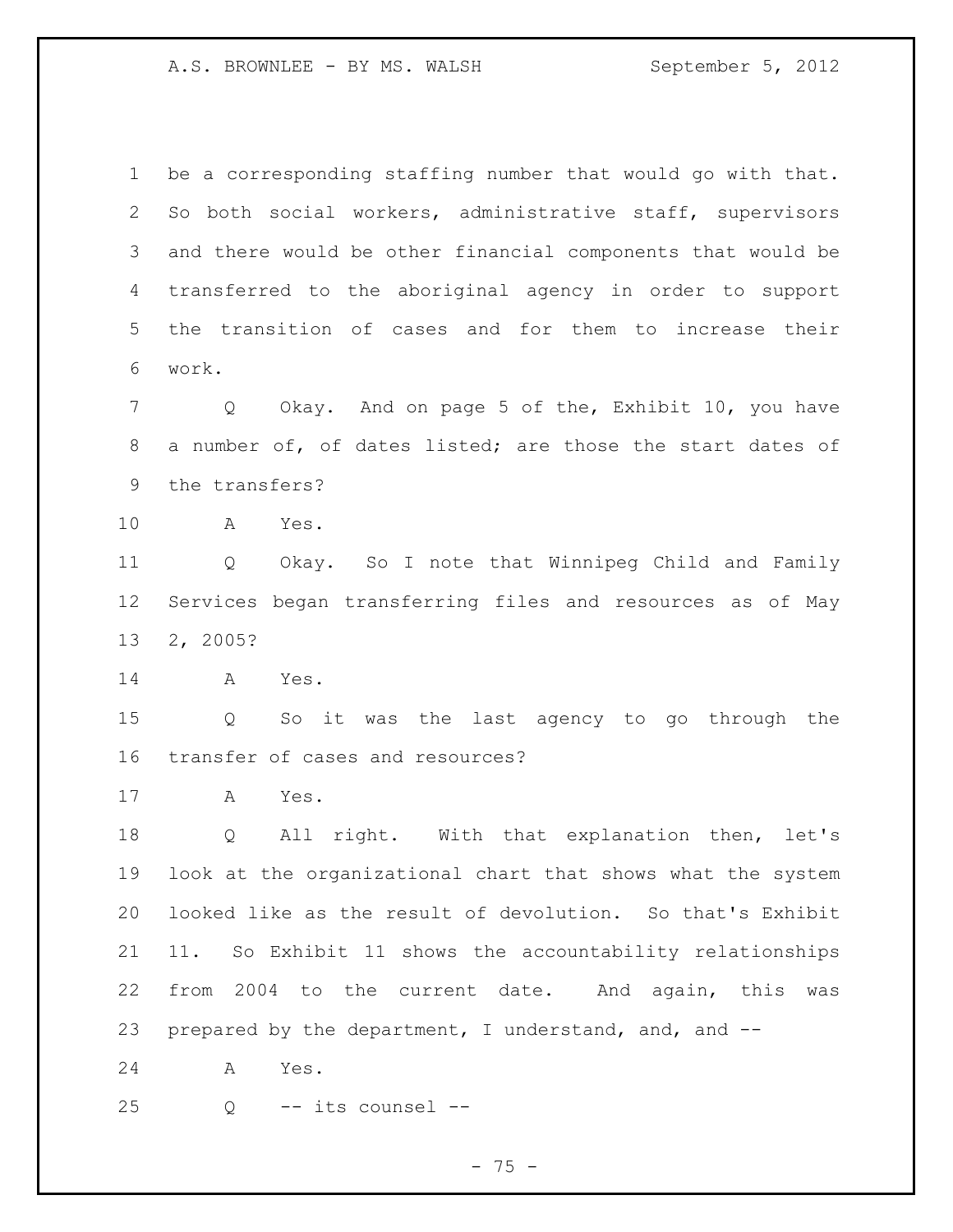A Yes.

Q -- for the purposes of this inquiry?

A Yes.

 Q Okay. And in the legend, you have the same key that we saw on Exhibit 9, in terms of the lines denoting reporting and accountability relationships, or advisory relationships?

Okay.

A Yeah.

 Q So starting at the stop, we still have the legislature and the Office of the Children's Advocate and that relationship has not changed from 2003?

13 A No, it's remained the same.

 Q Okay. And then below the legislature is the minister and the minister is still responsible for the department of what's now called Family Services and Labour?

A Yes.

 Q And then we have something new on the same line as the minister, called the Leadership Council. And my understanding is that that was established pursuant to the provisions of the Child and Family Services Authorities Act?

A Yes.

 Q And according to the chart, the Leadership Council has an advisory relationship to the minister of

 $- 76 -$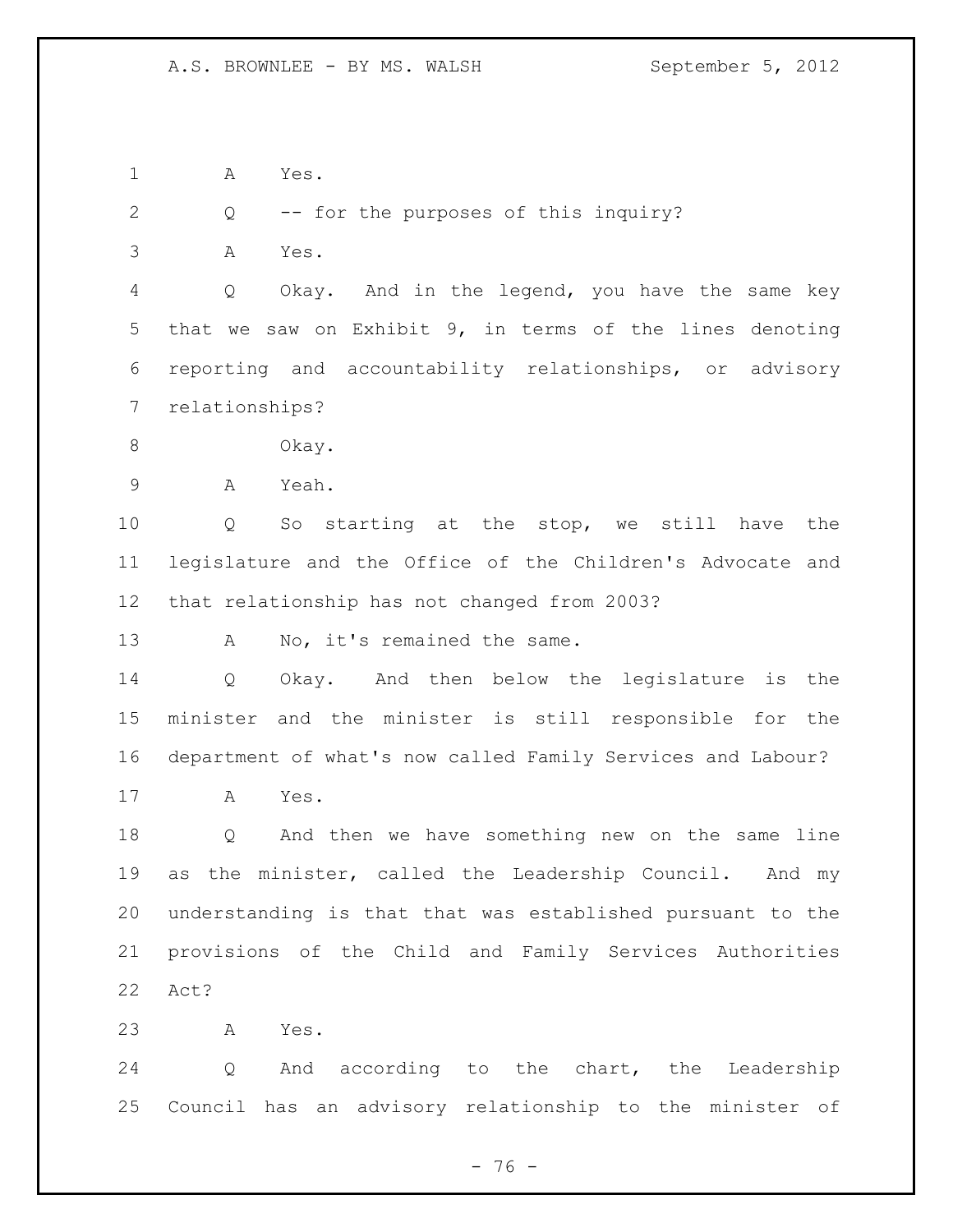Family Services?

 A Yes, it's a forum to be able to discuss issues related to Child and Family Services. Q And who sits on that council? A It's made up of the minister of Family Services and Labour, the minister of Northern Aboriginal Affairs, the grand chief of Southern Chief Organization, the grand chief of the Manitoba Keewatinowi Okimakanak, or MKO, the president of the Manitoba Métis Federation, a Métis woman delegated by the Manitoba Métis Federation and the Assembly, the grand chief of Assembly of Manitoba Chiefs is an ex officio to Leadership Council. Q And do you know whether it has regular meetings? A That's not really my complete purview, but I understand they do meet regularly. My understanding is they meet quarterly. Q And then the department is divided into two divisions, Child and Family Services division and the Community Service Delivery division; so what is each of those responsible for? A The Child and Family Services division is, also has the strategic initiative and program planning, as well

 responsible for police and program development, quality assurance, standards, budgeting, as it relates to child

as the Child Protection Branch underneath it. And they're

- 77 -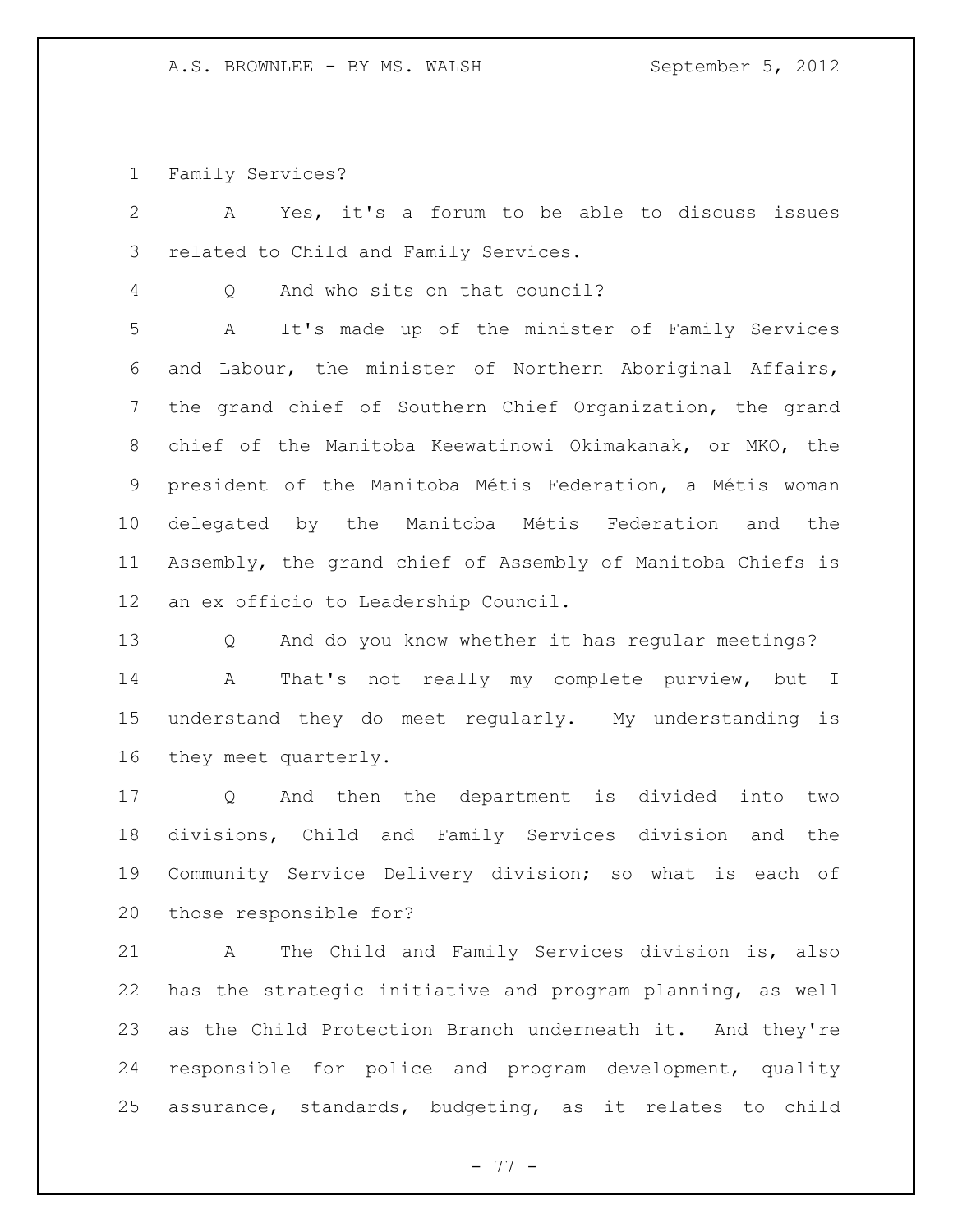welfare, or child and family services. They also have direct responsibility related to resource development for child placement resources, licensing of child care facilities, management of centralized registries, such as the adoption registry, the Child Abuse Registry, as well as provincial investigations.

 Q So when you say they have within them the Child Protection Branch, is that reflected by the depiction of the director of child welfare?

A Yes.

 Q Okay. And then the Community Service Delivery division?

 A That's responsible for the delivery of all programs and services on behalf of the department, throughout the province and it includes a range of services, such as community living and disability services, child disability services, family conciliation, as well as child and family services.

 Q Okay. Which does not include child protection services?

A It does include child protection services.

Q The community service delivery?

 A Yes, they have several components. They have regions across, they have regions across the province, divided into either rural and northern services, as well as

- 78 -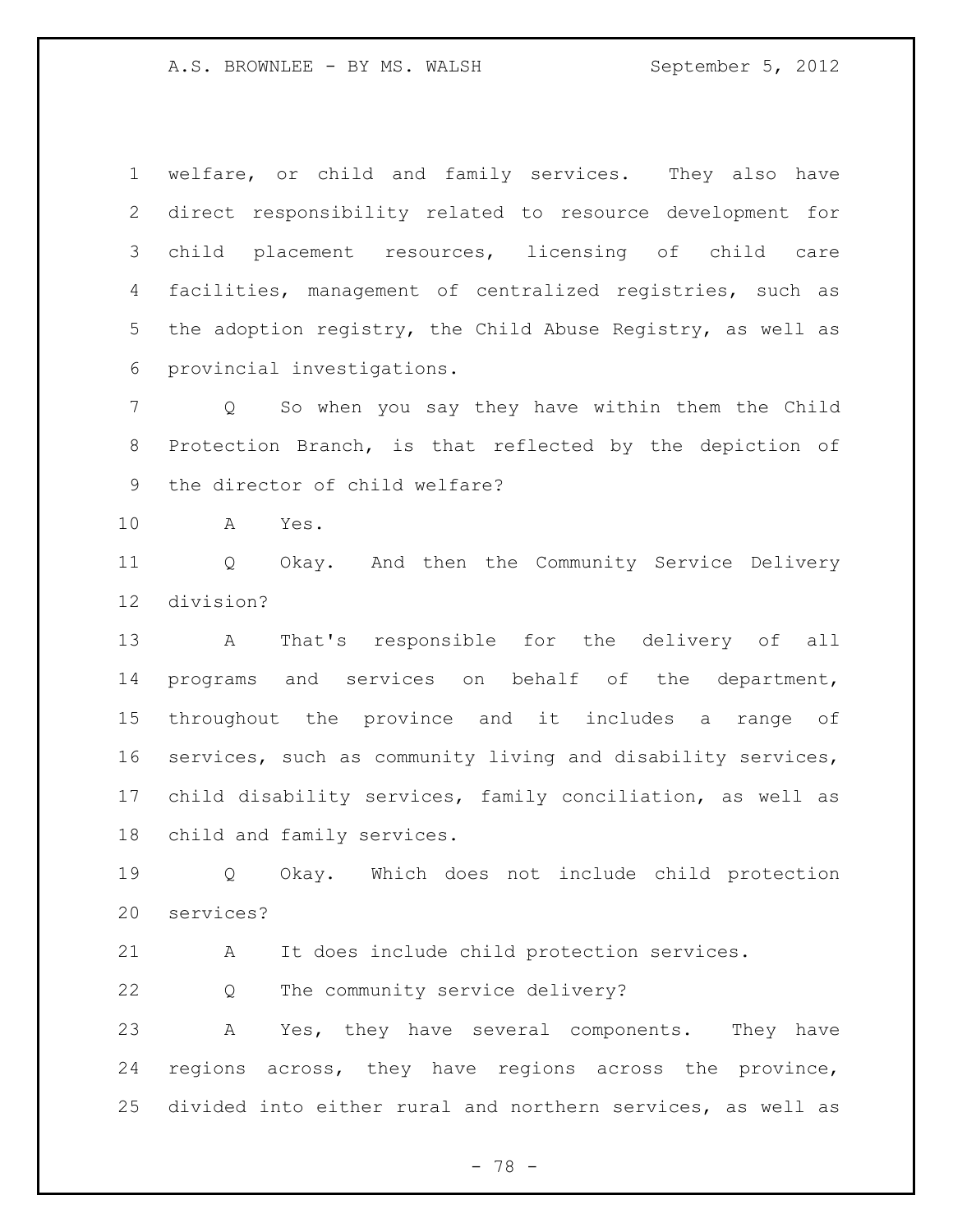Winnipeg Child and Family Services is a branch of Community Service Delivery division. Within, within every region, there is a provision of child and family services, in addition to the other services that are provided.

Q Okay. We'll come back to Winnipeg in a minute.

 There's an advisory, advisory relationship shown between the director of child welfare and something called the standing committee and I understand again that the standing committee was established pursuant to Section 30 of the Child and Family Services Authorities Act; what's the standing committee?

 A Standing committee is a committee made up of COs 13 of the four authorities, the director of child welfare and an additional member, appointed by the Métis Authority. The purpose of the meetings is to provide advice, both to the authorities, as well as to government and to facilitate cooperation and coordination of child and family services.

 Q Okay. And do you know how regularly it meets? A They meet, for sure, monthly, and sometimes bi-weekly, depending on, I think, the issues that they're dealing with.

 Q Okay. Now, we see an accountability relationship between the department and the four authorities, Métis Authority, First Nation North Authority, First Nation

 $- 79 -$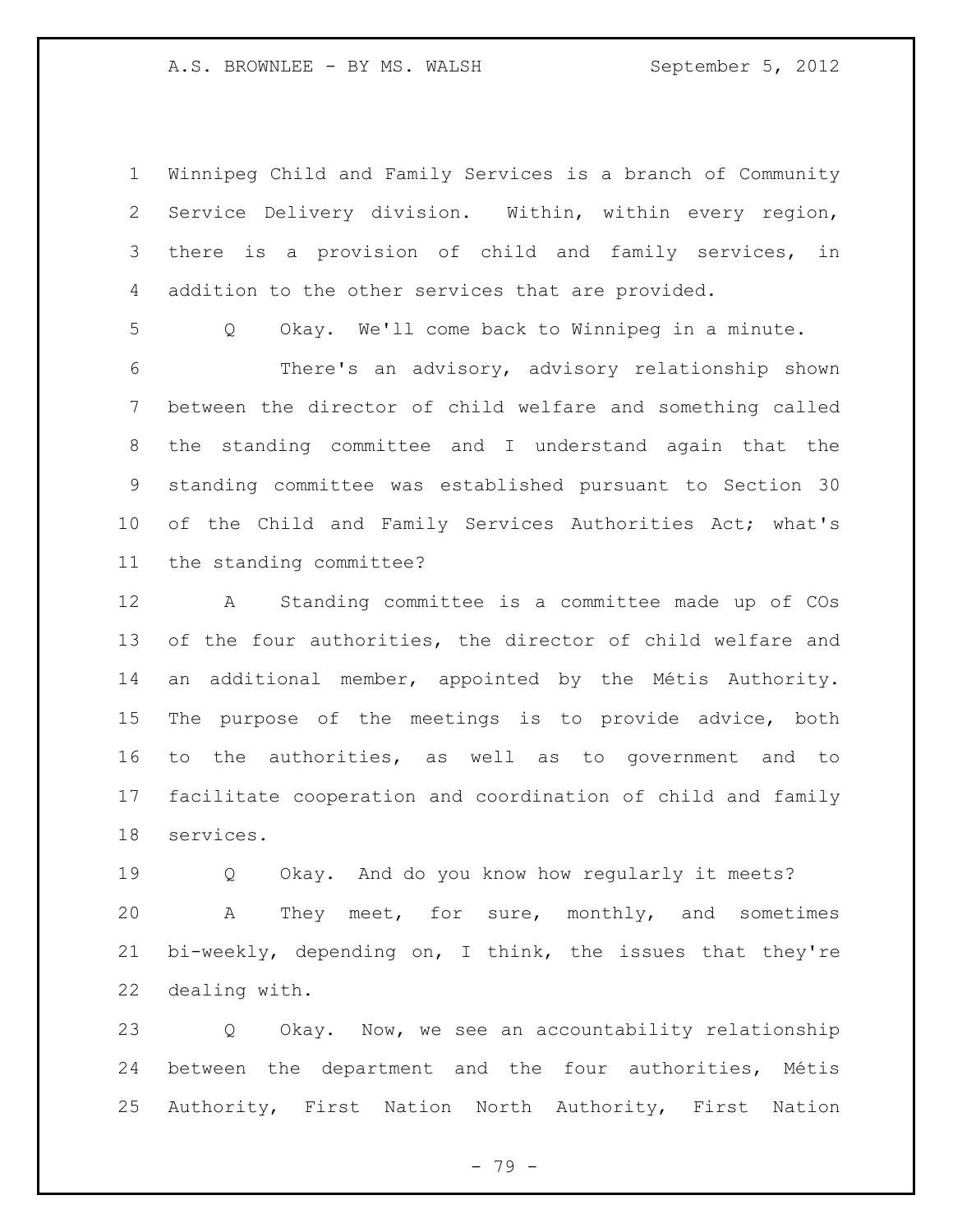Authority and the General Authority?

A Yes.

 Q So those are the authorities that we've been talking about as, that developed as part of the process of devolution?

A Yes.

 Q Okay. And pursuant to the Child and Family Services Authorities Act, the authorities, as you've said, are now responsible for administering and providing for the delivery of child and family services in Manitoba?

A Yes.

 Q Okay. And then accountable to those authorities, we see a number of agencies. So, for example, there are two accountable to the Métis Authority, seven to the First Nation North Authority, 10 to the First Nation South Authority and four to the General Authority?

A Yes.

 Q And so when we look at the General Authority, included in the agencies which report to it is Winnipeg Child and Family Services?

A Yes.

 Q But then Winnipeg Child and Family Services is also identified on the right hand side --

24 THE COMMISSIONER: Well, just a minute, Winnipeg Child and Family Services, under the General Authority, is

 $- 80 -$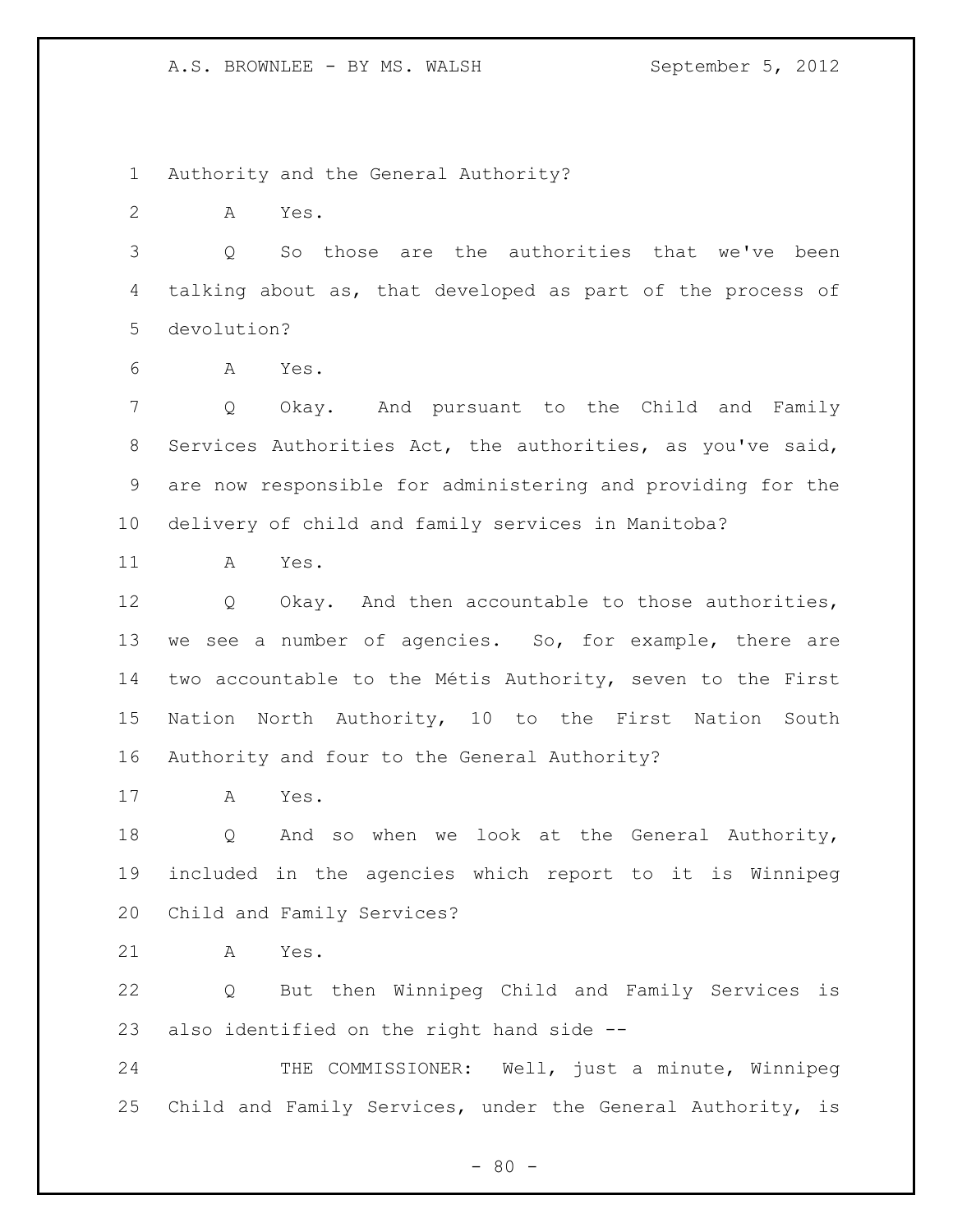1 that listed as Winnipeg Rural and Northern Child and Family 2 Services?

3 THE WITNESS: Yes. 4 THE COMMISSIONER: That -- so those are -- that, 5 that's all one package, in effect? 6 THE WITNESS: Yes, it's -- Rural and Northern and 7 Child and Family Services is a branch and Winnipeg Child 8 and Family Services is a branch, but they're also 9 considered kind of the division, so to speak. 10 THE COMMISSIONER: But on this chart, you've got 11 the -- 12 THE WITNESS: Yes. 13 THE COMMISSIONER: -- you've got them together? 14 THE WITNESS: Yes. 15 THE COMMISSIONER: But, but Winnipeg Child and 16 Family Services is a separate agency? 17 THE WITNESS: It's a separate branch of 18 government. 19 THE COMMISSIONER: Yes --20 THE WITNESS: Yeah. 21 THE COMMISSIONER: -- branch of government, I --22 THE WITNESS: Yeah. 23 THE COMMISSIONER: -- understand, yeah. All 24 right. 25

 $- 81 -$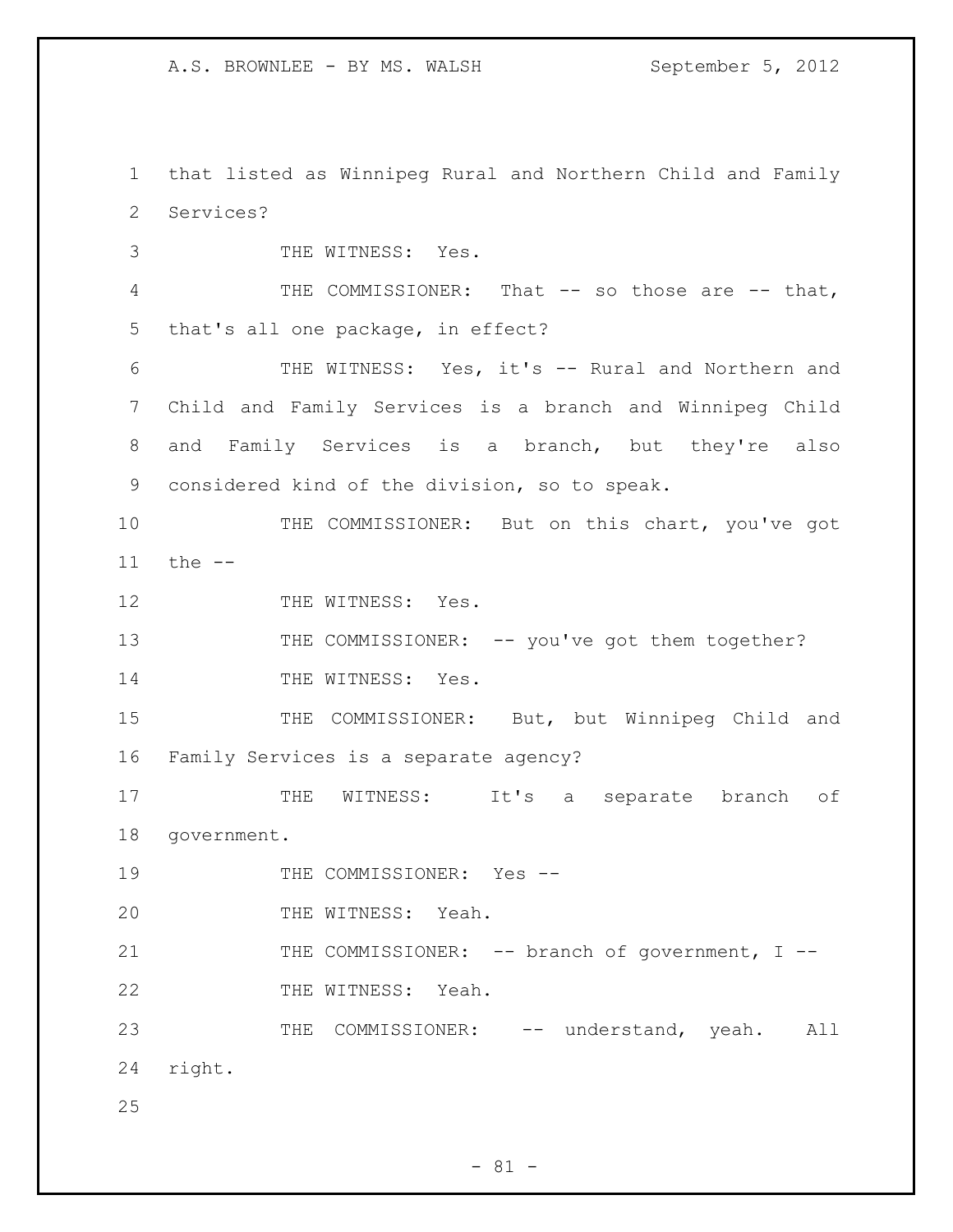BY MS. WALSH: Q And so it has an accountability relationship to the General Authority -- A Yes. Q -- right? And then, Winnipeg, again, described as Winnipeg Rural and Northern Child and Family Services and then under that, Winnipeg Child and Family Services, on 8 the far right hand side of Exhibit 11 -- you see that, Mr. Commissioner? 10 THE COMMISSIONER: Oh, I see. BY MS. WALSH: Q Report is -- it's the same agency, or the same entity -- 15 THE COMMISSIONER: But those --16 MS. WALSH: -- right? 17 THE COMMISSIONER: -- are the various break, breakdown? BY MS. WALSH: Q But also, it shows that in addition to the accountability relationship to the authority, it has a reporting and accountability relationship to the Community Service Delivery division? A Yes.

 $- 82 -$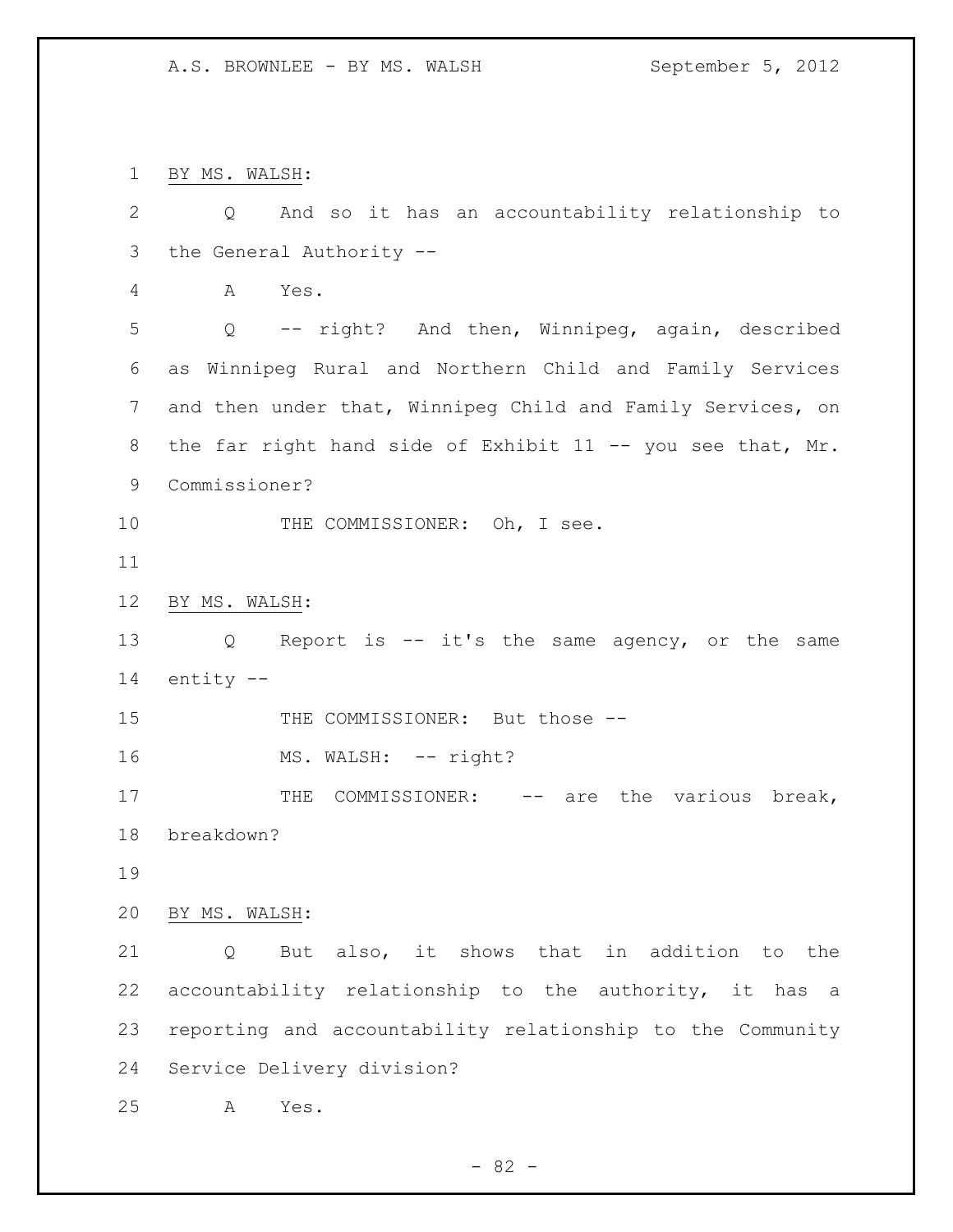Q Okay. So, as you've just said to us, Winnipeg Child and Family Services is now considered a branch of government? A Yes. Q Okay. Not an independent agency? A Yes. 7 MS. WALSH: Okay. 8 THE COMMISSIONER: And when did that occur? MS. WALSH: We're coming to that but -- 10 THE COMMISSIONER: Oh, okay. 11 MS. WALSH: -- go ahead. 12 THE WITNESS: In 2003. MS. WALSH: Sorry, didn't mean to interrupt. 14 THE COMMISSIONER: Go ahead. BY MS. WALSH: Q Now, does each of the four authorities report to a board? A Yes, they each have a board of directors. Q Do you know who appoints those boards? A The General Authority board is appointed by the minister. The First Nation Southern Authority board is appointed by Assembly of Manitoba Chiefs. First Nation of, First Nation Northern Authority is appointed by Manitoba Keewatinowi Okimakanak, or MKO. And the Métis Authority is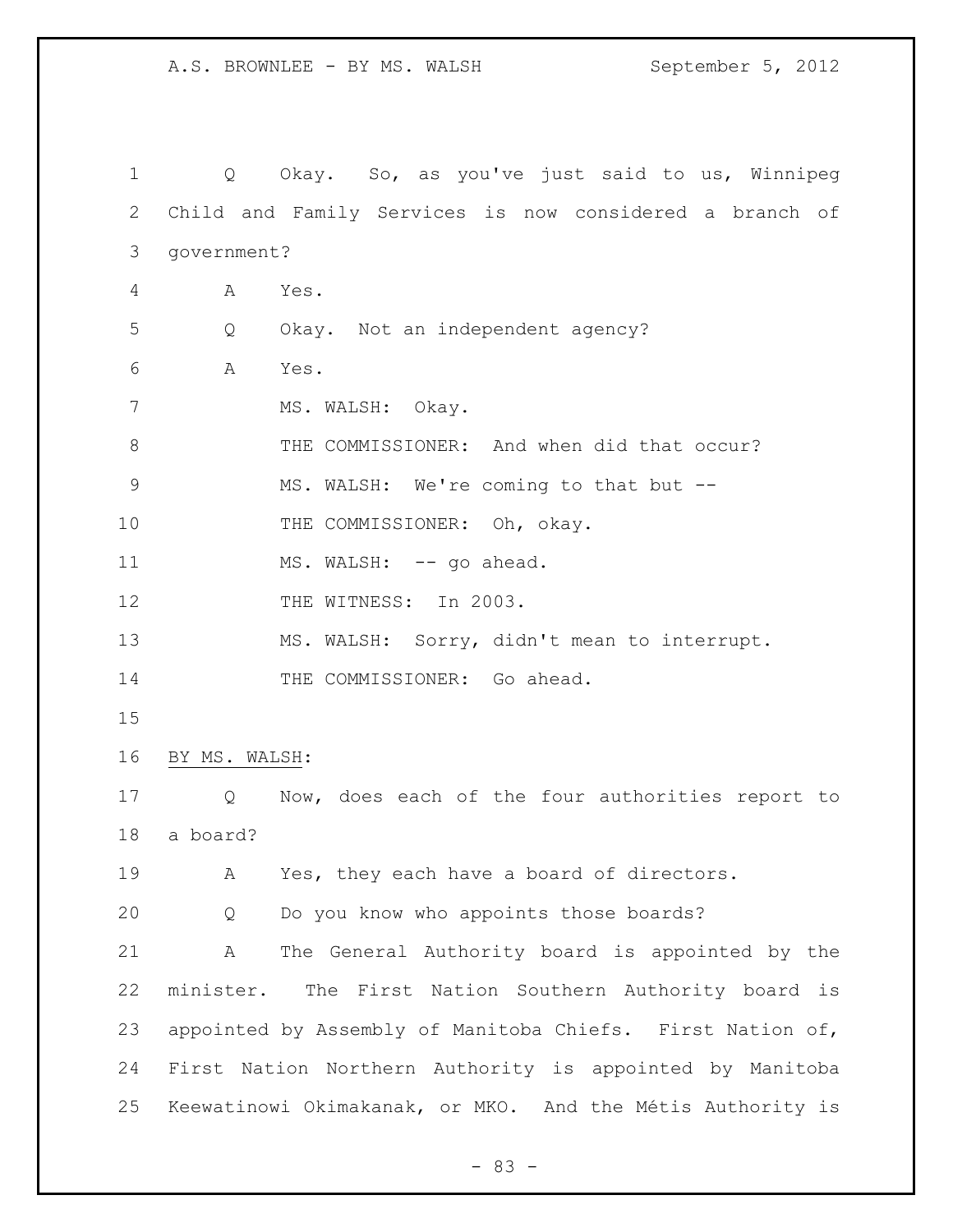appointed by the Manitoba Métis Federation.

 Q Do you know whether the board positions are paid positions?

 A The Authority Act allows for remuneration and expenses to be paid, but each authority would have their own established by-laws and within the by-laws, they would identify what remuneration they were given.

 Q And what about the agencies which are accountable to and mandated by each of the authorities? I think I counted 23 in total. Does each of those agencies have a board?

 A Each of the agencies, with the exception of the government branches, all have their own board of directors.

 Q Okay. So with the exception, for example, of Winnipeg Child and Family Services?

A Yes.

 Q Okay. And who appoints those boards at the agencies?

 A Each of the agencies would have their own by-laws and the by-laws would outline how their board of directors are elected or appointed.

 Q Okay. And do those boards report to, or are they accountable to anyone in the system?

 A The agency boards are accountable and would report to the authority for the service delivery of the

- 84 -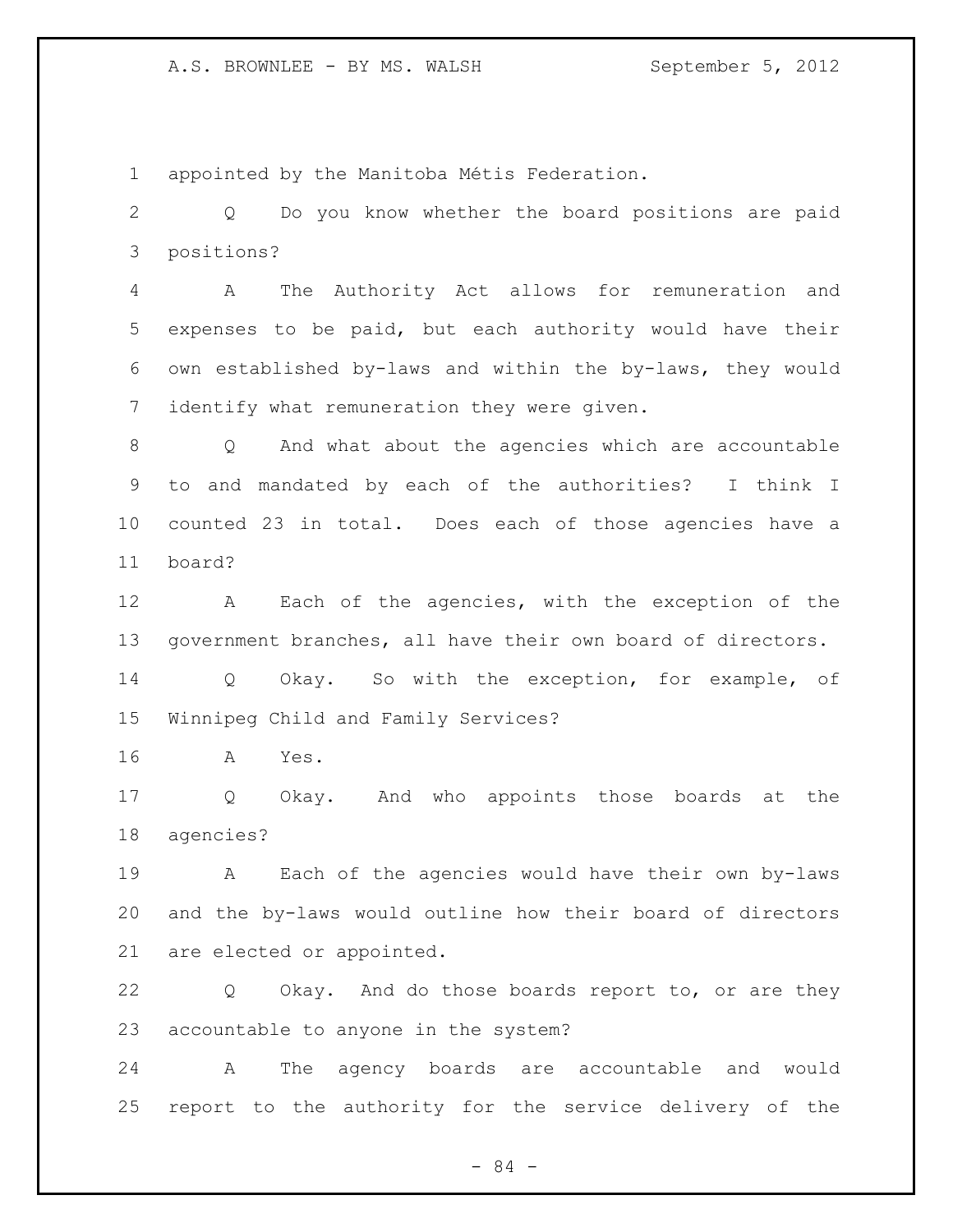agency.

 Q Okay. Now, who on, on this chart, Exhibit 11, is responsible for setting the standards for child protection in the province?

 A Well, the minister has, under the, under the Act, continues to have an obligation to ensure the establishment of standards of practice and the Act actually specifies that those standards of practice must include standards related to the risk, assessing risk of children, as well as the nature and frequency of contact that an agency must have with a child, to ensure child safety, as well as ensuring the child is receiving appropriate services. The, the director continues to have, through the direction and control of the minister, the requirement to set foundational standards for the system, related to services that are delivered. And the four authorities are required to ensure the development of culturally appropriate standards for the deliverance of services, the delivery of services and to ensure that those culturally appropriate standards are consistent with the provincial standards that are established.

 Q Okay. And what's the relationship between the authorities and the director of child welfare now?

 A It's an advisory relationship through standing committee, although the minister can direct and control,

 $-85 -$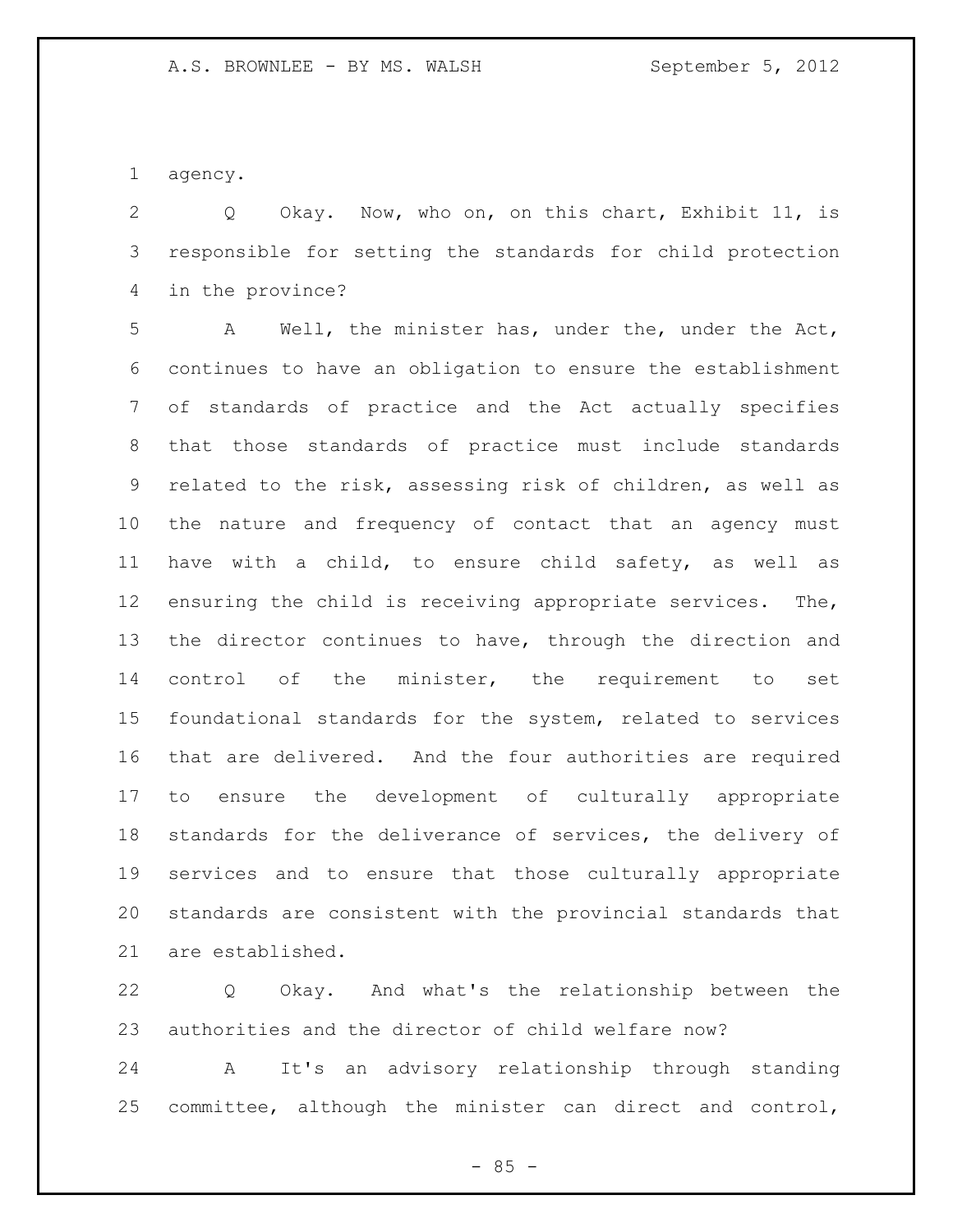can direct, provide direction and control to the director to maintain an oversight function over the authorities, related to their oversight role of their respective agencies.

 Q Okay. And so then can you just confirm for us what the difference is, from a reporting and accountability perspective between, for example, Winnipeg Child and Family Services and the other 23 agencies?

 A Winnipeg Child and Family Services reports to the assistant deputy minister within the community living division, much the same way that the agency would report to the board of directors. So it's the employer relationship. Winnipeg is also accountable to the General Authority for the services that's being provided, in the same way that the other agencies are accountable to their respective authorities for the services they're providing.

 Q Okay. So the staff of Winnipeg Child and Family Services is employed by the government?

A Yes.

 MS. WALSH: Any questions, Mr. Commissioner, on this chart?

BY MS. WALSH:

 Q All right. So now I understand that the agency, Winnipeg Child and Family Services, itself, has undergone a

 $-86 -$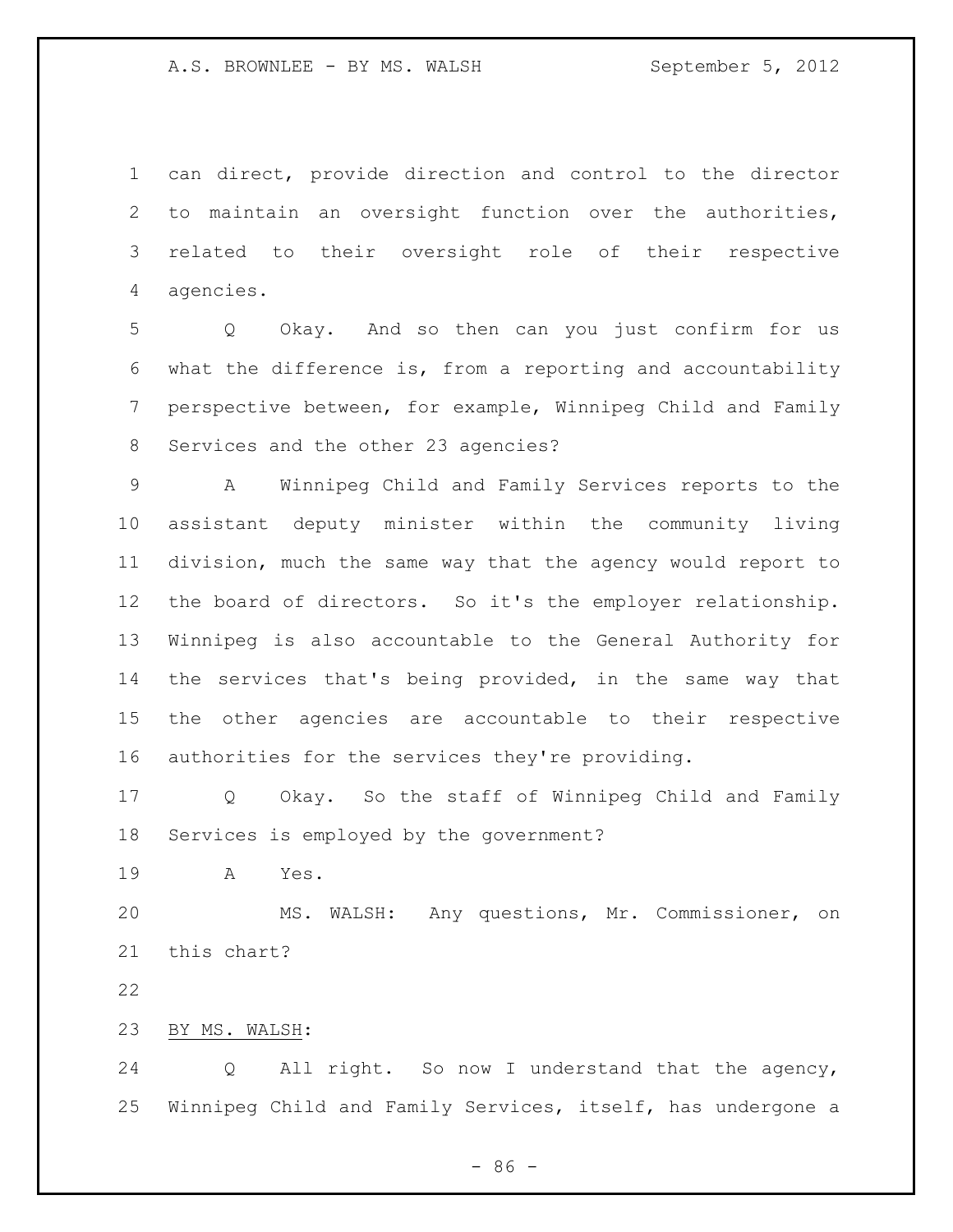number of organizational changes, starting in the '80s and those are reflected in the document we've marked as Exhibit 12, which is entitled: A Brief Synopsis of Child Welfare Services in the City of Winnipeg.

 So Winnipeg Child and Family Services was originally called the Children's Aid Society?

A Yes.

 Q Okay. And then in 1983, the government decided to phase that organization out and to deliver services through six regionally based agencies in the city?

A Yes.

 Q Okay. And the names of those agencies were ultimately changes, as of 1986, and they're reflected on page 2 of Exhibit 12, at (a) through (e) and I think you told me those are the, the names by which those agencies were ultimately commonly known?

 A Yes, these would be the, the names that most people would identify the agencies as.

 Q Okay. And so what was the main difference to service delivery, once the Children's Aid Society was dissolved and these new agencies were created?

 A Well, the Children's Aid Society was a centralized organization that delivered services through a program-based model. The change to the six agencies was a decentralization of services and a movement towards being a

- 87 -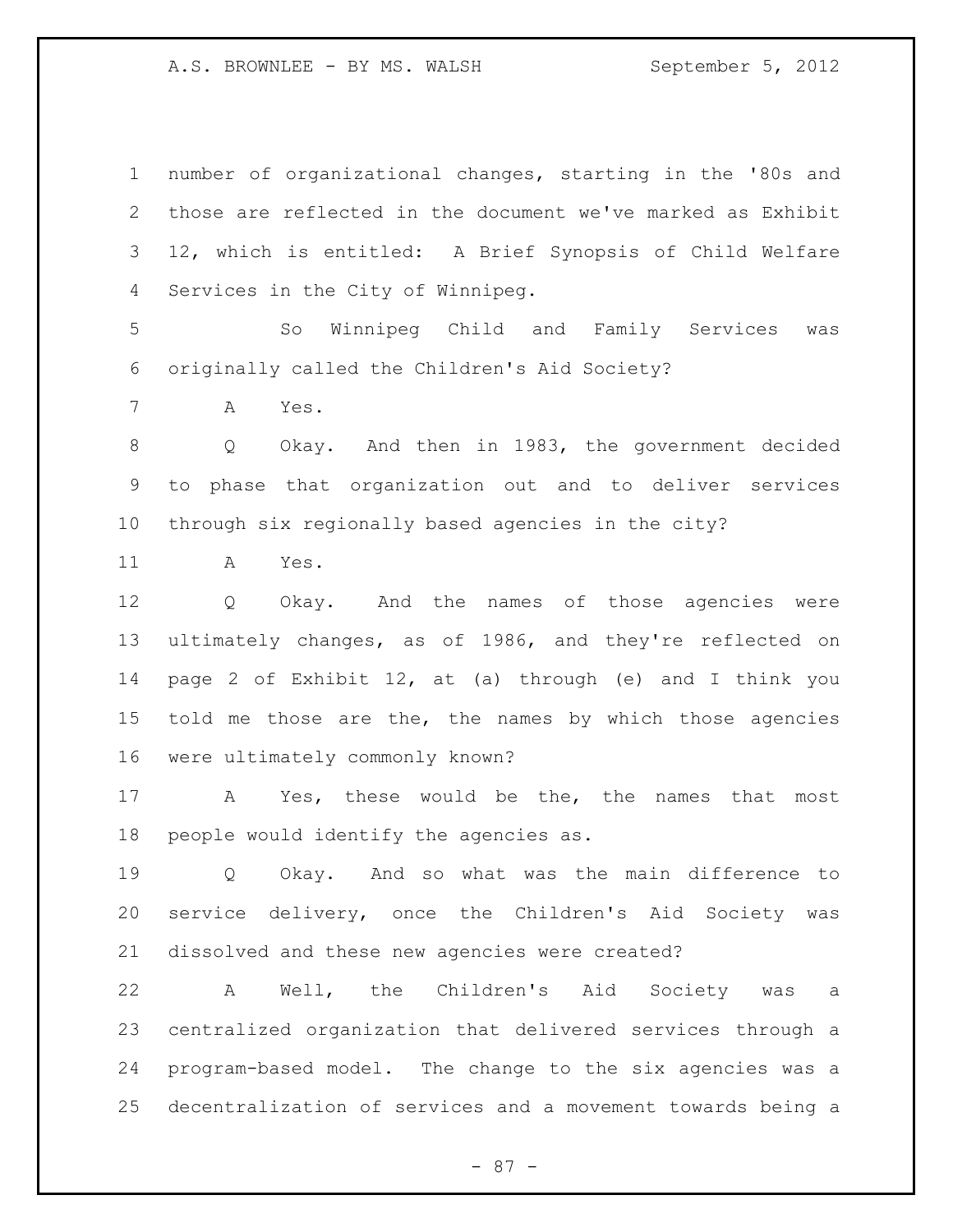community-based service provider that was more accessible and more accessible to families and the community and was, was more responsive to the needs of the communities. Each of the agencies had a specific geographic area within the city of Winnipeg that they were responsible for and developed services and programs based on the unique structure and needs of the community they were serving. So each of the agencies really had autonomy and the ability to develop their own service structure that was based on the, the needs specifically of the kids and families in the communities in which they were providing service.

Q Okay. And then a change occurred in 1991?

A Yes.

14 Q What was that change?

 A The government enacted a regulation to dissolve the six agencies and recentralize them under one, as one private agency, which was then named Winnipeg Child and Family Services.

Q Okay.

 A Part of the recentralization also involved moving from the six distinct geographic areas that had been provided under the six agencies and amalgamating that into four geographic service areas.

 Q Okay. So with this recentralization and these four geographic areas, did each of those service areas have

- 88 -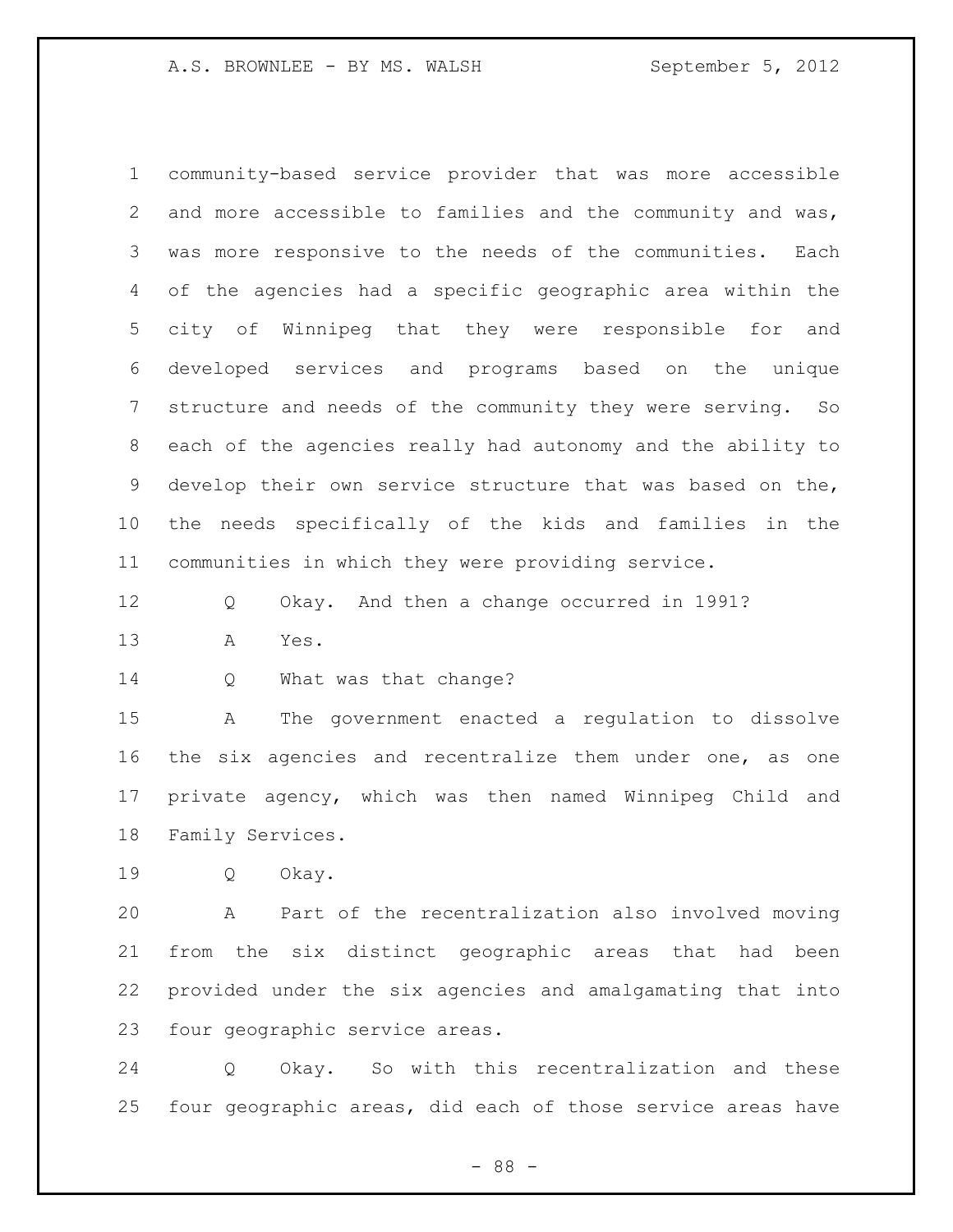its own structure for the programs that it delivered?

 A Each area still continued to function as a distinct and unique service delivery area. So Northwest Winnipeg would still maintain its own intake and after hours structure, its own family services service delivery system and whatever programs they had, they had deemed important, or services to be providing for that, that catchment area. Those would all have continued. However, the, the four areas that were amalgamated into two areas would have centralized and amalgamated the services, the East and Northeast would have amalgamated the services they were providing. And South and West would have amalgamated the services they were providing into that one area.

 Q Okay. So the recentralization brought the agencies under one agency, but they still had responsibility for their own structure within a geographic area --

A Yes.

 Q -- in terms of how they delivered services? A Yes.

 Q Okay. And then at page 3 of Exhibit 12, you say that in 1999 there was another reorganization?

A Yes.

Q So what did that involve?

A This was a significant restructuring, as it

- 89 -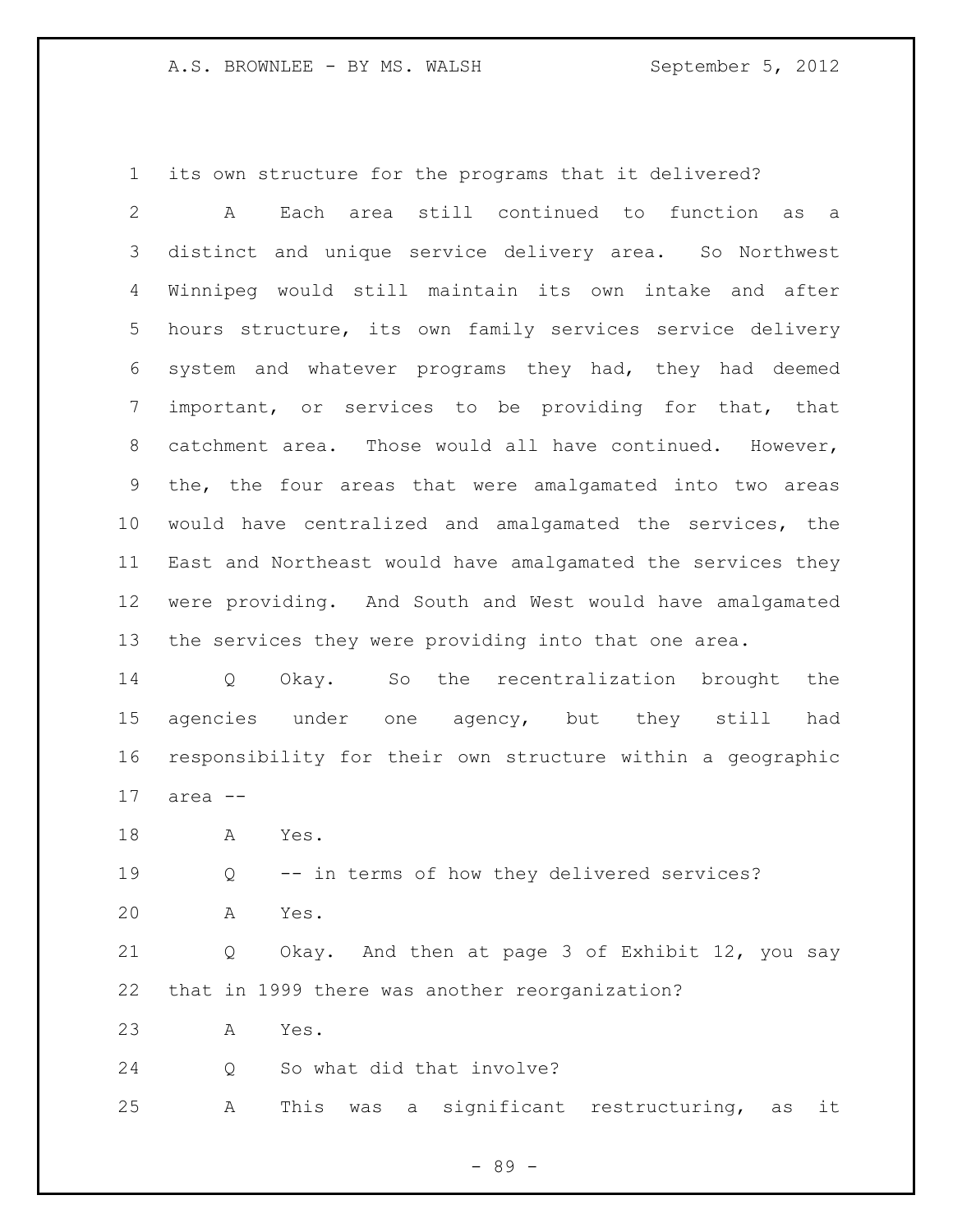involved both a, a physical restructuring of areas, but it also involved a philosophical change, in terms of how services were delivered. Up until that point, services had continued to be maintained based on the philosophy of providing services based on the needs of a specific geographic area. The 1999 change was to, to do away with providing services in specific areas and move to a program based model and within each program area, identify the services and programs that would be delivered and that those would then be delivered city-wide and across all geographic regions.

 Q Okay. So as of 1999 then, what happened to the four geographic areas?

 A The geographic areas no longer continued to exist and the agency was structured based on program areas instead of geographic areas.

 Q Okay. So the services, you say, were organized into a program based model and that included six specialized areas of service?

 A Yes, they did a fair amount of work and, as part of the change management process, to identify what they, what they felt were the six critical program areas that they should be focusing on. So those were services to children and families, permanency planning, resources and supportive services, community-based early intervention,

 $-90 -$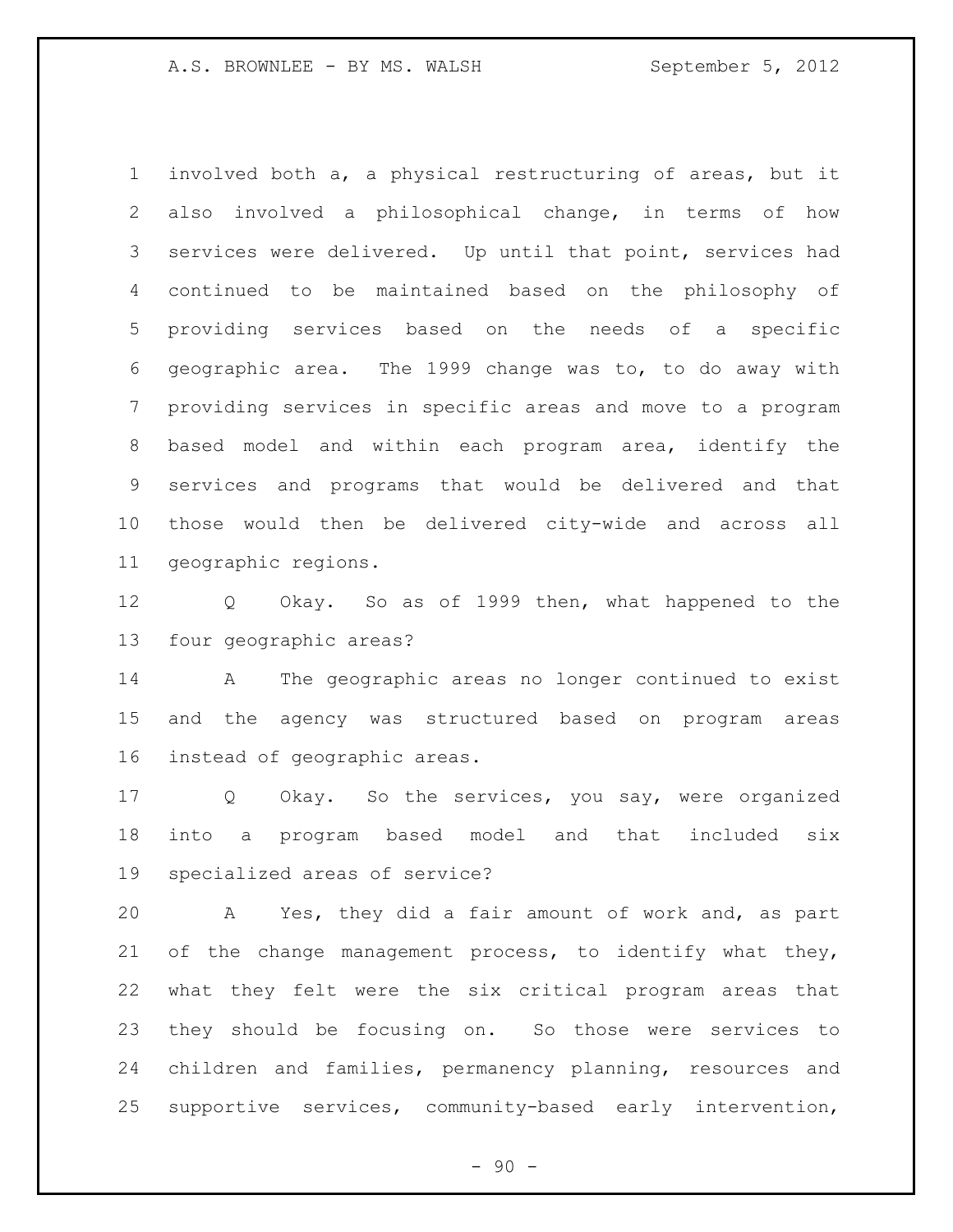the aboriginal liaison program and quality assurance research and planning. So that became the new structure for the agency.

 Q Okay. And so and those -- what you've listed under (a) through (f), that's on page 3 of Exhibit 12, and so for instance, services to children and families, would that have included intake services?

 A Yes, it included intake, family services, abuse services.

 Q And we're going to hear more about what intake involved, but just very briefly, that's what, that's when someone first makes a referral or contact with an agency, to request services, or report that a child may be in need of protection?

A Yes, it's the first point of entry.

 Q Okay. So that's 1999. And then in 2000, we know that the Aboriginal Justice Inquiry Child Welfare Initiative was established. Now, what impact, if any, did that have on Winnipeg Child and Family Services as an agency?

 A I think one of the, one of the impacts for staff was that this announcement came on the heels of the significant restructuring that had occurred in '99. And that restructuring took a fair amount of time to stabilize. So this announcement coming immediately after a significant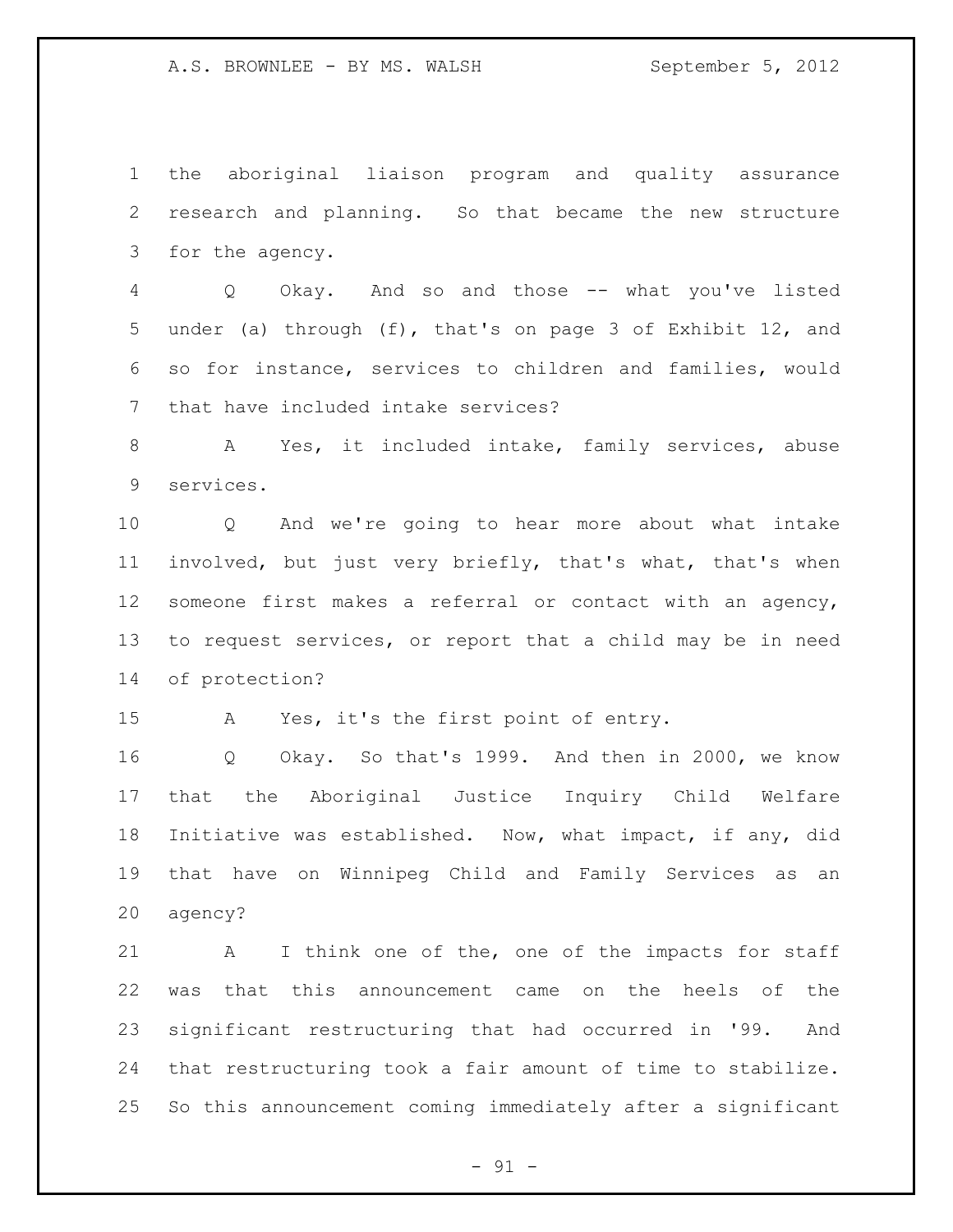restructuring, I think, had an impact on staff.

| $\mathbf{2}$   | the other side, the<br>the<br>fact that<br>On                 |
|----------------|---------------------------------------------------------------|
| 3              | restructuring in 1999 had resulted in the centralization of   |
| 4              | intake and abuse intake really set the stage then for the     |
| 5              | development of the intake services to become a designated     |
| 6              | intake agency as the centralization had already occurred.     |
| $7\phantom{.}$ | Okay. So one of the impacts of, of, of the AJI<br>$Q \qquad$  |
| 8              | on Winnipeg CFS was that there would be one centralized       |
| 9              | intake point for all of the city of Winnipeg?                 |
| 10             | Yes.<br>A                                                     |
| 11             | Okay. As opposed to just the agency, Winnipeg<br>Q            |
| 12             | and Child, Winnipeg Child and Family Services?                |
| 13             | Okay.                                                         |
| 14             | A<br>Yes.                                                     |
| 15             | And was there any other impact on the agency, in<br>Q         |
| 16             | terms of restructuring?                                       |
| 17             | Well, following the AJI announcement, there<br>A              |
| 18             | we proceeded towards devolution, there<br>and<br>as<br>was    |
| 19             | significant restructuring that impacted on Winnipeg Child     |
| 20             | and Family Services.<br>had<br>The agency originally          |
| 21             | approximately 6,000 cases and approximately 556 staff.<br>And |
| 22             | following devolution, was significantly downsized<br>to       |
| 23             | approximately a hundred and sixty-five staff and 2500 cases   |
| 24             | were transferred out to other aboriginal agencies, so that    |
| 25             | required Winnipeg CFS to, to significantly review services    |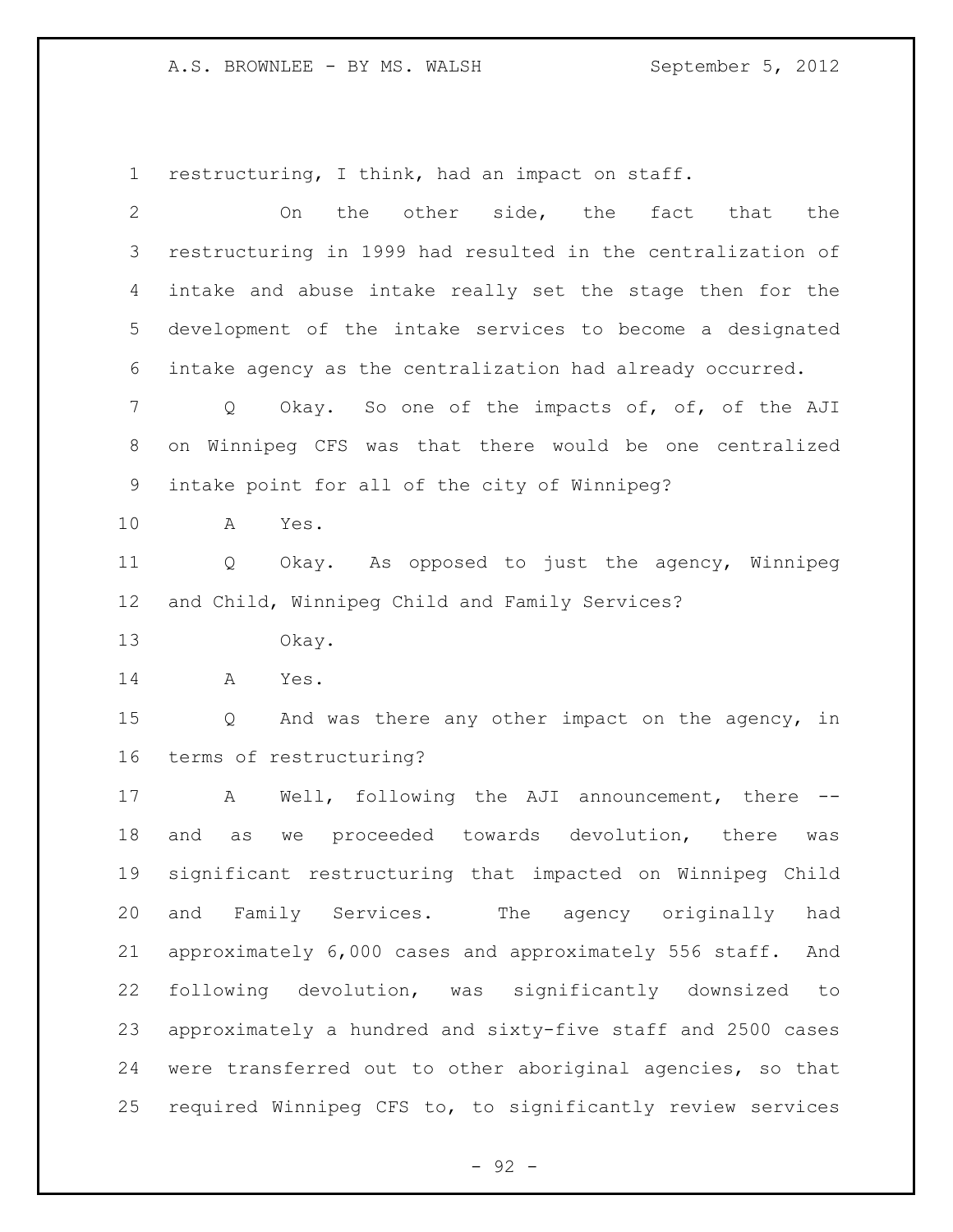they were providing, the structure in which they were providing those services and to, to reformulate their service delivery structure and model. Q Okay. And something else was happening to Winnipeg Child and Family Services in 2003 as well, as, as the Commissioner just asked you about; right? A Yes, 2003 was when the government enacted a regulation to dissolve Winnipeg Child and Family Services as a private agency and it then became a branch of the Department of Family Services and Housing at that time. Q Okay. And the employees of the agency then became civil servants? A Yes. Q Okay. And the agencies community board was dissolved? A Yes. Q Okay. And then the agency was reorganized with the number of programs reduced from six to three? A Yes. Q Okay. And those three were intake and early intervention, services to children and families and resources? A Yes. Q And that's set out on page 4 of the exhibit. Now, in terms of the impact of the Authorities

- 93 -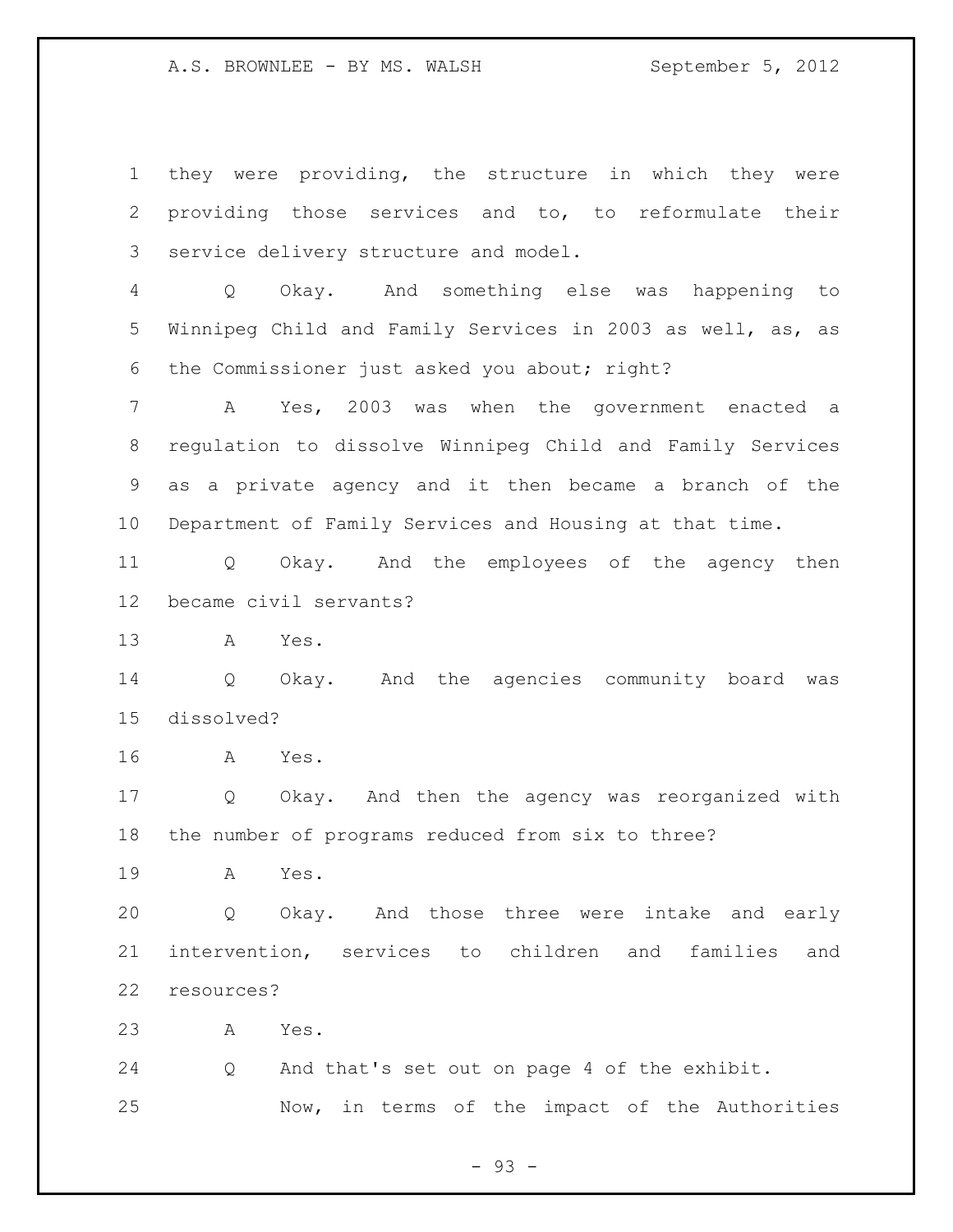Act being passed in November of 2003, what was the effect on Winnipeg Child and Family Services, in terms of its reporting and accountability relationships?

 A As of the proclamation of the Authorities Act, Winnipeg Child and Family Services was then accountable to the General Authority, as well as to the ADM from Community Services and Living division, Community, Community and Living Services division.

 Q Okay. And we've discussed with counsel that we're going to hear much more specific evidence throughout the proceedings, as to the impact that the reorganizations at Winnipeg Child and Family Services had on employees. 13 We're going to hear much of, of that testimony throughout the, the proceedings, but just very briefly for today, are you aware of what, if any, impact the changes had on the staff at the agency?

17 A I think the, the most common statement that staff 18 speak about, related to the changes, was the fact that they were essentially going through three very significant changes simultaneously. They were dealing with the change from being a private, autonomous agency, to becoming a branch of government and what that, all of the work that that would entail, in terms of harmonization of policies and procedures, becoming familiar with governmental policies and procedures, HR departments, a new IT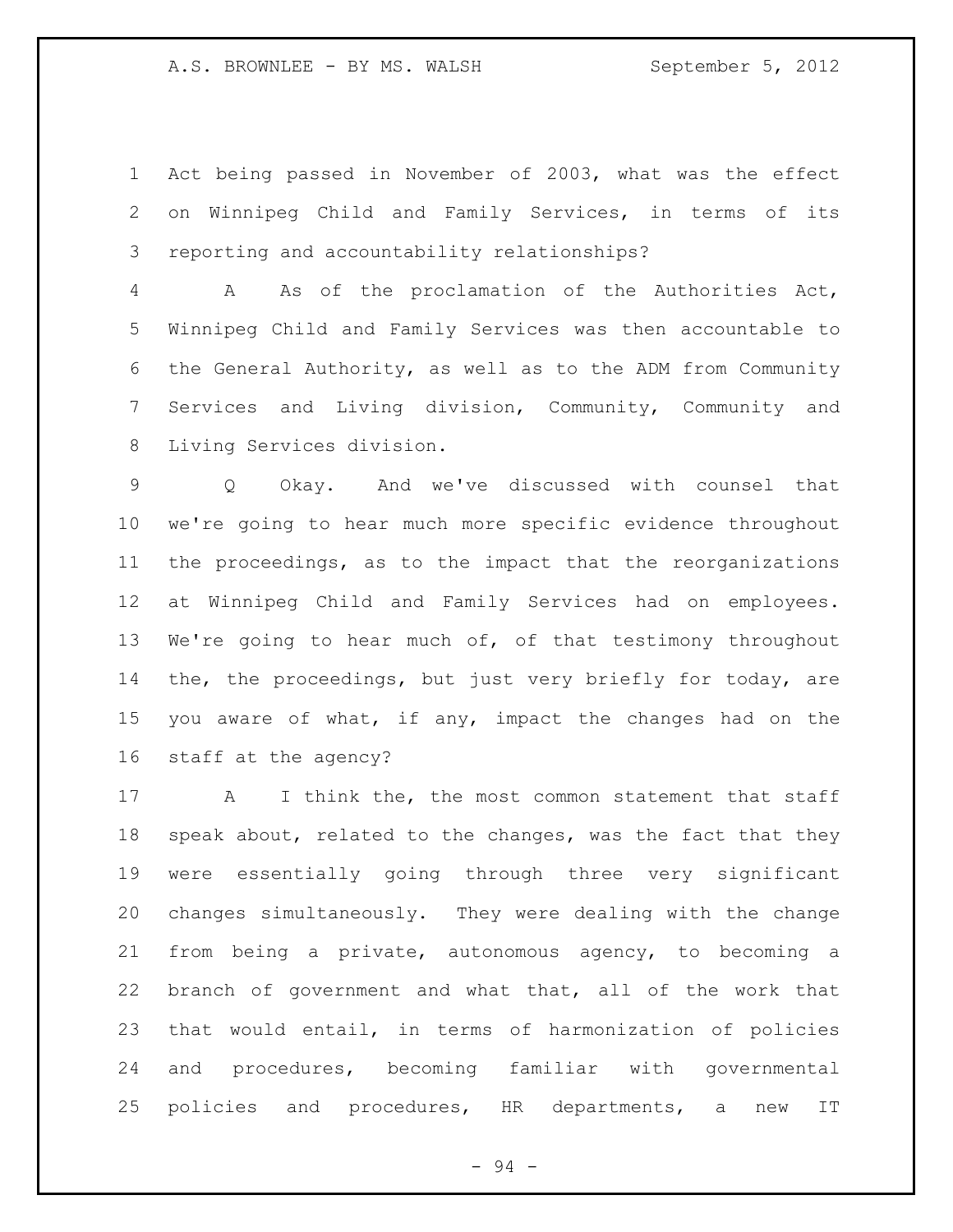structure, those kind of things. They were also, at the very same time, dealing with the impact of devolution and understanding that a significant proportion of the work that they had previously been doing would now be the responsibility of other aboriginal agencies. And were also having to, to address the restructuring again of Winnipeg, in order to accommodate those changes. During that period of time, they were also -- although they were continuing to provide services on all of, all of their cases, they were also still preparing all of their cases for the transition and the eventual transfer to other agencies.

 Q So when you say "during that period of time", which period of time are you referring to?

A Between 2003 and devolution, 2005.

 THE COMMISSIONER: Is that transfer of those files the third change you said they were going through simultaneously? The, the, the, the -- becoming a department of government and the, the devolution and then the third one was the transfer?

 THE WITNESS: Well, the third one would be the restructuring of Winnipeg as a result of the transfer of the cases. And as part of that, Winnipeg CFS was uncertain as to whether they would continue to function as a, its own independent branch, or the government had initiated a integrated service delivery initiative, so it was also

 $- 95 -$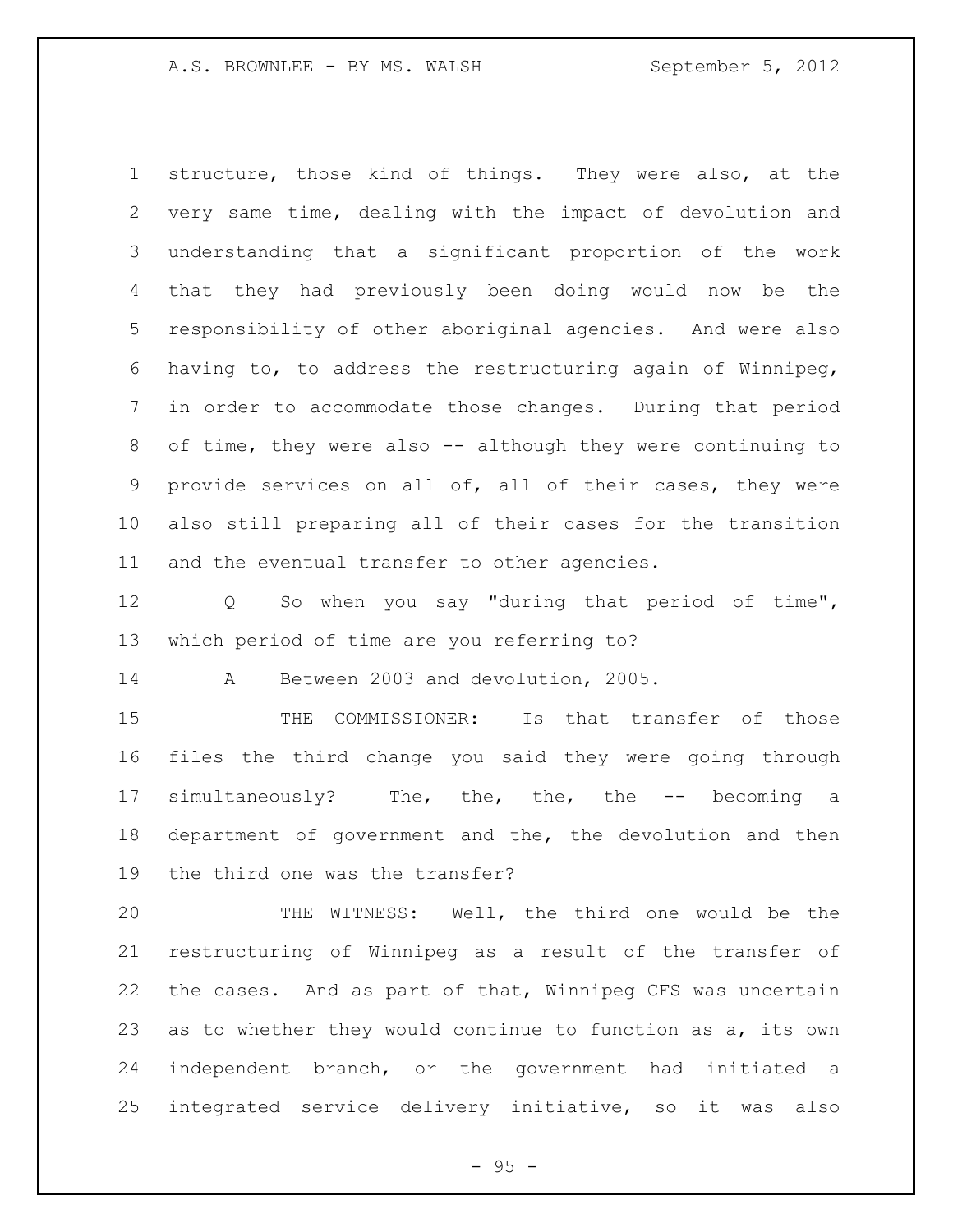possible that Winnipeg was going to be, become integrated within that system and would no longer continue to function as a separate branch. So those three changes were all occurring simultaneously between 2003 and 2005. And during that period of time, staff, of course, are obviously continuing to provide service as always, while trying to sort through, essentially, I guess, what these changes would mean for them, in terms of where would they be working? You know, would they still -- I think there was -- some staff had a fear that there, there would be job losses, although the government had given assurances that there would be no job, job losses as a result of the devolution process and the restructuring.

BY MS. WALSH:

 Q Do you know what percentage of staff was going to be transferred or seconded out to other agencies?

 A Fifty-eight percent of Winnipeg staff were transitioned through the devolution process.

 THE COMMISSIONER: Of Winnipeg Child and Family Services?

22 THE WITNESS: Yes.

BY MS. WALSH:

Q And are any of those staff still seconded to

- 96 -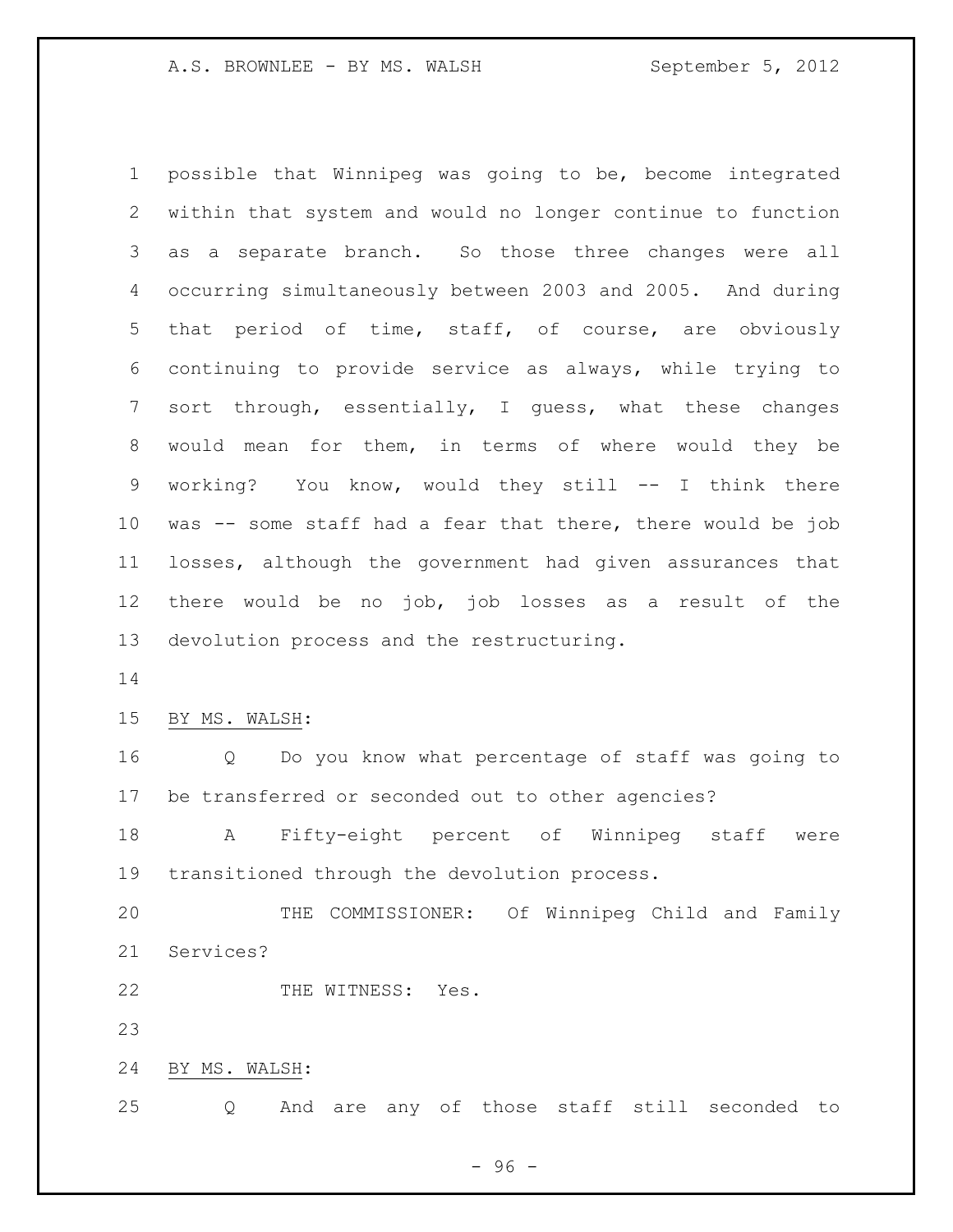other agencies?

A Yes.

 Q What about the process that you described, going through the authority determination protocol with their clients? What impact, if any, did that have on what staff at Winnipeg CFS were doing?

 A Well, part of the devolution was, as I said, just an increase, I guess, in the amount of work workers were required to do related to, to providing service to their families. So one of the additional items was becoming trained on the authority determination process, becoming trained on the scripted interview and then completing those on all of their cases. So they would complete and the, with the families, with their children in care, in order to determine which cases would then be transferred, as well as which agency those cases would then be transferred to.

 Q Okay. So then when I look at page 4 of Exhibit 12, under the heading for 2005, you say that between May 2nd, 2005 and October 24, 2005, Winnipeg Child and Family Services transferred approximately 2500 case files, with proportionate human and capital resources, to the three aboriginal authorities?

A Yes.

 Q And at the same, approximately 22 staff who were serving clients in the southeast/urban fringe of Winnipeg

- 97 -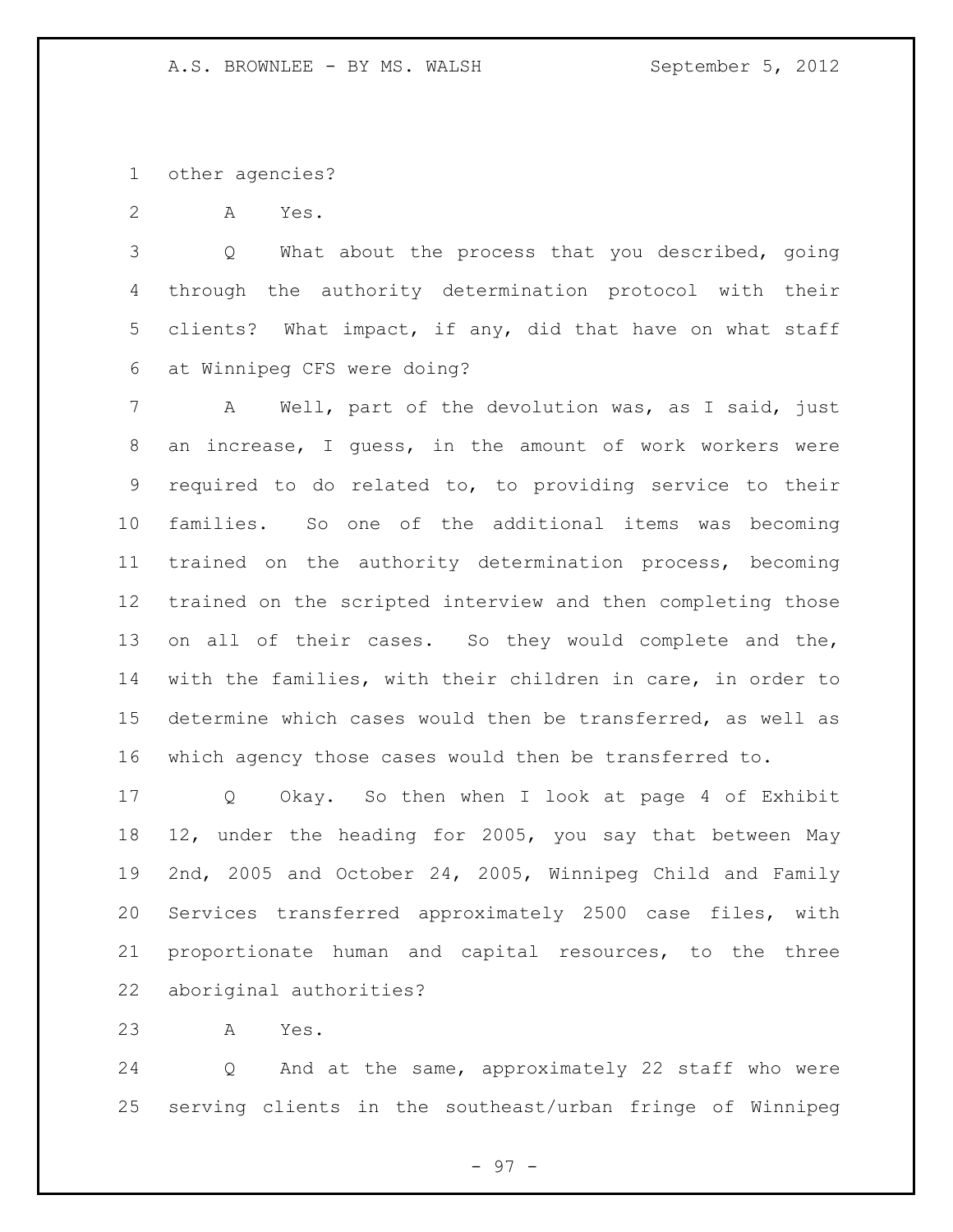had their cases transferred to Eastman Child and Family Services?

A Yes.

 Q And finally, approximately a hundred and fifty positions were allocated to the joint intake response unit?

A Yes.

 Q Okay. And we know that that joint intake response unit, which we'll hear sometimes referred to as JIRU --

A Yes.

 Q -- it was established in 2005 and in 2007, it became what is now known as the All Nations Coordinated Response Network, or ANCR?

A Yes.

 Q Okay. So according to Exhibit 12, by October of 2005, Winnipeg Child and Family Services was reduced to two programs, services for children and families and resources --

A Yes.

Q -- right?

A Yeah.

 Q Okay. And I think you said that before devolution, the agency had approximately 555 staff and now you're down to approximately 230?

- 98 -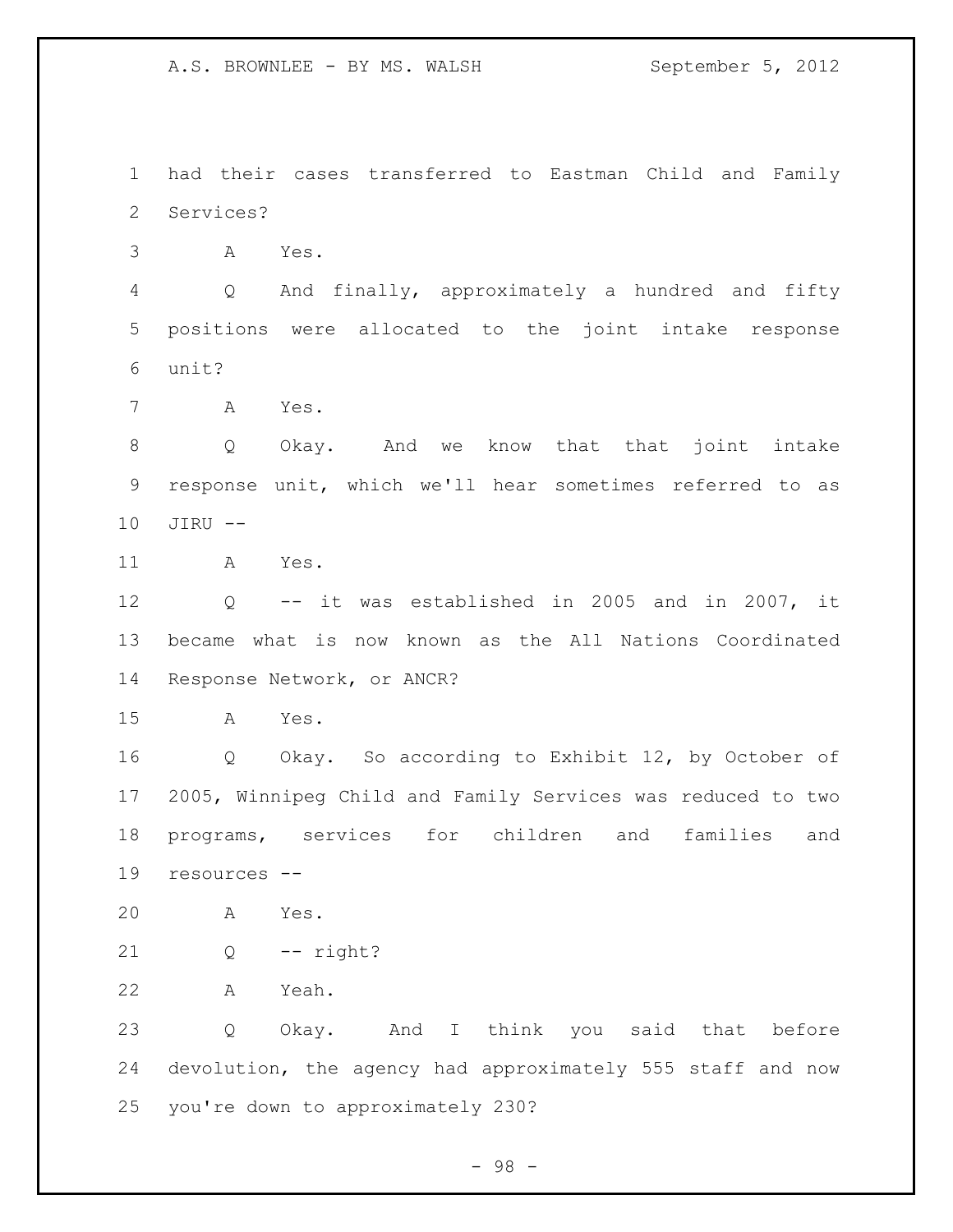A Initially it was down to a hundred and sixty- five. We've only recently -- like, currently, we would be approximately 230 staff now. Q And how long has that been the case? A That would be since 2010/2011, the implementation of the new funding model. Q The new funding model? Okay. And we're certainly going to hear about that in phase 2 of the inquiry. So as of October of 2005, approximately how many staff people were in the agency? 12 A Approximately a hundred and sixty-five. Q Okay. So it was a much smaller agency by October of 2005? A Yes. Q And it no longer provided intake services? A No. Q And it no longer provided community programs? A That's correct, that, that went with the joint intake response unit, in order to provide early intervention and prevention services at the front end of the system through the intake. Q Okay. So anything else you want to tell us about the changes that the agency, Winnipeg Child and Family Services, has undergone?

- 99 -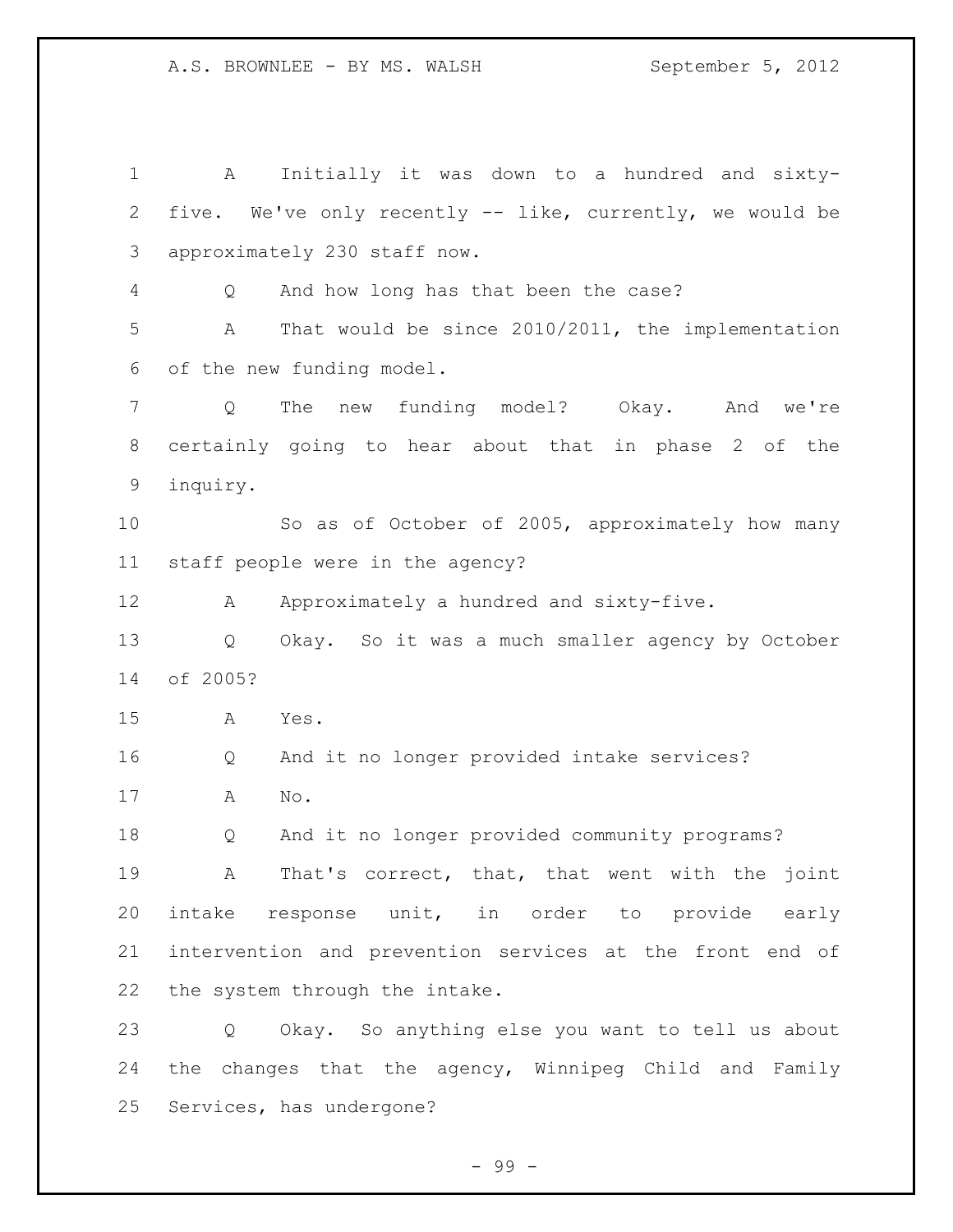1 A I think probably the only other area, just to highlight, would be that previously the agency would have had 16 family service teams spread throughout the city of Winnipeg, providing services to clients. So following devolution, there's only seven family service teams, but they're still required to provide services across the whole city of Winnipeg. So there was a significant change for staff, in terms of the geographic area that each office was continuing to provide. So we have some offices that previously there'd been three or four offices for that area, now there's only one.

Q Okay.

 A So it certainly had an impact, in terms of accessibility for clients and things like that.

 MS. WALSH: Mr. Commissioner, any questions on that topic?

17 THE COMMISSIONER: No.

 MS. WALSH: All right. So finally, let's talk about the types of services that the agency delivered, particularly during the period in which Phoenix and her family received services, and that's outlined in Exhibit 13, which is entitled: A Program Description of Winnipeg Child and Family Services.

24 THE COMMISSIONER: Yes.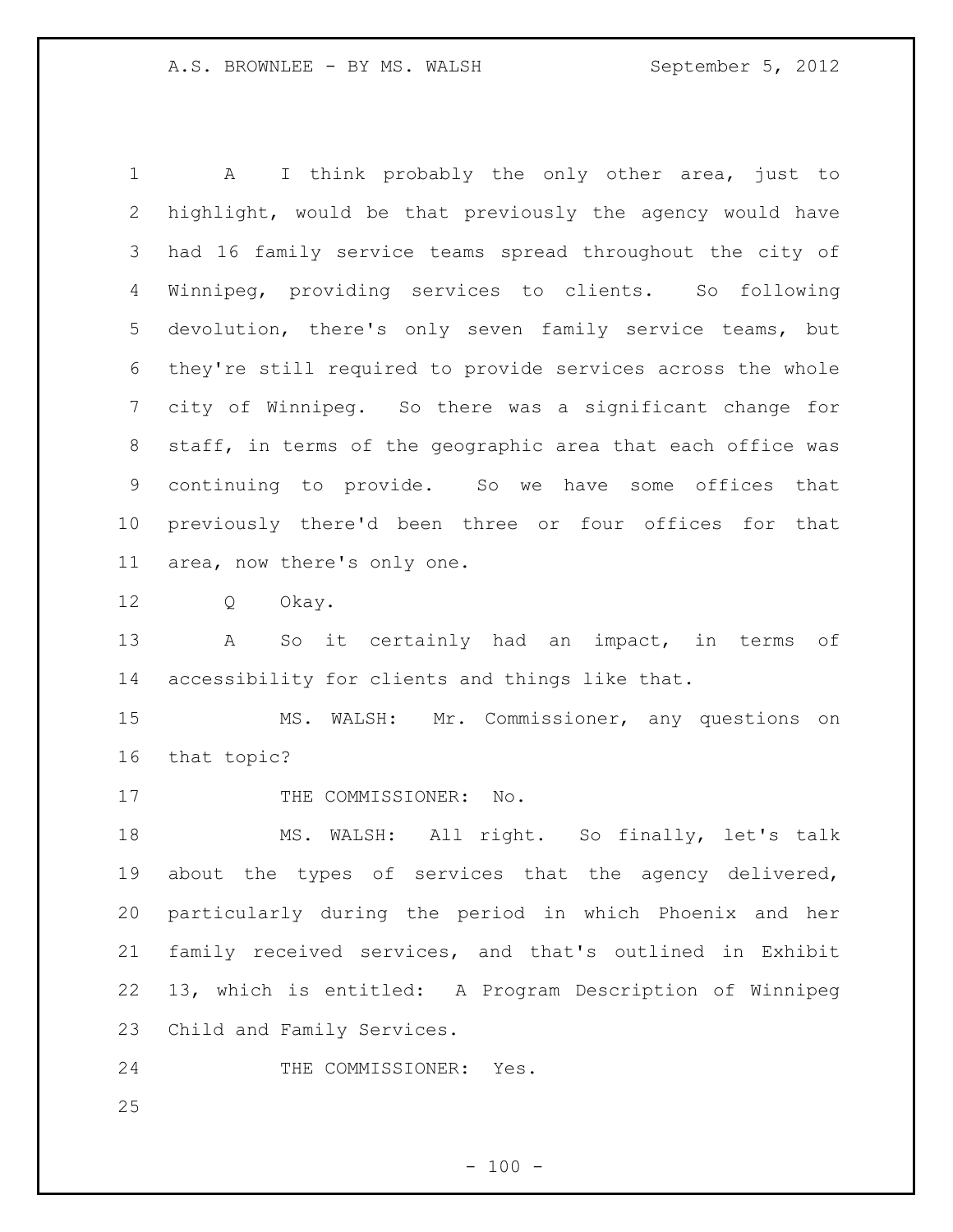BY MS. WALSH:

 Q So what I'm going to ask you to do, Ms. Brownlee, is walk us through the various functions that the agency was capable of providing from the moment that a caller or referral would come into the agency and a file would be opened, onward. And I think, if we turn to page 5 of Exhibit 13, that's entitled: Intake, After Hours and Abuse Services. I think that will assist in, in your description. And again, I'd like you to focus on the period of 2000 to 2005.

 A Okay. So intake, the intake process, as we've said earlier, is the first point of entry for all new referrals to an agency. So the initial activity is, is the receipt of the referral and gathering information related to the, related to the referral that's being made. And then part of that is determining, is this an appropriate referral for Child and Family Services and is, is it a valid referral?

 If the referral's not appropriate for Child and Family Services, such as it's a service that could be provided by another community organization, it doesn't involve anything related to the protection of children, intake can then make that referral to a community organization for the family to receive services in another way.

 $- 101 -$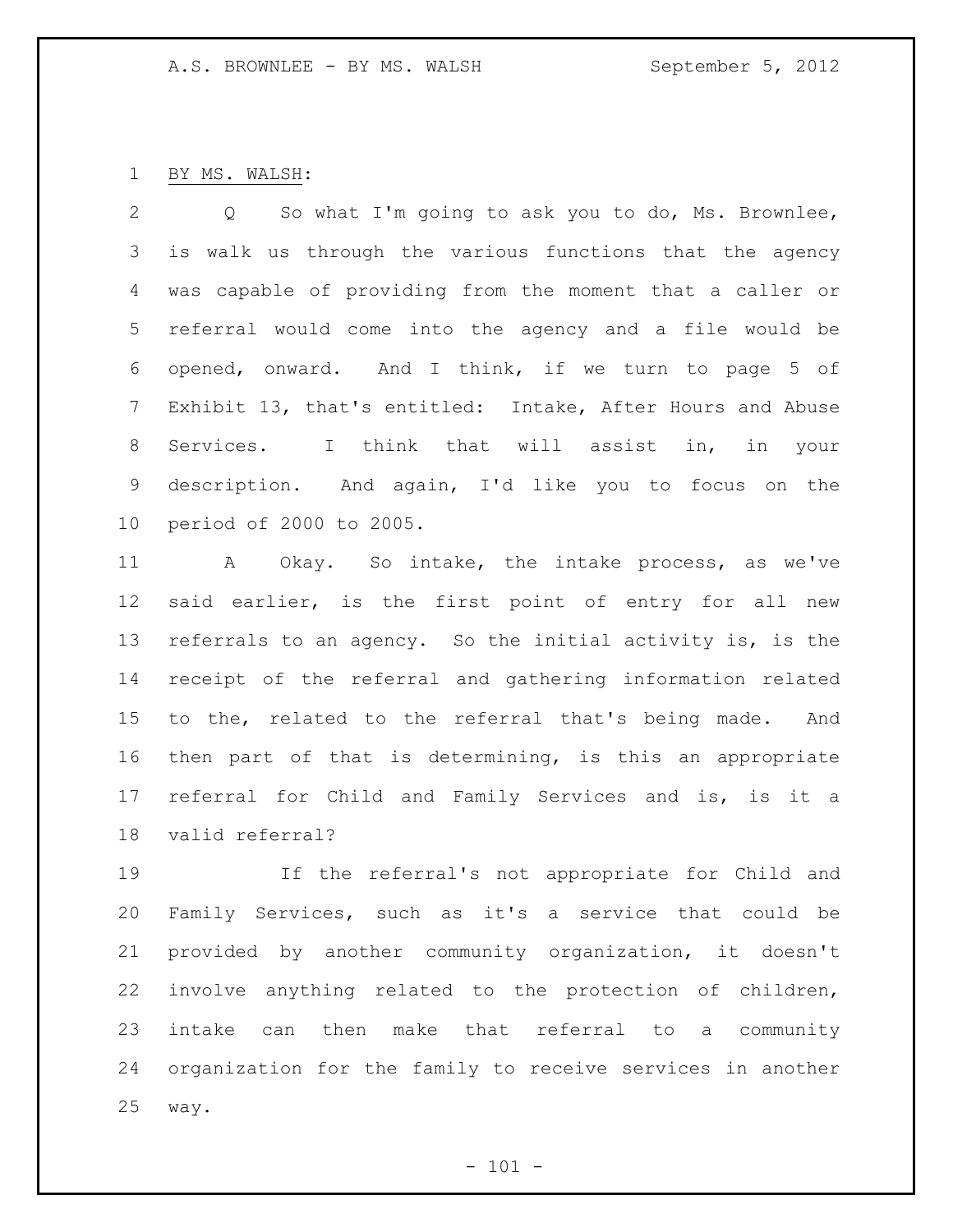Part of the intake requirements is for them to also do an immediate safety assessment related to the referral that's coming in, so that they can determine 4 response time. The response time is either 24 hours, 48 hours, or five days, so it's important to gather as much information initially, to be able to assist in making that decision. Intake can then provide emergency intervention, or emergency investigation in order to immediately ensure child safety. And, and they also conduct more in depth and ongoing assessment and investigation for situations that require more scrutiny or more information.

 While they're involved with a family, they my provide brief interventions, to reduce risk, and in order to -- for some periods of time, intake may maintain a file open, in order to, to provide the brief interventions, or to make referrals to the community in order to reduce factors so the file doesn't require opening. And they can also make the determination that there's enough protection issues, or risk factors, that the family requires transfer to ongoing services and refer the case to a family service team.

 Q Okay. So those eight functions make up what you've described as the intake process?

A Yes.

Q Okay. So, in terms of the units which deliver

 $- 102 -$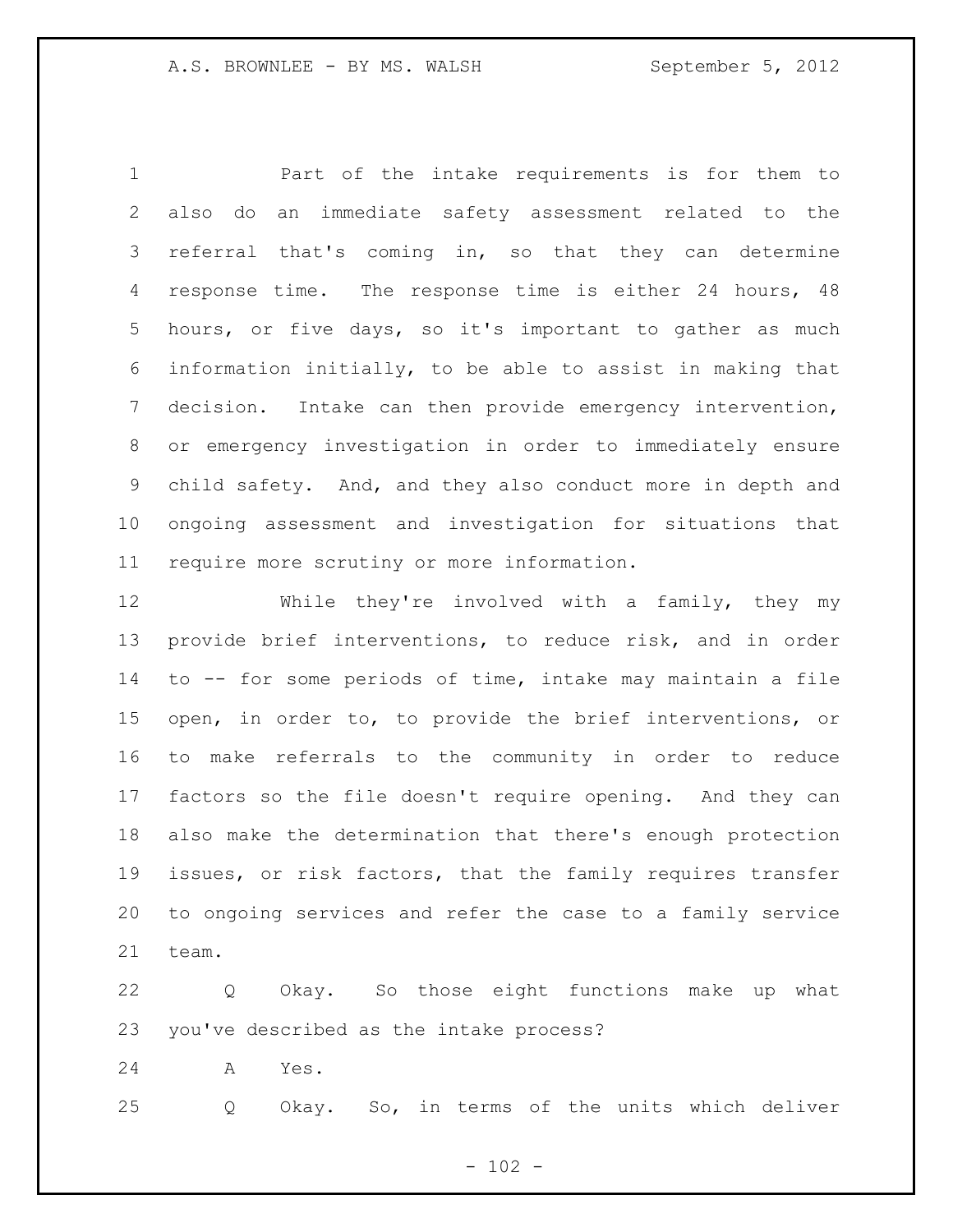those functions, what's the after hours unit?

 A After hours provides, provides essentially an emergency service, similar to the crisis response unit, except that it's provided from 4:00 in the afternoon, until 8:30 in the morning, in the evenings, Monday to Friday, and is also continuous on weekends and on holidays. Their role is to respond to referrals and emergencies that come up in those periods of time. But they also provide services to ongoing cases. So if a family's involved with an ongoing family services worker and there's a crisis or an emergency in the after hours, after hours responds to those situations as well. So their role is really similar and really involves the first four functions, or the first five functions, depending on the situation in the after hours.

 So they receive a referral. They determine if it requires a child welfare response. They'll determine if it requires an immediate response. And if it does, then they will actually go out and provide that response and assess immediate child safety and take whatever actions are necessary to ensure child safety and, and complete an investigation and an assessment.

 Q Okay. And so we'll often hear the after hours unit described as AHU; right?

A Yes.

Q Now, what about the crisis response unit, often

 $- 103 -$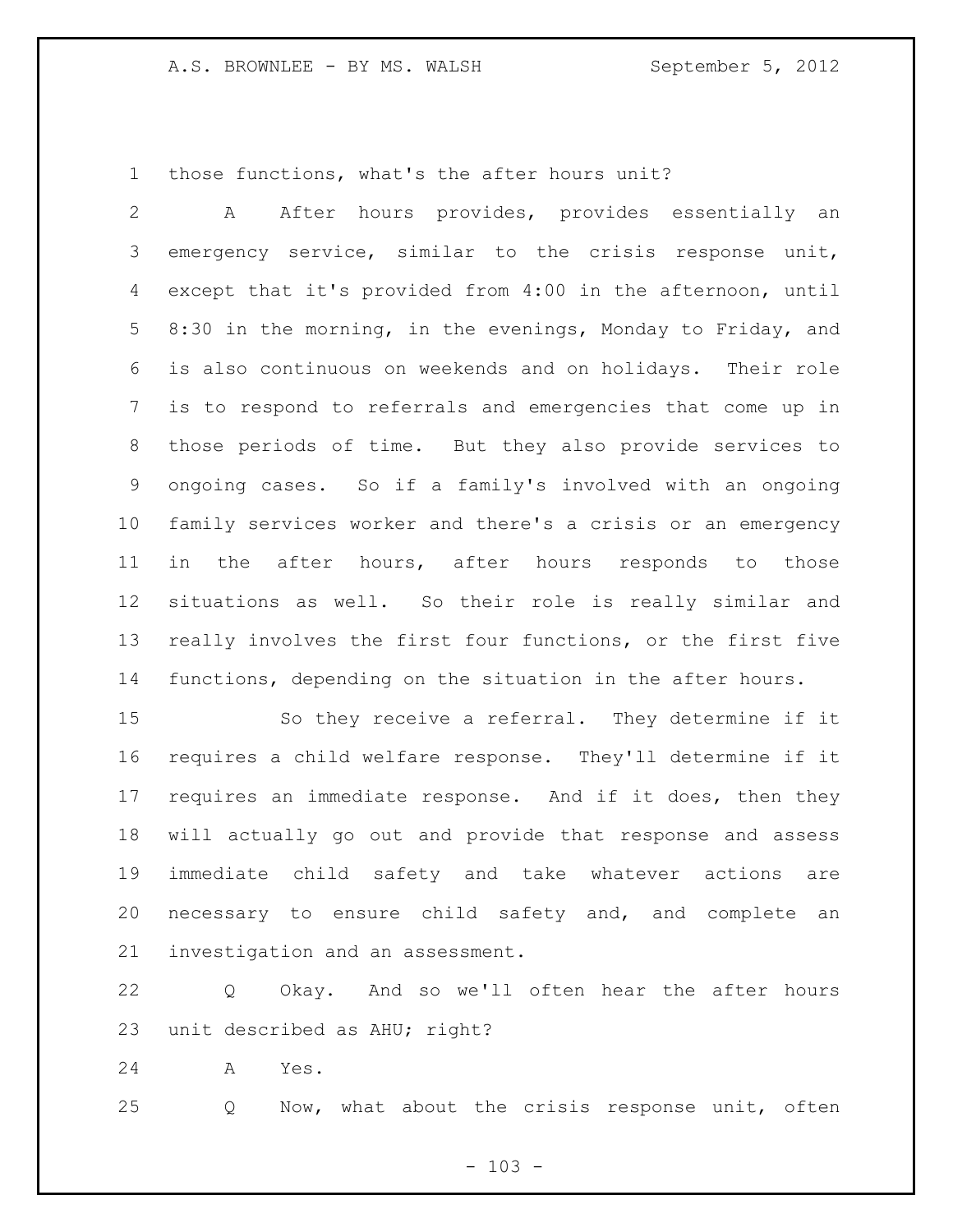called CRU? First of all, I understand that it didn't come into existence until 2001?

A That's correct.

Q Okay. So what was its function?

 A Well, the CRU essentially does a screening function.

 THE COMMISSIONER: This is the crisis response? 8 THE WITNESS: Crisis response --

9 THE COMMISSIONER: Yeah.

10 THE WITNESS: -- unit, yes. It essentially does the initial screening of all referrals that are coming in to intake. So it'll -- they will gather the referral, gather as much information as possible related to the referral. It will be their responsibility to assess a response time, based on child assessment. So if a response time required a 24 hour or an immediate response, CRU would, would go out on that and conduct that themselves. If they identified that a situation involved protection issues, but it didn't require a 24 hour response time, they would then refer that to what's called general intake, for follow-up. They could also go out and assess the situation themselves and determine that the allegation or the information is unsubstantiated or not valid and that no further action is required.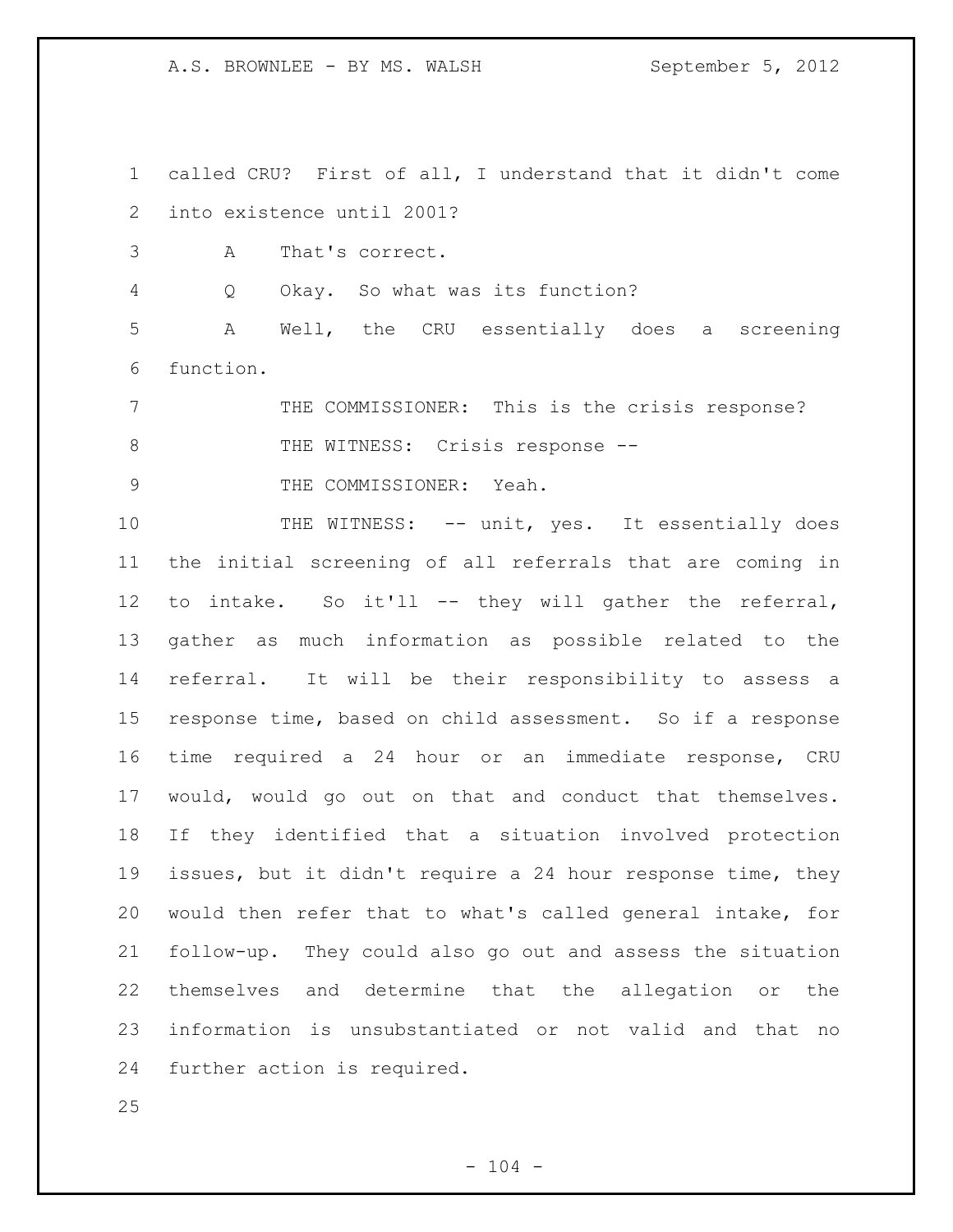BY MS. WALSH: Q And intake then, you just referred to intake -- A Um-hum. Q -- it's sometimes called tier 2? A Yeah, general intake, or tier 2 was, it, it's interchangeable. Q Tier 2 because CRU would be effectively the first -- A Tier 1. Q -- tier? Tier 1? A Yeah. Q Okay. And so what was intake responsible for doing? A Intake is responsible for the follow-up of all cases transferred to them from the CRU or crisis response unit. So they would be responding to situations that were meeting a, a 48 hour or five day response team, time. They would go out and assess and conduct further investigations related to the family. They would be responsible for gathering more information related to the family functioning, related to risk factors, related to parental characteristics and to start identifying potentially what services this family may need. Part of that role would be also to determine could, could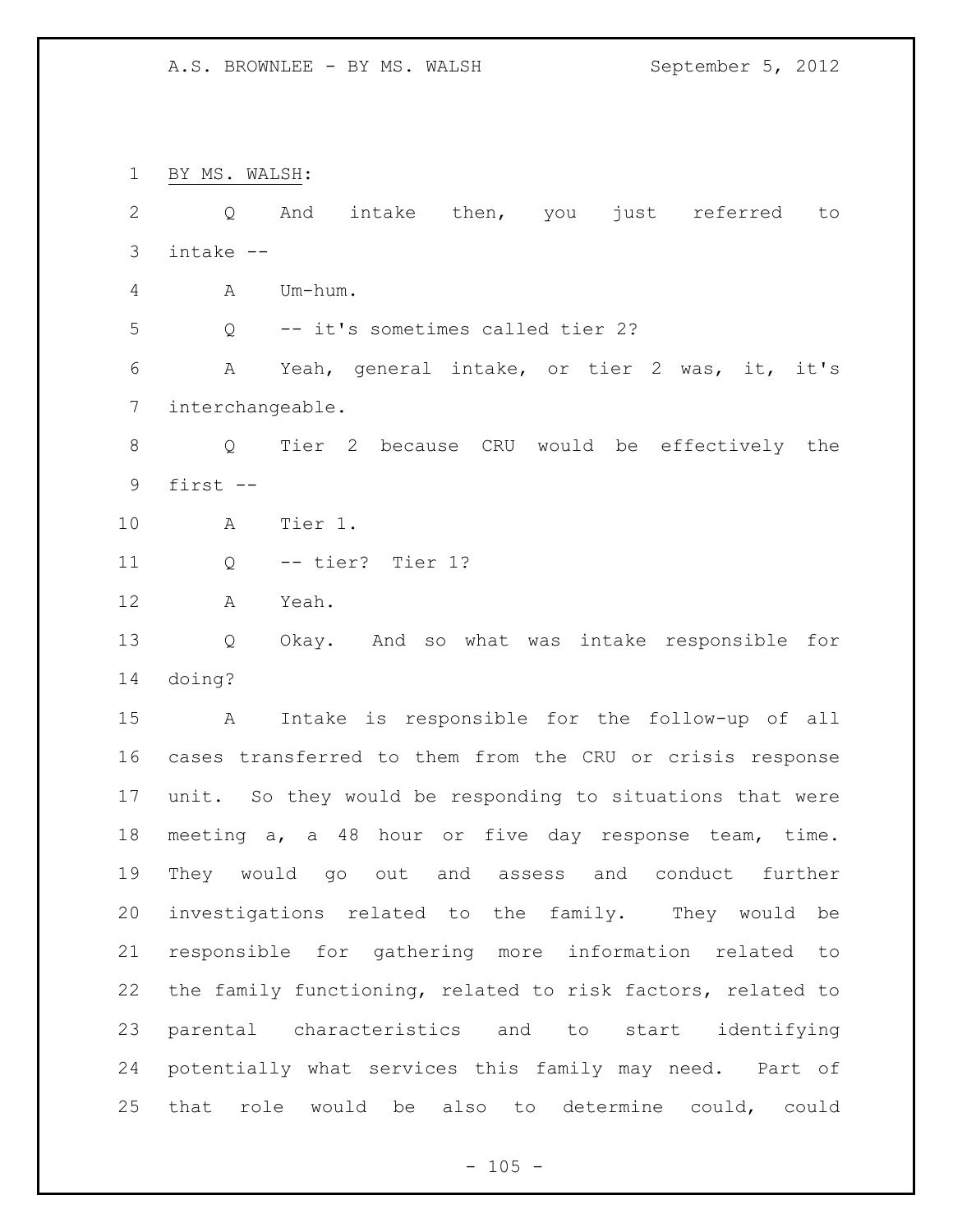the issues with that family be resolved with a brief intervention? So if you could refer to one of their community early intervention programs, could they make some connections to a community resource, or did the family really require more longer term involvement and that would necessitate a transfer to ongoing family services.

 Q Okay. And so if we were looking at the eight functions listed on page 5 of Exhibit 13, so in terms of intake, or tier 2's responsibility, would that be the last three functions, 6 through 8?

 A It would be 6 through 8, but emergency intervention to ensure child safety is, is throughout all of the intake responsibilities. So if something came up in their case, once it was assigned to them, they would still be required to ensure safety.

 Q Okay. And then there were also intake units called abuse intake units?

A Yes.

Q And what were they responsible for?

 A They were responsible for completing all new investigations where there was an allegation of physical abuse or sexual abuse. And they also had the responsibility for conducting any investigations that were related to an allegation in a school, a daycare or a foster

 $- 106 -$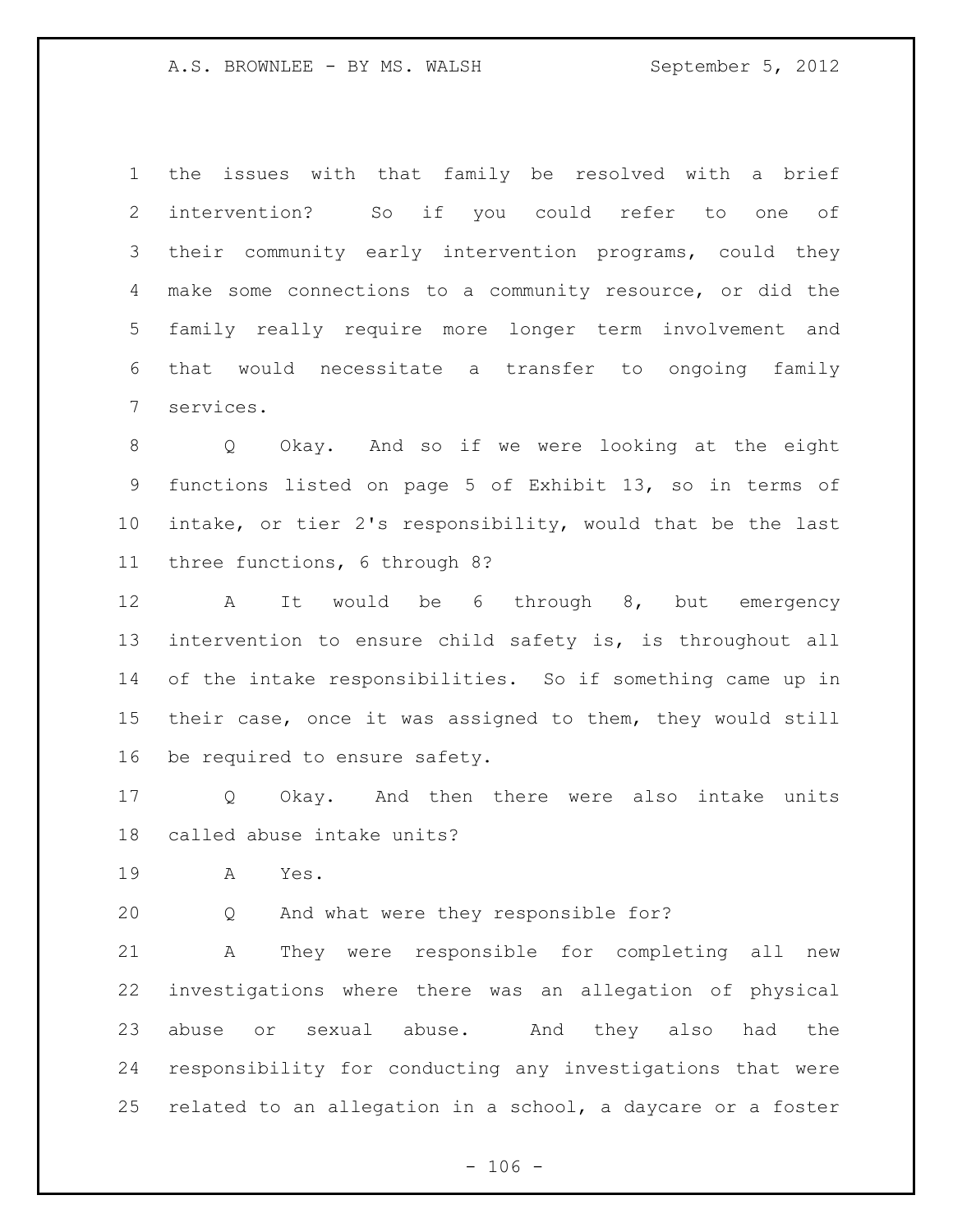home.

 Q Okay. So when the after hours unit, or the crisis response unit received a referral, what options did it have, in terms of taking action?

 A Well, the options for after hours would be they could make a referral to the community if, if they felt there was no child welfare services required. They could immediately go out and respond and assess the situation themselves. If they felt there was an investigation or a response time required, but it didn't require immediate action, they could write that up and transfer that, or send that information to either CRU, or to the day side worker, if it was already opened.

14 Q Okay. And when we talk about transfer, what about -- do you use the expression "opening a file"?

A Yes.

18 Q So what, what does that mean?

 A Well, after hours doesn't actually open a file. They create an after hours report and depending on whether the intake module was functioning or not. So essentially after hours would create an after hours report that would then be submitted to either CRU, if it was not an open case, or it would be submitted to the, the worker assigned, if it was an open case.

 $- 107 -$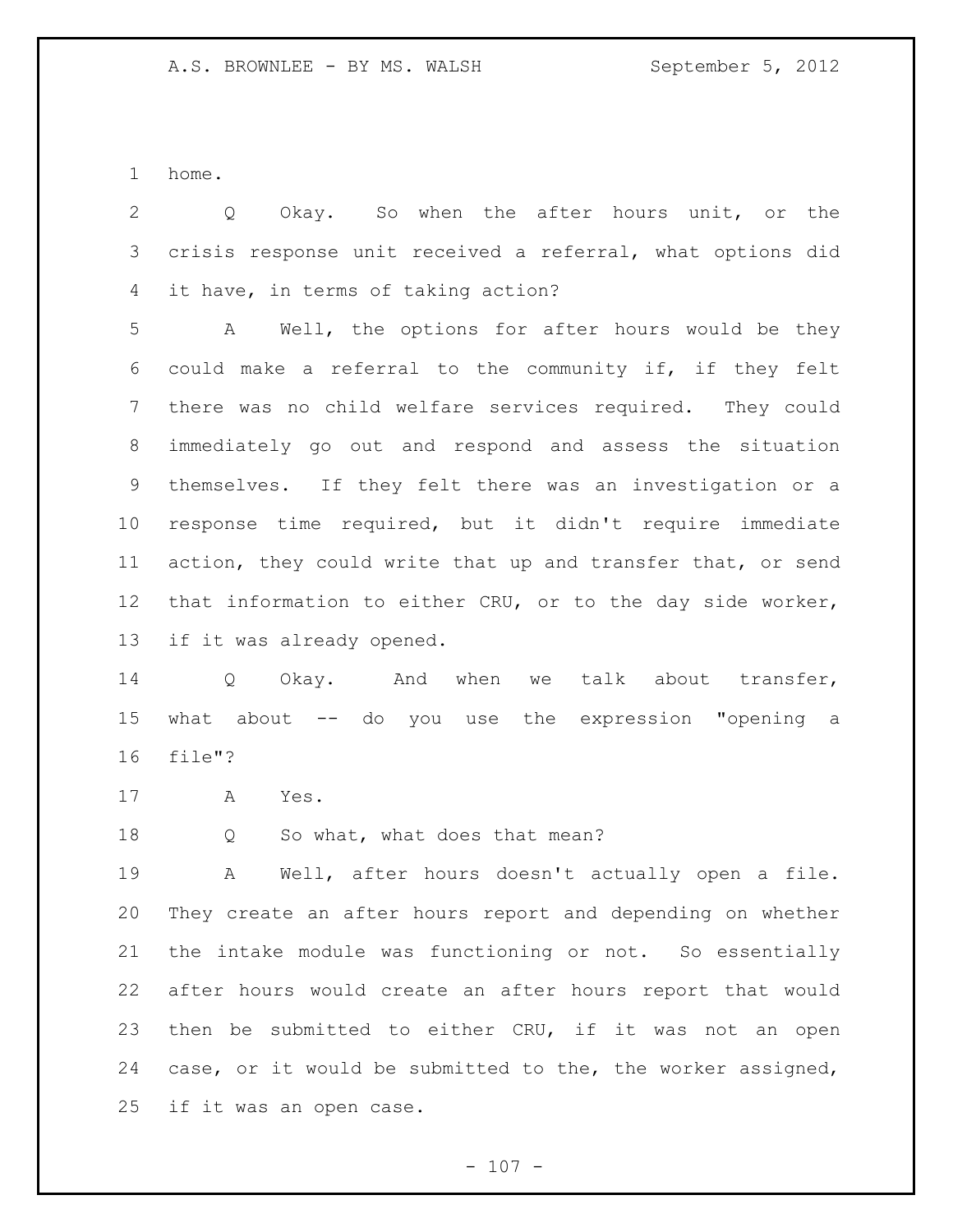1 Q Okay. An opening case mean, meaning that there was an open protection file open to the system on the individual?

A Yes.

 Q Okay. And when you use the expression "transfer", that means transferring the file from one unit to another unit?

A Yes.

 Q Okay. And could, for instance, you talked about after hours, what about in the context of crisis response unit? What options did it have?

 A The crisis response option would be similar to after hours in the sense that they could make a community referral if there was no need for child welfare involvement. They could attend to the situation themselves, if they felt there was an immediate response required and then depending on the outcome of that assessment, they could either transfer the case to, to general intake, or to abuse intake, or they could close it at that point. They could also gather the information and send it to general intake or abuse intake, for follow up as well, if it didn't require a 24 hour response.

 Q Okay. So CRU could close a file if it felt that was appropriate?

A Yes.

 $- 108 -$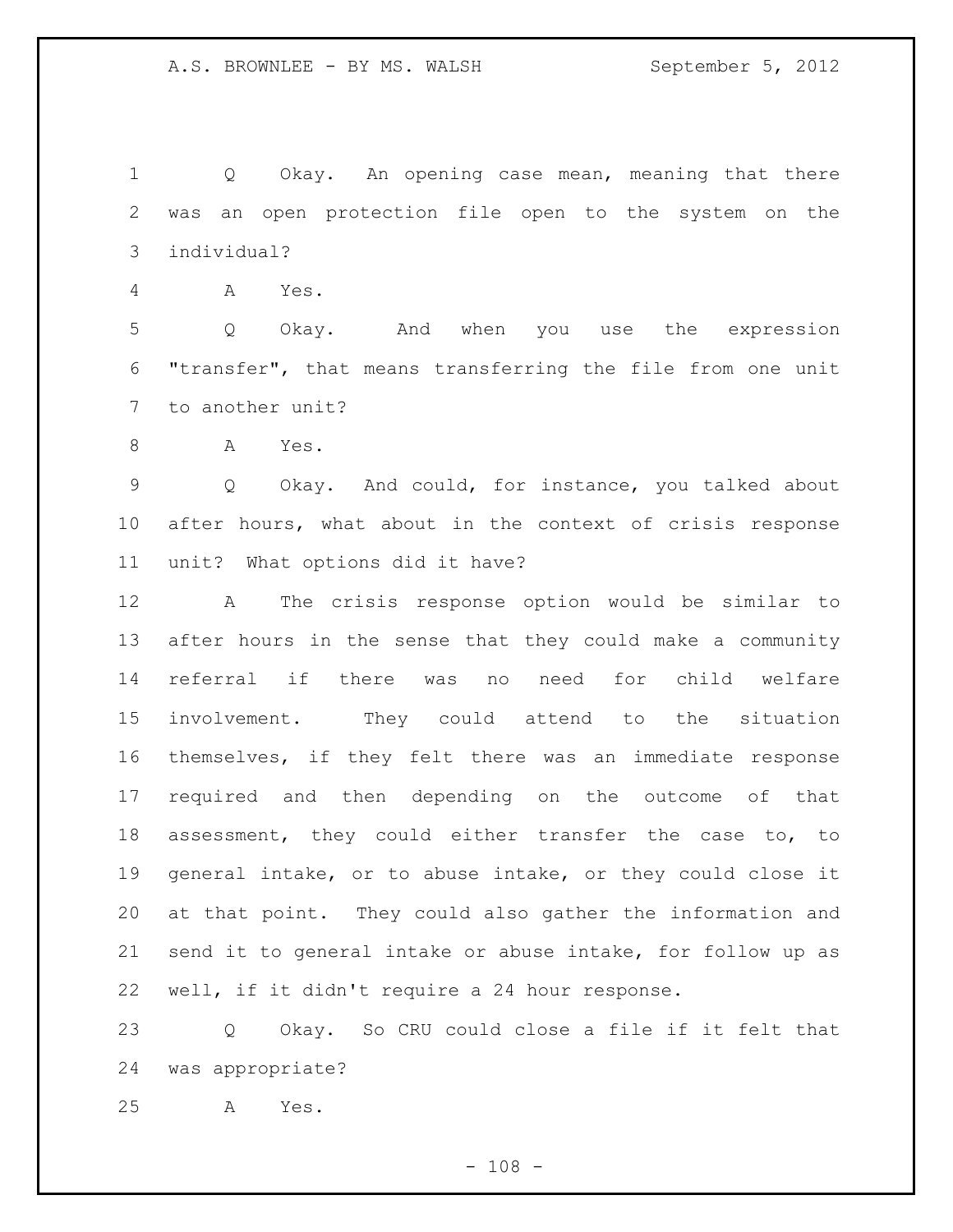Q Okay. And was there a typical timeframe in which the crisis response unit would keep a file?

 A Crisis response was intended to be very short term in nature, due to the volume of the work, so typically one to three days, it would expect to be either closed or transferred.

 Q Okay. And if it was transferred, it would be transferred to intake or tier 2?

A Yes.

 Q And was there a typical timeframe in which intake would keep a file?

 A Intake could keep a file, on average, between 30 and 90 days. Generally, if they identified that a family would require ongoing services, usually those would be transferred within 30 days. If they felt that there could be some brief intervention, they may then keep the case 17 open for a little bit longer, where you get the, that 60, 90 days period of time.

 Q And if intake determined the file needed to be transferred, to whom would it be transferred?

 A It would be transferred to an ongoing family service team.

Q Okay.

 A So at, pre-devolution, the cases would be transferred to Winnipeg Child and Family Services. Post-

 $- 109 -$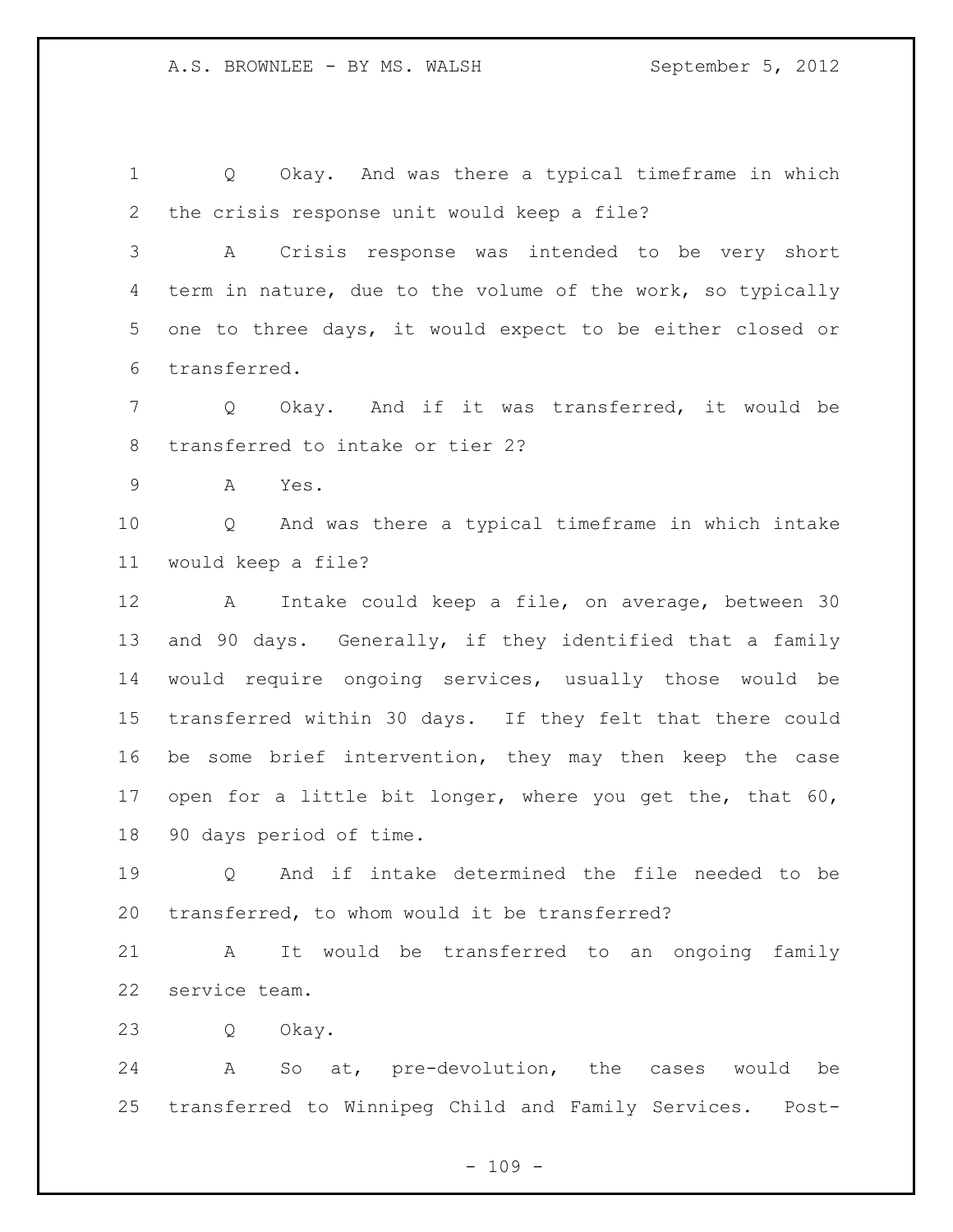A.S. BROWNLEE - BY MS. WALSH September 5, 2012

 devolution, intake would be responsible for completing the authority determination process. And based on that, that would determine which agency the family would be transferred to for ongoing services. Q Okay. And could intake recommend closing a file? A Yes. MS. WALSH: Okay. And Mr. Commissioner, I, I think that I'll be able to finish with this witness in the next five, 10 minutes. There may be questions from others, but can we, with your indulgence, can we just -- 11 THE COMMISSIONER: Oh, I -- carry on, under those -- 13 MS. WALSH: Carry on? 14 THE COMMISSIONER: -- circumstances and, and then any questions from other counsel can come after the break. 17 MS. WALSH: Okay. Thank you. BY MS. WALSH: Q So then this takes us, as you said, to services to children and families and that program's described at page 9 of Exhibit 13. And I'll point out that the programs that you've just been walking us through are all described in Exhibit 13 in more detail. We've just gone through them very briefly. But now -- we on page 9?

 $- 110 -$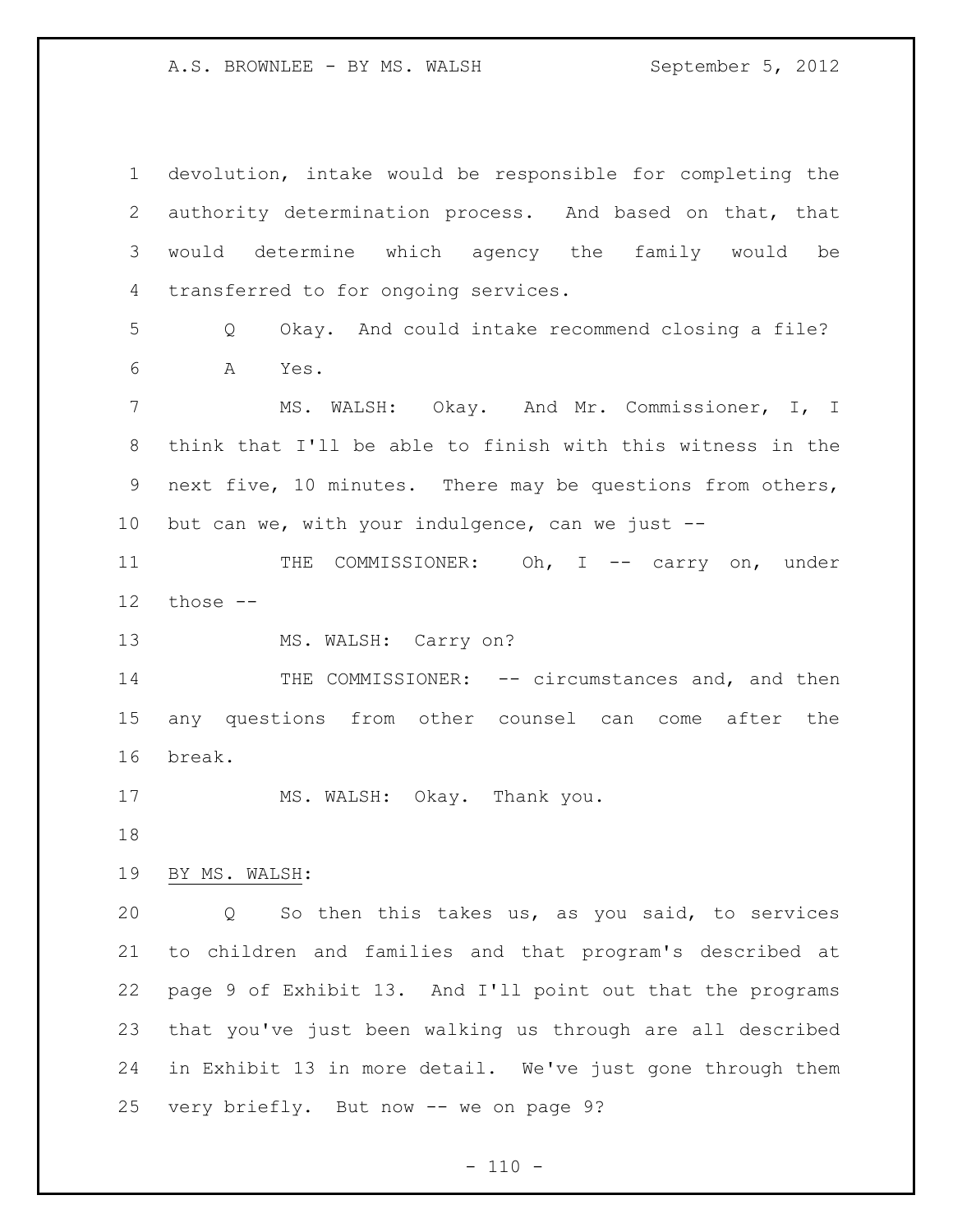Okay. So on what basis would a, would family services open a file?

 A Family services receives all their files based on an intake opening and transfer from the intake services. And so we get the file already, or family services gets the file already with an assessment, initial intake assessment completed and some recommendations related to potential services and planning for the family. So at the point family services gets it, it could be a voluntary family 10 service, although the majority of, of files that are transferred tend to be involuntary, where there's been some level of identification of a protection issue with the family. At the point the receiving family service team gets the case, the children may be at home with their parents, or the children could also be in care of the agency as well.

 Q So can you give us some examples of what the family service unit would provide to a family?

 A So initially, when a file is received, the first work is really on creating a, gathering a more in depth family assessment. You have an assessment that's been completed by intake. So now the family services worker is trying to get more information related to what are the issues for this family? What are their strengths? What resources do they have? And what are the risk factors?

- 111 -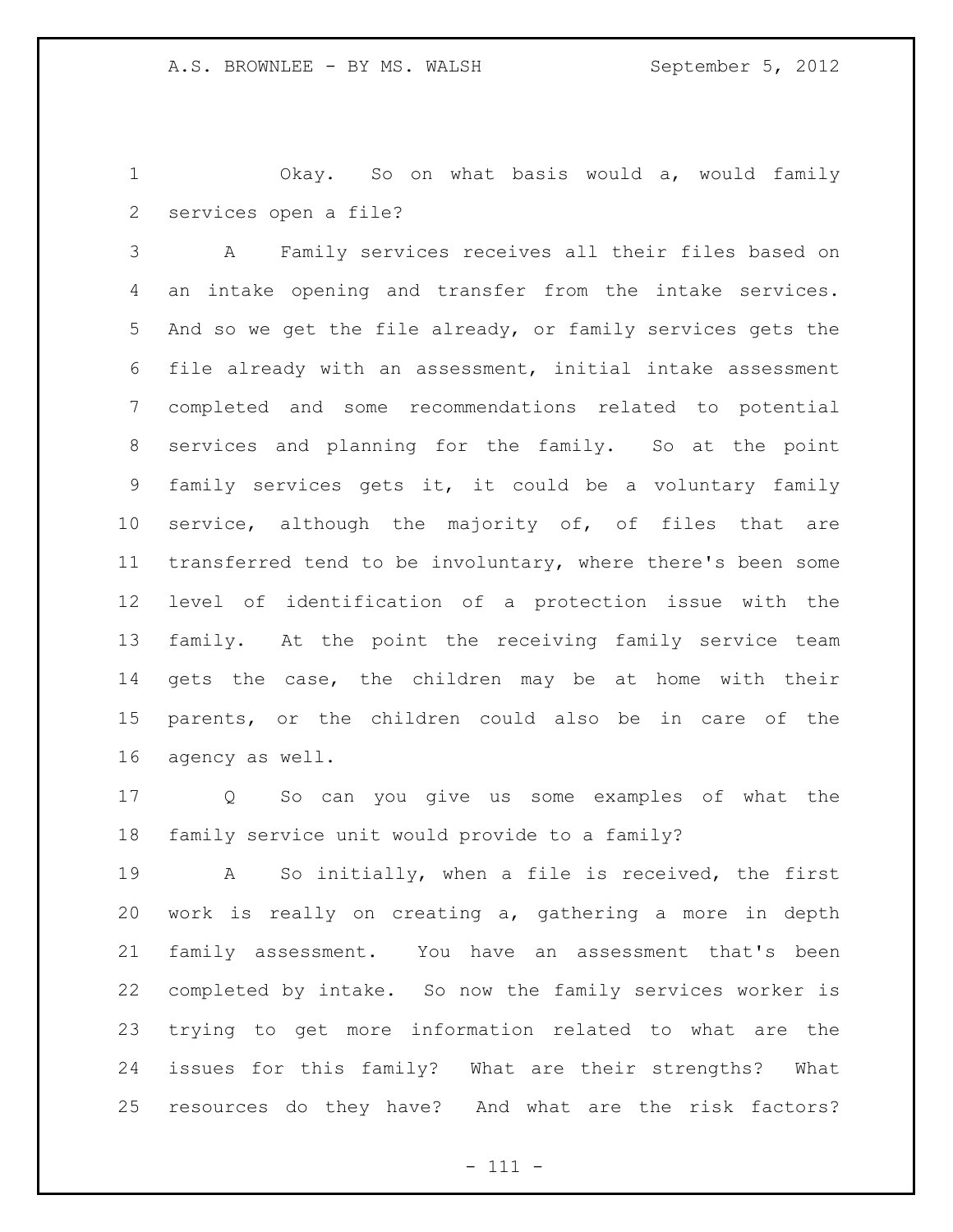And what are the parental characteristics that could contribute to child maltreatment?

 Once they've felt confident that they have a solid enough assessment, then, then the worker would be working with the family on establishing a service plan. And the service plan is really geared to reducing the identified risk factors and strengthening the family's capacity to care for the children. So if the children are in care, it would be focused on what do the parents need to do in order to have their children returned, or to have reunification considered? And if the children are at home, it would be, the plan would really be focused on what are the issues that need to be resolved to safely have the children remain in their care?

 Once the plan's established, the worker's focus is really on implementing the plan. So some of that may involve direct involvement themselves, but a lot of it involves utilizing community resources, community services, as well as other services that are offered within the agency, such as a family support program. It may involve referrals for substance abuse treatment, counselling services, parenting programs, those kinds of things.

 While they're implementing the plan, there's a constant state of reevaluating and gathering additional

- 112 -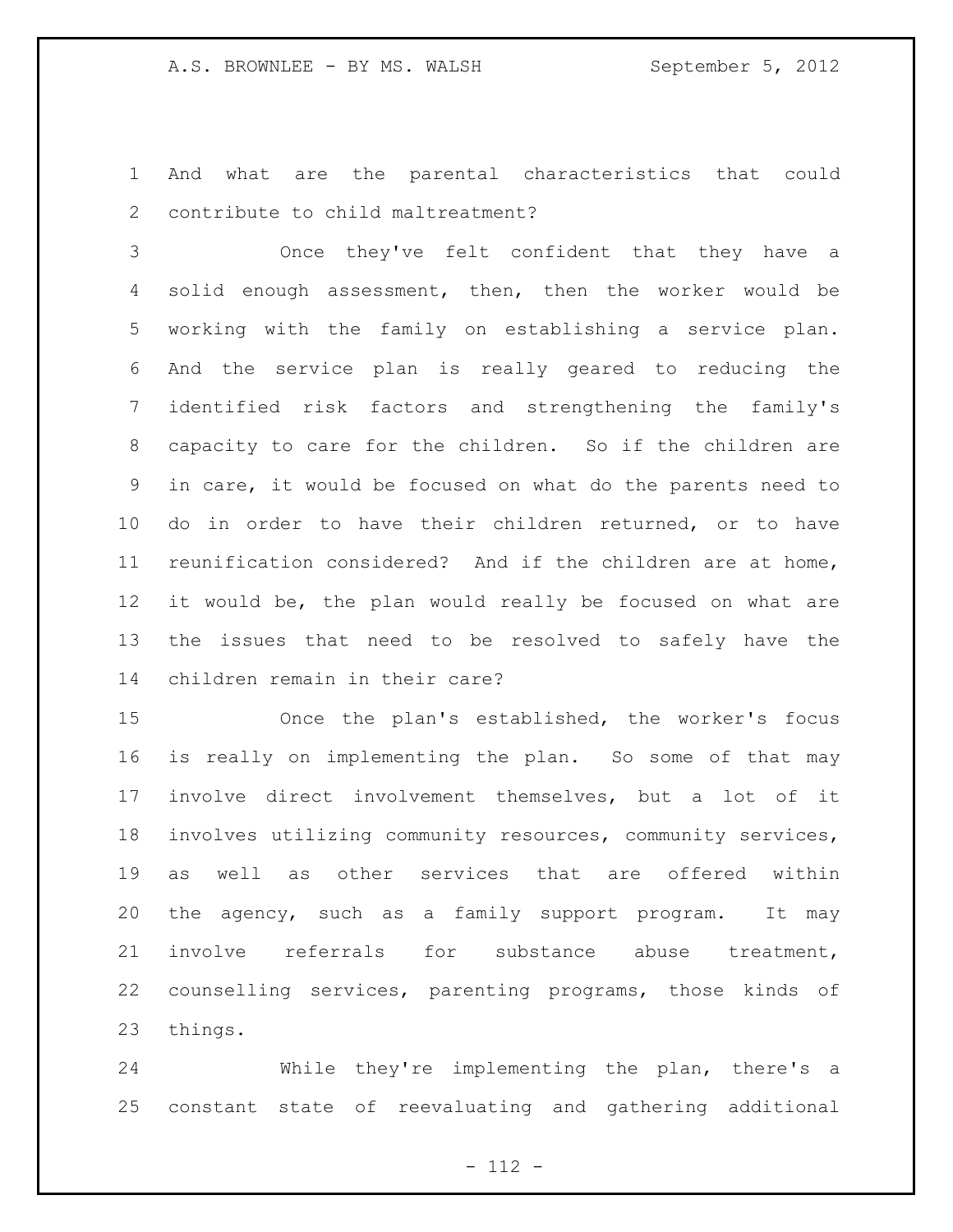information. So is the family making progress towards the stated case plan goals? You know, does anything else need to be changed? Do we have any new information that changes our assessment, related to this family? And that's essentially the work that's carried on until the point where you're able to close a file.

 Q And on what basis would a family service unit close a file?

 A There's a couple ways that a file can be closed. You could close a file based on there no longer being any identified risk factors. So if the family has really, you know, been successful in implementing the plan, you can close the file. You can close the file if there continue to be some risk factors, but there continues to be other services that are involved that will continue providing services to the family and who would be able to identify and report, should the family situation deteriorate. The family file could also be closed if the agency made a determination that they didn't feel the family could ever make sufficient change to parent the children and sought a permanent order. And in that situation, then the family file would be closed and only the child file would remain open.

 Q Because the child would be apprehended as -- and become a ward of --

- 113 -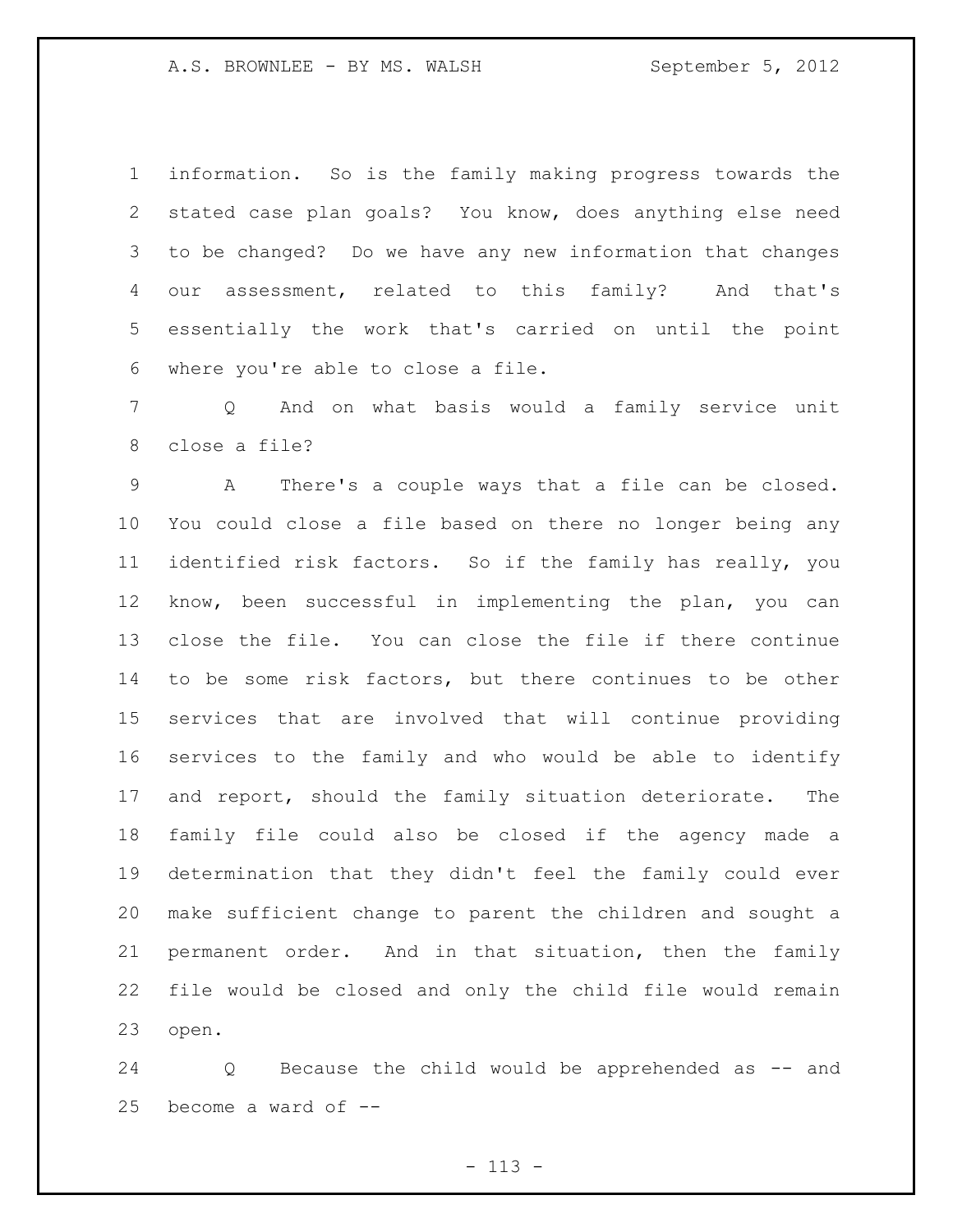1 A A permanent ward --

2 Q -- the agency?

 $3 \qquad A \qquad -- \text{ y}eah.$ 

 Q Okay. And was there a typical timeframe? Is there a typical timeframe during which a, a family service unit keeps a file open?

 A The average length of service is just over two years, but it can range from six months to 15 years.

 Q And during the period 2000 to 2005, were there other services that Winnipeg Child and Family Services provided?

 A During that period of time, the agency would have had a perinatal program. They also had a family preservation family reunification program. They had a family support program that would provide in home support services related to parenting and parent-child attachment. They had an independent living program which was focused on supporting children who were young, young, young adult youth, to transition into adulthood, who'd been in the care of the agency. They had a permanency planning and adoption program and permanency planning being the provision of services specifically to children who were permanent wards of the agency and adoption services. They had a volunteer program. They also had a resource program related to placement resources for children. So placement does

 $- 114 -$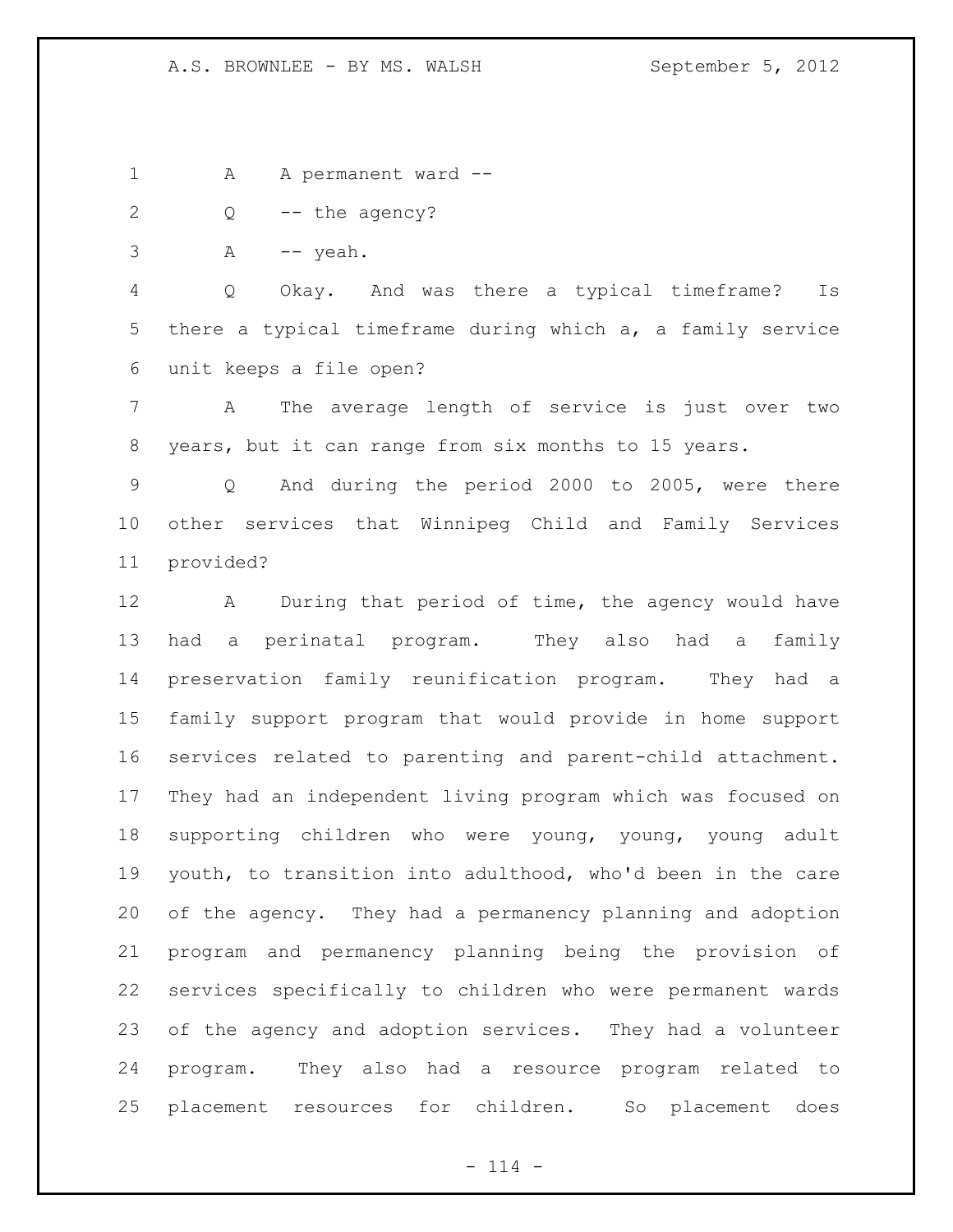A.S. BROWNLEE - BY MS. WALSH September 5, 2012

 specialized foster homes, general foster homes, kinship foster homes, where children are places with extended family members. And I'm probably missing something, but that's all I can think of right now.

 Q And now? What services does Winnipeg Child and Family Services provide?

7 THE COMMISSIONER: As of this date, you mean? 8 MS. WALSH: Yes.

9 THE WITNESS: Currently we have -- we continue to function under the two program areas, so services to children and families. And within that, we have family service teams. And we continue to have a perinatal program. We have a specialized program for the provision of family services to newcomers and we've specialized that so that we, we were able to provide more culturally appropriate service for those families. We have a family enhancement program, which is focusing on early intervention with families. And we have a float program, which provides support related to vacancy management. We also have resources, which includes a family support program, transportation program, volunteer program, as well as our specialized placement resources, which include kinship, specialized foster homes and general foster homes. Q Okay. And you used the term "perinatal"; what

does that refer to?

 $- 115 -$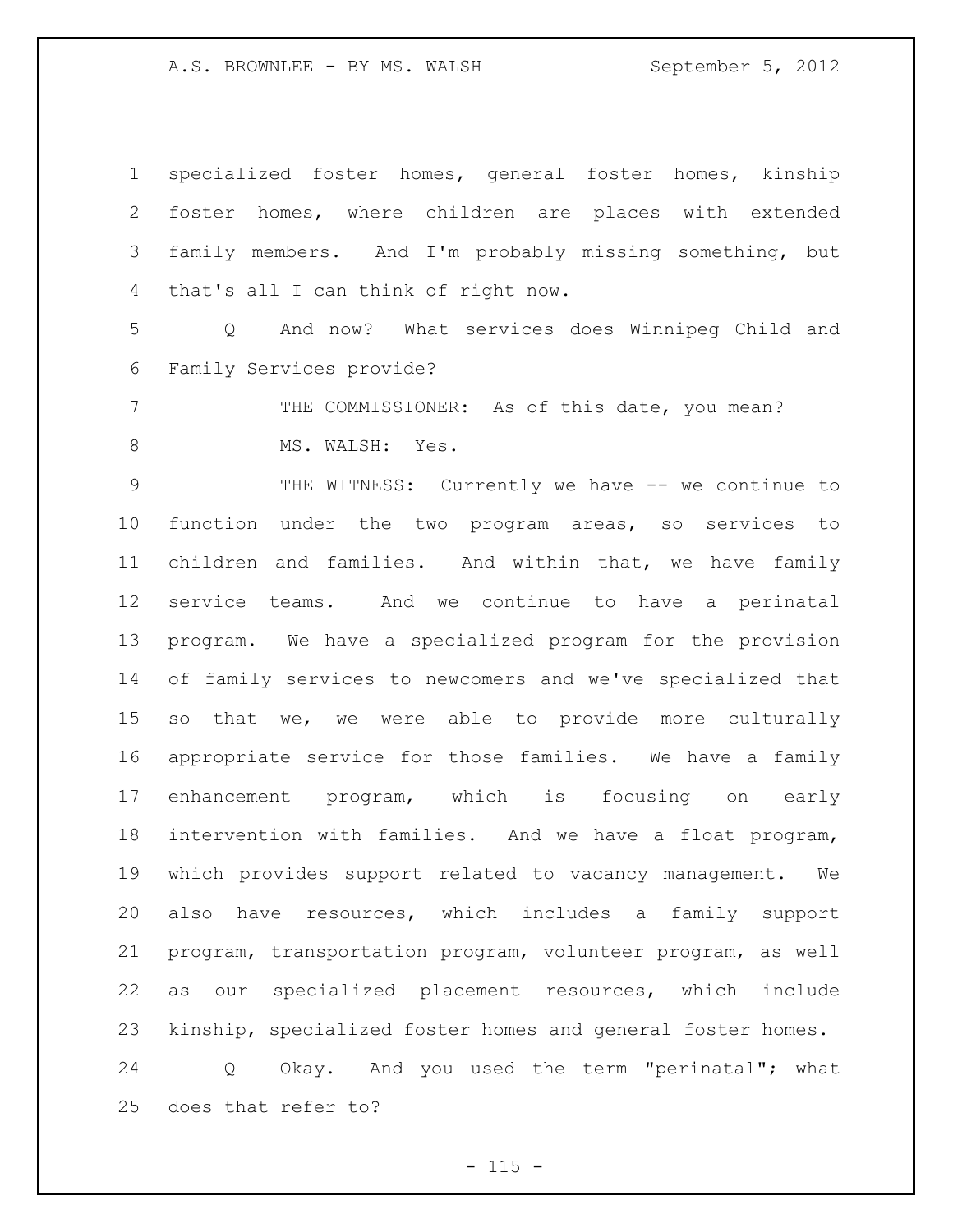A Perinatal program is providing services to young expectant parents for either a year, or until they turn 18. So it's, it's young women under the age of 18 and it's really focused on an intensive involvement for the first year that they're parenting their child. Q Okay. Anything else you want to tell us, either about the services that were delivered by the agency, or the agency was capable of delivering during the period 2000 to 2005, or currently? A I don't think so. MS. WALSH: Mr. Commissioner, do you have any questions? 13 THE COMMISSIONER: No, not at this point. MS. WALSH: Well, I'm done with my questions for the witness. I don't know if other counsel may have some questions, or the witness' own counsel. 17 THE COMMISSIONER: Perhaps we can canvas now and, and that'll take, give us some indication of what we're going to do this afternoon. Will there be questions from some counsel of this witness? I don't see -- MS. WALSH: It's probably the only time you'll see -- 25 THE COMMISSIONER: I'm sure --

## $- 116 -$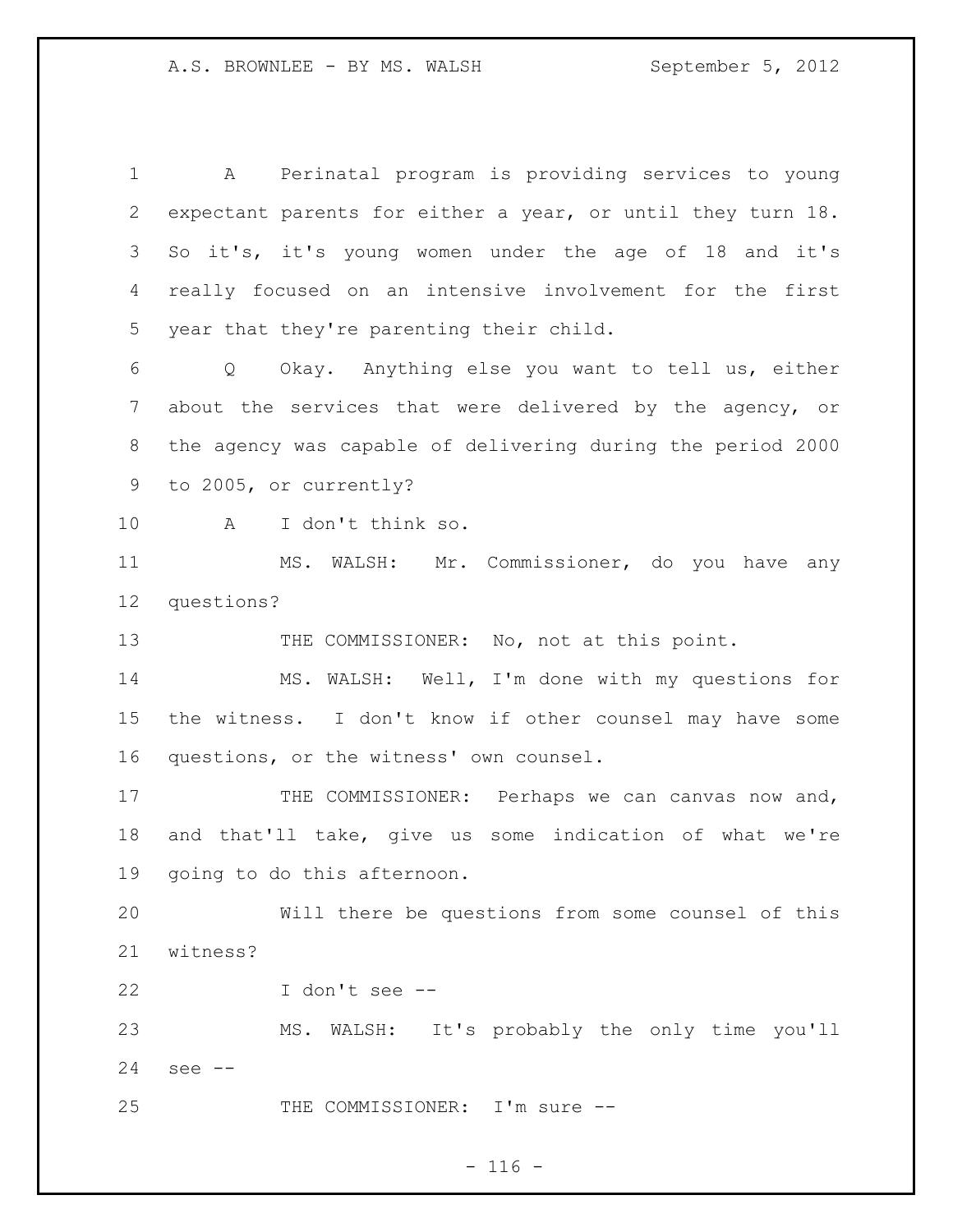| $\mathbf 1$     | MS. WALSH: -- that happen.                                 |
|-----------------|------------------------------------------------------------|
| 2               | COMMISSIONER: -- I'm sure that's true.<br>THE              |
| 3               | Well, then we can thank and discharge this witness then, I |
| 4               | guess, if no one else anticipates questions.               |
| 5               | So it's, it's been a very informative time, lot            |
| 6               | of background information that's going to become relevant, |
| $7\phantom{.0}$ | I'm sure, as this inquiry moves on and I thank you for the |
| 8               | preparation you've done and the, the information you've    |
| 9               | given us this morning.                                     |
| 10              | THE WITNESS: Thank you.                                    |
| 11              | MS. WALSH: Thank you, Ms. Brownlee.                        |
| 12              |                                                            |
| 13              | (WITNESS EXCUSED)                                          |
| 14              |                                                            |
| 15              | THE COMMISSIONER: All right. Now, we'll, what,             |
| 16              | adjourn until quarter to 2:00?                             |
| 17              | MS. WALSH: We could, Mr. Commissioner. We're               |
| 18              | actually doing very well time-wise. We only have one other |
| 19              | witness, who's going to walk through a presentation, as I  |
| 20              | said, of the Child and Family Services electronic system,  |
| 21              |                                                            |
|                 | information system.                                        |
| 22              | How long do you think that witness will                    |
| 23              | take?                                                      |
| 24              | And hour's evidence at most, so we're doing well.          |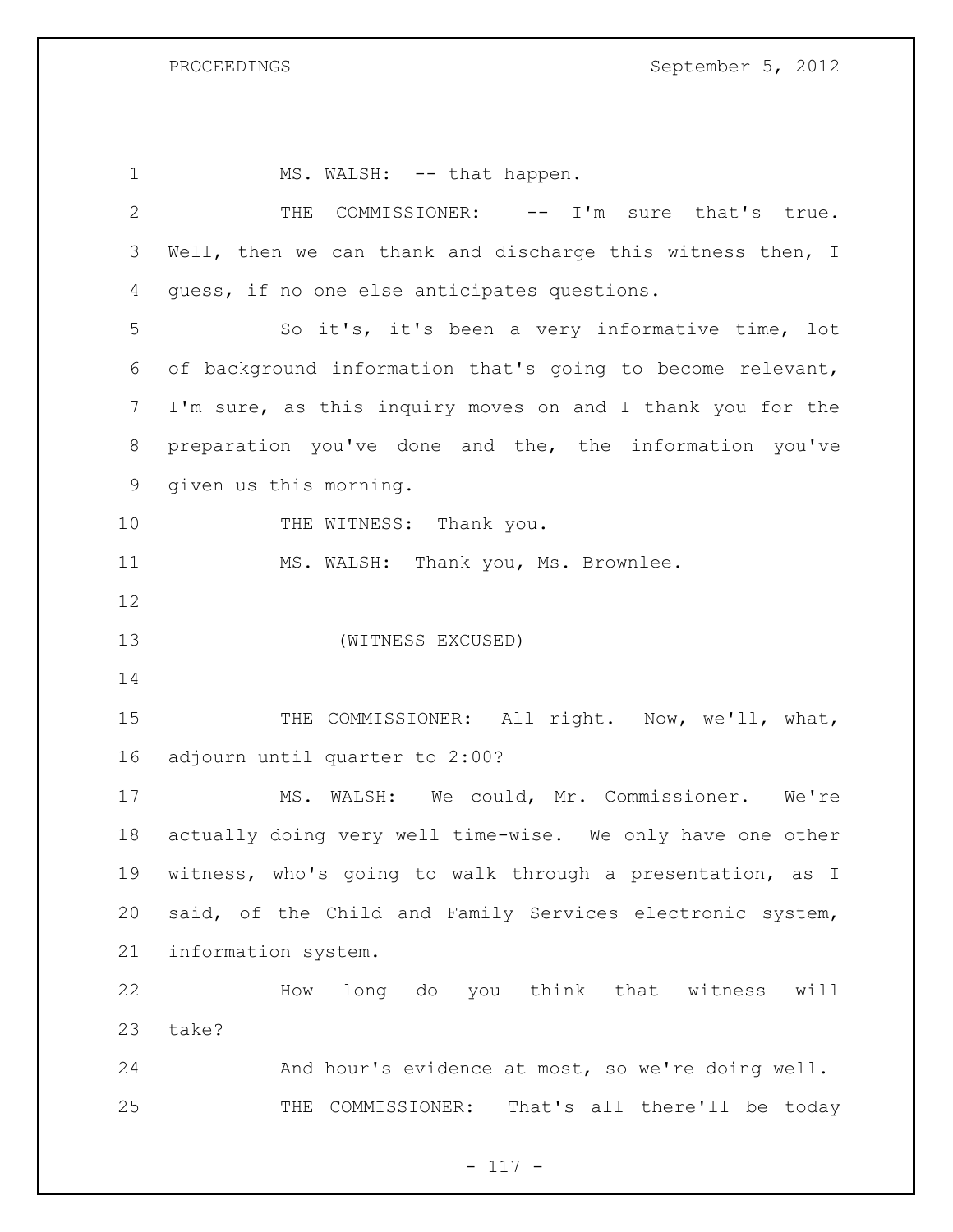PROCEEDINGS September 5, 2012

1 then? 2 MS. WALSH: Yes. 3 THE COMMISSIONER: Well, let's, well, I think, 4 still, we'll, we'll adjourn until a quarter to 2:00. 5 MS. WALSH: All right. Thank you. 6 7 (LUNCHEON RECESS) 8 9 THE CLERK: You may be seated. 10 MR. OLSON: Good afternoon -- 11 THE COMMISSIONER: Mr. Olson. 12 MR. OLSON: -- Mr. Commissioner. We're ready to 13 call the next witness please. 14 THE CLERK: Is it your choice to swear on the 15 Bible or affirm without the Bible? 16 THE WITNESS: I'll affirm please. 17 THE CLERK: All right. State your full name for 18 the court? 19 THE WITNESS: Amber Vialette. 20 THE CLERK: And spell me your first name? 21 THE WITNESS: A-M-B-E-R. 22 THE CLERK: And your last name? 23 THE WITNESS: V-I-L-E-T-T-E (sic). 24 THE CLERK: Thank you. 25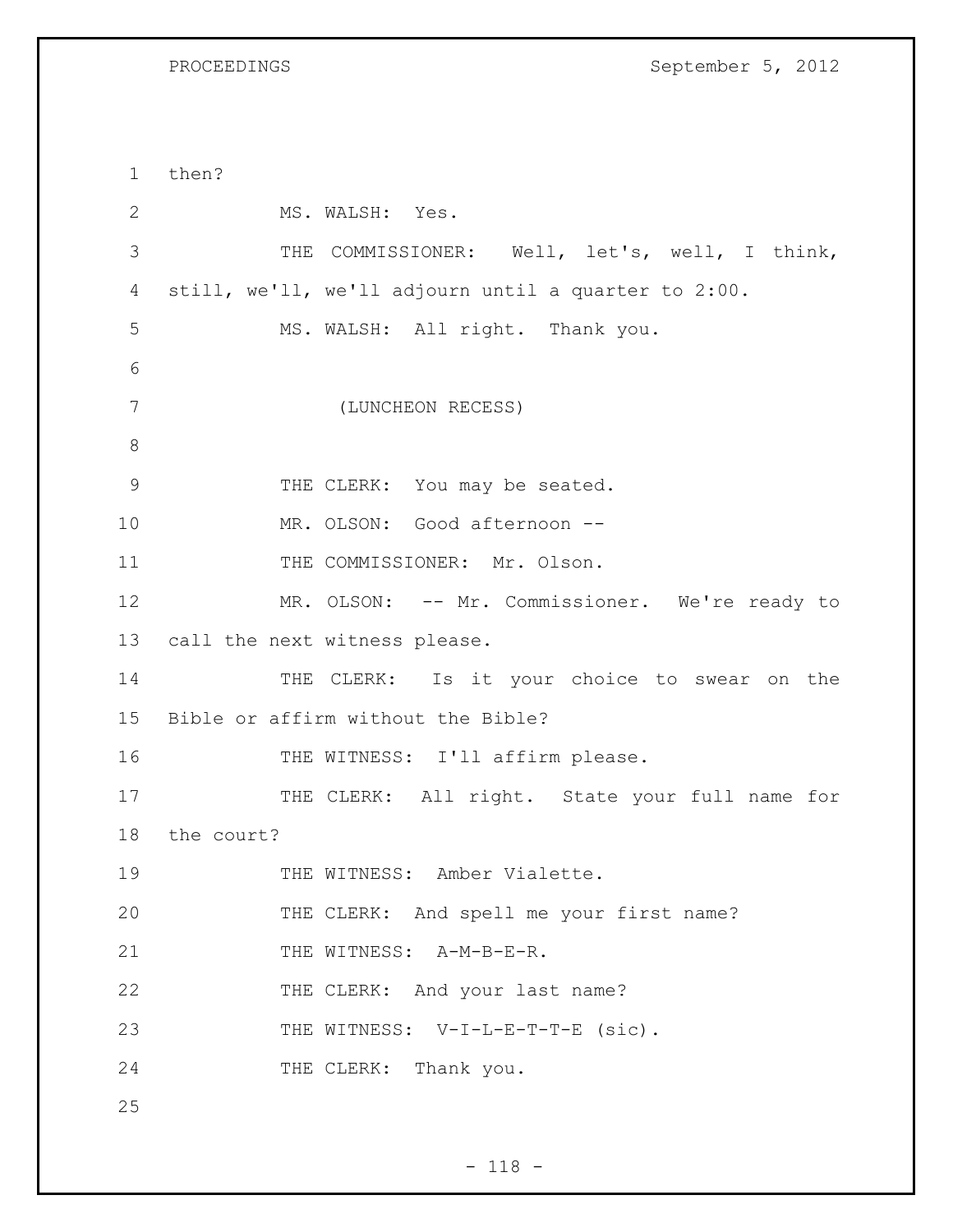**AMBER VIALETTE,** affirmed, testified as follows: THE CLERK: Thank you. EXAMINATION BY MR. OLSON: Q Good afternoon, Ms. Vialette. I understand that you've prepared a PowerPoint presentation that will assist the Commissioner in understanding the information system, the computerized information system used by the child welfare system in Manitoba? A I have. Q And that's called the Child and Family Services Applications CFSIS and intake module presentation? A Yes. Q And you've prepared for use in these hearings? A Yes, I have. MR. OLSON: Just like to mark that as the next exhibit, 16. THE CLERK: (Inaudible) 16. 21 THE COMMISSIONER: Fifteen? 22 THE CLERK: Sixteen. THE COMMISSIONER: Sixteen. Oh yes, there's 14, yes. Exhibit 16.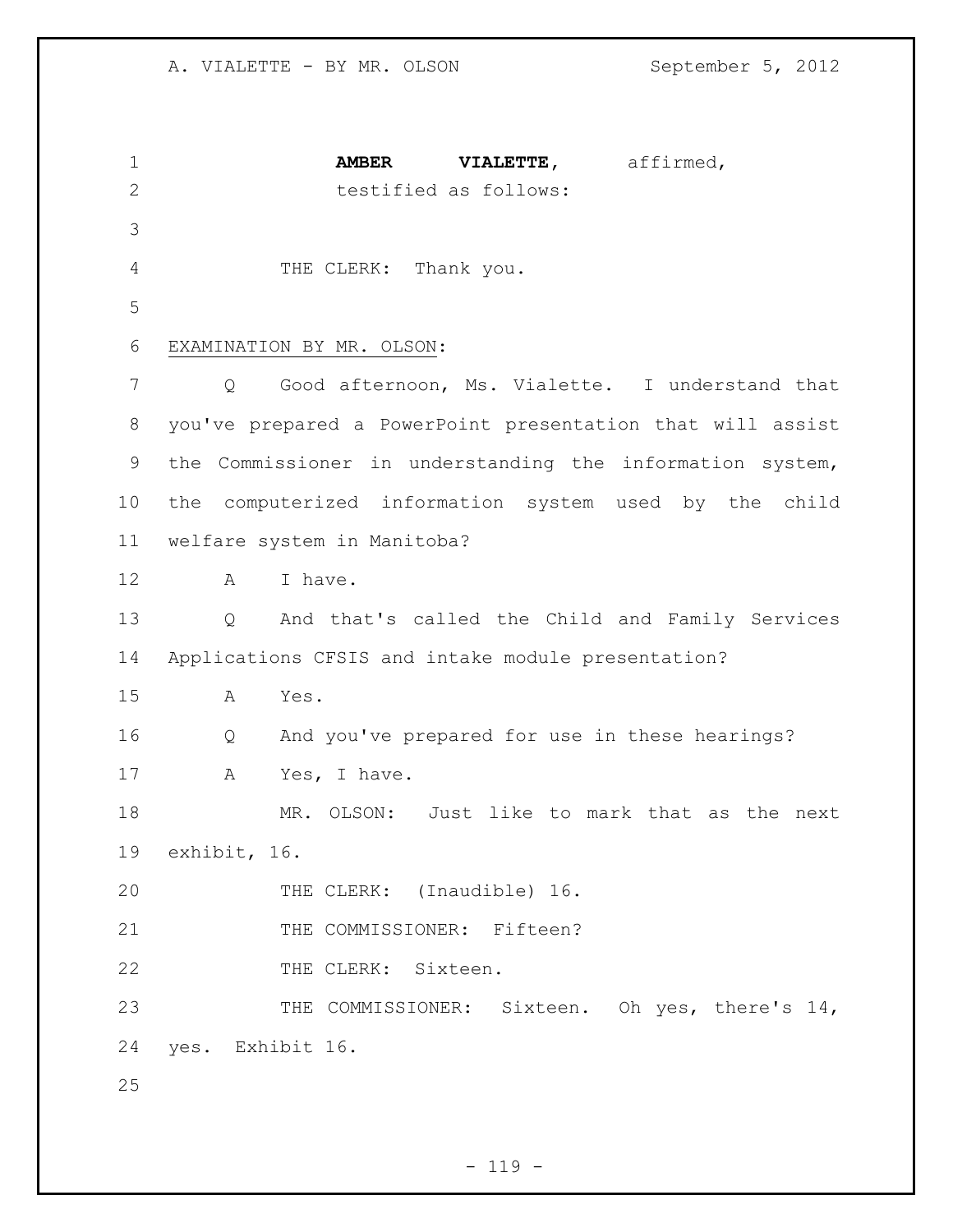**EXHIBIT 16: CHILD AND FAMILY SERVICES APPLICATIONS, CFSIS AND INTAKE MODULE PRESENTATION** BY MR. OLSON: Q So just before we get started, I just wanted to go through your work experience. I understand that you're currently the strategic initiatives and program support person for Child and Family Services of Manitoba? A I'm actually a business, a business analyst with that unit. Q Okay. And you've been doing that since two thousand and -- 14 A Eight. Q -- eight? And just briefly, what is it you do in that position? A In that position, I, I'm actually a social worker by education and I provide business knowledge to the people that are developing the electronic applications for Child and Family Services. Q Okay. And prior to that, I see you, you were the CFSIS and intake module training person for the Child Protection Branch? A Yes, for about four years, I trained both of the applications that I'm going to be referring to today.

 $- 120 -$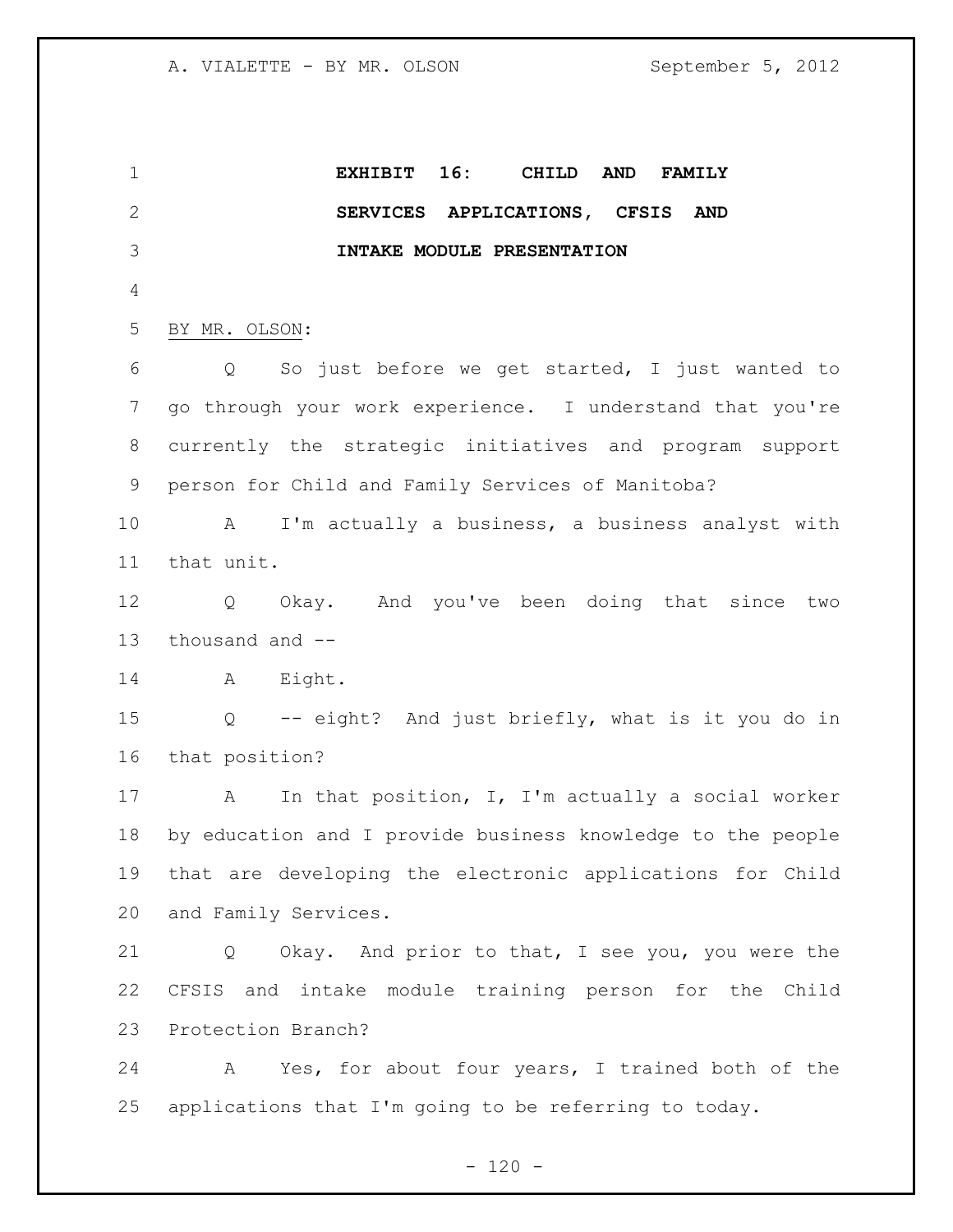Q Okay. And I also see that prior to that, you were an intake and family service worker with Interlake Child and Family Services? A I was, for about three and a half years. Q So you were a front line social worker? A Front line social worker and intake worker. Q And in terms of education, you have a Bachelor of Social Work and a Bachelor of Science? A That's right. Q So with that, what I would like you to do is just take us through your PowerPoint presentation. A Certainly. 13 Q I, I'll sit down. From time to time, I may have questions for you. If you see me rise, that's, you'll know I have, have a question for you, or Mr. Commissioner may have questions for you as you go along. A Thank you. 18 As noted, I am here today to talk about the Child and Family Services applications. There are actually two electronic applications that make up the Child and Family Services database. The first application is the Child and Family Services Information System, known as CFSIS. It was developed in 1993 by a team of social workers and computer developers. It is our case management tool and it is an extremely rich source of data. Within this application,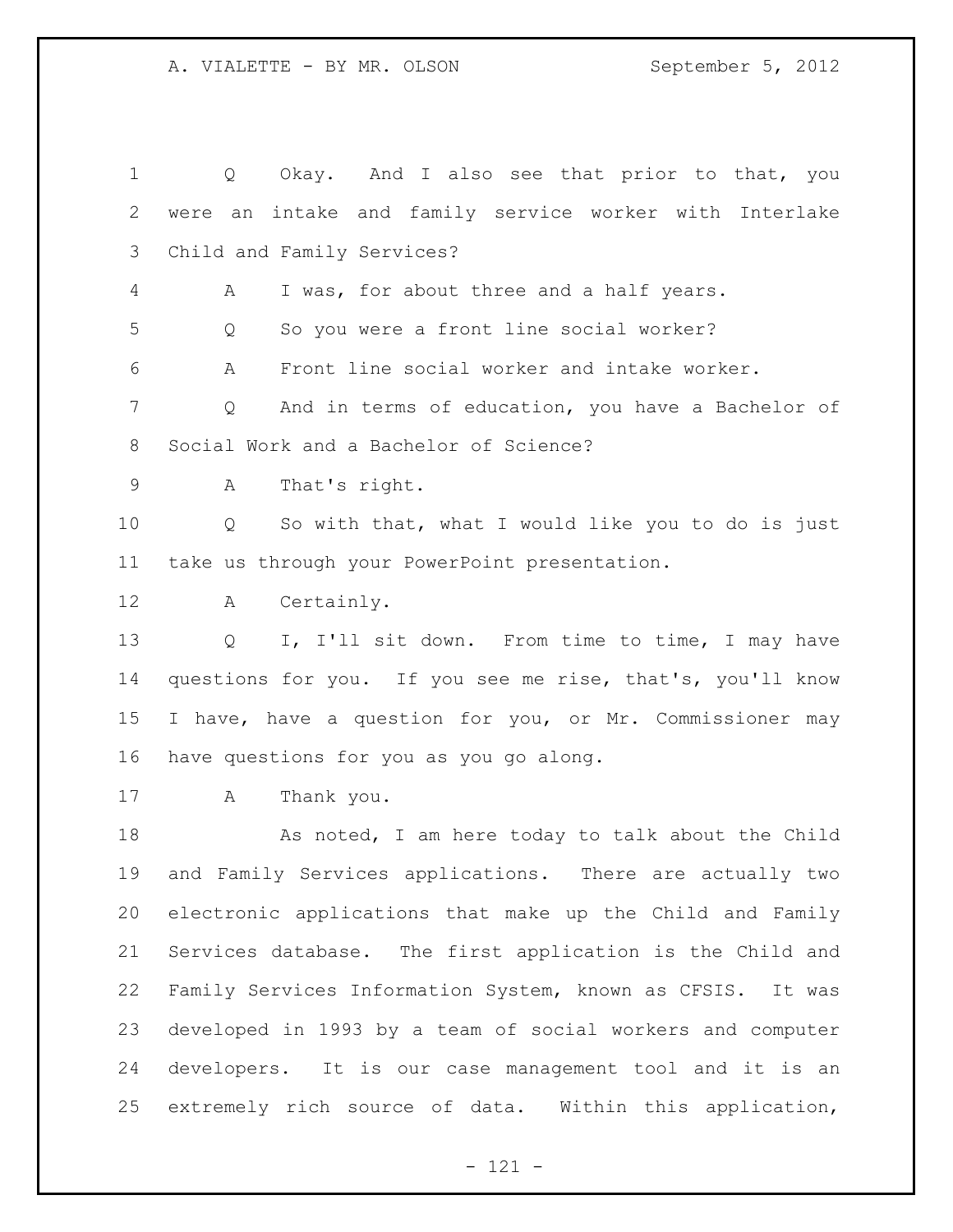this is where workers will document their day-to-day happenings in a case.

 Each agency that has access to CFSIS and that is all of the agencies, have access to the CFSIS cases that are created by their agencies. So what that means is, is if I'm a staff at Interlake Child and Family Services, I would have access to the CFSIS cases that belong to Interlake Child and Family Services. I wouldn't necessarily have access to the cases at Winnipeg Child and Family Services.

 Each agency is responsible for identifying what kind of access or security that a user would need to have. This application was created and is built to reflect the legislation, the standards, the regulations and current business practices within Child and Family Services in Manitoba.

 CFSIS, as it's commonly called, is also linked to our second application, called the intake module.

 The intake module is used to log the first contact with an agency. It was built in 2004, but went live, it was started to used (sic) in Winnipeg in 2005. It's used for all new referrals and any time that a worker is, is given information the child is, or may be in need of protection.

Creating an intake module, an intake in the

 $- 122 -$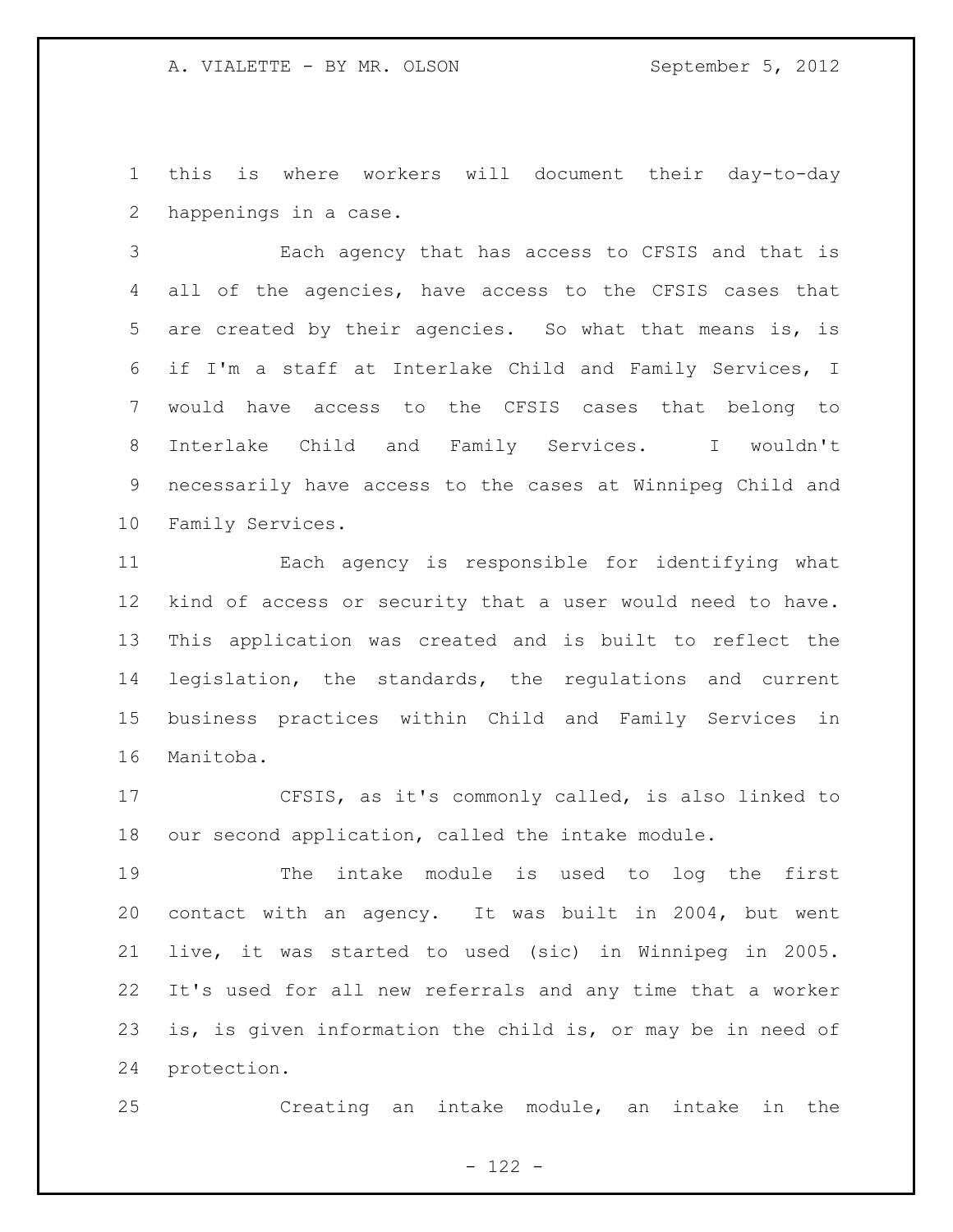intake module will then allow the worker to see all other intakes involving that person. So, for example, if there was an intake that involved Amber Vialette, the worker would then be able to see all other intakes across the province that involved Amber Vialette.

 The applications are available 24 hours a day, seven days a week. Currently, there are over 2300 registered users in over 130 sites across the province. Every day, we have approximately 1600 log ins. And what that means, is every time a user logs in, or signs into the system, that's counted as one. So there's over 1600 of those every day. In the event that a user has difficulty using either of the applications, we do have a help desk available to assist those users. A person could contact the help desk by either telephone, we have a local and a toll free number for that, as well as an e-mail address that they can contact them by.

 Who has access to the Child and Family Services applications?

 THE COMMISSIONER: Well, just let me ask you this, you, you've talked about the, the, the, the two -- what, what -- how did you describe it, two services?

23 THE WITNESS: Two applications.

 THE COMMISSIONER: Two applications. Now, is what you, what you're addressing now relates to both

 $- 123 -$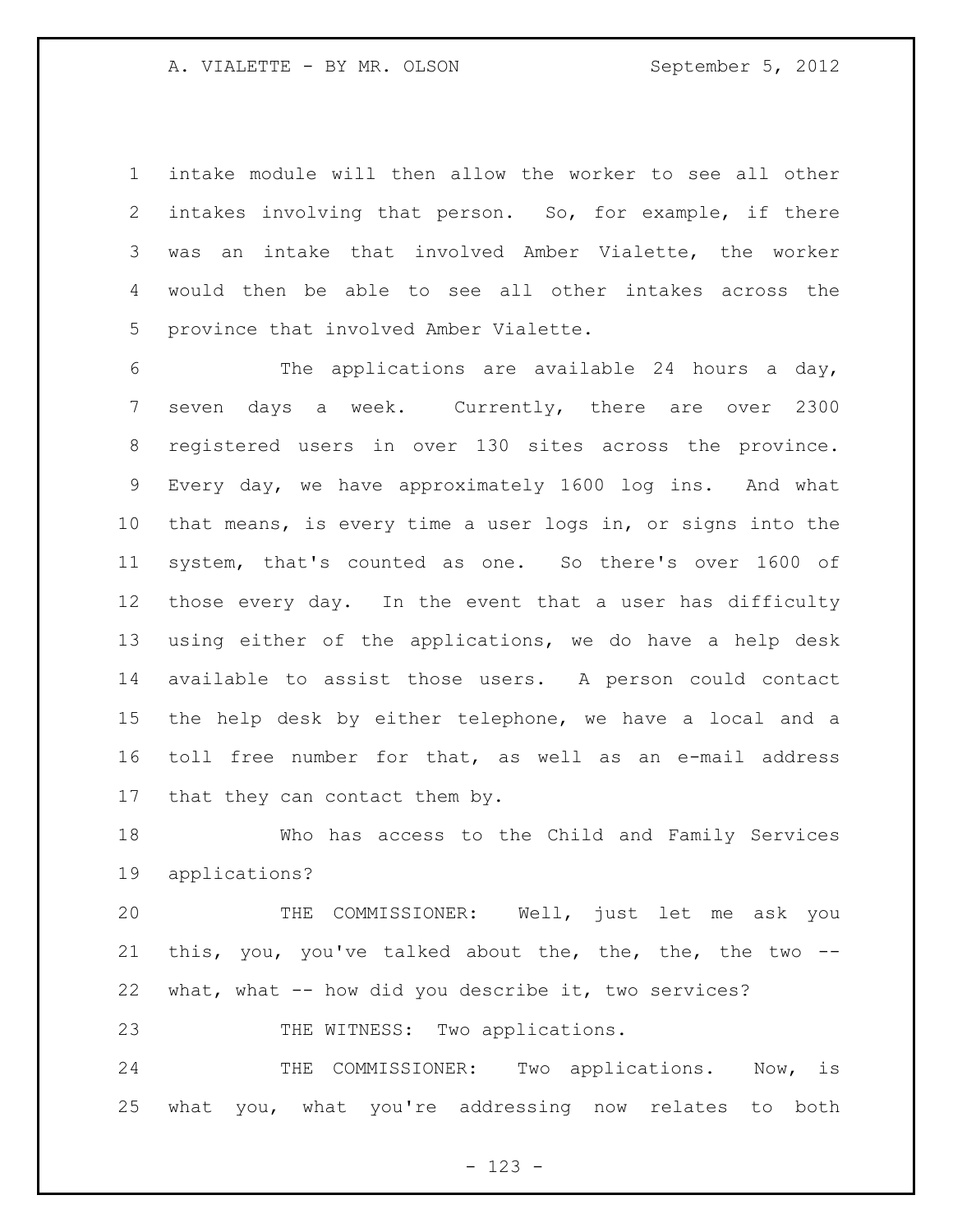applications?

2 THE WITNESS: It does.

3 THE COMMISSIONER: Okay. That's what I didn't -- THE WITNESS: It does, CFSIS and the intake module --

THE COMMISSIONER: Yes.

 THE WITNESS: -- they talk to one another and they are linked in the same database.

9 THE COMMISSIONER: Right. Okay.

 THE WITNESS: And who has access to that database? Social workers, supervisors, administrative assistants, agency executive, authority personnel, Child Protection Branch personnel and also social worker at the Children's Emergency and Office of the Children's Advocate. Those last two have read only access, which means that they can't actually make any changes into the cases. They could only read certain information. The social worker at Children's Emergency, if they want further information about a case, would actually have to call the worker at an agency to get that information. They would just be able to see that a case exists.

 Person records are the foundation of the database. Both CFSIS and the intake module share person records.

A person record is information about a particular

 $- 124 -$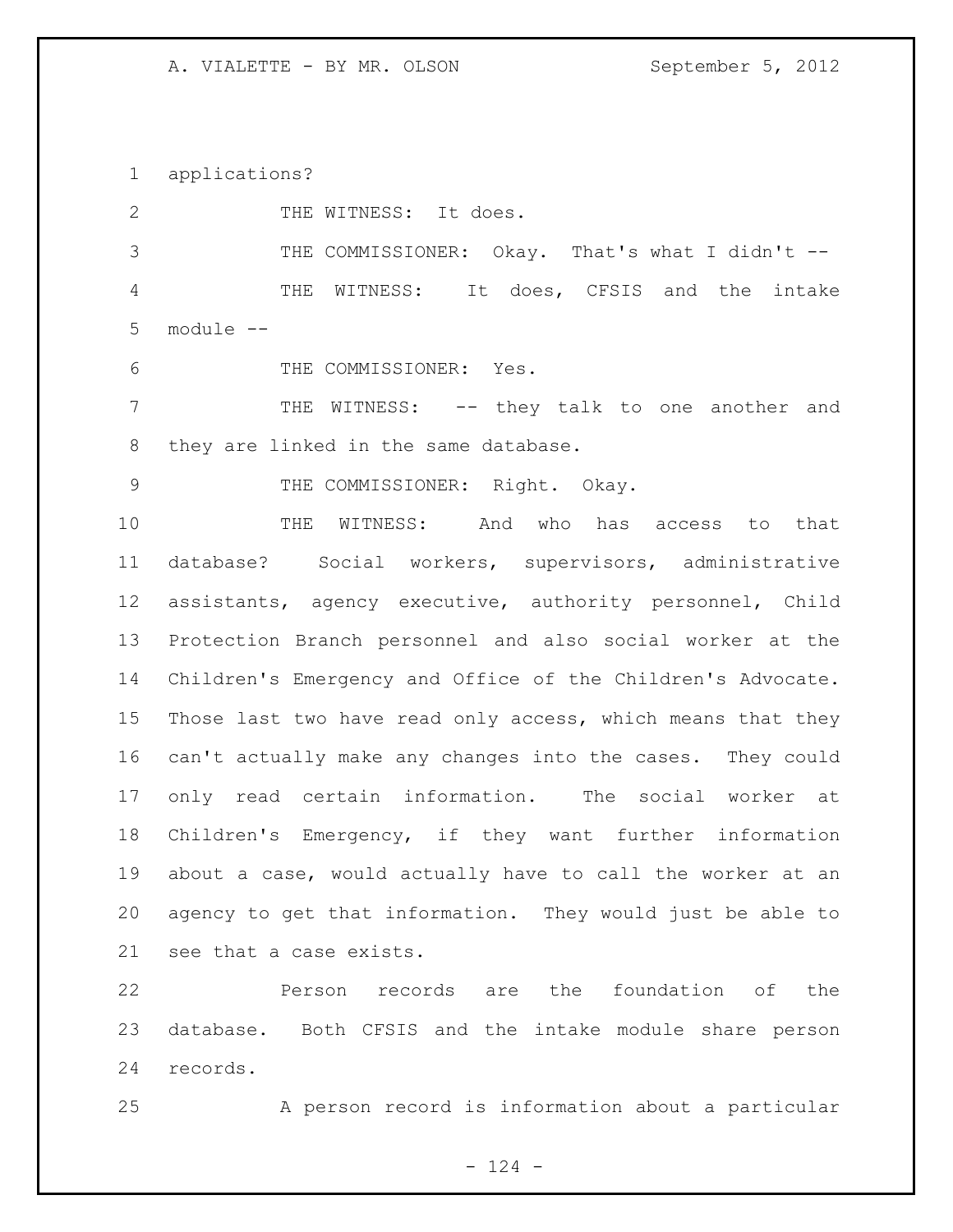person. So I, Amber Vialette, would have a person record in the database and my person record would show information about me. For example, my birth date, my age, my address. Those are things about me.

 Currently, we have over 500,000 person records in the database and for every one person, there should only be one person record. And my person record should show the cases that I'm attached to. So as a person, I may be attached to a child in care case, I may be attached to a foster care case and I might be attached to an employee case. There would only ever be one Amber Vialette in our whole database of 500,000 people.

 This is an example of what a person record looks like. On the top of the screen, we have the person's name 15 and then below that, we have other names that a person may be known as and we're going to be using the person's known as name, their legal name, perhaps their maiden name and any other names that that person's known as, such as a nickname.

 We would then identify what the gender of the person is, their age, and also their date of birth.

 On the bottom of the screen of a person record, we can see the cases that this person is attached to. So this one person record would be attached to all of these CFSIS cases on the left hand side and all of these intake

 $- 125 -$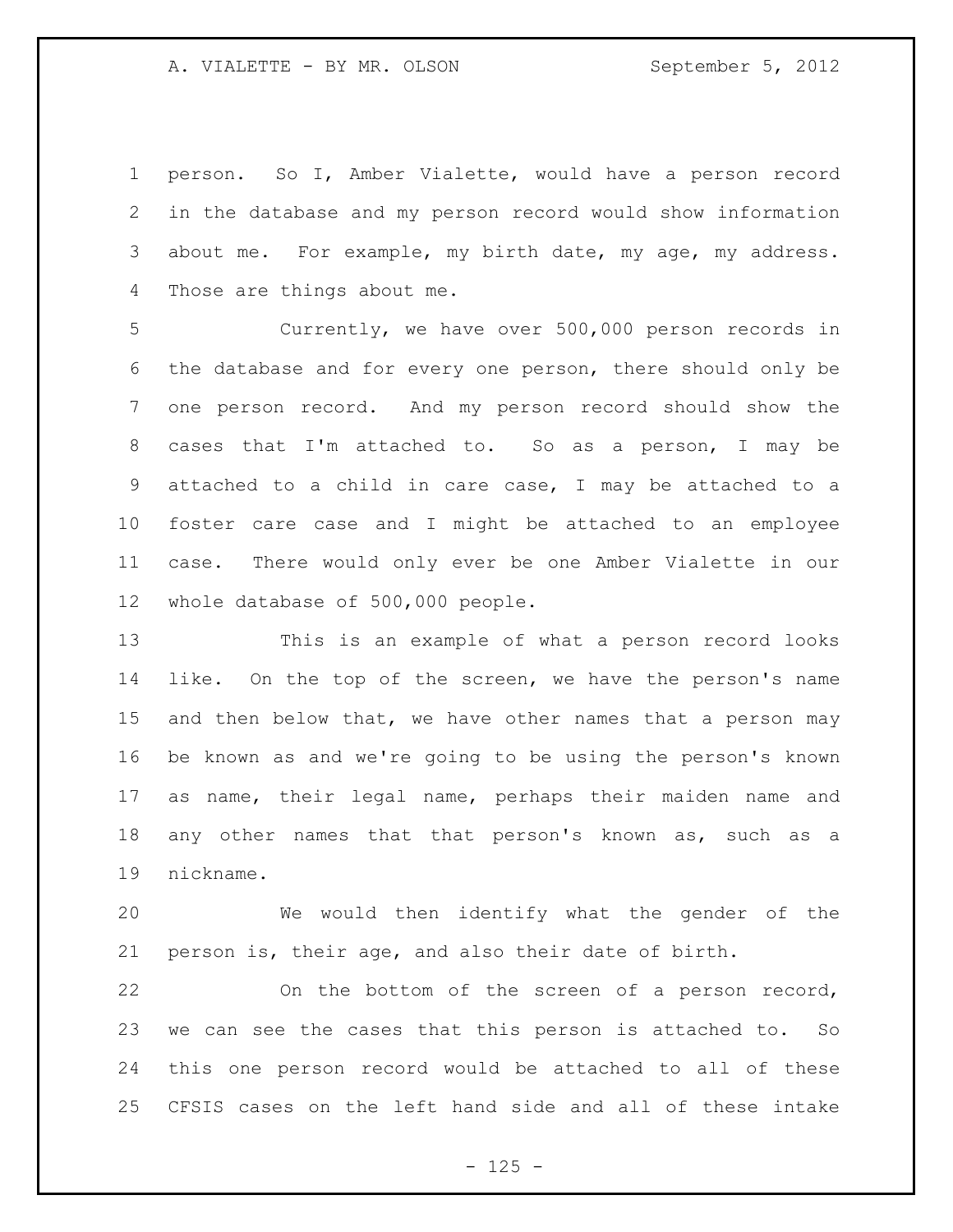A. VIALETTE - BY MR. OLSON September 5, 2012

 cases on the right hand side. And those are the cases that this one person record has been attached to.

 THE COMMISSIONER: And, and did you tell us how long has this system been in operation?

 THE WITNESS: The system was developed in -- the CFSIS side of the applications was developed in 1993 and the intake module was developed in 2004 and went live in Winnipeg in 2005.

 A prior contact check is a function that's commonly used to determine if prior contact with Child and Family Services that's been recorded in the electronic systems has occurred. So this would be used if a worker wanted to know, has Amber Vialette had any previous Child and Family Services interaction?

 Searches are based on names that are spelled alike, sound alike, age alike, gender alike and are associated with the names, other names used by the individual. So our system is going to search for Ambler (phonetic), Amber Vialette, at whatever age is entered by the worker. Our system will return up to 100 of the closest matches. I would then need to start -- look at the person profile, which I'll show you in one moment, to determine if that is indeed the person I'm looking for. At 24 the end of the day though, it is up to the worker to search through the prior contact check returns to determine if the

 $- 126 -$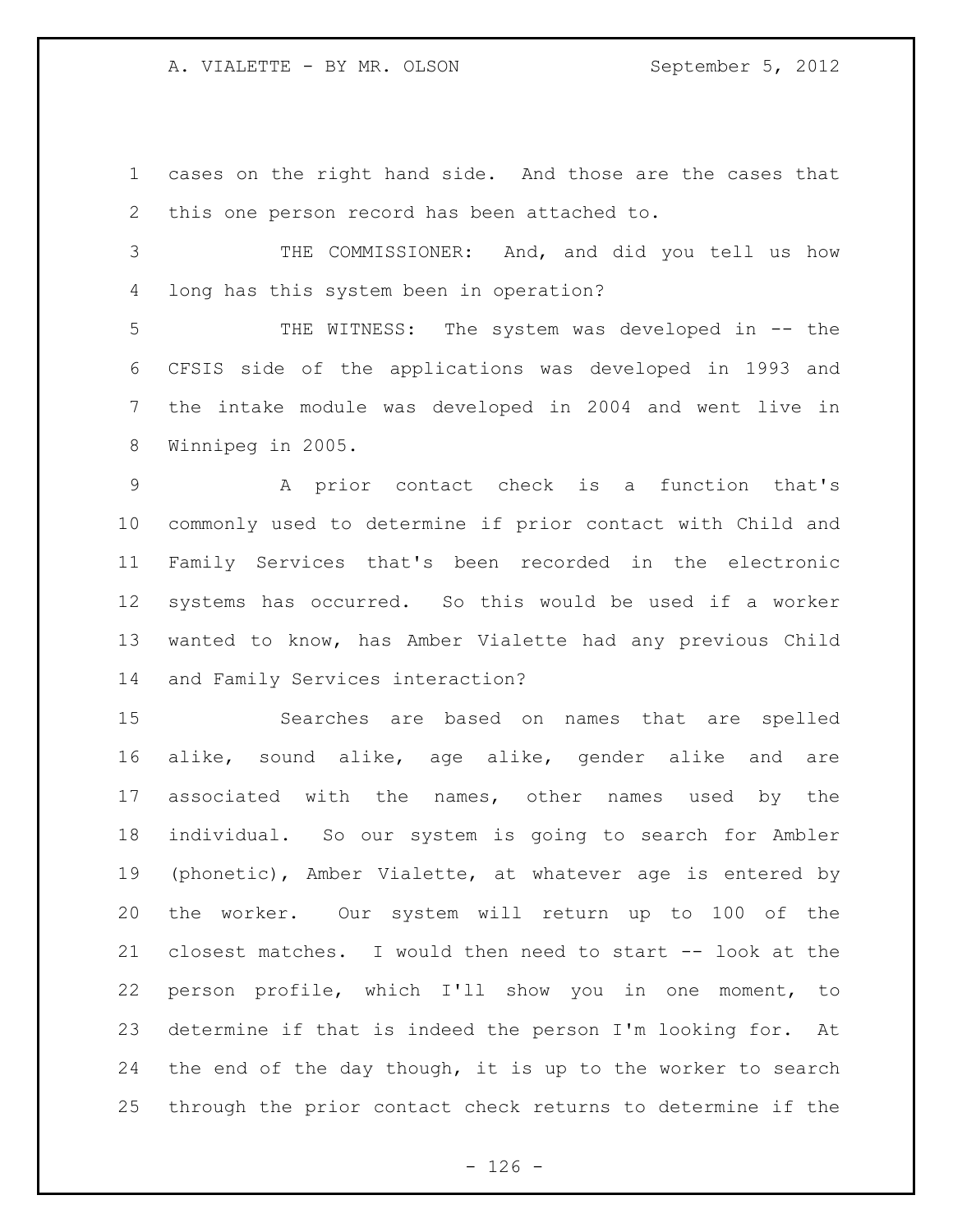person they're looking for is in the Child and Family Services database or not.

 This is an example of what a prior contact check would look like. On the top line, I have searched for a person called Ma Presentation and her age, I've entered as 32, with a gender of unknown. I have redacted this screen, because it is a snapshot of the real database, to protect the names that are in there.

 You'll notice that on the second line I had a return for Ma Presentation at a match of 81 percent. That 81 percent match is based on how closely I spelled the name, how closely I got the age right and how closely I got the gender right. So I was an 81 percent match. There are 14 a few names there that are redacted and then further down, there's someone called Pa Presentation, who has a 74 percent match and as I look over, his age is 47 and he's entered as a male.

18 As a worker, or a user of the system, I would need to then determine which of the persons in this database, if any, is actually the person I'm looking for. So to do that, I would click on the person profile button at the bottom, which would give me more information about the person record that I want to look at.

 When I look at the prosive (phonetic), person profile, I'm then given information about the names that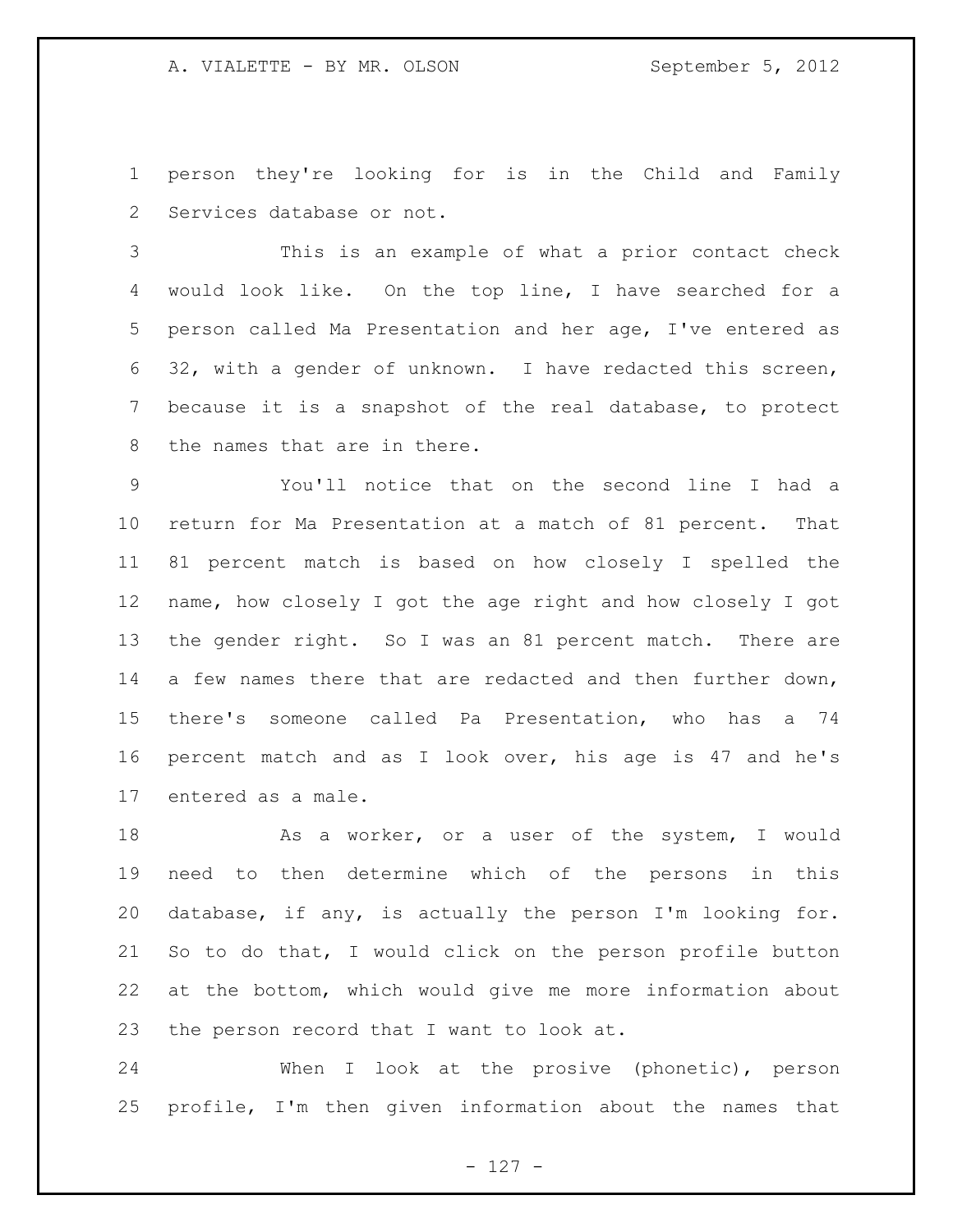this person may also be known as, their birth date, their age, gender, last known location address, a care and caution, which gives me information that I may need to be aware of if I'm visiting this person and then, at the bottom of the screen, also information about who's associated to this person. Often we'll know more information about the person than just their name. We'll also know perhaps a spouse or a partner, or the name of their children. And this will help me determine if this is the person that I'm looking for.

 If it's not the person I'm looking for, I would simply go on to the next name in the list and determine if that's the person I'm looking for, until I exhaust all possibilities.

 If this is the person I'm looking for, then I'll want to know what types of cases has this person been involved in? So I would go to the cases involving this person button.

 We have 20 separate case categories in CFSIS and some of the more commonly used case categories are child in care, family enhancement, protection, voluntary family service, adoptive applicant, alert and foster care management case. And knowing what those acronyms are are going to help me to determine what types of cases this person's been involved in.

- 128 -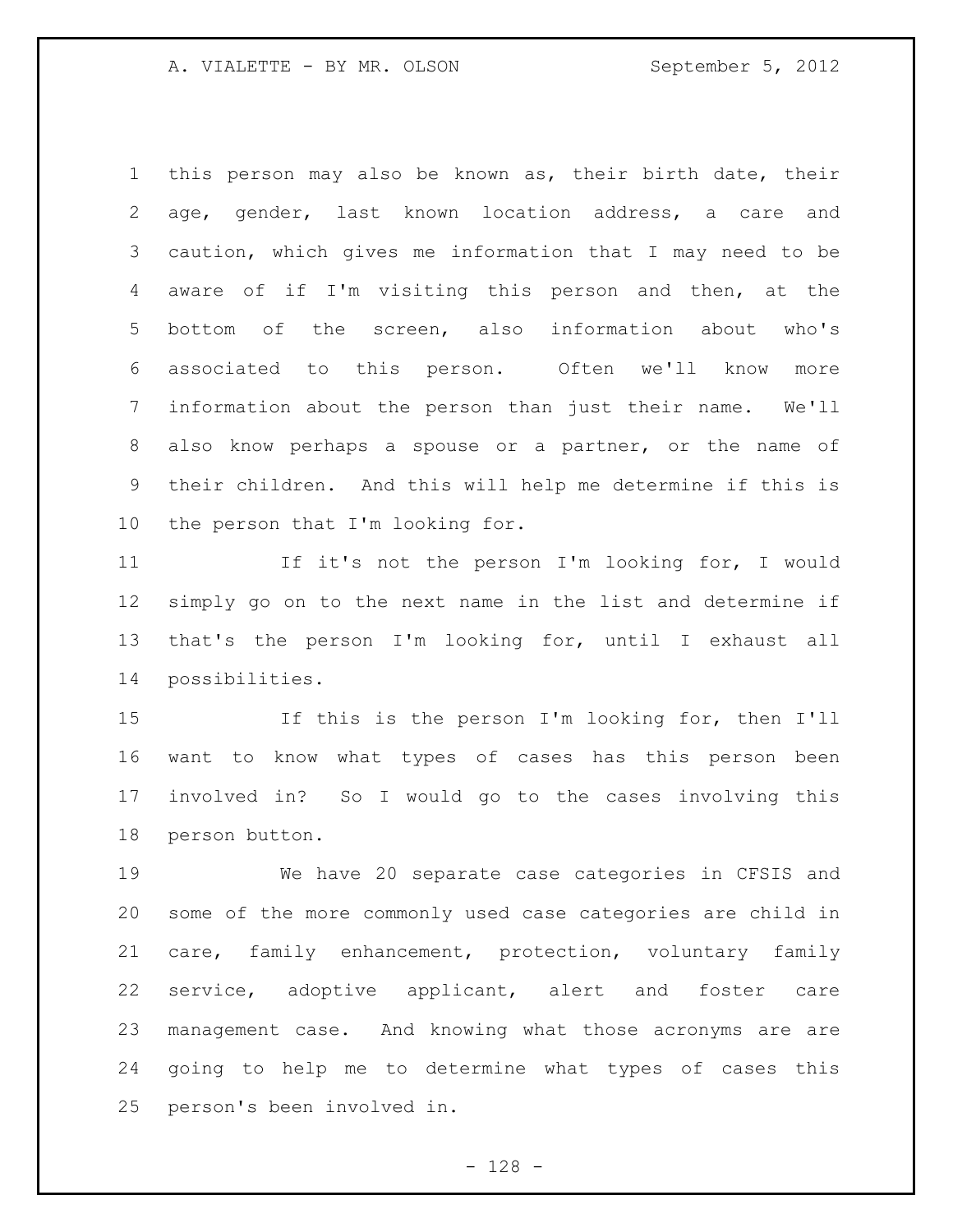When I look at the cases that this particular person was involved in, I can identify from the status, is that case opened or closed? Or is it waiting closure? Or is it still pending, and under the case category, knowing what those acronyms mean. So I know that PRT means protection, CIC means child in care. I know what those, those are from that list of 20. I'm also able to see who's the case reference and what is their household status within the case?

 On the bottom of the screen, I'm able to see the intake cases that this person has been involved in as well. The CFSIS cases are on the top and the intake cases are on the bottom.

 If I'm a worker with an agency that has the case open, I could simply just click on the case and be provided with information. If the case was open to an agency that is not my own, then I would need to get further information about who to contact with that case.

19 19 If I scroll over, I'm provided that information. I'm provided the name of the worker, their phone number and the agency that they're working for and I would be able to contact that agency/worker to determine information about the person and the case.

 This is an example of what a protection case would look like in CFSIS. The protection case has a PRT/M

 $- 129 -$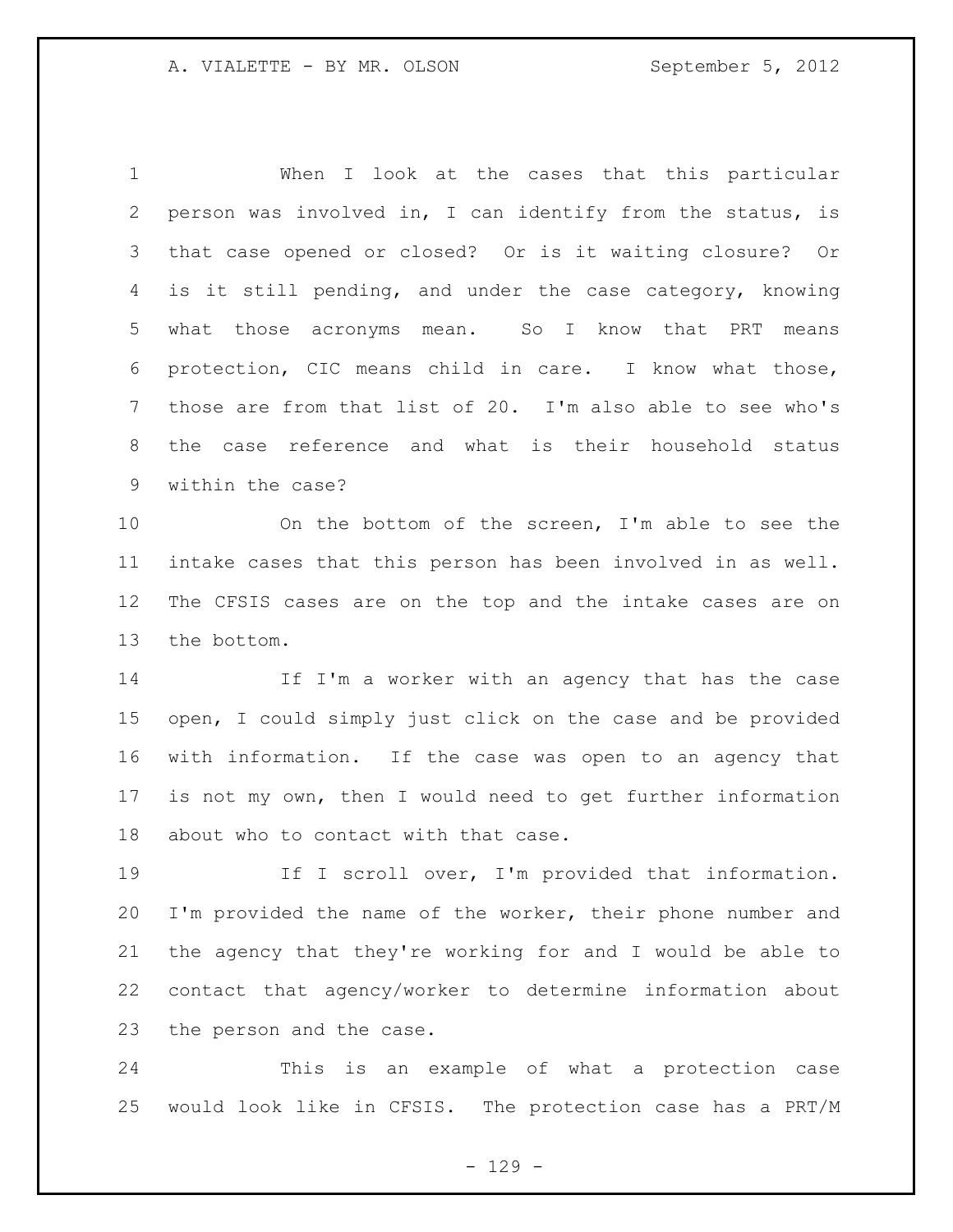A. VIALETTE - BY MR. OLSON September 5, 2012

 in the top left hand corner. The M would signify that this particular case had maltreatment in it. This is actually a function that wasn't developed until 2007.

 Case reference for this case is Ma Presentation and her case status in this situation is waiting closure. However, this is where I would look to see what the status of the case is.

 On the right hand side, I have who is involved in the case and I also have the worker and the supervisor.

 At the bottom of the, at the bottom of the page, I have a recordings button, which, if I want to know what the recordings of the case say, I would just simply click on the recordings button and I could get into the recordings. The recordings are only viewable if you have access to the case. So if I worked for this particular agency, I would then have access to the recordings.

 The recordings are listed in chronological order and it's just a simple click and it would take me into a Word document if I was, had access to this case.

 Recordings can be accessed by those with security to access the case and are read only. Only the person who edit, who created the original recording can edit the recording. The recording can only be deleted by the person who added the recording to the case.

It's very common for a social worker or a CFS

 $- 130 -$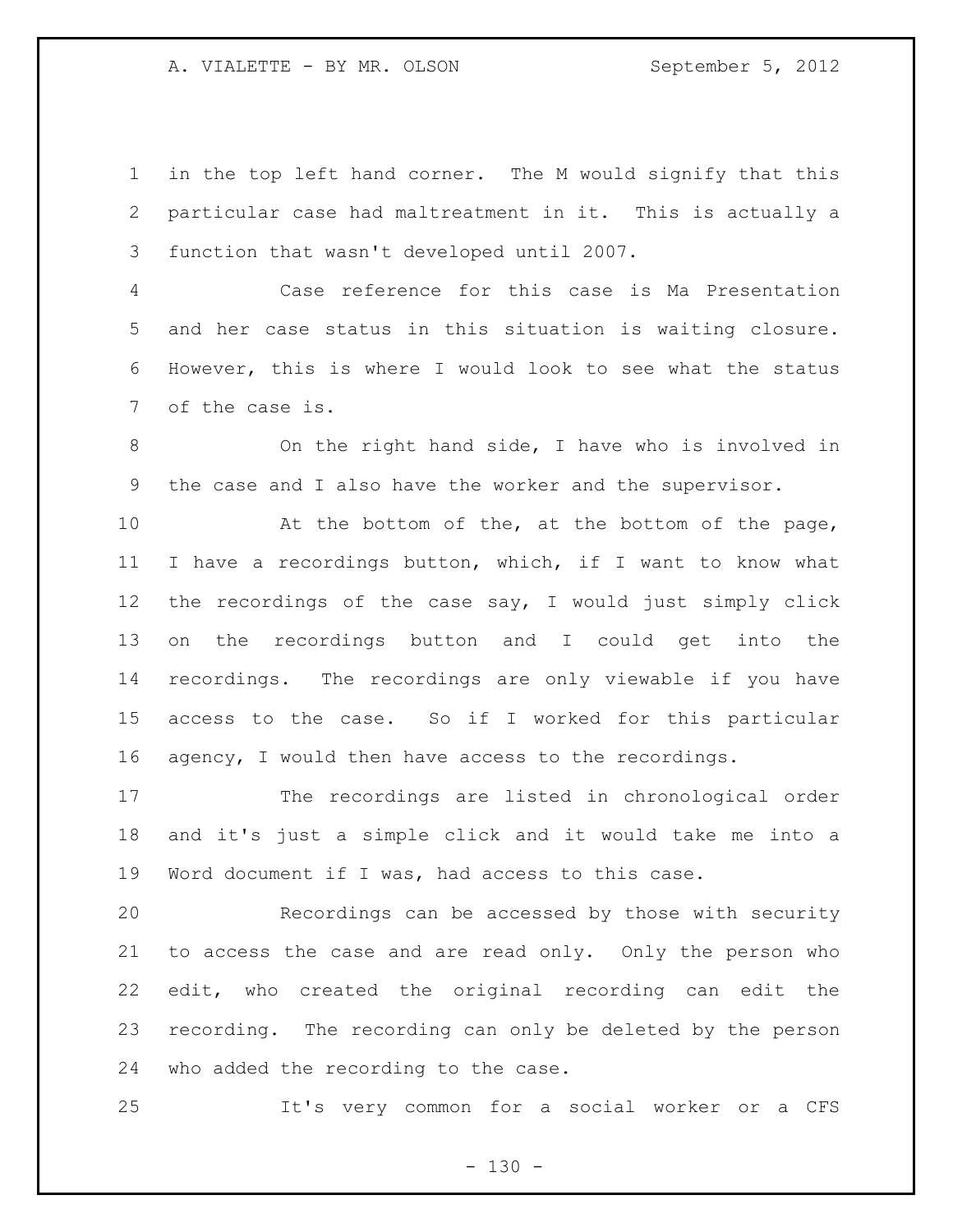worker to create a Word document then pass it off to an administrative person to have it uploaded to CFSIS, but that would depend upon the agency practice.

 Because only the person who created and the person who added the case can do any kind of manipulation to the recording, a supervisor couldn't come into CFSIS and edit a recording, nor could another worker. They could only, only edit their own.

 This is an example of what a child in care case would look like, very similar to the protection case. It has the case reference, the case status, people in the case and the recordings button. It's very similar.

 The difference with a child in care case is in the details. And the details of the case, of a child in care case, are going to identify the legal status and placement information of a child in care. And the legal status would be listed on the left hand side, as it's input into the system, along with the facility of the placement of the child and the start and end date of each particular placement.

 The Child and Family Services applications are confidential, but we do have additional confidentiality settings, to ensure a further degree of confidentiality. We have two settings, one called confidential and one called restricted. High profile cases, such as a child

- 131 -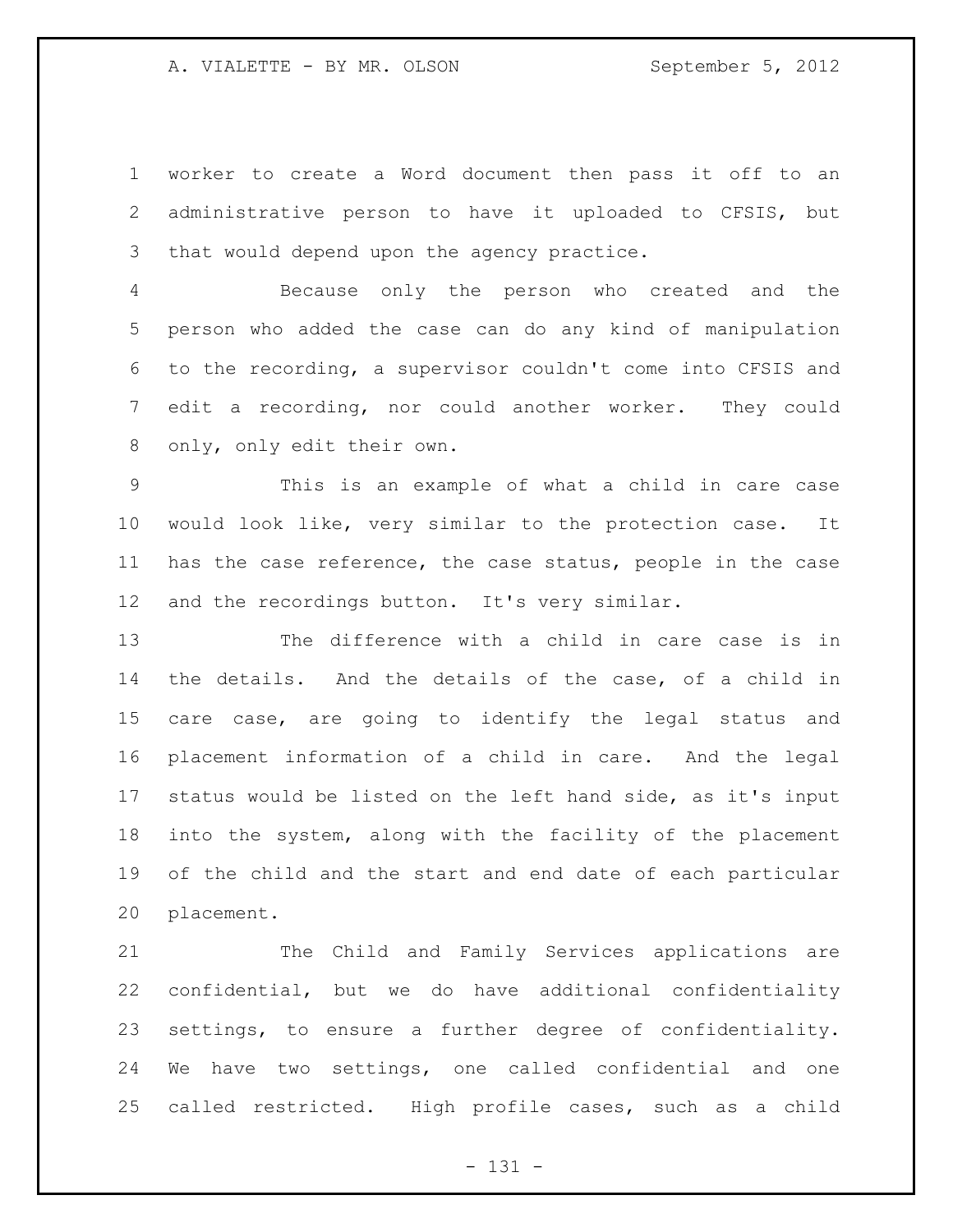death, or perhaps a missing child, would be marked restricted. Cases involving staff or adoptions are marked confidential and this gives them a higher degree of confidential, above and beyond what the Act offers all cases in CFSIS and the intake module.

 If a case is marked confidential or restricted, there is very limited information available in a PCC. A PCC is prior contact check. If one -- if a worker is looking at one of these cases, they would have to contact the help desk for more information about that case.

 This is an example of what a prior contact check would look like if it was marked restricted. All the information I would get is that I would need to call the help desk for more information.

 When logging on to the system, workers are presented with confidentiality notice and this is alerting users to check, to Section 76 of the Child and Family Services Act. They have to click accept before they can go any further into the system. They also have to acknowledge that there may be, they may be penalized if they breach the system for any purpose other than outlined in the Act.

 And these are the two screens that they must click before they can actually get into the system. So they're saying that they're about to view confidential,

- 132 -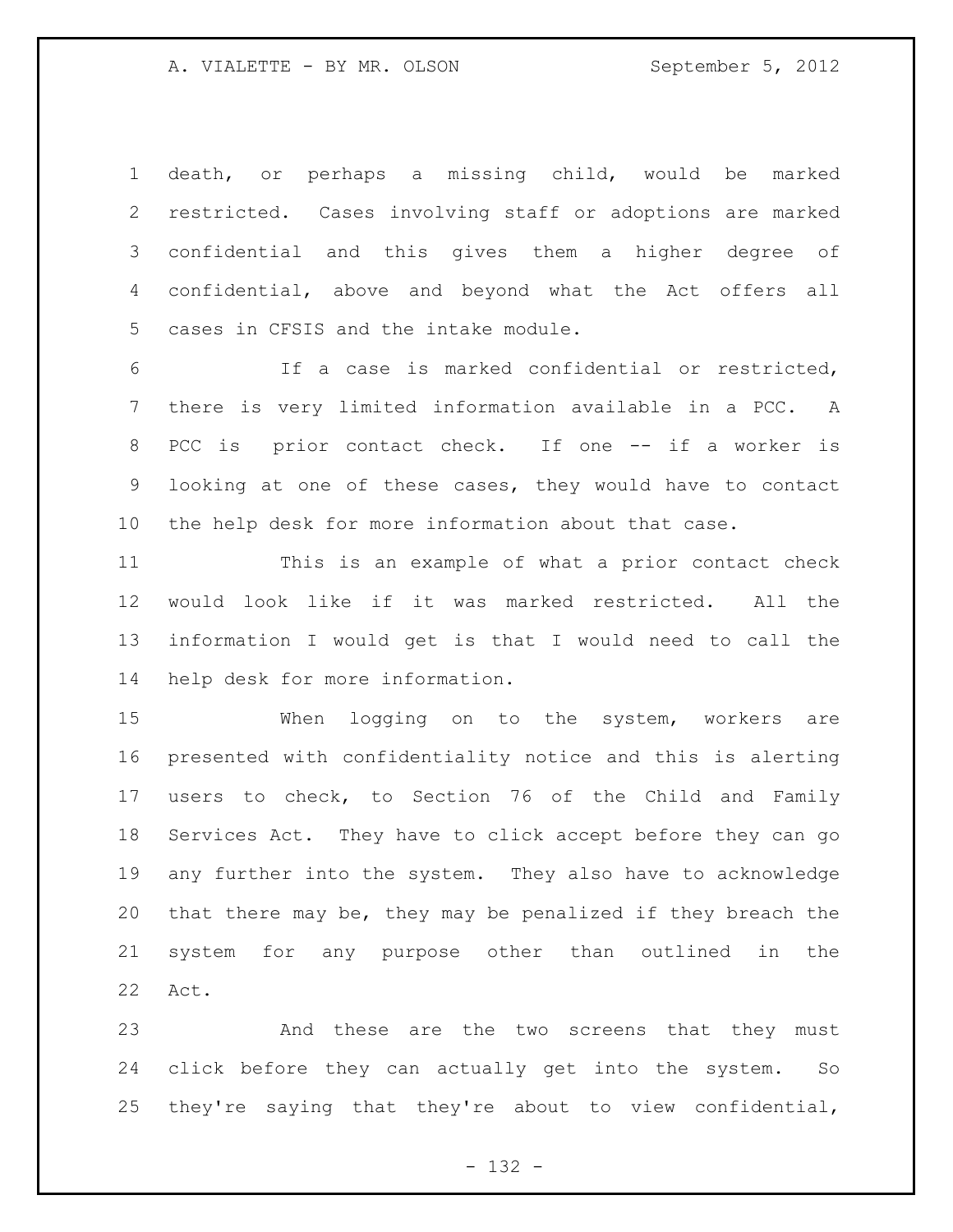confidential information and that they're aware of the penalties.

 We're able to track use within the applications, both CFSIS and the intake module. We're able to track prior contact checks completed by a particular user and we're also able to track a person who searched for a particular person record. So what does that mean? It means that we can track who has searched for Amber Vialette and we can also track who Amber Vialette has searched for. And those are the two things that we can track.

 The second application is the intake module. As I said earlier, the intake module was developed in 2004, but it went live in Winnipeg in May of 2005. The intake module is the first point of entry into the Child and Family Services applications and service from a Child and Family Services agency. It's used whenever a child is or might be in need of protection. But it also logs activity for non-child welfare and child welfare referrals. So a non-child welfare referral might be somebody calling an agency asking if there's a parenting class available in the community.

 Both of these applications talk to one another, 23 so that when a prior contact check is done, we can see both the CFSIS side of activity and the intake side.

THE COMMISSIONER: Just so I understand this --

- 133 -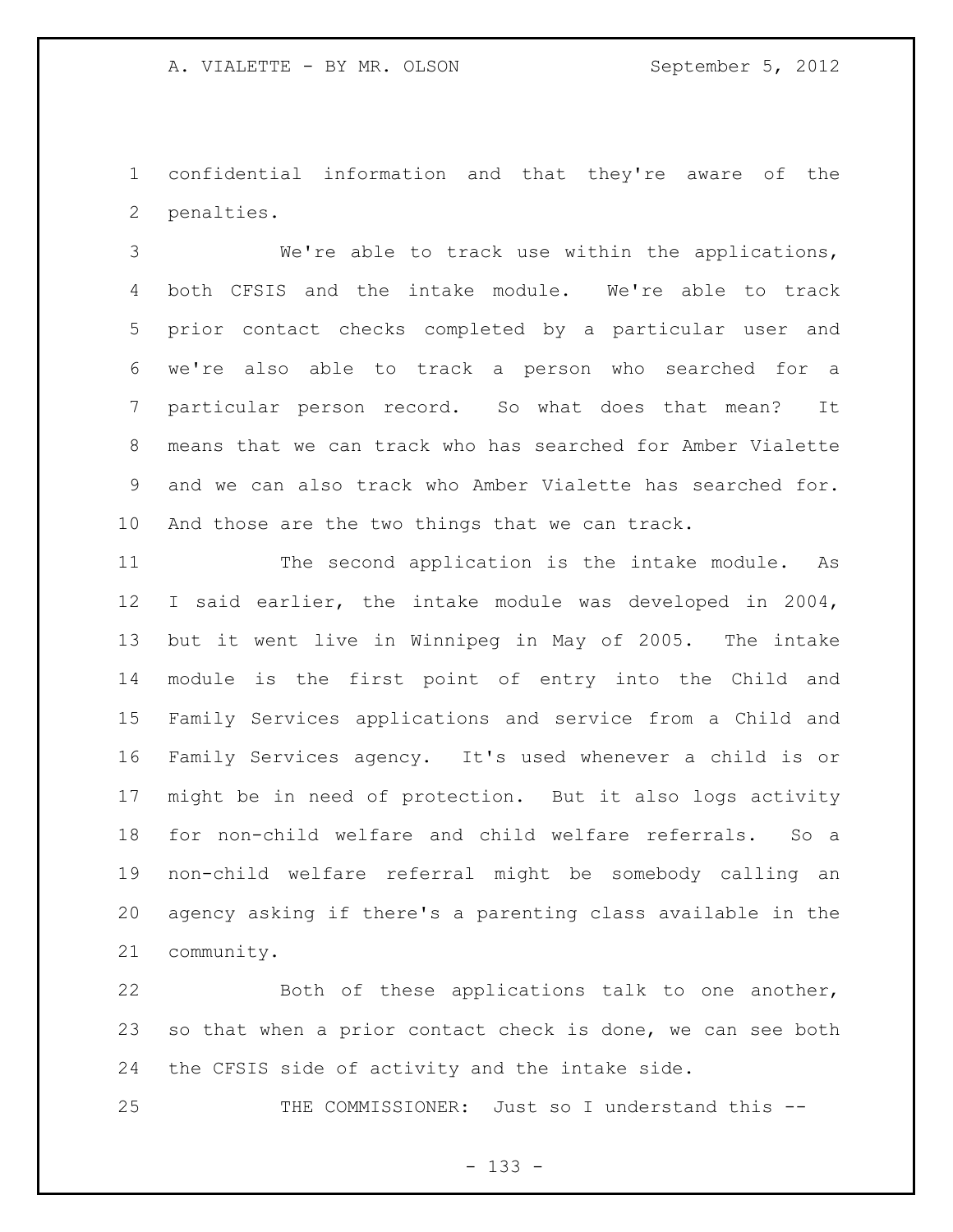1 THE WITNESS: Um-hum. 2 THE COMMISSIONER: -- you're, you're now moving into the, the intake module? THE WITNESS: Yes. THE COMMISSIONER: Did -- would, would the first -- was the person's records, is that the start of the, of the, of the other one? 8 THE WITNESS: No, the person records are shared between the two applications. So as a person, I might be involved in an, in a CFSIS case and I might be involved in an intake case. 12 THE COMMISSIONER: Oh, I see. 13 THE WITNESS: It's just logged in a separate application. 15 THE COMMISSIONER: Okay. 16 THE WITNESS: When a person, when a, when a user creates an intake, it then allows them to see all other intakes that have been created on that person. So if I, Amber Vialette, was saved in an intake, the worker would then be able to see all other intakes that I've been involved in, so all other times that I might have been in, in need of protection. This is a screen of what the intake module looks

 like. A worker would simply navigate through the left hand navigation bar and enter information that is required in

- 134 -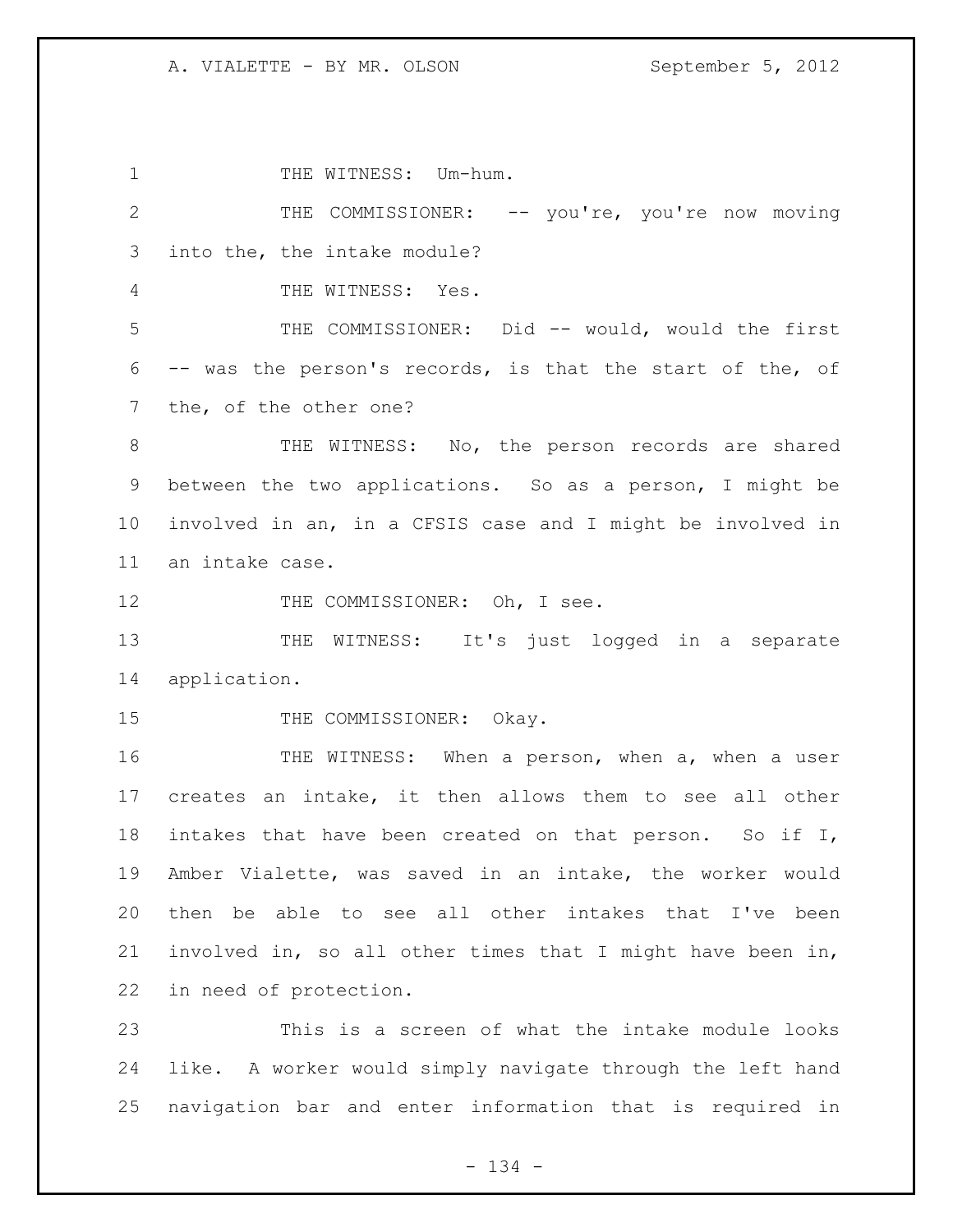## A. VIALETTE - BY MR. OLSON September 5, 2012

 each field. The intake module is set up in sort of a template matter, so that the worker can work through and enter the information that's requested of them.

 In our systems, we do have a few registries, one of which is the Child Abuse Registry. And the Child Abuse Registry, there are three ways in which a person's name can be entered on the registry. The first is if a person is found guilty of, or pleaded guilty to an offence involving a, the abuse of a child in a court, inside or outside of Manitoba. The second is if a person is found to have abused a child, under a proceeding of the Child and Family Services Act. And the third is as outlined in the Child and Family Services Act, an agency, child abuse committee, may enter the name of a person on a registry.

 Child Abuse Registry checks are done at the agency level for only two reasons. The first is in a protection investigation and the second is in a place of safety.

 We do have a Child Abuse Registry unit at the Child Protection Branch that provides self checks for people who want to have a Child Abuse Registry check done for either employment or for volunteer purposes.

 When a check is done, one of two screens will be the result. The first screen is that the person is not on the abuser registry and the second message is that the

 $- 135 -$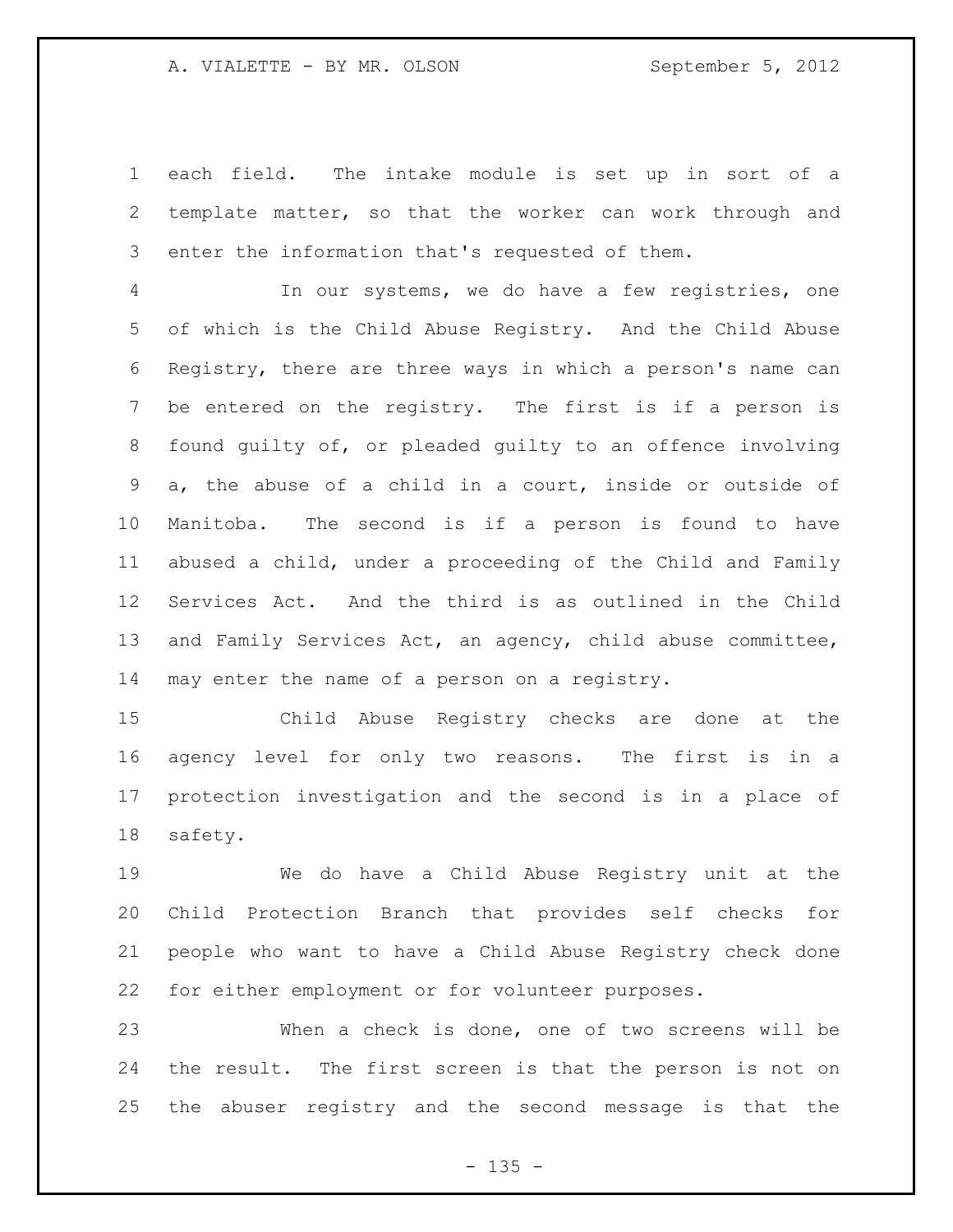A. VIALETTE - BY MR. OLSON September 5, 2012

 person is on the Child Abuse Registry. If a person appears to be on the Child Abuse Registry, then further measures would need to be taken. The child abuse registrar would need to be contacted to confirm that this is, indeed, the person that is on the Child Abuse Registry.

 And that's the conclusion of my, of my presentation. I just want to go through a few stats to display how data rich our system actually is.

 Every month, there are about 63,000 prior contact checks completed. We have about 6900 Child Abuse Registry checks, that's both at the agency level and by the Child Abuse Registry unit. We add almost 6,000 recordings every month. Twenty-three hundred intakes are created every month. Thirteen hundred new person records. About 570 new cases every month. Thirty-nine child in care transfers are completed, as well as approximately 20 child abuse registrations every month.

18 And that concludes my presentation.

BY MR. OLSON:

 Q Thank you for that. I have just a few questions for you. First of all, I just wanted to clarify that. So the intake module was, was rolled out in Winnipeg in May 2005?

A Correct.

- 136 -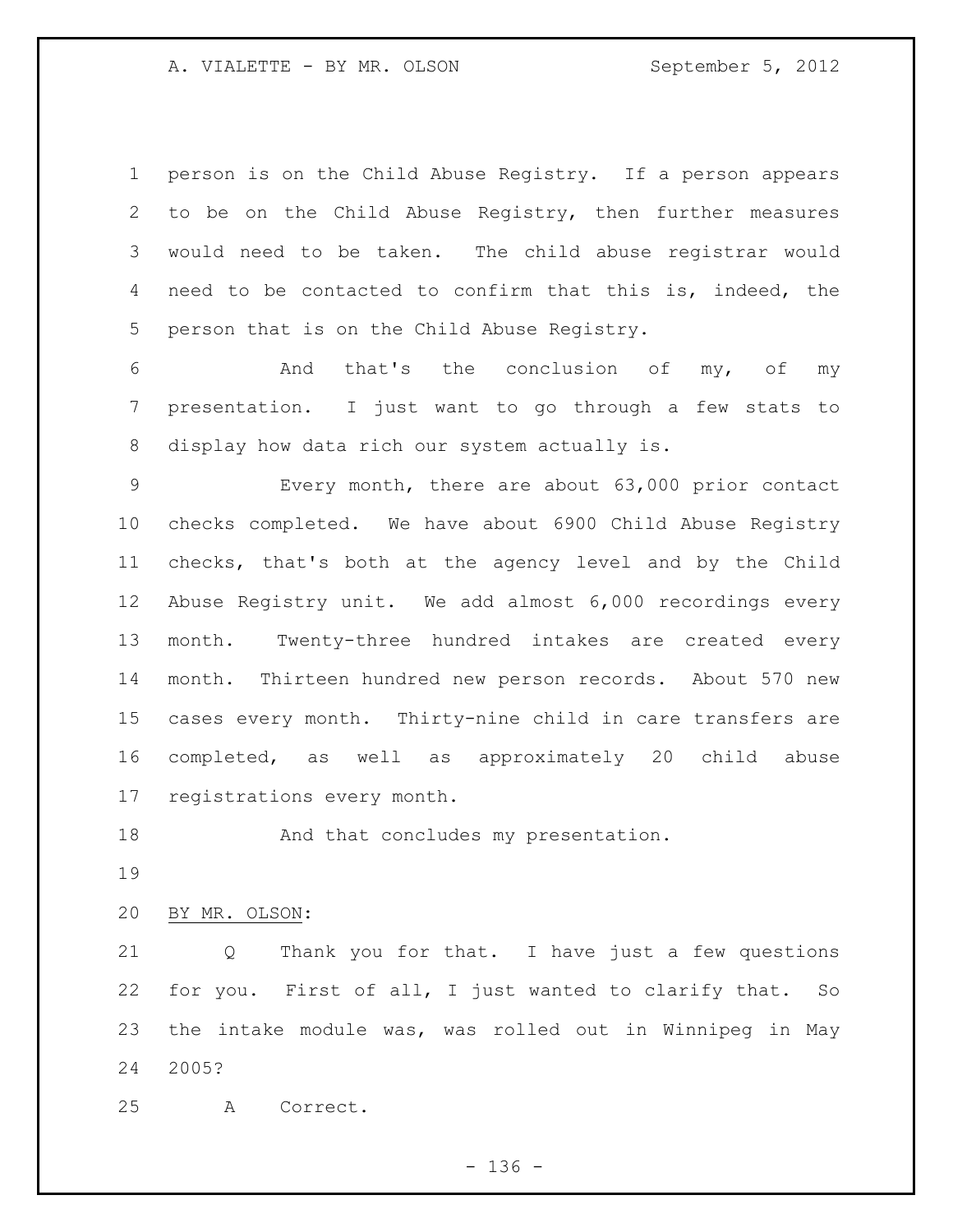1 Q And prior to that, the only system was the CFSIS system?

A That's correct.

 Q And so we know that the services rendered for Phoenix would have all taken place prior to the intake module being rolled out in Winnipeg?

A Correct.

 Q Okay. So when workers, throughout, talk about CFSIS, they would be referring to -- provided it's pre- intake module -- they'd be referring just to the CFSIS system?

A Yes.

 Q Okay. And the CFSIS system, the screens you showed throughout your presentation, were those all present in the CFSIS system between 2000 and 2005?

A They were.

17 THE COMMISSIONER: Sorry, I, I was putting down the last -- so what was that question again?

 MR. OLSON: So the screens that Ms. Vialette went through early on, those would have been common to both --

21 THE COMMISSIONER: Yes.

MR. OLSON: -- CFSIS and the intake module.

THE COMMISSIONER: I follow, thank you.

MR. OLSON: Okay.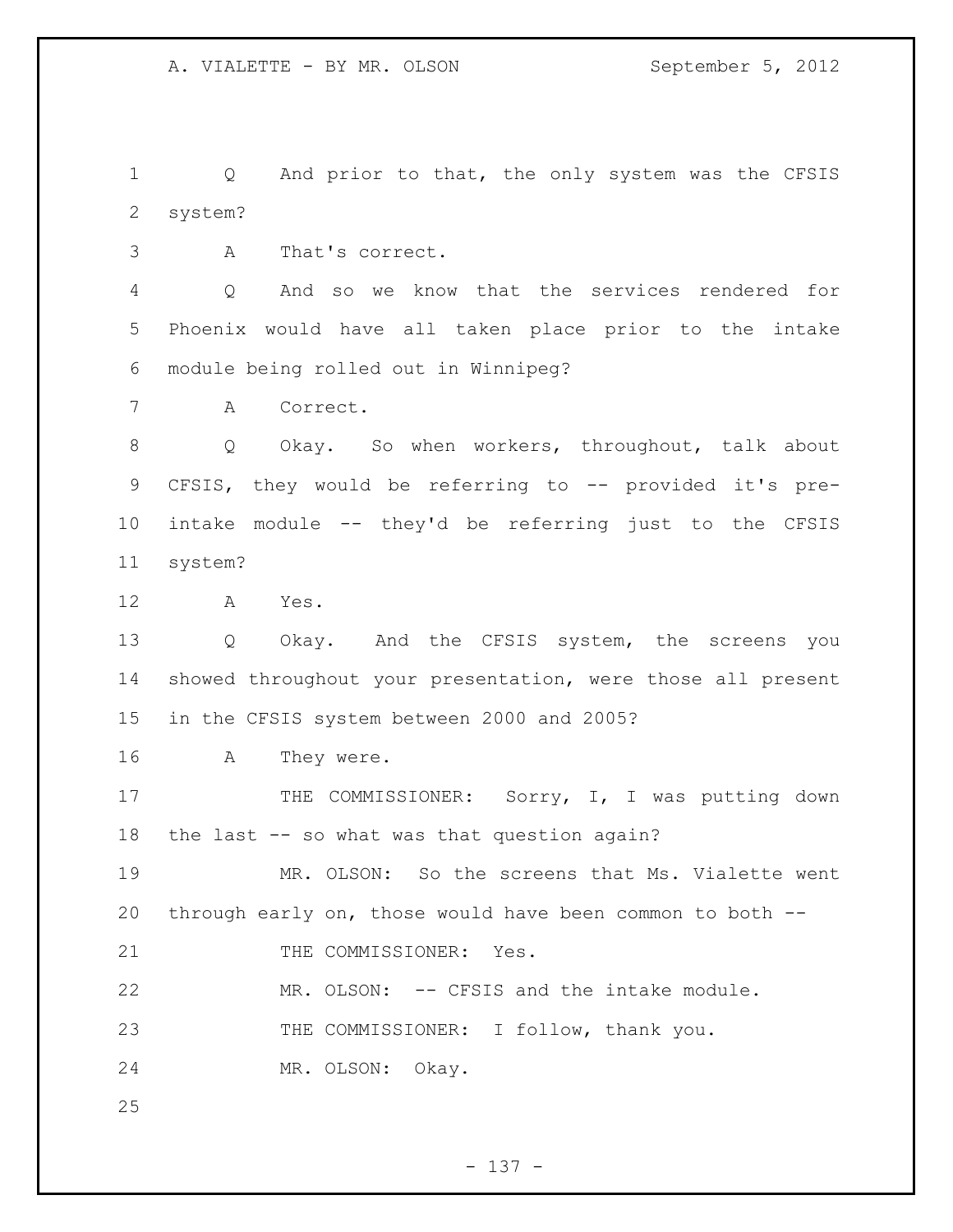BY MR. OLSON:

| $\overline{2}$ | $Q \qquad \qquad$ | And am I right that when a, a social worker would         |
|----------------|-------------------|-----------------------------------------------------------|
| 3              |                   | first get an intake, whether it's to AHU, or CRU or       |
| 4              |                   | wherever, the first thing they would typically do is do a |
| 5              | computer search?  |                                                           |
| 6              | Α                 | Yes.                                                      |
| 7              | Q                 | Okay. And often workers were working with the             |
| 8              |                   | computer, rather than a paper file? Or are you able --    |
| $\mathsf 9$    | А                 | Are you, are you talking about a specific agency?         |
| 10             | Or $--$           |                                                           |
| 11             | Q                 | Generally in Winnipeg.                                    |
| 12             | A                 | I can't speak to the practices in Winnipeg. I've          |
| 13             |                   | not, I've never been employed by Winnipeg CFS.            |
| 14             | Q                 | Okay.                                                     |
| 15             | Α                 | The computer system was available.                        |
| 16             | Q                 | To all the workers?                                       |
| 17             | A                 | To all workers --                                         |
| 18             | Q                 | Okay.                                                     |
| 19             | А                 | $--$ yes.                                                 |
| 20             |                   | Q And I think you, you said that each agency in           |
| 21             |                   | Manitoba, so anywhere in Manitoba, a worker can access    |
| 22             |                   | their own cases on CFSIS?                                 |
| 23             | A                 | Yes.                                                      |
| 24             |                   | Q And that's been, that was true in 2000, as well         |
| 25             | as today?         |                                                           |

- 138 -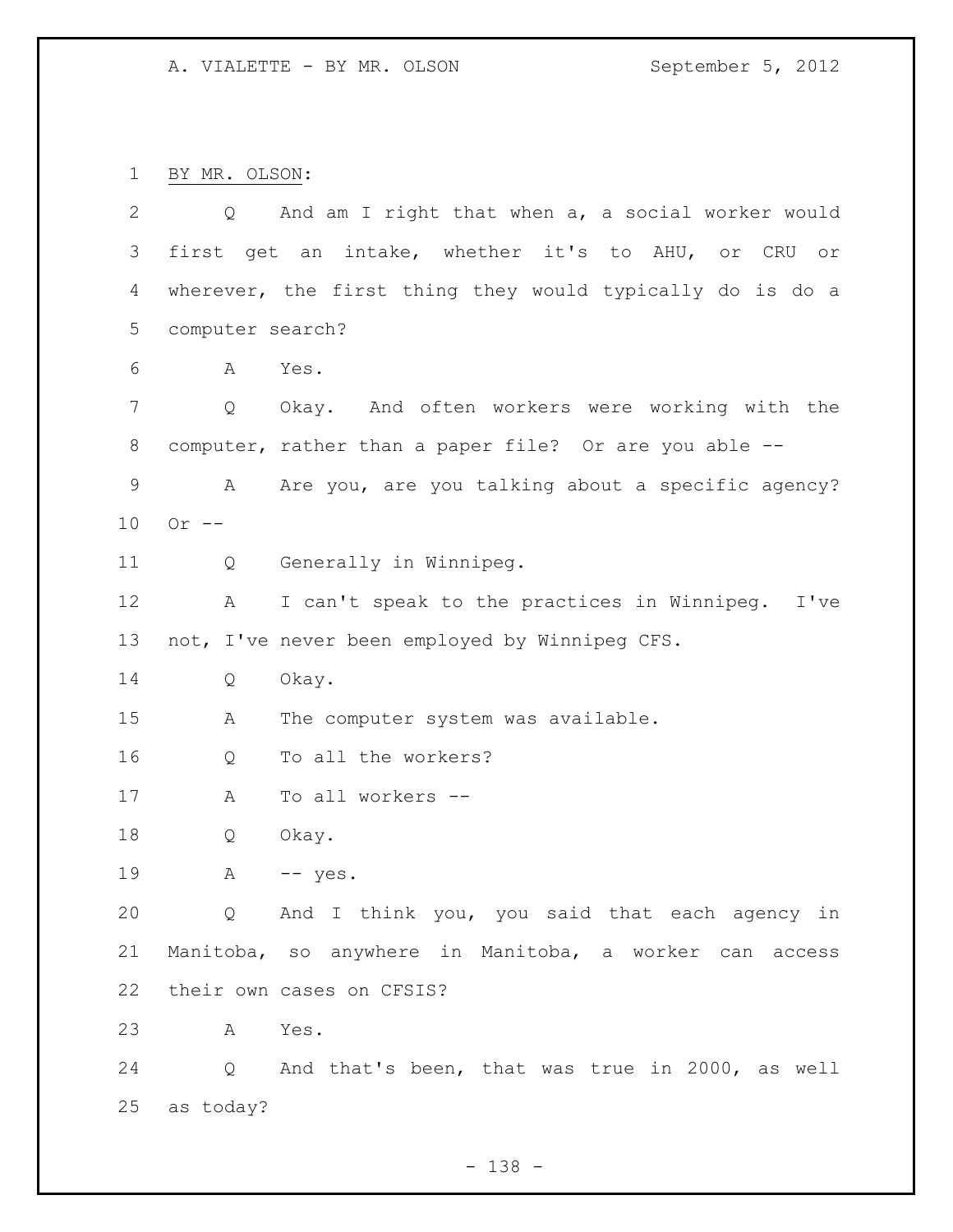A Yes.

 Q And when they access those cases, they can see intakes done by other agencies?

 A This -- in CFSIS, an agency can access cases -- a person could access cases from within their own agencies. If a prior contact check was done and it showed cases from their own agency and intakes from other agencies, they wouldn't necessarily be able to access those right away. They would have to have an active intake where they had that person saved in their intake, in order to access those intake cases.

 Q Okay. So just to be clear, if it were, were a person in their agency, in their jurisdiction, they would be able to access the records for that person?

A Yes.

Q Okay.

17 A Their agency.

 Q Their agency records. But if that same person had a file open to another agency in another jurisdiction --

 A They would need to call that agency and get information. There's also, there's also an agreement with ANCR that ANCR will provide information regarding cases because there are a few individuals at ANCR that have access to province-wide cases as well, because they, they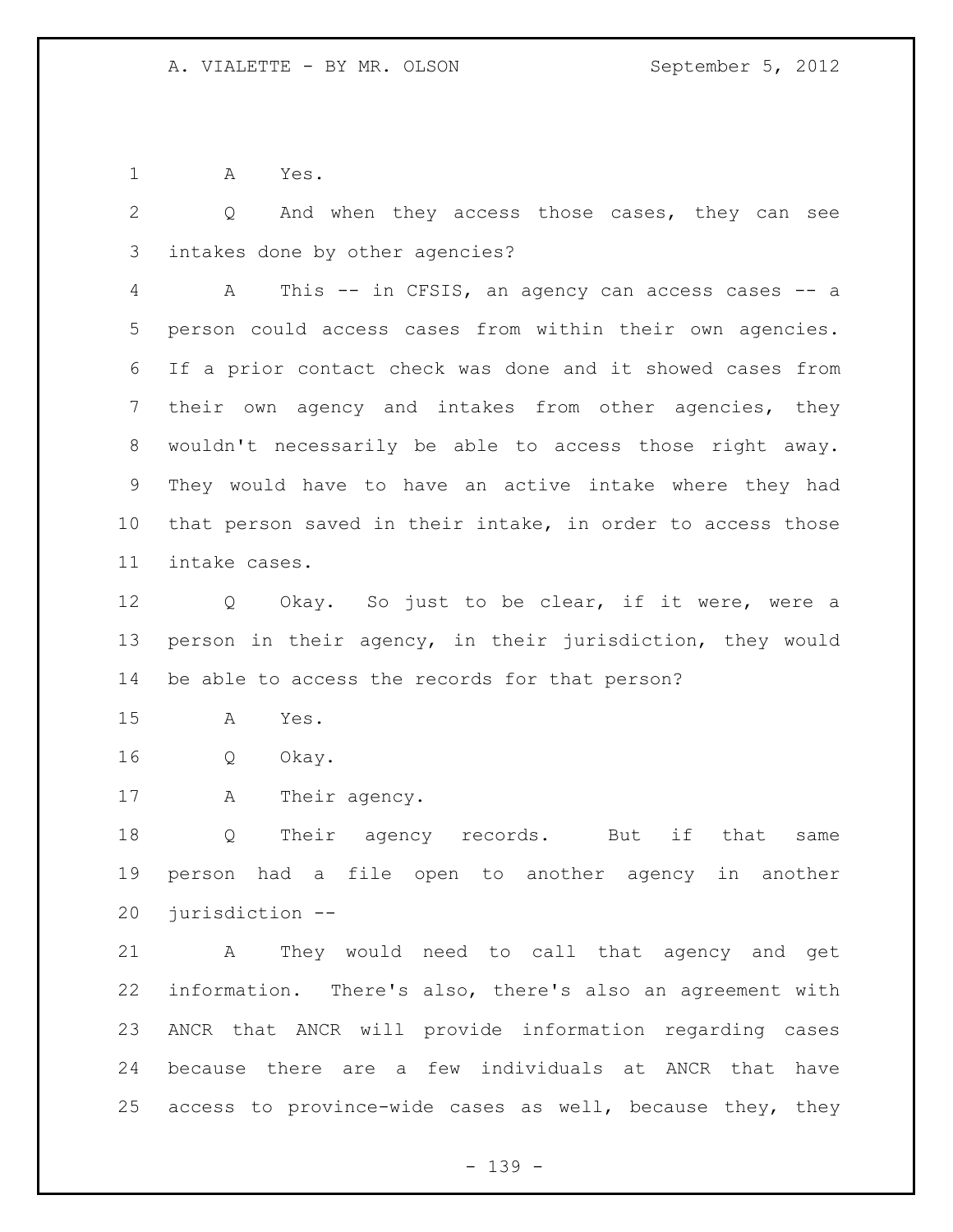A. VIALETTE - BY MR. OLSON September 5, 2012

provide services on behalf of all four authorities.

 Q You mentioned that there were different levels of access, depending on who's doing the accessing? A Yes. Q And why is that? A Depending on your business need for the system, you may need to have access to certain types of cases, but not others. If I'm a, I'm, if I'm an adoption worker, I would need to have access to adoption cases. However, if I'm a protection worker, I wouldn't necessarily need access to adoption cases. I may not need access to foster homes. I would need access to protection cases that I'm providing services to. Q And just in terms of, on slide 9, you, you showed what a search would look like? A Just going to go back to slide 9. 17 Q Oh, sorry, slide 8. A Slide 8? Q Or 10. A Ten. Q So is this, would this search, just, just to conceptualize it, would be, would it be similar to, for example, if someone were, was using Google on their computer? Is that the same sort of idea? A Yes.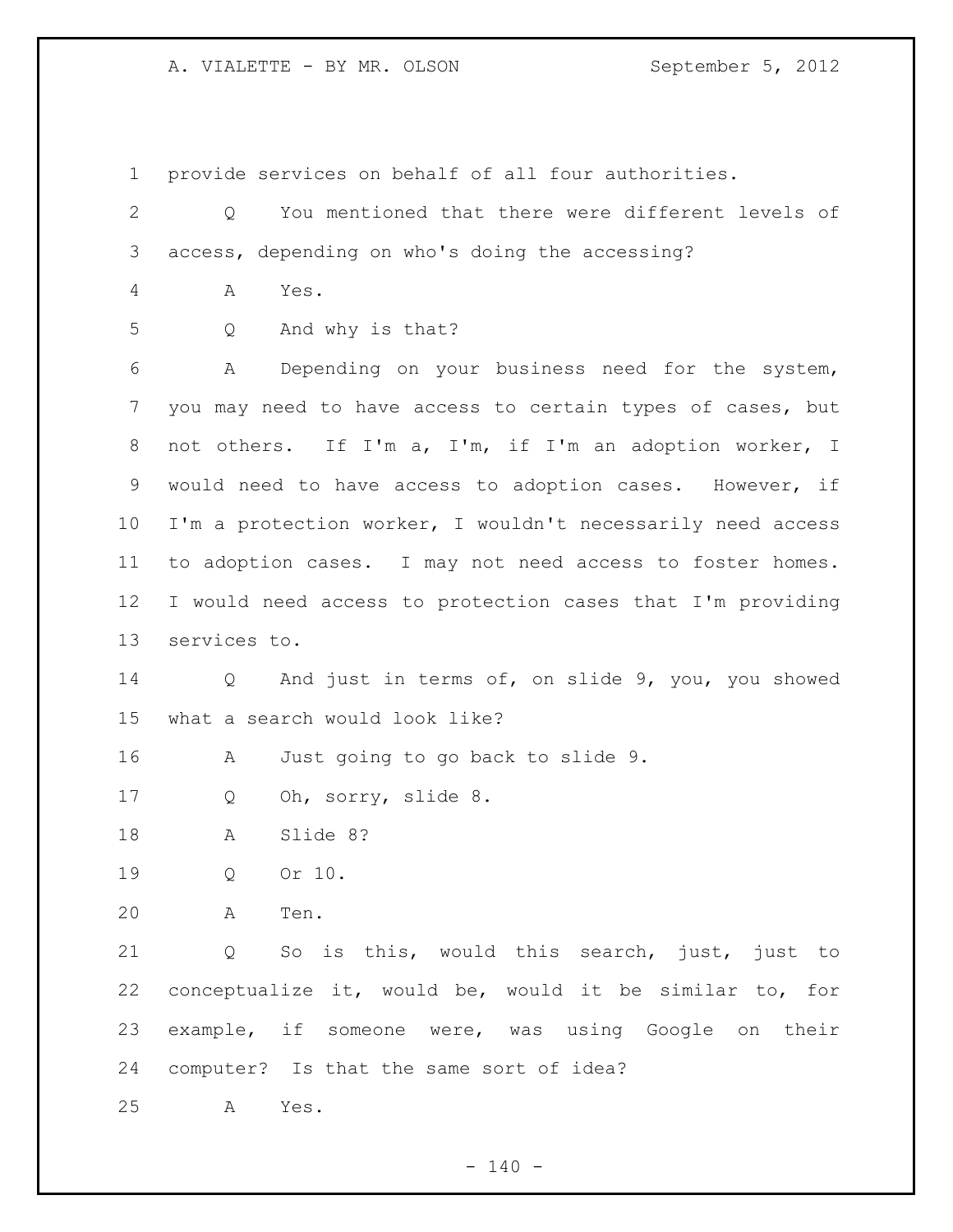Q So a list of hits or results would come up and then the worker could click on those results to see what, what other information there was about that particular --

 A Yes. In this instance I'm looking, I'm, in essence, Googling, Ma Presentation to see if she's in our system.

Q Okay.

 A And these are the results that I get from entering her name into our system. And in order to see which, if any of these fit the person I'm looking for, I would then need to go into the person profile to get more information about that particular record.

 Q Right. So based on what you know about, what -- you're, you're search, you can maybe exclude certain hits as not being the person you're looking for?

A Correct.

 Q And some will likely be closer to what you're looking for?

A Correct.

 Q Okay. And they're, and they're sorted by relevance, in terms of how closely they match your search parameters?

 A Right. Spelled alike, sound alike, age alike, gender alike.

Q You also mentioned that a worker could only edit

- 141 -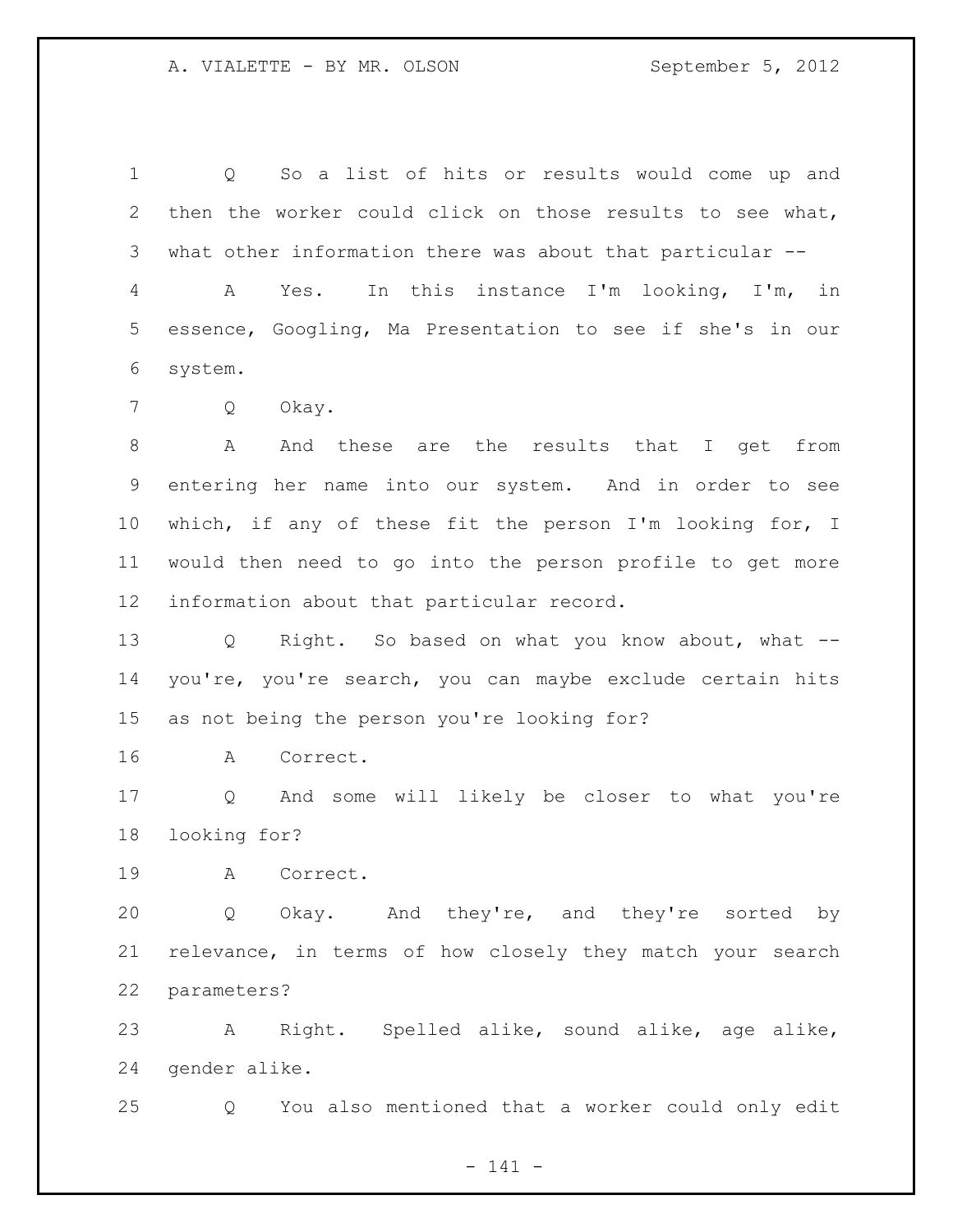1 an entry; is that -- do I, do I have that right? A It, it's very dependent upon how the recording was uploaded into the system. Q Okay. A If a worker created the document in a Word document and then sent it to an admin to be uploaded into the system, they would only be able to edit the document. They would not be able to delete the document. And the admin person could only delete the document, they could not edit it. Q So they couldn't change anything in the actual document -- A That's correct. Q -- itself? A Only the person who created the document. Q And is that, that, I take it that's only true once that document's actually been uploaded into CFSIS? 18 A Correct. Q So prior to that point, for example, when a, when a supervisor is to sign off on a document, changes could be made before it's handed off to admin to upload? A The system wouldn't have any knowledge of that, because it wasn't uploaded into the system. So the system wouldn't be able to track that or have any control over that.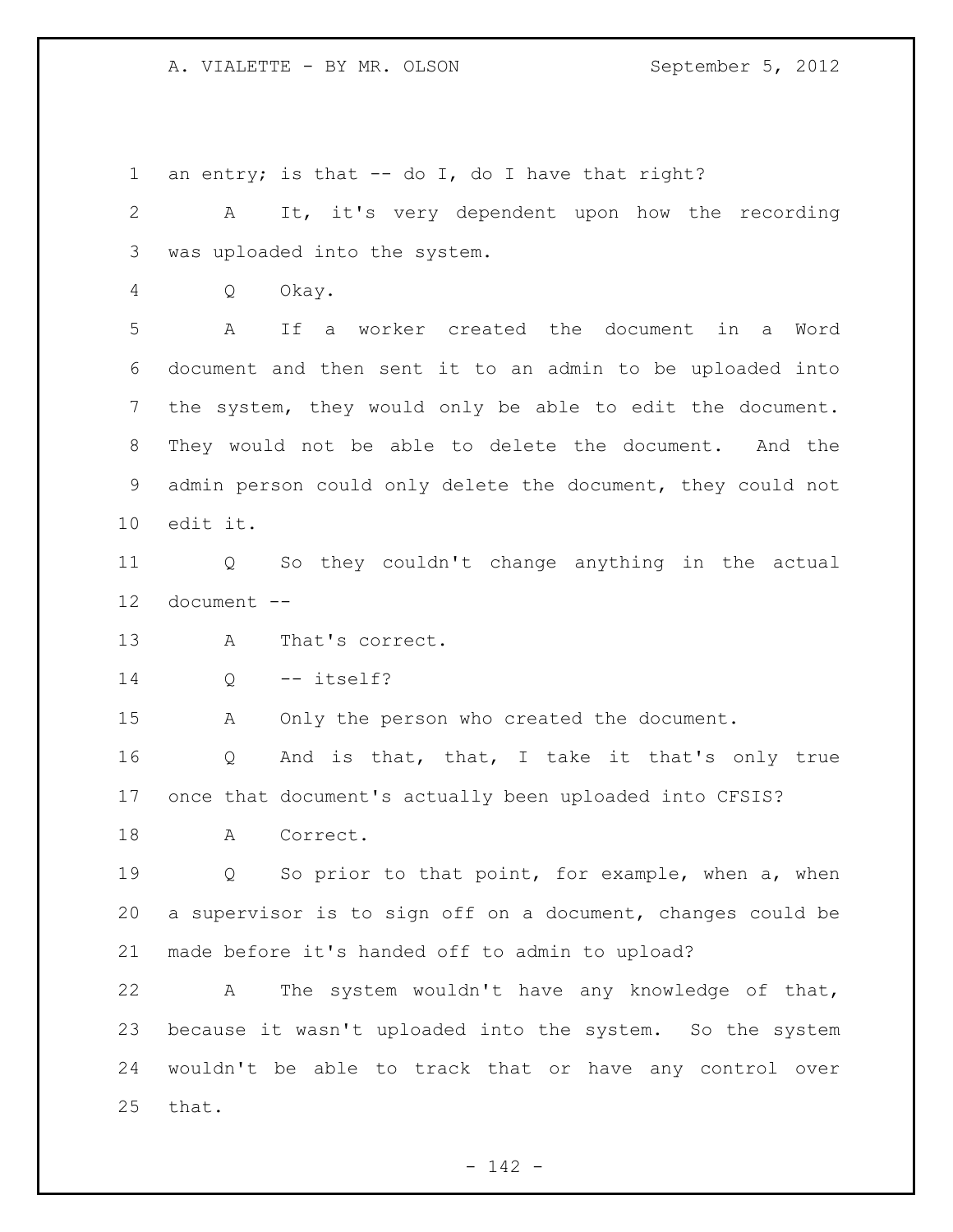Q Right. But once it is uploaded into the system, only the creator can change the -- A That's correct. Q -- record? The other thing I, I just wanted to ask you about is the ability to track user searches. A Yes. Q And so, does that mean when a worker has performed a search on a, on a person, you know, in 2007, someone could go in now and determine that, that a search was, in fact, done on that person? A Yes. Q And it would trace it back to the, whoever the user was of the -- A That's correct. We'd have to use a, a date parameter to determine the date that we were looking at, but yes, it is possible. MR. OLSON: I think those are the only questions I have for you. Mr. Commissioner, do you have any questions? THE COMMISSIONER: No. 21 THE WITNESS: Thank you. MR. OLSON: Is there any questions from -- THE COMMISSIONER: All right. Questions from counsel? Mr. Gindin? 

- 143 -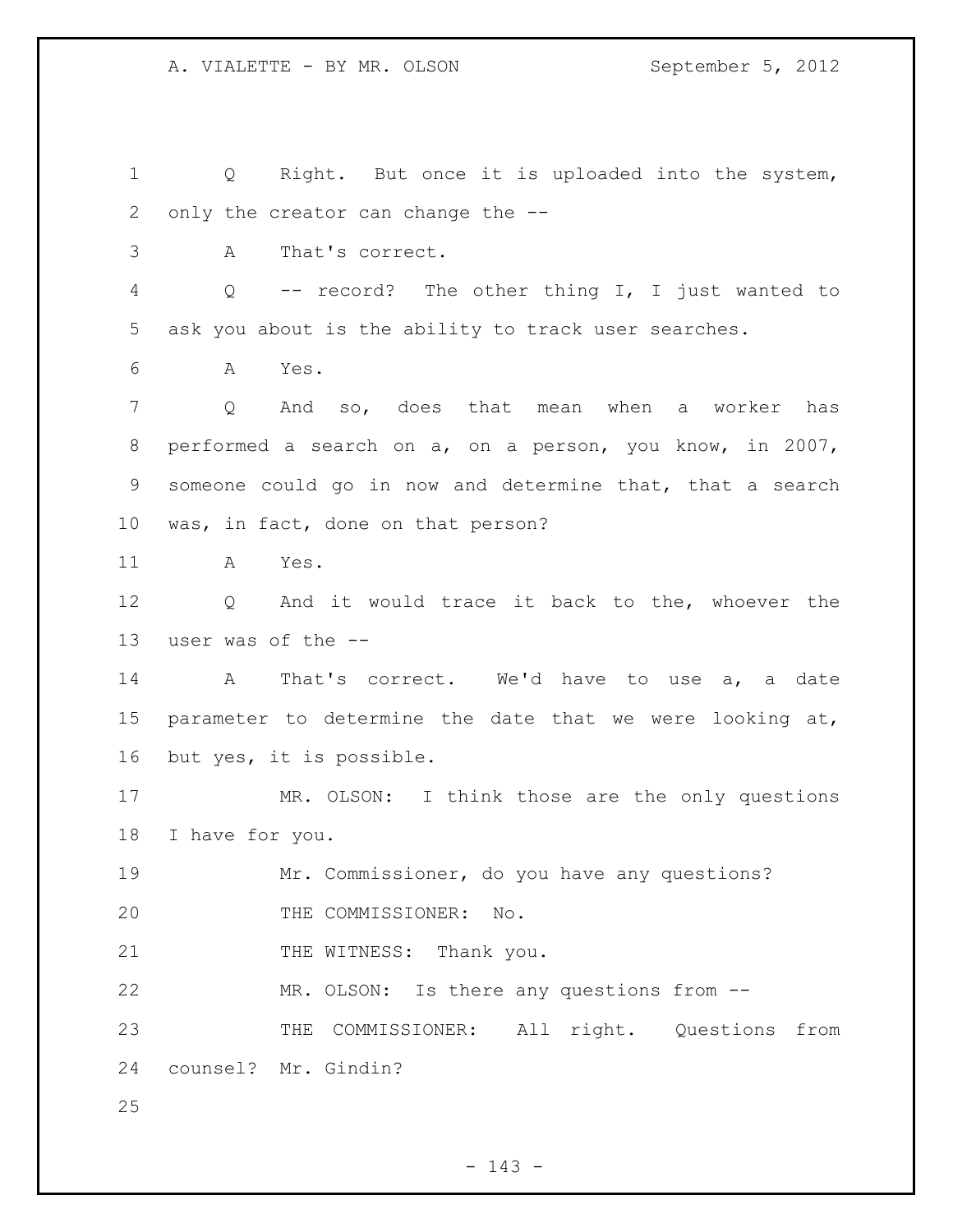# A. VIALETTE - BY MR. GINDIN September 5, 2012

# EXAMINATION BY MR. GINDIN:

| $\overline{2}$  | I just have a few questions. If I can direct you<br>Q      |
|-----------------|------------------------------------------------------------|
| 3               | to page 17 of your presentation, which is exactly what Mr. |
| 4               | Olson was just asking you about, particularly the portion  |
| 5               | that talks about how things can only be edited or deleted  |
| 6               | by the person who created the file?                        |
| $7\phantom{.0}$ | Α<br>Yes.                                                  |
| 8               | What's, what's the process that would prevent<br>Q         |
| 9               | anyone else from doing that?                               |
| 10              | The system won't allow it. So the -- there is --<br>A      |
| 11              | just one second. The system records who it's been created  |
| 12 <sup>°</sup> | by and who it's been created for.                          |
| 13              | Q<br>Um-hum.                                               |
| 14              | And so the system knows who those people are.<br>А         |
| 15              | And is it a password that they need to, to get in<br>Q     |
| 16              | there? Or how would the person who actually created it be  |
| 17              | able to change something?                                  |
| 18              | Because when people are given access to the<br>A           |
| 19              | system, they're given, they're given an identity in the    |
| 20              | system. So this, when I log in, I would have to use my     |
| 21              | name and a password and the system would know that is me.  |
| 22              | I see. And if somebody else used that name and<br>Q        |
| 23              | password, they could also get in, I suppose?               |
|                 |                                                            |
| 24              | I suppose.<br>Α                                            |

- 144 -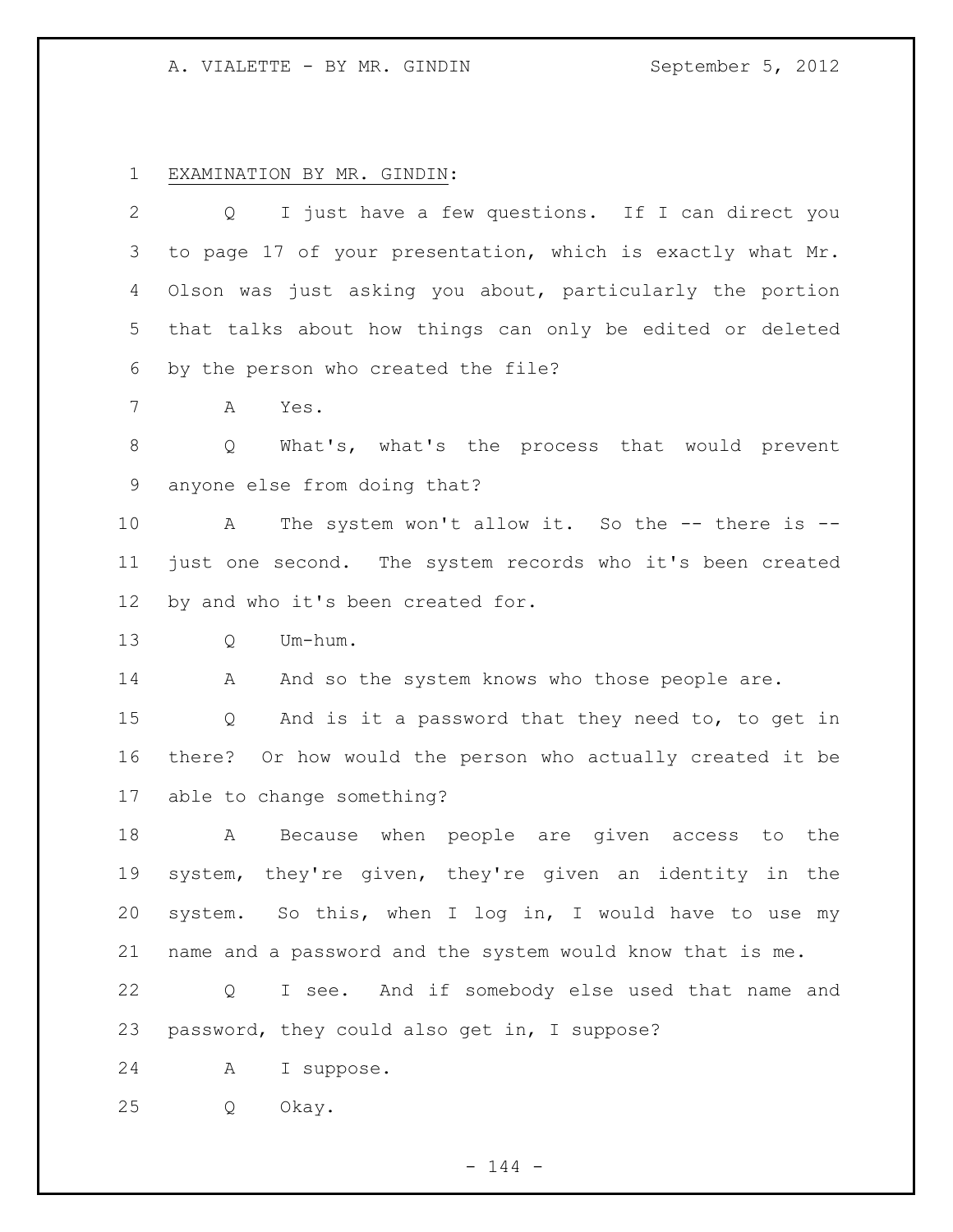A But it is very much based on my name and password when I log in. Q Okay. A Just as, the same as your banking password would be, or any other password protected system. Q So anyone using that name or password would be able to log in and make changes? 8 A That name and password, yes. Q Okay. One other thing, with respect to page 21 of your presentation, I was a little confused. You were talking about high profile cases -- A Yes. Q -- being restricted? A Yes. Q Is that an automatic process? A No, when an, when a, when a case, it's been marked restricted, somebody has to notify a person at our help desk and our help desk person will actually go in and physically mark it restricted. Q And do you know how that is decided? A It could happen in, in any -- there's, there's a number of different ways it could happen. We have child death, people who investigate child deaths. They may notify our help desk to identify that a child has died. If there's something that's in the paper, that might be in a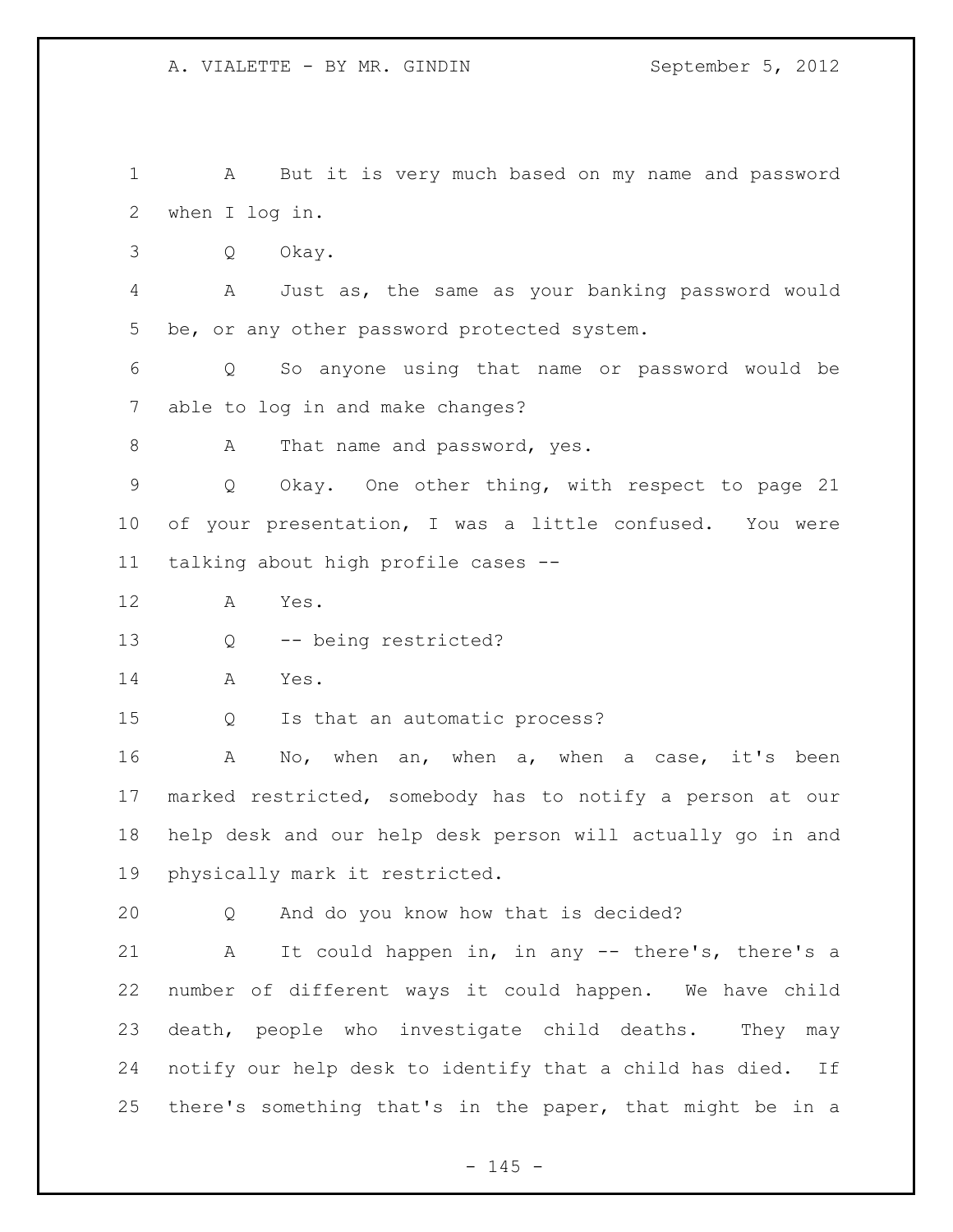A. VIALETTE - BY MR. GINDIN September 5, 2012

 way that they're notified that they need to go in and mark a case restricted. Q So a child death case would almost certainly be marked restricted? A Yes. Q And when you use the term "high profile", do you just mean that it's been in the news, and that's more likely to make it a restricted file? A Yes. Q And that's based entirely on the fact that it's out in the media? A Not necessarily. All child deaths don't necessarily make it to the media. Q Is there a particular person who makes that designation? A But it's, it's a business decision made at the, at the applications business unit. Q And do you know who that person would have been in the year two thousand and -- A I don't. Q -- so, 2005, you don't know? A The restricted setting actually didn't exist back in 2005. It has been created since, since then, so -- Q Do you know when -- A It was --

 $- 146 -$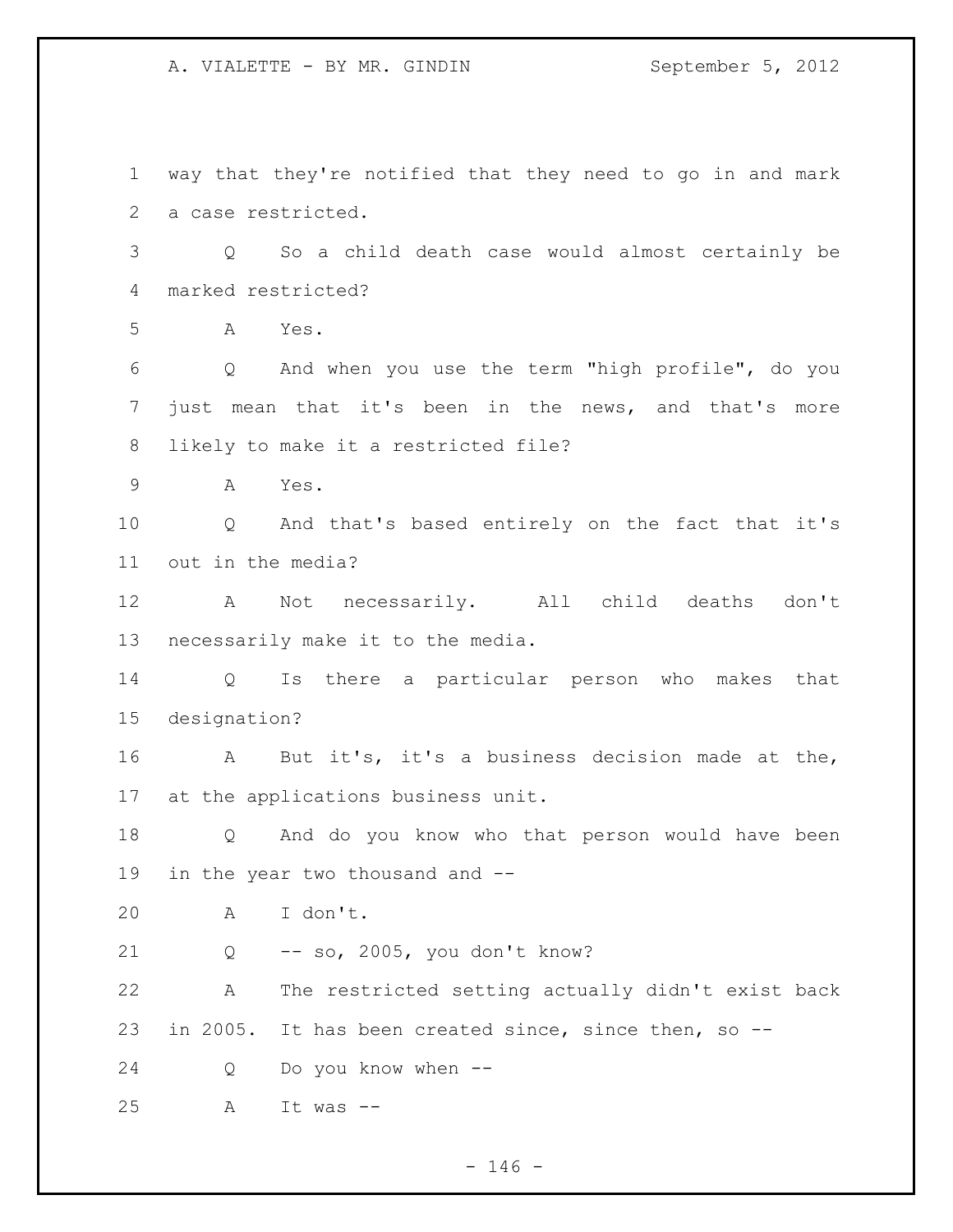A. VIALETTE - BY MR. GINDIN September 5, 2012 A. VIALETTE - BY MR. HAIGHT 1 Q -- approximately? A -- I don't know the exact date, off the top of my head. Q Or the year? A I don't know that right off the top. THE COMMISSIONER: But you know it was after 2005? 8 THE WITNESS: It was definitely after 2005. MR. GINDIN: I see. All right. Thank you. THE COMMISSIONER: All right. Any other questions from counsel? 12 Well, it would appear -- yes? 13 MR. HAIGHT: Just one, if I might. EXAMINATION BY MR. HAIGHT: Q Just follow up on the question from Mr. Gindin, 17 Ms. Vialette, if, if a person were to have a -- well, what protections are in place to protect passwords? Let me ask you that. A That would be up to the individual. Q Right. And if an individual were to obtain another person's password, know their name, it would be possible for that person to go and do a check, using that person's name and password? A The, the safeguards we have set up is that we do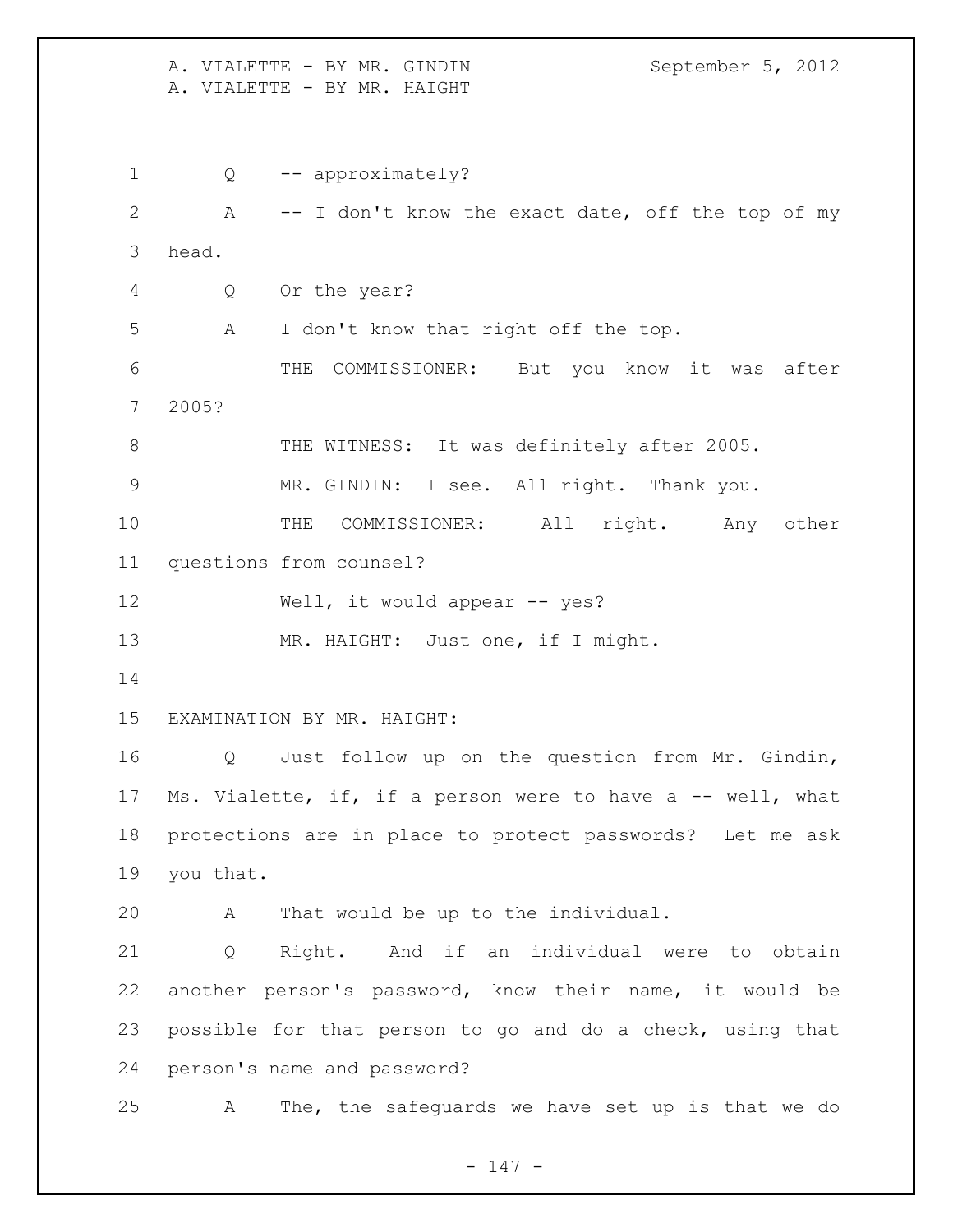have the confidentiality messages when a person logs onto the system. So that when that person logs on, they do have 3 to click on two screens, adhering to the fact that they will be using the system in pursuant to the Child and Family Services Act and that there are penalties for not doing so. Q I appreciate that, but if a person were not going to be concerned about those warnings, it would be possible for a worker to conduct a search using another person's name and password? A I suppose it would be, but I couldn't speak to the human nature that would allow the password sharing. I can't speak to -- Q Sure. A -- whether or not somebody -- Q Because that's the -- 17 A -- would do that. Q -- that's a -- you're -- each individual is asked to protect their password? A Yes. Q And then carrying further with that, if someone were to do a check, as you talked about near the end of your presentation, of where you can go in and check and see which individuals did checks in the CFSIS system -- A Yes.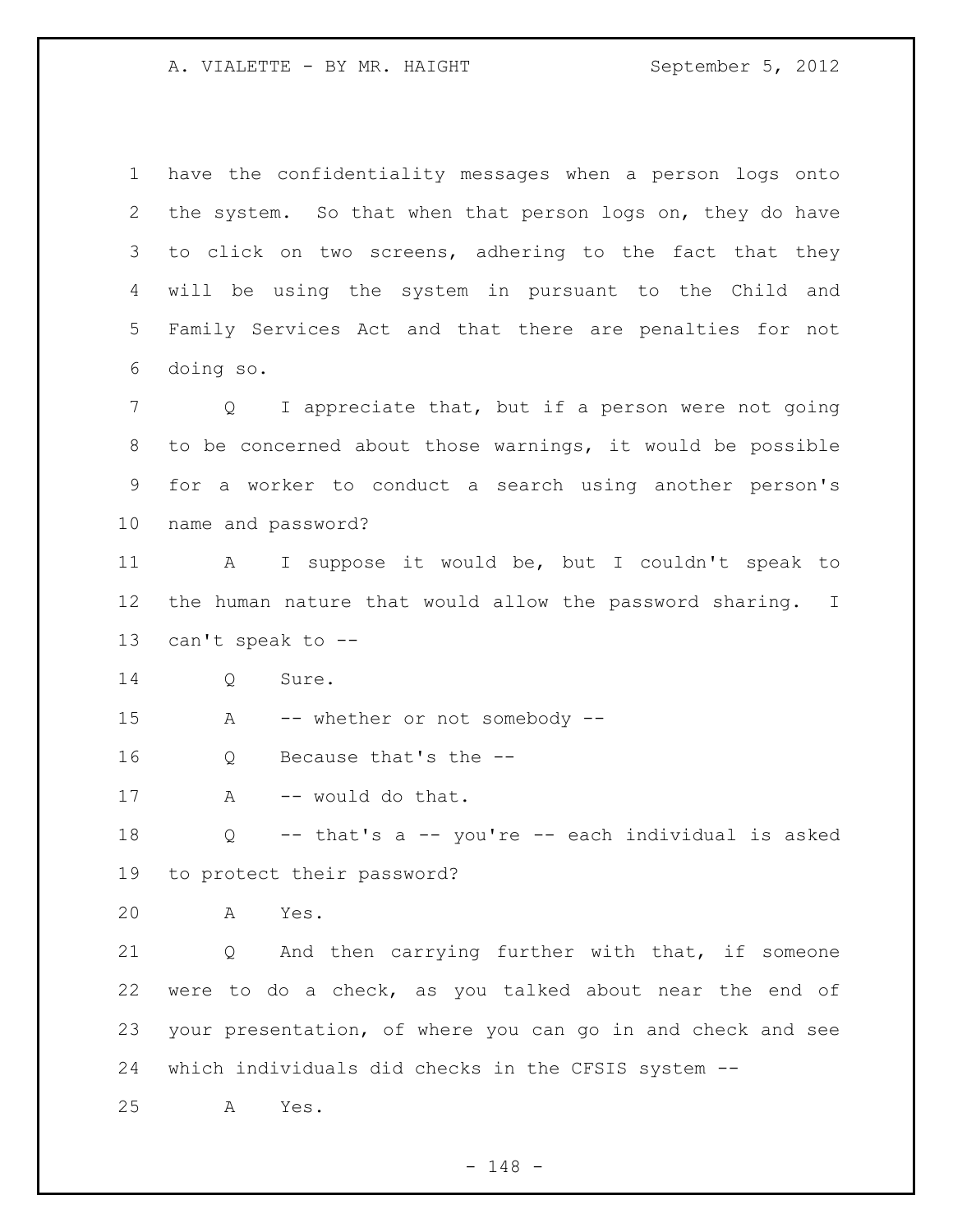Q -- if one individual were to have an individual's name and password and were to do a check in 2005 and then 3 the check that I just spoke of, where they were looking to see who was doing checks on certain individuals and it showed a person's name and password, it's, it is possible for that person whose name and password shows up, in a subsequent search, to have not conducted that search?

 A We would be able to tell which user name and ID was used to, to do the check.

Q Right.

A That's what we would be able to tell.

 Q But my, my point is, is, is if person B had person A's password and did a search and using person A's name and password, if you were, do to (sic) a search two years later, after the fact, it would show up that person A did the search, when, in fact, person B may have done the search?

18 A I can only tell you what our search would turn up and it would turn up the user name and password.

 Q Right. And, and in this instance, using my example, it would turn up person A's name and, and --

 A It would turn up the person's user name and ID that completed the search.

 MR. HAIGHT: Right, right. Thank you. Thank you, sir.

- 149 -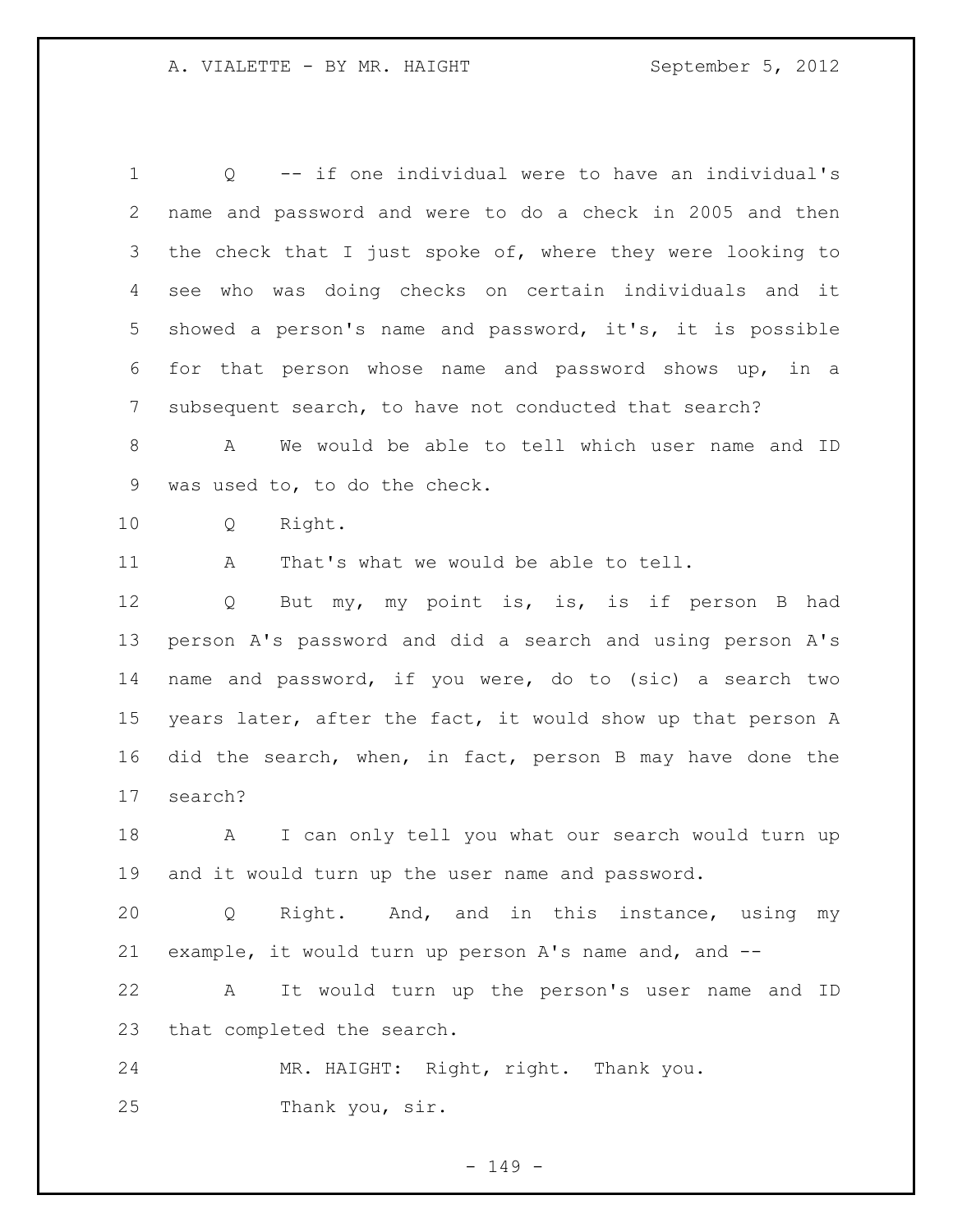PROCEEDINGS September 5, 2012

 THE COMMISSIONER: Anybody else? Well, it would appear not, so I, we're ... Oh, sorry, Mr. Funke? MR. FUNKE: Seeking some clarification from you, Mr. Commissioner. We're only intervenors with respect to this phase. I'm not sure that we're allowed to put questions to the witness, but if we are, I would have two. THE COMMISSIONER: Commission Counsel? 8 MS. WALSH: Well, on a strict reading of the rules, intervenors don't have the ability to put questions, but of course, Mr. Commissioner, you can allow anyone to, counsel to ask a question if you like. 12 THE COMMISSIONER: Well, all right. Mr. McKinnon? MR. MCKINNON: Thank you, Mr. Commissioner, I'm just rising on what I'll call a procedural issue, and that is if intervenors have the ability to cross-examine witnesses, then I would say there's no difference in the standing and the status of parties with full standing and parties that are intervenors. I, I wouldn't therefore see a difference and it would make the exercise we went through, the whole standing hearing exercise, somewhat of a hollow process. I, I think that we should draw that distinction. In my mind, if a, an intervenor felt that there was something that they needed to examine, or cross-examine on, they would have to notify you and make a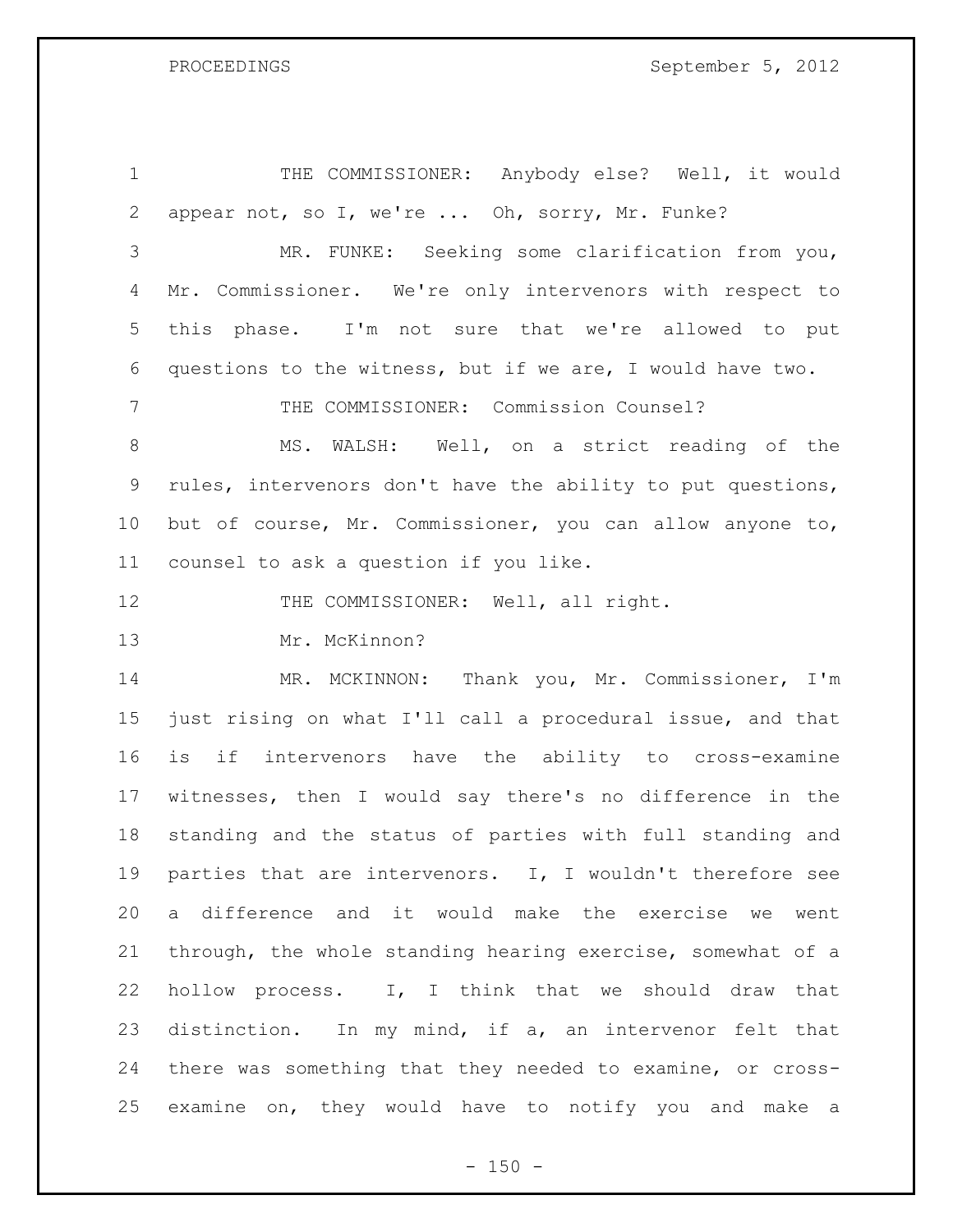PROCEEDINGS September 5, 2012

 special case that they needed to challenge evidence, not just stand up because a question occurred to them. THE COMMISSIONER: Yeah, I, I hear you. Mr. Funke, just take your seat and -- MR. FUNKE: Certainly, I, I was going to only say that that was my understanding as well, Mr. Commissioner, which is why I raised the point. 8 THE COMMISSIONER: Well, yes, and I, and I appreciate you doing that because I must, I confess, I didn't make the distinction -- 11 MR. HAIGHT: And, and if I --12 THE COMMISSIONER: -- when you came to the microphone. Yes? 15 MR. HAIGHT: -- if I might, Mr. Commissioner, it appears that I owe you and this inquiry an apology, because I got up and started asking questions, when it appears I have no right to do so. 19 THE COMMISSIONER: Yeah, because -- MR. HAIGHT: And so I, I apologize for that. The reason that I had such great interest is that just a few days ago I was provided with information from your counsel on the very point that Ms. Vialette was addressing and without considering procedure at all, I just got up and fired away. So my apologies for that, sir.

 $- 151 -$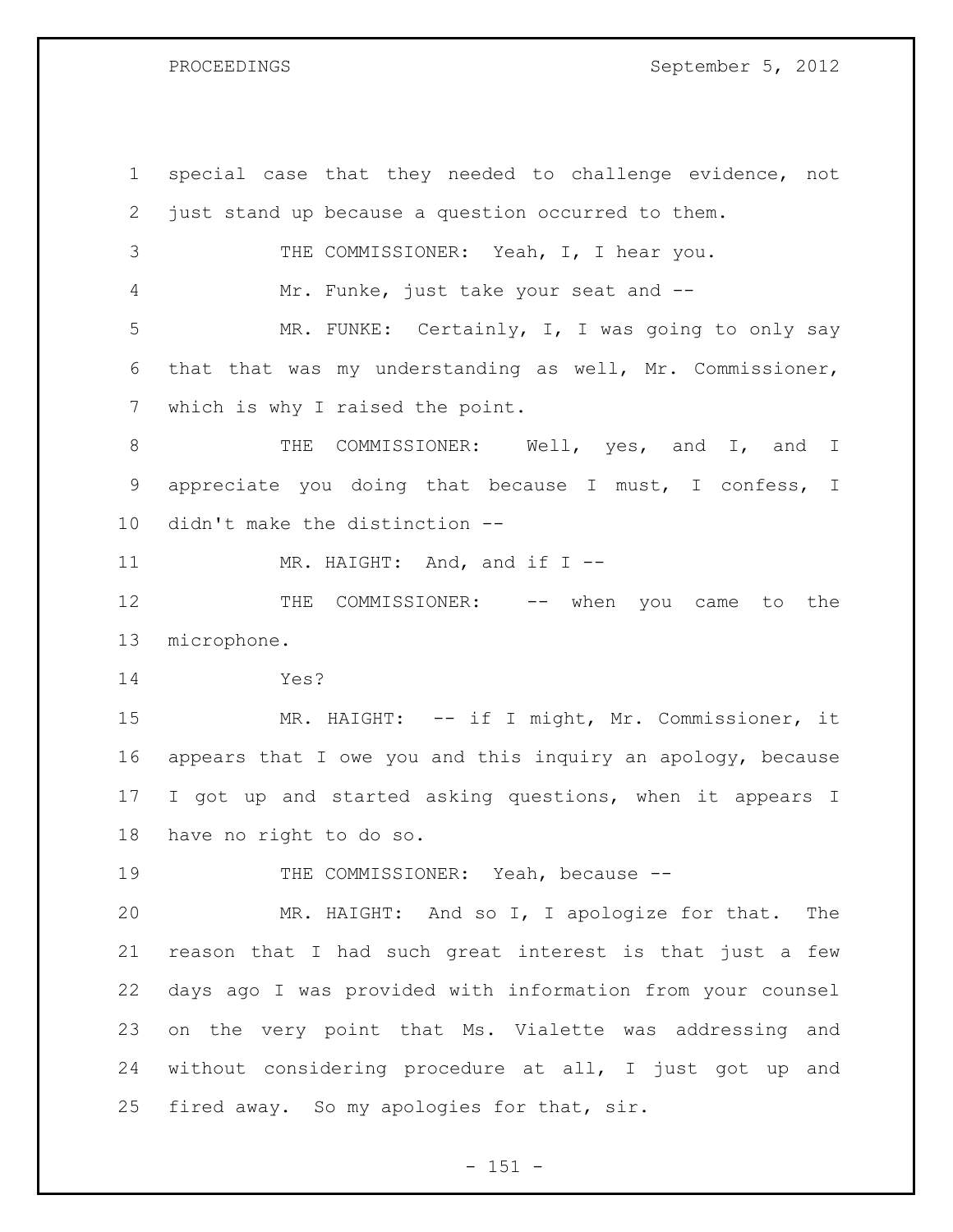PROCEEDINGS September 5, 2012

 THE COMMISSIONER: Yeah, well, I, I understand what you're saying. I, I must say I, I didn't, I, I know the distinction, of course, but I hadn't appreciated that you were for an intervenor -- MR. HAIGHT: Yes. THE COMMISSIONER: -- and Mr. Funke kindly pointed that out. But having heard what Mr. McKinnon had to say, he's absolutely right and I think the line has to be drawn to adhere to the rules and I, I appreciate we, we certainly have time to take the questions, but they're not order and, and I so rule. All right. What else do we do today? MR. OLSON: That was the last witness we had scheduled for today, Mr. Commissioner. 15 THE COMMISSIONER: Okay. I understand that with -- you, you can be excused and, and thank you very much for your presentation and the assistance you've been to us. 18 THE WITNESS: Thank you. (WITNESS EXCUSED) THE COMMISSIONER: I understand we're adjourning early today, given the, the technical nature of today's evidence. I'm hopeful that the scheduling from, on most 25 days will take us close to the closing time each day. I, I